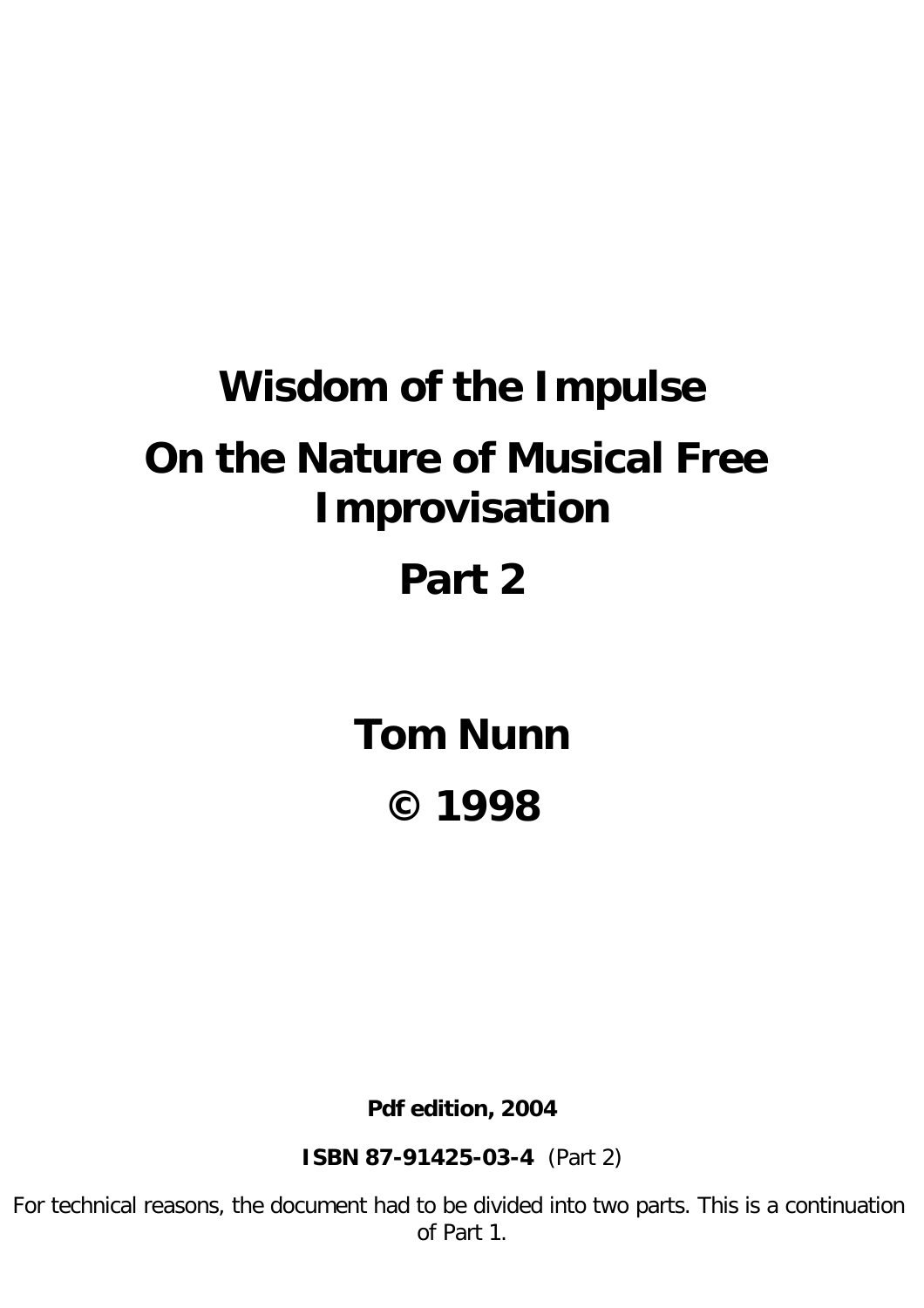# **CHAPTER 5**

# **CRITICAL LISTENING**

#### **Introduction**

Listening is a series of complicated processes involving the intricate physical structure of the ear, responsible for the transformation of physically moving air into neuronal impulses, the routing of those impulses to the brain, and the cognitive processing of neuronal impulses into "information," such as the recognition of the sound as a human voice, a bird, squeaking brakes, a waterfall, etc. Beyond this level of recognition, however, lie the further meanings, both emotional and intellectual, that we individually and uniquely impose based upon personality, life experience and circumstances of the moment. All of this makes listening unique for each of us.

\* \* \*

As stated earlier, most improvisers will say that listening is possibly the most important skill an improviser can have, even more than instrumental technique. (Note: An example of this view would be an improviser's use of found objects or unfamiliar instruments to eliminate the tendency toward familiar patterning. This shifts the focus from instrumental technique to compositional technique.) Action in free improvisation stems from intuitively responding to the Flow, once the first sound is made, and whatever follows continues to be a response to it. (Note: This is basically, but not entirely true. Again, there can be circumstances of free improvisation wherein improvisers in a group consciously try to avoid listening to one another to achieve a certain dissociative character about the music.) On hearing that initial sound, of course, neither the performer(s) nor the audience knows what direction or shape the music will take. The fact that both perspectives begin at the same point offers a level of excitement, involvement and challenge to the audience listener that is unique, at least in degree, to free improvisation.

Obviously, performers of all music listen critically to what they are doing in practice and in performance. A performing musician listens actively and critically in order to improve technique and general musical awareness (knowing the literature and styles of one's particular instrument). Audiences are likewise critical (not just the critics), based on personal knowledge and experience of the music or type of music, as well as the emotional affect it tends to generate. So, critical listening should not be a new experience to most.

Critical listening implies a knowledge of "ground rules," so to speak; a foundation for musical meaning. If a performance sounds like music, then it has certain elements which the listener recognizes as "musical." In this light, John Cage has proposed that virtually any sound, including ambient sound, can be heard as music if we listen for the music. The impact of this revelation was most obvious and immediate in its effect on composers' strategies about creating compositions, and on their attitudes about the potential role of the performer. As discussed in Chapter 2, the concepts of "chance" and "indeterminacy" arose as important elements of new music, along with improvisation. But in a more far reaching way, such concepts represent an entire paradigm shift, primarily away from linearity/control and toward more organic, self-generating processes. The very bases of critical listening in this music must therefore be re-evaluated.

The term, "critical listening," as used here is a double entendre'. We listen critically in an active response to music of interest. Personal critical values determine preferences. At the same time, it is critical specifically to free improvisation that listeners, audience as well as performers, listen actively. If the performers don't, the music goes nowhere; if the audience doesn't, the music has no real meaning outside of possible stylistic referents. So, the audience listener is a vital element of the creative PROCESS of free improvisation. The more put into the experience, the more gotten out.

This chapter examines briefly some of the knowledge about listening presented in the writings of various authors and musicians. First, how we sonically perceive the environment is examined. Then how music is heard, generally, as music, and specifically as free improvisation. Next is an examination of the idea of communication in music, whether it is a viable idea, and whether or how it takes place in free improvisation. Finally, critical values relating to free improvisation are discussed from the perspective of critic, audience listener and improviser.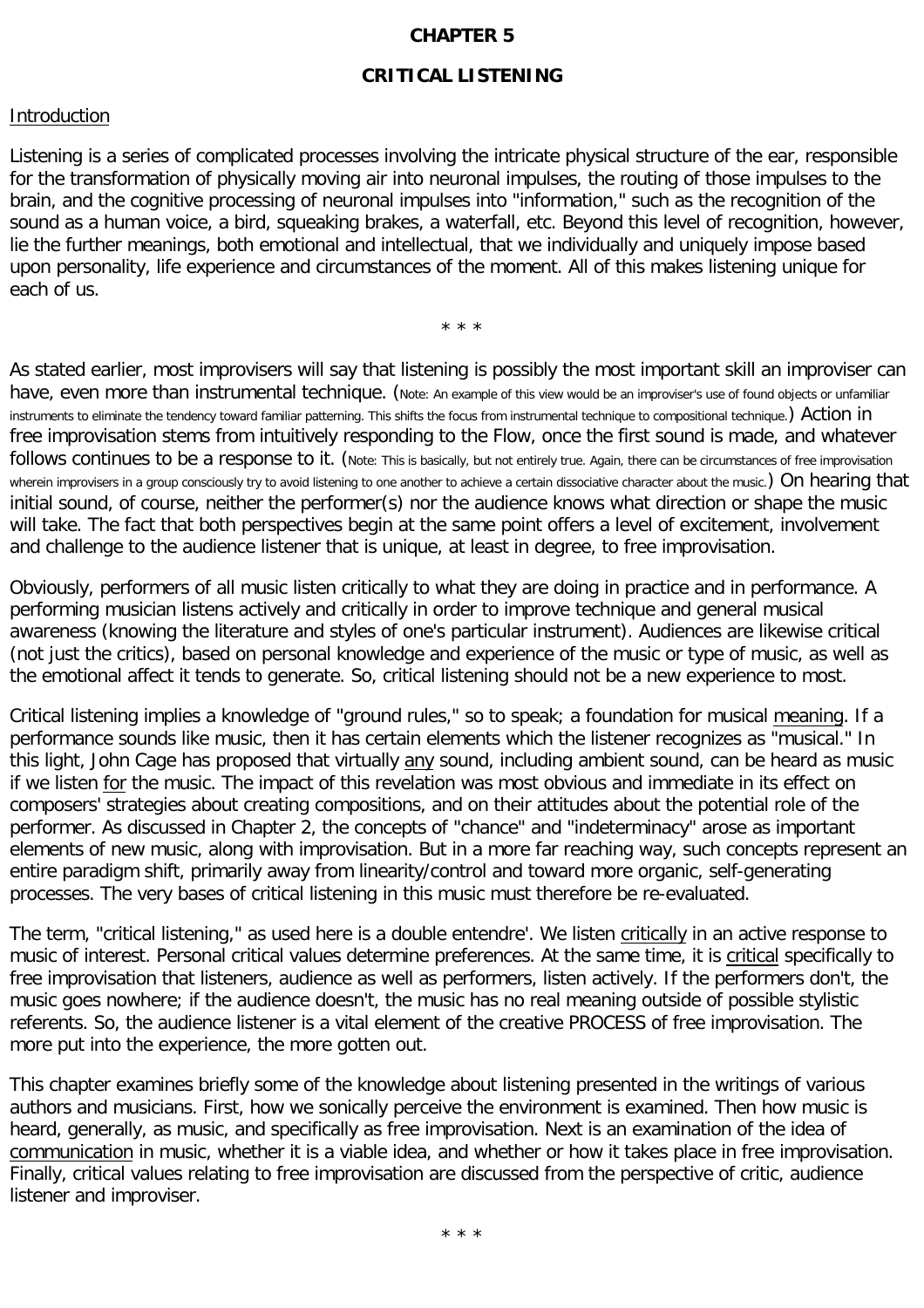# The Environment and Listening

It may seem odd to talk about listening to the environment itself within a discussion of the perception of free improvisation. But, there is much to learn from what has been discovered about "soundscapes," their impact on and reflection of the culture, and how people listen to such sounds. This information, indeed, has direct relevance to the experience of listening to music, and especially the music of free improvisation.

The term "soundscape" was coined by composer R. Murray Schafer, whose World Soundscape Project documented the acoustic environments of different cities and villages in Canada and throughout Europe. The results of their studies reveal how sound is an integral part of the environment, with a number of societal functions, such as providing a sense of security through familiarity or regularity, or signalling (fog horns, church bells, school bells, clock towers, etc.). Also noted is how the acoustic environments of civilization have changed over time in drastic ways. It is easy to imagine the difference between typical sounds of the city in 1898 and those of 1998; the latter are obviously much noisier. The differences between one century and the previous one, however, become less and less. That is to say, the acoustic environments of today have "exploded" with sound, much of it machine noise, much of it "commercial noise," and a good deal of it simply the result of a vastly increased population density.

Composer Barry Truax worked with Schafer and discusses some of the principles developed to describe the nature of listening. Truax (1986) names three kinds of listening: listening-in-search, listening-in-readiness, and background listening.

In any example of listening-in-search, one scans the environment for a particular sound of importance, or in the case of echolocation, one listens for the environment's response to the sound one has produced. (p. 15)

Listening-in-readiness is described as a situation where

the attention is in readiness to receive significant information, but where the focus of one's attention is probably directed elsewhere. This type of listening ... depends on associations being built up over time, so that the sounds are familiar and can be readily identified even by background processing in the brain....

Listening-in-readiness also requires a favourable environmental situation for it to be effective. The brain is adept at pattern detection, but a minimum signal-to-noise ratio is required so that the desired signal may be separated from any competing noise. (p. 14)

Truax terms a favorable circumstance with a low signal-to-noise ratio as a "hi-fi" environment; a noisy environment he terms "lo-fi."

Within the hi-fi environment, the listening process is characterized by interaction. One does not have to fight the environment to make sense of it. Rather, it invites participation and reinforces a positive relationship between the individual and the environment. The lo-fi environment, in contrast, seems to encourage feelings of being cut off or separated from the environment. The person's attention is directed inwards, and interaction with others is discouraged by the effort to break through that is required. Feelings of alienation and isolation can be the result. Ibid

Background listening is most common as we cannot help but hear background sounds, which are virtually always present.

background listening ... occurs when we are not listening for a particular sound, and when its occurrence has no special or immediate significance to us. However, we are still aware of the sound, in the sense that, if asked whether we had heard it, we could probably respond affirmatively, as long as the event were not too distant in the past..." "[Background sounds] are a usual occurrence, and therefore expected and predictable. They may be singled out for attention if the need should arise, but normally they aren't specifically noticed. Ibid

Truax points out that background listening "is an important part of the listening process, but one that has associated with it particular problems." Increased levels of noise produce increased stress, both physically and psychologically. "Such environments do not encourage more active types of listening, and their prevalence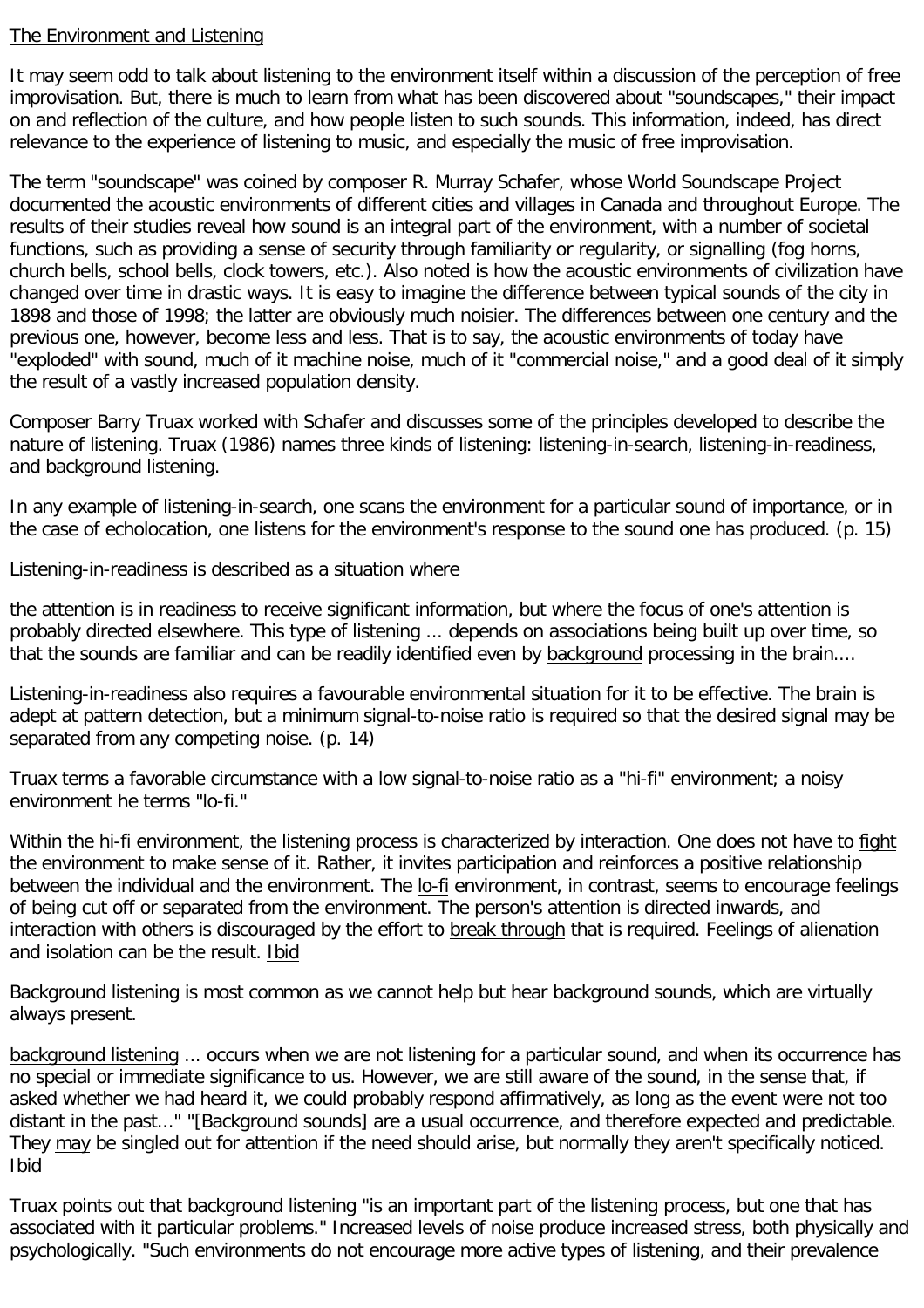may prevent listeners from experiencing any alternative." Truax likens background listening to "distracted listening [where] the listener is actively engaged in other activity." He cites electroacoustic technology, with its redundant, low-information sounds, as favoring background listening.

Exact repetition and predictable formats in broadcasting also reduce the amount of new information reaching the listener. And finally, the general trend away from the aural sense as a source of information in daily life tends to make people focus their attention elsewhere and keep nearly all sound in the background. (p. 15)

The danger in all of this, of course, is the effect contemporary sonic environments have on listening sensibilities. As people become more adept at blocking out sound (or effectively blocking it out through background listening), sensitivity to sound diminishes, and the abilities to listen-in-search and listen-inreadiness are threatened. Although actively listening to music is a special kind of listening experience (normally with little competing noise or distraction), bad listening habits and a decreased ability to concentrate attention on sound alone will have a negative impact. It is admirable that some musicians have taken notice of the ramifications of contemporary sonic environments and have worked to raise consciousness about this issue throughout the world. Readers interested in this topic will find the Soundscape Newsletter a valuable information resource (see bibliography).

\* \* \*

## Music and Listening

Investigators in a number of different fields have studied aural perception as well as the perception of music. Some studies may address listening in general, without distinguishing the circumstances (learning theory, cognitive processing, information theory, acoustic design, etc.). Others address listening to music, even a particular kind of music, or a specific kind of listening environment (music theory, musicology, ethnomusicology, sociology, etc.). Without a doubt, the study of aural perception is broad and complex in the extreme, and at times contradictory, as one would expect given the many processes involved and the subjective nature of the listening experience. Obviously, no writer, scientist, or analyst can predict in any precise way what a person's listening experience will be, though they may describe a particular (isolated) process and its characteristic properties or probabilities that a certain kind of experience will occur under specific circumstances. But a listening experience, as most human experience, will always be highly personal in its meaning. Though limited, any information about how human beings listen is, nevertheless, interesting and useful in an investigation of free improvisation, because active listening is such a key ingredient to both perceiving and making the music.

Inevitably, formulations about the nature of musical meaning must be modified somewhat to account for free improvisation, since "musical meaning" normally implies an underlying system that is highly defined and broadly known, e.g., a particular style of music, or even a particular composition familiar to the listener. Where the music is essentially unpredictable, meaning becomes more personal-and-tied-to-a-particularexperience rather than cultural-and-tied-to-a-particular-style. These circumstances necessarily alter the nature of musical meaning.

In his book Emotion and Meaning in Music (1956), Leonard Meyer laid a foundation for thinking about or describing how emotion and meaning manifest in music. (Note: See Charles and Steven Feld, Music Grooves, "Motion and Feeling Through Music" (University of Chicago Press), 1994 for a response to Meyer in light of improvised music.) However, the subject of Meyer's investigation is classical Western music, not improvisation (and not popular music or non-Western music). Nevertheless, a number of the concepts about emotion and meaning Meyer discusses can be adapted to the circumstances of free improvisation while others cannot. When a listener is familiar with a particular composition, any sense of "surprise" about the music there may be is necessarily the interpretation of it rather than its composition. Where a listener is familiar with the general style and period of a piece of music, there is a potentially greater compositional interest in how the piece is "recreated" in performance (to the extent the listener has specific interest in music as composition). Finally, where there is not even a familiarity with the general style or period, the listener is challenged to accept a greater degree of uncertainty about the music.

Free improvisation, being a direct and immediate expression through impulse-driven physical activity, is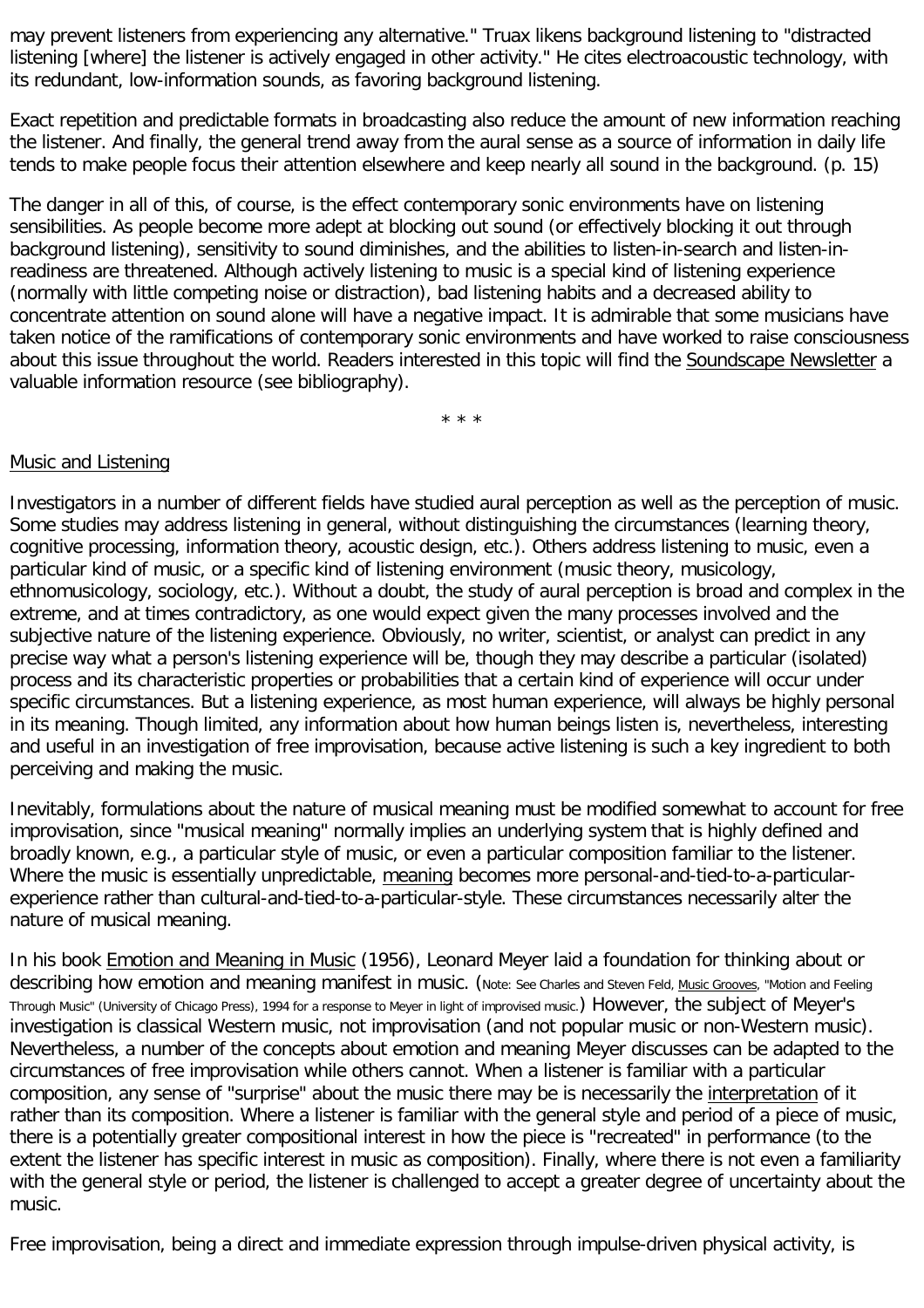intimately connected to the body, as emphasized before. Because of this, the emotions felt by the improviser have direct and immediate access, through the body, to the music. The improviser is naturally sensitive to the potential emotional character of the music as feeling, and through the performing body, this feeling is translated directly to sound. Hence, the emotion expressed by the performer(s) is an integral component of free improvisation. For example, the impulse to initiate a Transition can be triggered emotionally as well as intellectually, and this will directly INFLUENCE the formal outcome of the improvisation.

Meyer discusses the nature of emotion itself, citing the law of affect, "which states that emotion is evoked when a tendency to respond is inhibited, [and is] a general proposition relevant to human psychology in all realms of experience." He goes on to make a distinction between affect and affective experiences due to different stimuli. Affective or emotional experiences of music are different than those of ordinary life, primarily because "musical stimuli are non-referential;" that is, they do not rely upon some extramusical association. (Note: Though some listeners would disagree with this, it appears to be the common thought that musical meaning is self-referential. But this in no way precludes meaning from occurring in any way it might, and it certainly can occur as an extra-musical association.)

A big problem comes up for free improvisation when Meyer states:

In art inhibition of tendency becomes meaningful because the relationship between tendency and its necessary resolution is made explicit and apparent. Tendencies do not simply cease to exist: they are resolved, they conclude. [citing John Dewey, Art as Experience, fn 28, Chapt.1] (p. 23)

The problem here lies in the degree to which "the relationship between tendency and its necessary resolution is made explicit and apparent" in free improvisation, given its inherent level of unpredictability.

Meyer places great emphasis on the value of familiarity with the style of the music and describes musical styles as

more or less complex systems of sound relationships understood and used in common by a group of individuals. The relationships obtaining within such a style system are such that: (a) only some sounds or "unitary sound combinations" are possible; (b) those sounds possible within the system may be plurisituational within defined limits; (c) the sounds possible within the system can be combined only in certain ways to form compound terms; (d) the conditions stated in (a), (b), and (c) are subject to the probability relationships obtaining within the system; (e) the probability relationships prevailing within the system are a function of context within a particular work as well as within the style system generally. The occurrence of any sound or group of sounds, simultaneously or in sequence, will be more or less probable depending upon the structure of the system and the context in which the sounds occur. (p. 45)

Meyer's explication of style is somewhat applicable to free improvisation. However, the multi-stylistic nature of free improvisation (Meta-Style) should be kept in mind when reading what Meyer has to say about the nature and function of style in music. (It is possible that Meyer would have considered free improvisation, in 1956, a difficult if not invalid proposition. Coincidentally, his book was published at a germinal moment in history for free improvisation.)

As stated above, Meyer considers meaning in music non-referential, having no common or assumed extramusical meanings, and this seems to simplify (if not oversimplify) the picture. Describing this distinction further, he cites "embodied meaning" as one in which the "stimulus indicates events or consequences which are of the same kind as the stimulus itself," while designative meaning implies the "stimulus indicates events or consequences that are different from itself in kind." Embodied musical meaning is accordingly "a product of stylistic experience, [thus], music in a style with which we are totally unfamiliar is meaningless."

What contradicts this idea is: 1) a "totally unfamiliar style" will still likely have musical elements that can be related to familiar styles; 2) people are now familiar with many different styles that are related or similar to music never heard before, so it is hard to imagine such "total unfamiliarity" with any style of music; and 3) the style of a free improvisation reveals itself as the music forms and tends to establish its own stylistic identity.

Meyer does qualify his statement somewhat, however, though the disclaimer does not go far enough to include free improvisation: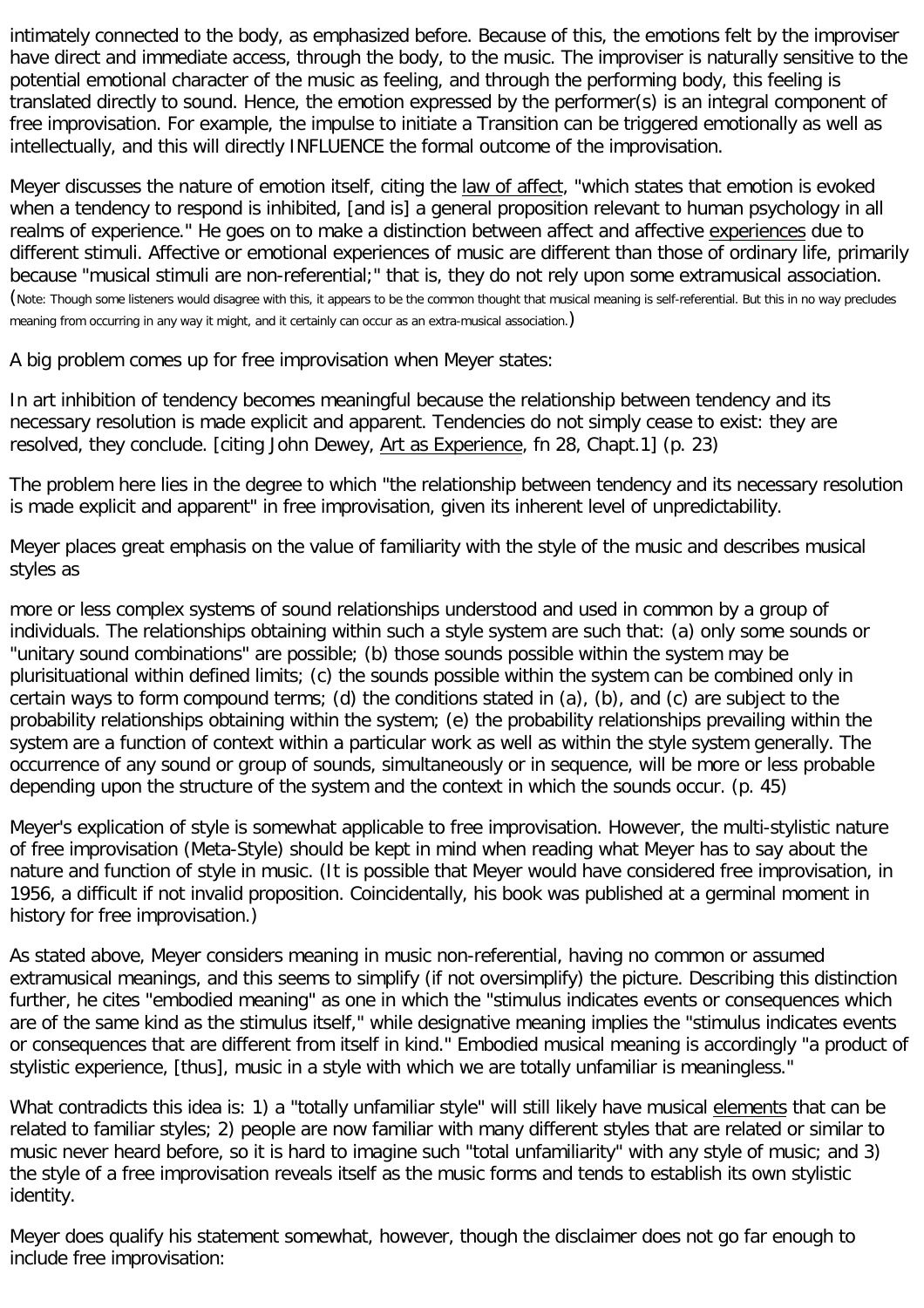once the aesthetic attitude has been brought into play, very few gestures actually appear to be meaningless so long as the listener has some experience with the style of the work in question. (p. 35)

Or familiarity with a style(s) similar to that of the work in question. Since cross-cultural influences among musical styles abound, music unfamiliar to a listener can still have meaning, albeit a meaning not necessarily intended -- but perhaps a fascinating kind of meaning that makes that particular listening experience special. Is only one meaning allowed?

At the same time, listeners among a group's following who have become very familiar with the group probably listen in a way similar to the audience of classical or traditional music, with a strong reliance upon some level of predictability of style within the otherwise unpredictable compositional PROCESSES. Again, however, for free improvisation, a danger lies down this path of increasing reliance on style and predictability; the music ultimately becomes less and less improvised, substituting a fascination with identity for the fascination with PROCESS.

Both audience and improviser must ultimately rely more on the real time, personal experience of the music (and its CONTEXT) for meaning and affect than on education and/or familiarity with a culturally defined style, whether classical or popular or even experimental new music. Listening to free improvisation is inevitably a PROCESS of "adjustment" or "rearrangement" of expectations within a milieu of unpredictability out of which meaning is formed in the mind and heart of the listener.

Meyer states that since listening tendencies in music may be considered in part the product of one's education and experience with the music, musical stimuli are thus inherently meaningful in establishing and maintaining a particular musical syntax as determined by the particular style. Again, in the context of free improvisation, where style is syntactically fragmented and complex, musical stimuli are open to the establishment of temporally localized meaning that must be implied and realized in the moment. The particular syntax used thus reflects manifestations of Meta-Style, as described earlier.

\* \* \*

## Creative Listening

Through listening we distinguish, that is create, shapes that have the concreteness of images out of the dimness and at the same time respond to what we have made out. We read into the music what we can, we imagine it to be music, it is not 'objectively' music without our imagination of it as such, without our animation and image formation. (Jack Wright, untitled, 1994)

There is a notion worthy of exploration called here "creative listening." Creative listening is simply listening with the imagination. The imagination comes from within and is intimately personal. Creative listening might be considered a more "active" kind of listening; not listening for confirmation of what is already known, but rather for inspiration to feed the imagination.

Creative listening is analogous to Zen consciousness as expressed in the title of Shunryu Suzuki's book, Zen Mind, Beginner's Mind (1977). Beginner's mind is open, accepting of what is. The listener will, ideally, be in a state of mind very much like that of the improviser -- "no mind." How can this state of mind best be described? Expectations are underlying and very general; the mind is at once blank and "ready to pounce." The moment the music begins, the active listening mind becomes the music just as do the improvisers. Poetic as this may sound, it is no overstatement. Just as the ego of the improviser must disappear, so must the ego of the listener. It is this transparency of the perceiver that both allows the music to form itself and facilitates a truer comprehension and enjoyment of it.

Creative listening implies listening-in-search, to use Truax's term. We listen for this or that; we listen with some kind of "expectation." Yet, the distinction must always be made between the nature of listener expectations of familiar music versus those of unfamiliar and/or relatively unpredictable music. The free improvisation listener ideally has the expectation of an unfolding process, listening-in-search for musical ideas and relationships, though not knowing what they will be. This can be a conscious activity, such as listening for specific PROCESSES (Identities, Transitions, etc.) Listening to free improvisation in this way provides a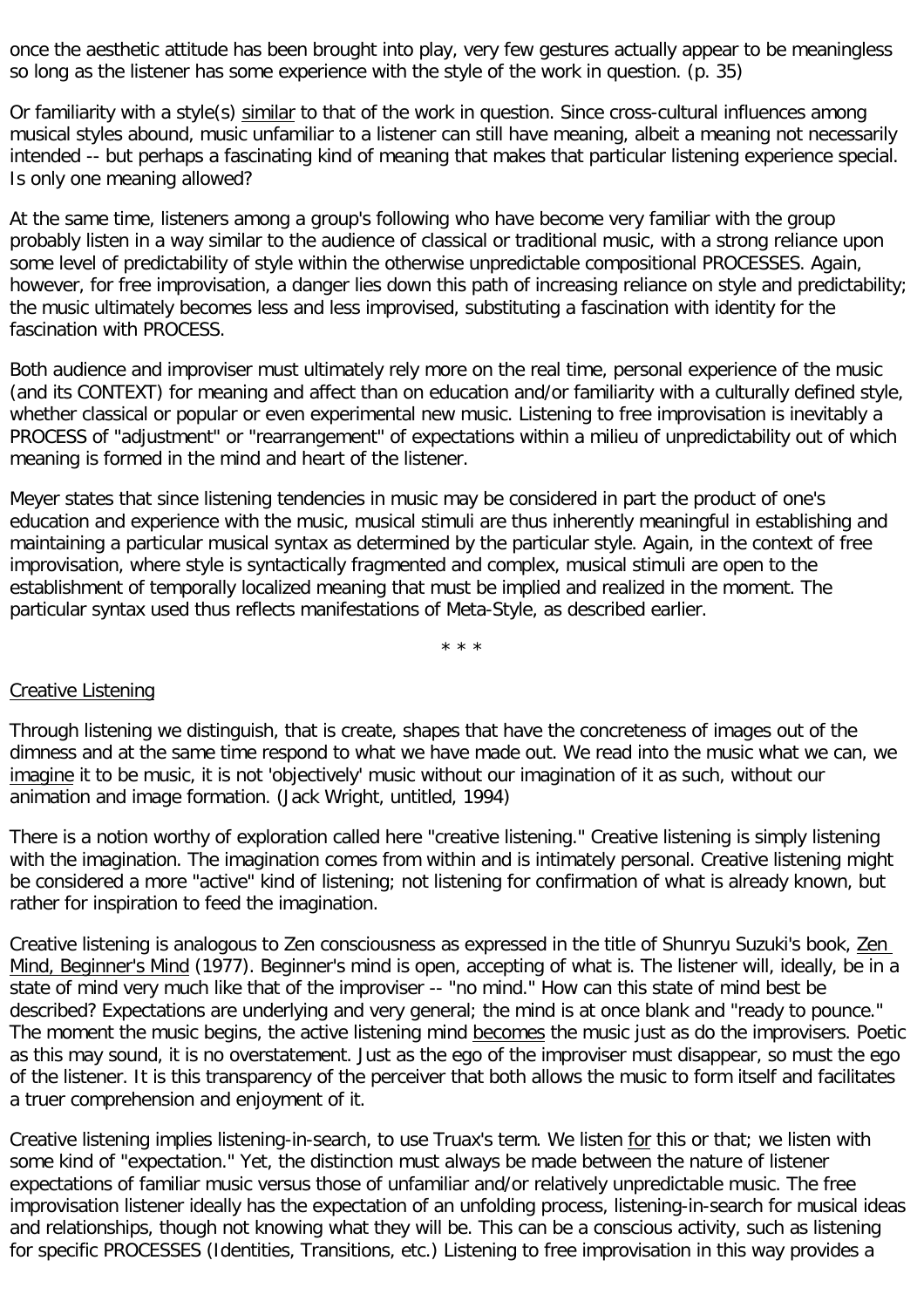firm basis on which to both understand and criticize a performance. Again, "it is critical to listen critically" -- to note, say, how interestingly an Identity was formed and used, how it was shared among players, what Composites were formed, how well, how quickly, how often, and so forth. On a formal level, of course, a listener can perceive and understand Transitions, how well and how quickly or smoothly they are executed. Even ambiguity, itself, can be appreciated, such as a rhythmic character that lies between associative (regular, predictable) and dissociative (irregular, unpredictable), or a harmonic character that plays with the border between tonality and atonality. And, of course, the complex ways in which Meta-Style functions provides another element of interest. As some or all of these components are heard, the listener gains an impression of the uniqueness of the particular performance, as well as the improviser's or group's compositional skill in constructing music in real time. Active listening has always been stressed by music educators as a way to perceive the depths of music, and this applies no less to free improvisation than to other kinds of music, perhaps more.

As we talk about listening -- active listening, critical listening, creative listening -- it becomes clear that there are two things going on: the music itself and the perception of it. In written music, the music itself is often defined by a score (the "composition"). In free improvisation, it is difficult to distinguish between the music itself and the perception of it, since the perception of it by the performers virtually generates it. The closest analogy to a score would be, of course, a recording of a free improvisation. A recording can be analyzed through transcription (though very likely not to the extent a written score can be) as an entity separate from the original experience of the live performance. Though many improvisers would prefer this separation not be made, it is possible. And if free improvisation is to be subject to such inquiry, it is important to distinguish its two manifestations -- a conceptualization of the music, and the experience of it.

In his article, "On the Psychology of Music," International Review of the Aesthetics and Sociology of Music, p. 215, (1973), Gerhard Albersheim emphasizes how the study of music (theory, musicology, etc.) is not a study of how music is understood. Rather, this entails a phenomenological study of the process.

The purpose of a phenomenology of music is to describe how we hear music. Among those who can perceive the sound-phenomena of music are infants, tone-deaf people, and many animals, none of whom, however, hear these sounds as music. In order to hear the sounds of music as music, a listener must be able to understand the musical arrangement of simultaneous and successive sounds as a meaningful auditory process, as a particular kind of human utterance or expression which communicates a very specific sort of auditory experience. This, of course, requires much more from the listener than the mere perception of the sounds; it requires his participation, his personal involvement in the processes occurring in his aural field which thereby become an experience and expression of the listener's own self. Ibid.

In other words, music is not only the performance, the musicians, the score, the improvisation, the sound waves, it is all of these plus the perceptions and personal experiences of the event by the audience listener.

\* \* \*

## Communication in Music

There is no question that communication takes place when two people are talking to one another. However, when communication is considered in the context of music, it becomes a thorny issue. Theorists in various fields (music theory, psychology, music therapy, communications, etc.) have addressed this subject. It is undeniably a difficult and complex topic worthy of numerous volumes! Usually, the question is whether or not communication takes place between the composer and the audience. Under the circumstances of free improvisation, however, the issue of communication should be focused on the performance interactions among improvisers within the real time collective creative PROCESS, as evidenced by Relational Functions (intended roles) and their resulting Composites (perceived roles), and this is discussed further below.

While some regard music (when written or memorized) as a form, or special circumstance, of communication, others vehemently deny it. The basis for doubt lies in the fact that communication involves "a conscious interchange of information" (Kneif, 1974). In his article, "Some Non-Communicative Aspects in Music" (1974), Kneif discusses this debatable topic in terms of whether communication takes place between composer and audience in the context of performances of written compositions. Though speaking about circumstances quite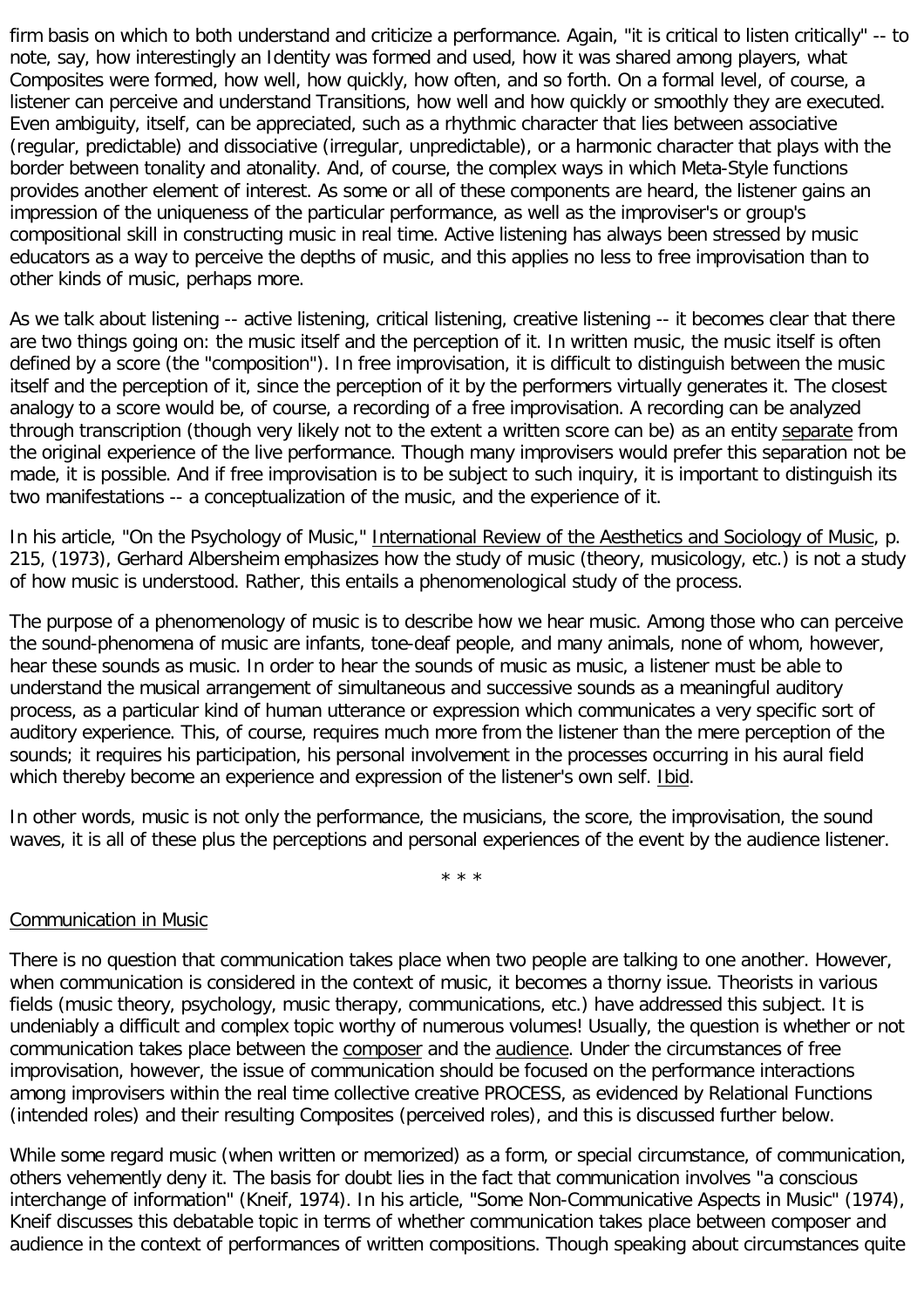different from those among free improvisers in group performances, Kneif clarifies the issue of communication in music in a way useful to the inquiry here by describing the essential requirements for any communication:

In order to prove that music is a medium of communication, three requirements must be simultaneously fulfilled. First, a physical substratum must be present to serve as a means of transferring information; second, there must be an informational content different from the physical medium in which it is being transferred; and third, a coherent exchange of information must occur. To put it in behavioural terminology, each end of the communication channel must influence the conduct of the other. Ibid.

An exchange of information implies "a real dialogue ... rather than an exchange of unrelated information." But Kneif declares there is confusion over the term "information" as used in information theory, when adapted to explain problems of musical communication, since "information" implies only the "degree of newness compared with the actual previous knowledge of a person." Kneif warns that the term "information," as used in information theory, must not be confused with that term as used in the traditional semiotic sense. The former is essentially "deviation from expectation" while the latter implies that information "is always bound to sign-vehicles." Ibid. Ultimately, Kneif concludes, "Music is a topic of social intercourse, not a medium of communication."

Albersheim (1973) reinforces the notion that music, as any art, is non-referential (or self-referential):

The equivalence of experience and appearance explains the powerful communicative character of all art. However, this is no semantic communication of a message in actual life (from creator to public) ... art rather communicates a vital experience within an aesthetic field directly through the unequivocal expressive and dynamic qualities and the intellectual import of its phenomenal aspects. Therefore, the phenomenal body of an art work is not the symbol for what the work is about, for what it expresses, in other words, not a sign, pointing to something beyond itself which it signifies, ... but the direct expression, the manifestation of the aesthetic experience. Ibid.

\* \* \*

## Communication in Group Free Improvisation

Free improvisation is a collective creative PROCESS that must be considered in terms of communication as improvisers in a group are necessarily responding immediately and intuitively to one another's playing (even when a response is intentionally dissociative). And Kneif's three requirements are fulfilled: the physical substratum is sound; information content manifests as ideation which can be considered in abstraction from the sound itself; (Note: This applies to any music and thus makes one wonder why Kneif implies it does not. Any musical PROCESS can certainly be recognized as such and can be the subject of communication via words (analysis, criticism, etc.) as well as sounds.) and a coherent exchange of information (relative to the formation of the music) can be heard in the real time articulation of Relational Functions/Composites and Transitions. Furthermore, group free improvisation occurs among two or more individuals expected to respond freely, whether affirming or negating implied Flow potential; action (performance) can be perceived as response (direct or indirect); interaction can be perceived as response to a response (affirmation, continuation or change of Flow); and it all occurs in real time (not unlike the interactive dynamics of conversations or group discussions). These aspects of free group improvisation strongly imply a process of communication. (Note: In a solo free improvisation, of course, there is no intergroup communication because there is only one improviser. Though an audience may occasionally have a strong impact on the performance of solo free improvised music (e.g., body language, extraneous noise or movement, or "vibes"), such "communication" is not acknowledged by writers such as Kneif or Albersheim. In another sense, however, the solo improviser, by creating the illusion of different "voices," can articulate a kind of intrapersonal communication among those "voices." But it is group free improvisation that most obviously evidences communication whereby music forms itself out of the collective creative interaction.) After all, how can there be interaction without communication of some kind?

Of course, the "structure" of a conversation and that of a group free improvisation are different in important ways, yet their similarities are also apparent and reveal a psychologically based human interaction apart from language, per se. The Relational Function/Composite, Dialogue, makes reference to a type of linguistic, verbal communication that implies a direct loop -- each party, in turn, is physically perceiving, mentally decoding, emotionally reacting, and intellectually evaluating what is heard both continually and cumulatively as the other is talking; then creatively formulating, psychologically strategizing, and "uttering" a response, followed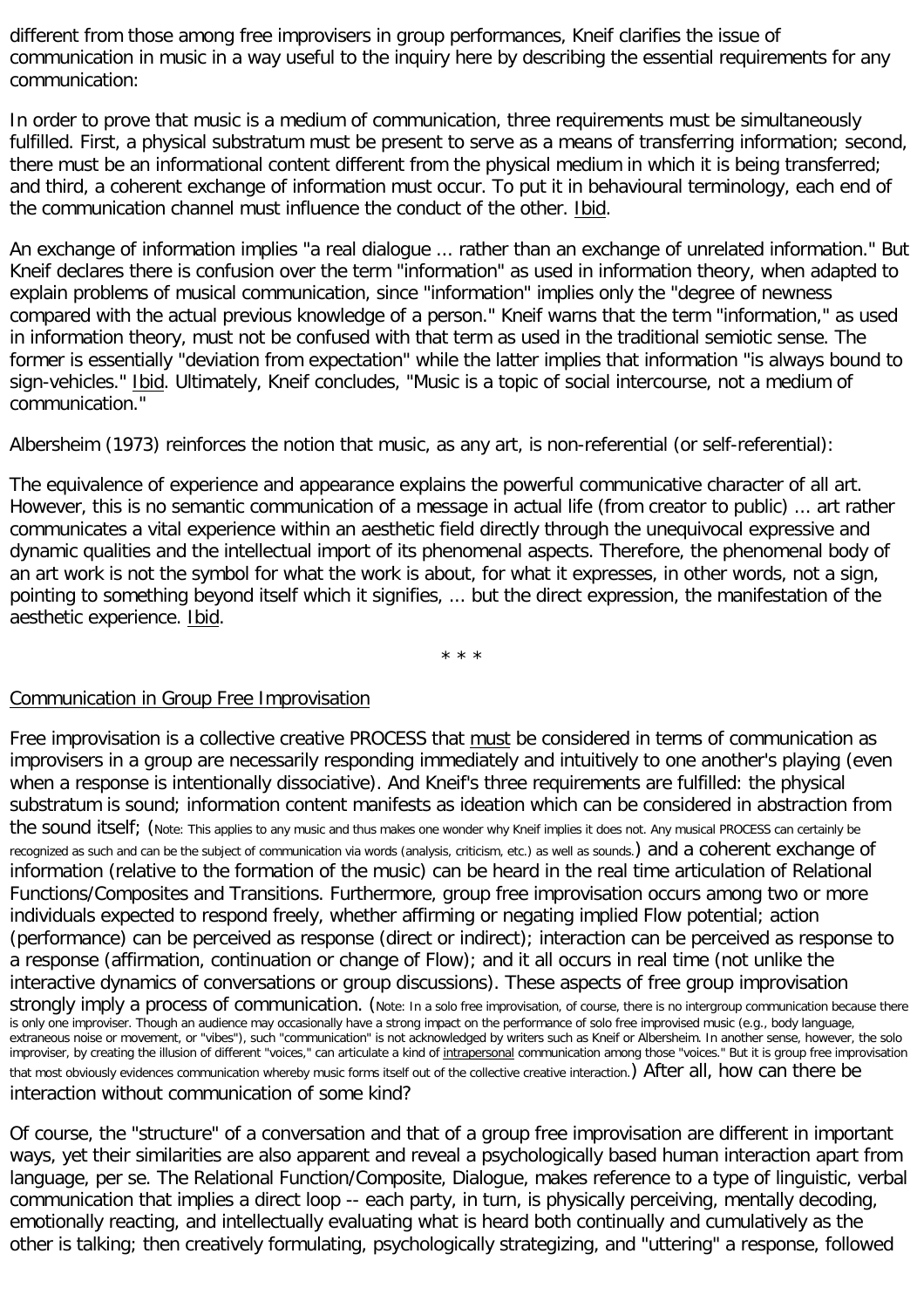by the initial condition of active/expectant listening for the response to the response.

Dialogue in free improvisation, however, is not linear to this extent and, again, may involve more than two improvisers. Interactions almost always overlap as the direct back-and-forth communications loop continues, with each player immediately affecting, and responding to, the other(s). Even Interpolation, the interjection of "unrelated" material, can be heard as communication if heard as being intentional, "broadening" the Flow to incorporate two distinctly different musical characters, with obvious similarity to a bifurcated group discussion or cocktail party full of adjacent conversations (which can be heard as a single sonic collage-like linguistic image).

One of the aspects of communication is "miscommunication" -- misunderstanding. A distinction has been made between Relational Functions as intended relationships and Composites as perceived relationships. This distinction is very important in understanding the communicative nature of free improvisation. Just as something someone says can be misinterpreted to mean something quite different, the intentions of improvisers in the efforts to communicate, are not always realized. An improviser may intend the music go in one direction and play something that (to her or him) implies that direction, but there is never a guarantee that others in the group will recognize or support that intended direction. An improviser responding to another may sense the music taking a different direction, or a different musical character (possibly an Identity) emerging which affirms and augments the apparent direction of the flow. Or she/he might misinterpret the musical intention, and a "mistake" happens, though, again, there is always the possibility of contextualizing a mistaken response and effectively erase the sense of "mistake" in retrospect. In written/ rehearsed music, this could be considered simply "faking it." However, in free improvisation, there is nothing to "fake." Decisions made in retrospect are no less valid compositionally than those projected into the future.

It is possible to conceptually separate perception and behavior in free improvisation, but in reality, of course, they occur simultaneously in the cumulative progression and continuity of the Flow. Only if time could be frozen and thinly sliced, might we get an impression of exact temporal placement and separation of perception and consequent action. But even then, the overlapping of perception and response would be evident. The conceptualization of perception and response as separate aspects of communication in free improvisation, however, is useful to illustrate, in an abstract way, the interactive or relational possibilities inherent within a single cycle (stimulus to stimulus/perception to response/stimulus to response/stimulus/ perception). Of course, such a cycle could take no more than a second!

The Chart of Interpretation and Response which follows illustrates fundamental communicational possibilities that arise in the process of free improvisation and describes a highly simplified model of two improvisers wherein potential decisions are isolated and different "paths" of communication are illustrated within a single cycle of interpretation-to-response-to-interpretation of an initial stimulus.

Referring to the Chart, first, a Musical Stimulus (MS1 or MS2) could be virtually any sound event. For the sake of clarity in the imaginary ear, it is given that a Musical Stimulus is a rather short sound (.25" to 1.0"). To further simplify the situation, it will be given that there is no overlapping of sounds.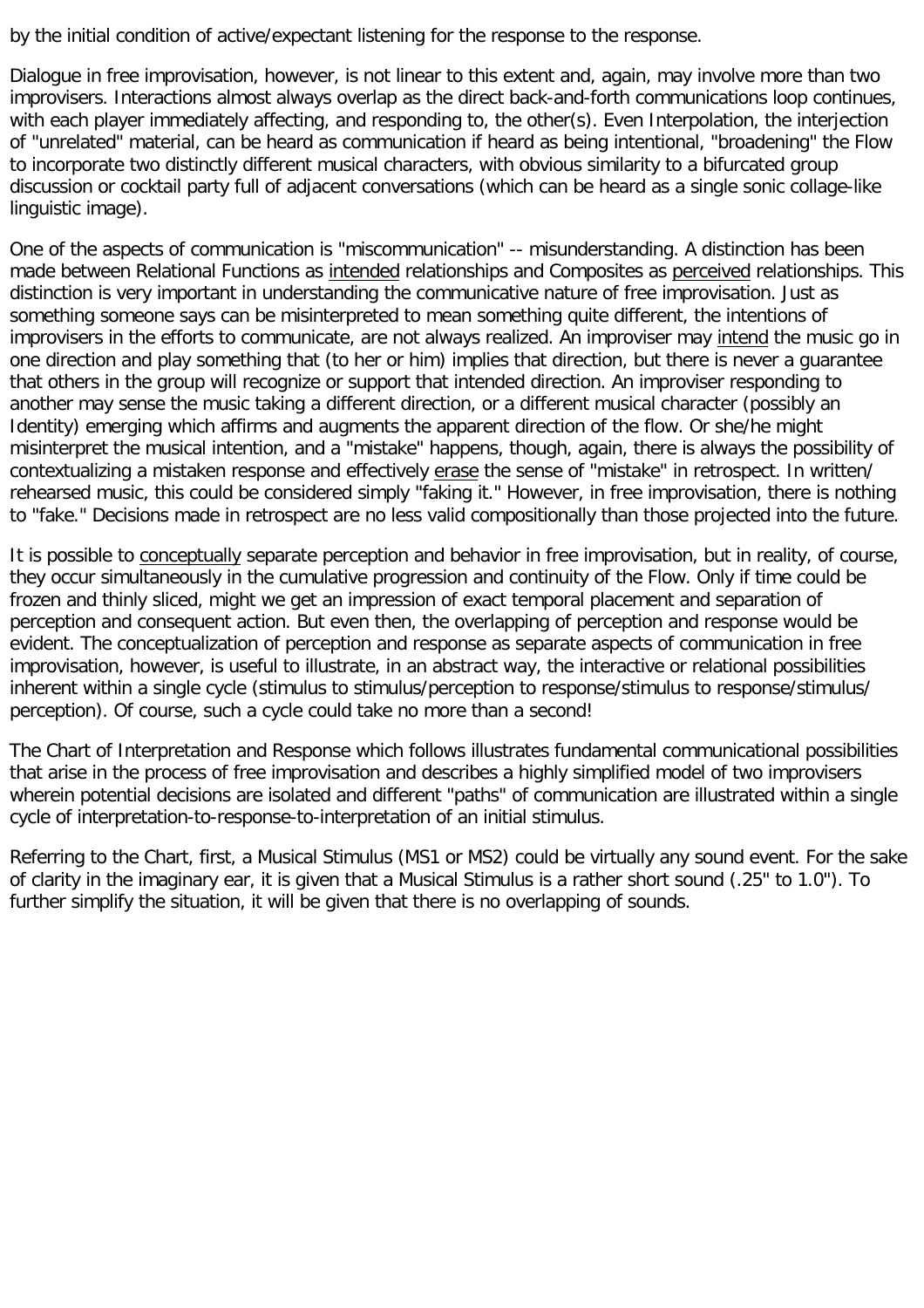#### CHART OF INTERPRETATION<sup>1</sup> AND RESPONSE IN FREE IMPROVISATION





<sup>.............................</sup> (1) The term "interpretation" implies here perception and cognition. The term "response" implies the action stimulated by the interpretation. And "stimulated" implies both impulsive behavior of the "Intelligent Body" and ideation of the Intellect. .............................

Reading now from left to right representing the passage of time, Player A begins by making a sound, or Musical Stimulus (MS1). Player B may then perceive MS1 as implying a direction, designated here as "Confirmed Flow" (CF); or Player B may perceive no implied direction, a "Non-Confirmed Flow" (NCF). If Player B perceives CF, she/he has three possible responses: to give an Appropriate Response (affirming the implied flow); to give an Inappropriate Response (which could be heard initially as a Transition cue, or a mistake); or, to introduce a new Musical Stimulus (MS2). What determines this choice could be either intention or misinterpretation. If Player B's response is appropriate (AR), Player A will likely perceive it as Confirmed Flow (CF), though here, too, is a possibility of misinterpretation. If Player B's response is inappropriate (IR), Player A could perceive it as either intentional (Catalyst, Interpolation, etc.) or unintentional (a mistake). Whether perceived as intentional or unintentional, however, Player A will interpret three possibilities: the IR is perceived as adjusting (ADJ) to the implied Flow; relating (REL) to the implied Flow; or, initiating a potentially new Flow (MS2) that is non-relating, articulating at least momentarily dissociative polyphony (DP).

MS2 is a strange sort of response. The effect on the music is to introduce a new musical character, possibly an Identity, implying a different direction that complicates or changes the character of the Flow. At this point,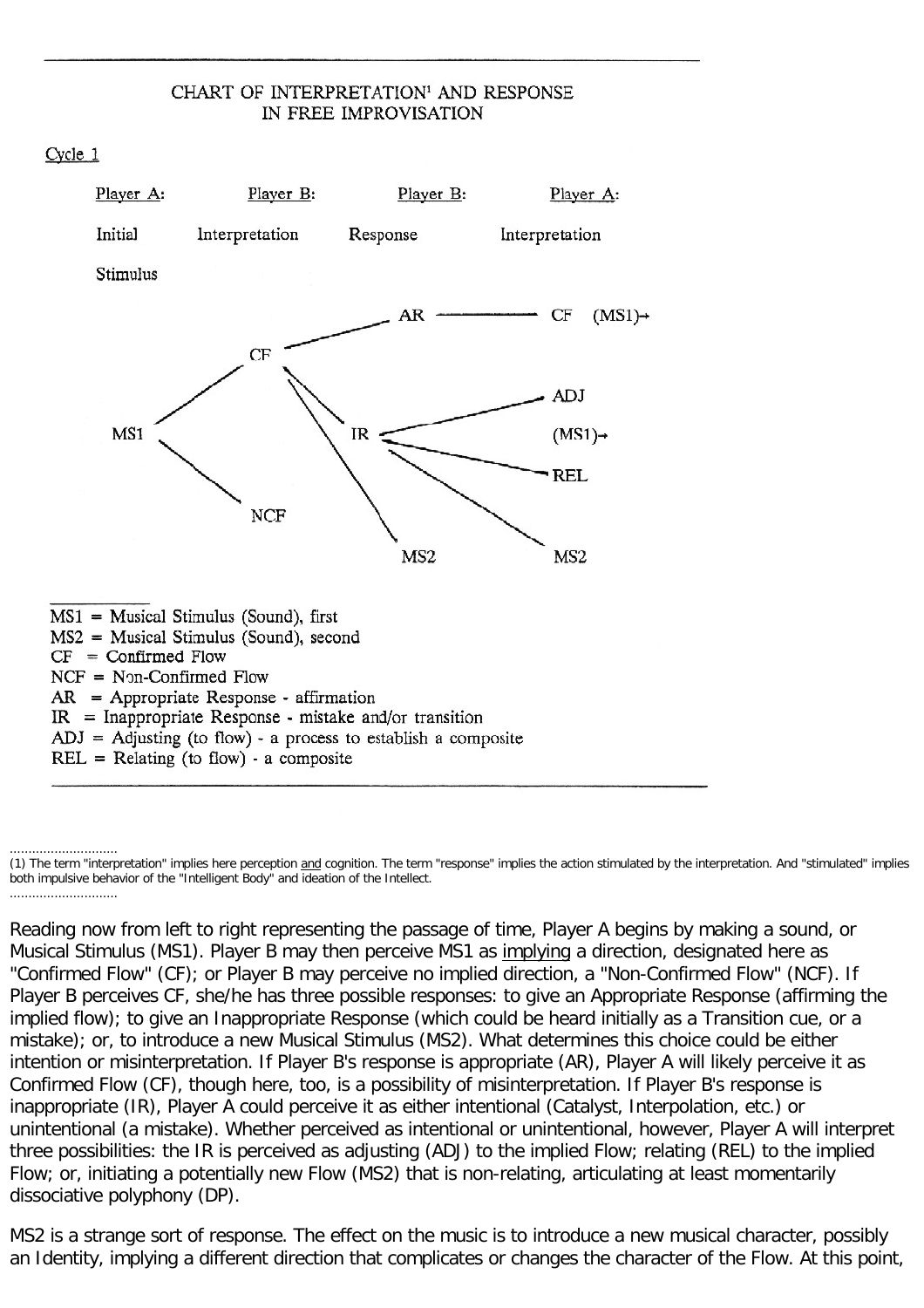Player A could either drop MS1 and go in the direction implied by MS2 or reiterate and formally sustain MS1 and its direction, in effect affirming two simultaneous but different Flows (musical character/direction), which will likely be heard as DF/DP, Transition, Interpolation or Sound Mass.

It is easy to imagine how extremely complicated things get when cycles such as the above multiply, overlap and intersect in any group improvisation, especially in light of how brief the duration of a cycle can be. Furthermore, each additional player beyond two adds a whole other dimension of communicative possibilities; and each moment cumulatively weighs on decisions to follow such that precisely tracking communication through the complex of interactions would be impossible. The point here is merely to illustrate that communication does take place, is extremely complex, and is essential to free improvisation.

So, how does such communication impact the music? If we acknowledge that a form of communication occurs among improvisers in a group, that communication necessarily represents the dynamic (changing) aspect of the formation of Composites. Likewise, it is essential to any group consensus about Identities and Transitions. Thus, formal and structural elements of group free improvisation are, themselves, outgrowths of communication. Again, it is clear that this communication is of a different order than language. The "message" might be represented by simple repetition, either continuous, implying a Ground or Support, or periodic and developing, implying an Identity, or the intent to establish one. If what seems like a Ground or Support is articulated, the "message" is essentially an invitation for another or others to take the lead (if Solo or Dialogue) or to join to create a homogeneous texture (if Sound Mass). If an Identity is implied, the "message" is a statement of direction that seeks support or confirmation. If a strong apparent Identity unrelated to the Flow is articulated by one player, the others do not necessarily know what might be implied. The gesture may be interpreted as a Catalyst, in which case the appropriate, and usually spontaneous, response is to change something about the Flow. If it is interpreted as an Interpolation, the appropriate response is no response, but rather to maintain the original Flow (though perhaps making minor adjustments to clarify or accommodate the intended Relational Function).

The very process that converts, or fails to convert, the intentions of Relational Functions to the actuality of Composites is communication. Moreover, such qualities of consensus and the evolution of intention to actuality cannot occur without communication.

\* \* \*

## Table of Elements/Relational Functions/Actions

Under the circumstances of communication among improvisers, the question arises, what does the improviser actually do when responding to others in group improvisation? That is, what responsive action is taken? First, it is necessary to identify basic elements of the Flow of sound that may be considered as stimuli. Since content is unknown entirely, a set of basic elements is identified here simply in terms of relative duration. An Event is a single, isolated sound. A Figure is a small group of sounds, such as a motive. A Phrase is a larger group of sounds that are continuous as well as contiguous (immediately adjacent), such as a melody. A Ground is a static, sustained sound or sound pattern that continues indefinitely. (Ground is a special case, being both a basic element and a Relational Function). As a Composite, a Ground may be heard alone, but is usually heard as a special kind of Support that tends to be static, while Support, per se, implies a more active accompaniment.) These basic elements, of course, are continued over time through PROCESSES of Linear Functioning, such as repetition, extension, development, fragmentation, variation, etc. Thus, they are not always stimulating a particular response; only when they appear to focus the structural character of the music do they become stimuli -- in a sense, cues -- to other players. The basic elements of Event, Figure, Phrase and Ground are considered in this regard below, as stimuli of certain basic actions -- Maintain (don't change), Change, Adjust, Interact and Lead -- necessary to achieve a like Composite.

The following Table of Elements/Relational Functions/Actions illustrates how the basic elements might be perceived by the improviser in terms of Relational Functions and the "most appropriate" basic actions. For example, a phrase heard as a Solo mandates the player to adjust what she/he is doing to accommodate. Or, if a phrase is heard as inviting a Dialogue, the player should interact to create that Composite.

The table is read as follows: If **[Element]** is heard as **[Relational Function]**, then the most appropriate or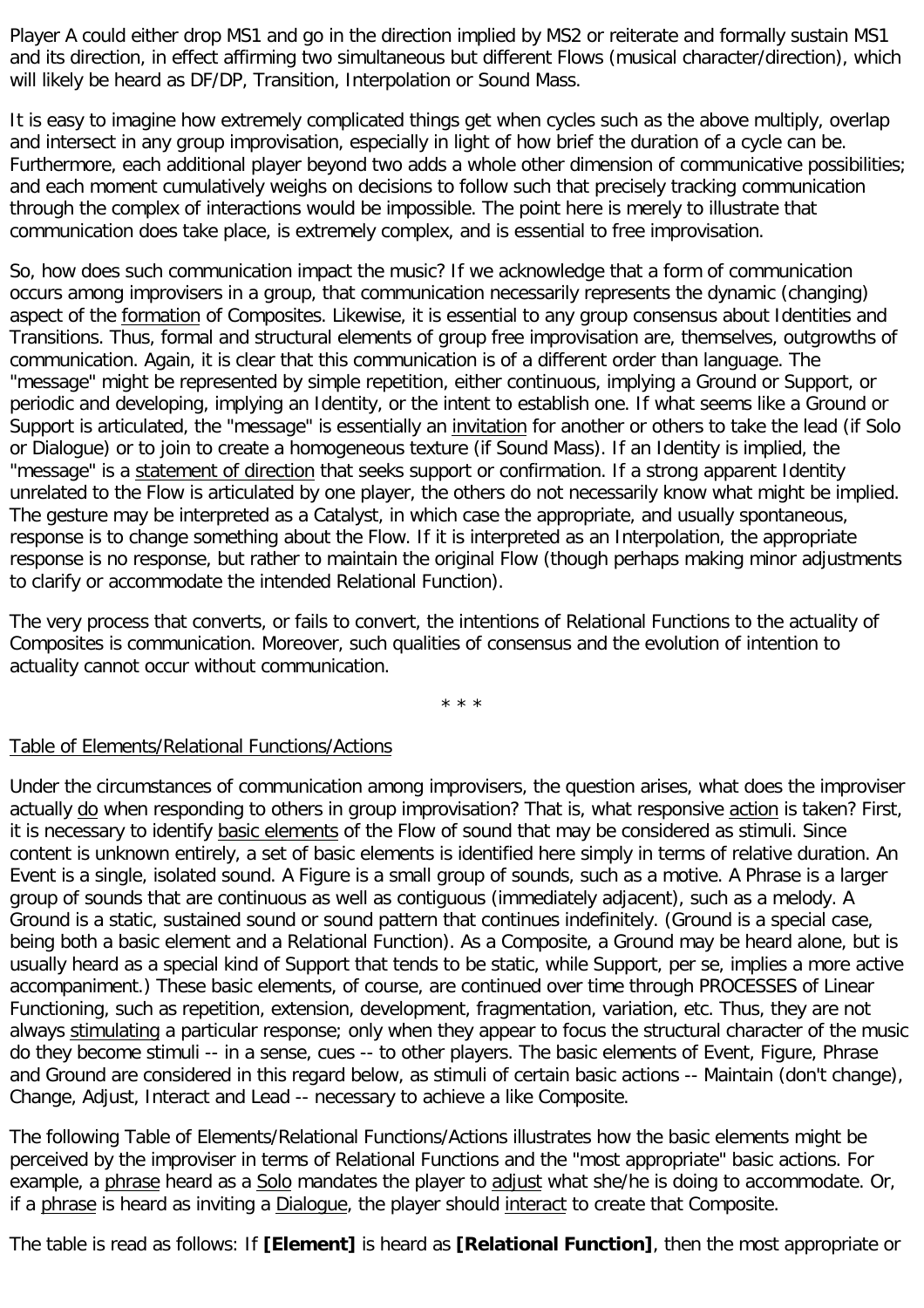likely response is [Action]. (Note: A fine point must be clarified here. A Relational Function is not just an intention, but the articulation of an intention and the perception of it as an intention. This perception, by improvisers and audience as well, is extremely rapid (hopefully) and, in the case of the other improvisers, immediately stimulates a particular kind of action. In this split-second moment, the Relational Function is perceived as such; however, soon afterwards, in retrospect, the Composite (the actual result of the response) is perceived, and it may or may not be heard as being the same Composite as the Relational Function, in which case either a miscommunication has occurred or a "battle of wills" to determine which way the music is tending to, or should, go.)

# TABLE OF ELEMENTS/RELATIONAL FUNCTIONS/ACTIONS

| <b>Element</b> (stimulus) | <b>Relational Function</b> | Action          |
|---------------------------|----------------------------|-----------------|
| Event                     | Catalyst                   | Change          |
|                           | Support                    | Maintain/Adjust |
|                           | Interpolation              | Maintain        |
| Figure                    | Catalyst                   | Change          |
|                           | Solo                       | Adjust          |
|                           | Dialogue                   | Interact        |
|                           | Support                    | Lead            |
|                           | Interpolation              | Maintain        |
| Phrase                    | Catalyst                   | Change          |
|                           | Solo                       | Adjust          |
|                           | Dialogue                   | Interact        |
|                           | Support                    | Lead            |
|                           | <b>Sound Mass</b>          | Maintain/Adjust |
|                           | Interpolation              | Maintain        |
| Ground                    | Catalyst                   | Change          |
|                           | Support                    | Maintain/Lead   |
|                           | Sound Mass                 | Maintain/Adjust |
|                           | Interpolation              | Maintain        |

Change implies a change (often sudden and obvious) to virtually anything or to a new direction that may be immediately implied by the group as a whole. Maintain implies no response whatsoever, as if there were no stimulus. Adjust implies a subtle change to accommodate the intended Relational Function. Interact implies a direct response to one or more players who has left "room" for such a response (i.e., short periods of silence). Lead implies taking a Solo role and determining the direction of the music, with a possible Support or Ground by the other players.

These "most appropriate" responses are, of course, not the only possible ones, but rather generally tend to establish an actual Composite that is the same as the intended Relational Function. Again, however, the intention may not be realized and a Composite that is different from the Relational Function may occur.

Certain rare combinations are not listed. For example, an Event heard as initiating a Dialogue; an Event implying a Solo; Ground heard as a Solo, since an interesting Ground can often sustain interest alone for a period of time before a response seems musically necessary.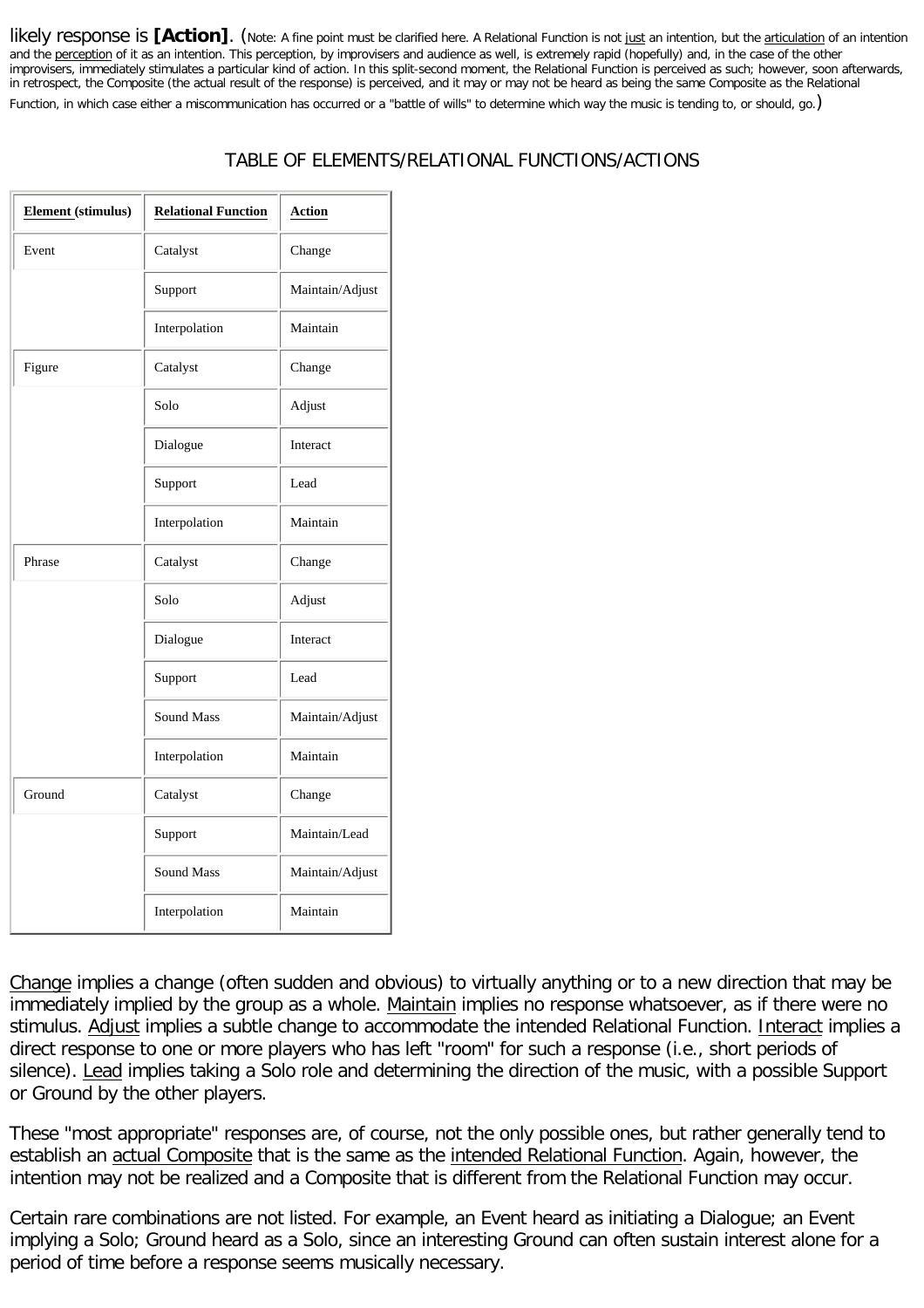#### Purposeful Ambiguity and Non-Communication

Before leaving the subject of communication in free improvisation, it is necessary to address how a listener might hear elements of non-communication. Interpolation and Sound Mass were cited as Composites that appear non-communicative, wherein the improvisers seem not to be listening to one another. Such noninteraction is acceptable when the intention is clear even though the results are ambiguous -- i.e., the improvisers seem to remain in control of the situation. This control is manifest in the balance among the disparate parts and how the compound/complex sonic image is established and left. Thus, the efficacy of such non-interactive improvising lies in the ability of the group to clearly articulate the intended ambiguity, one of a number of paradoxes found in free improvisation. (Note: Though one may doubt it, a clear articulation of ambiguity is both interesting to hear and a challenge to do, while an ambiguous articulation of ambiguity is simply confusing and disruptive to the Flow. Thus, DF/DP is a tool in free improvisation, not just a default circumstance.)

These areas of non-interaction can be heard functionally as suspensions, Transitions or intentional dissociative moments in the form of Sound Mass and/or Interpolation. Furthermore, as mentioned earlier as an aspect of creative listening, the mind seeks order, even where none is apparent. A good illustration of this is the "deaf dub." A soloist records an improvisation on one track of a two-track tape, then rewinds the tape and records the other track without listening back to the first track. Though there may be some vague memory of the first track, by and large it is forgotten, and no attempt is made to recall it or somehow synchronize with it. Listening back to the two tracks together can reveal an unexpected level of synchronization, however, where there seems to be a definite relationship between the two tracks. Our underlying natural desire for order comes into play and, through creative listening, we project meaning as listeners.

The function of ambiguity in free improvisation is partly a result of the previously mentioned confounding principles of Simultaneity, Hybridization, Kinesis and Unpredictability. Indeed, the special relationship between ambiguity and listener expectations is a vital dynamic of free improvisation, creating a level of "mystery" that lends a true excitement to the music.

\* \* \*

## Critical Values in Free Improvisation

As discussed above, communication in music is most viable under the circumstances of group free improvisation; and this communication is held to occur among the improvisers, not between improvisers and listening audience (because the audience has no interactive "voice" during the performance). Nevertheless, it is not difficult to extend the idea of "communication" beyond the moment of performance or its immediate impact. Reviews of performances and recordings represent a response to music expressing critical values, and often an improviser will eventually become aware of this response. To the extent the response actually impacts the improviser's music from that point on, a sort of interaction or communication has taken place (somewhat like letter writing). In a special sense, communication of critical values can even be from and to oneself. Self-evaluation of recordings by improvisers is an important part of musical growth. Discussions of performances and compositional strategies or techniques among improvisers and non-improvisers will display critical values of one sort or another.

A list of issues often addressed by reviewers include:

Historical or sociological context of the recording (e.g., a compilation, a collaboration, a live recording from a particular performance or festival, location of the recording session, etc.)

Performance quality (technical abilities) and rapport (ensemble ability) of the group; and acknowledgement of particular outstanding players

Compositional abilities and/or strategies of the improviser(s) and how they are expressed

Comparisons (technique, style, composition, etc.) to previous recordings or other similar groups or players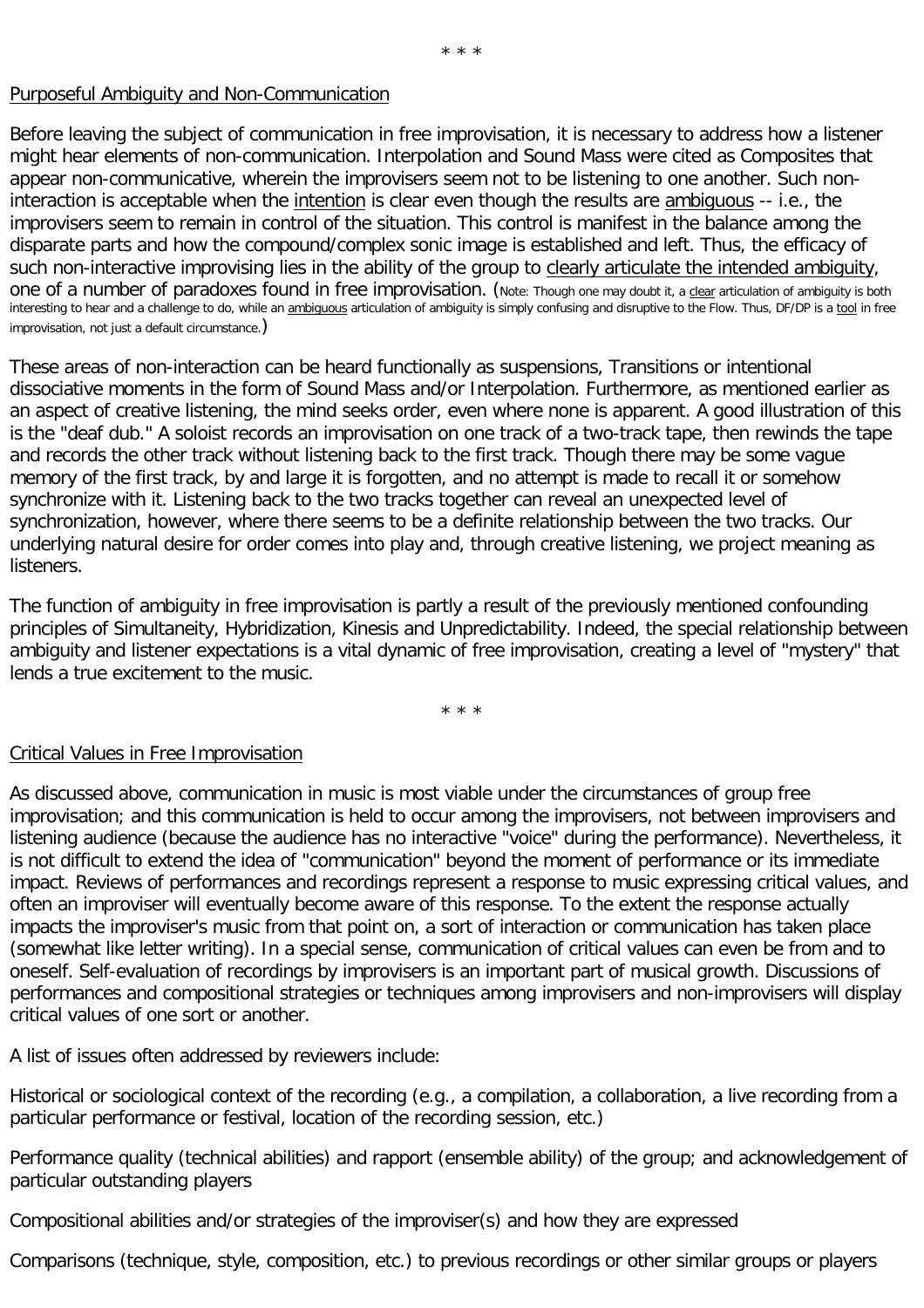Uniqueness of style (group and/or individual)

Styles that may be used or parodied

Metaphorical allusions to the sound with possible reference to instrumentation and/or technique

Unusual instruments or instrumentation

Remarks about or quotations from liner notes

The form of the whole recording (i.e., how the individual pieces work -- or do not work -- together)

Recording quality

Outright recommendations or non-recommendations

A reviewer or critic of free improvisation will ideally show evidence of a genuine familiarity, as expected in the criticism of any music. Often this is expressed in terms of comparisons (to earlier recordings or to other improvisers, even to non-improvised music). But ideally, this familiarity should not focus on style and technique alone, but on audible compositional PROCESSES as well. Free improvisation has its more well known performers and groups and recordings that might be referred to via a comparison (negative or positive). But reviews that comment on the compositional nature of the performance speak more directly about the music itself, apart from its "historical" or stylistic circumstances, and thus reveal essential critical values held somewhat in common among improvisers and audiences.

\* \* \*

#### Survey of Reviews

Below is a brief survey of some reviews of performances and recordings, with quotations given here as examples. Although there is a variety of writing styles among reviewers of free improvisation, commentary is most often colorfully metaphorical and entertaining in itself.

## The Improvisor

For over a decade, The Improvisor, published in Birmingham, Alabama by Davey Williams and LaDonna Smith, has provided an invaluable resource to musicians, with articles, editorials, letters, graphics, announcements, ads, and reviews. Appropriately, the reviews are written by improvisers, not music critics. Hence, there is a sensitivity and insight that comes from personal experience and a dedication to the art.

In Volume X (1993), there are nine packed pages of reviews of 39 free improvisation recordings on CDs, cassette tapes and LPs. Reviewers include Milo Fine, Glenn Engstrand, LaDonna Smith, Mike Hovanscek, Sczjd Reasoning, and Davey Williams. Some reviews are fairly extensive, while some are quite short; and there are negative as well as positive reviews.

LaDonna Smith's review of the cassette tape, "Say What" by Steve Noble (drums, percussion), Davey Williams (electric guitar), and Oren Marshall (tuba, didgeridoo), is a kind of collage-story in a metaphorical, almost poetic writing style.

Say What sneaks in with a rhythmic vamp. Grooving like traffic as it thickens and deepens, rush, stall and wait, motors running, with Williams triple picking. Impatient monotonic commentary within the subtle, slightly rock heartbeat. The second piece is the worksite of alchemical manufacturing. Beautiful singing feedback glisses over the machine shop. Again let that funky music roll. Relentless rock-n-roll drumming with guitarist gagged and bound squirming to free himself underwater. Please! What kind of band is this? Who wants to dance? Abandonment. Singing saws return in somnambulistic forays. Electrical transposition. Each is alienated with the rhythmic noise of a barman. The trio provides an excellent format for the interesting guitar music of Williams with the more traditional band format of guitar-based rock. Marshall displays an old-timey authenticity at times with his tuba vamps while Noble plays the straight man. Williams singing soars like a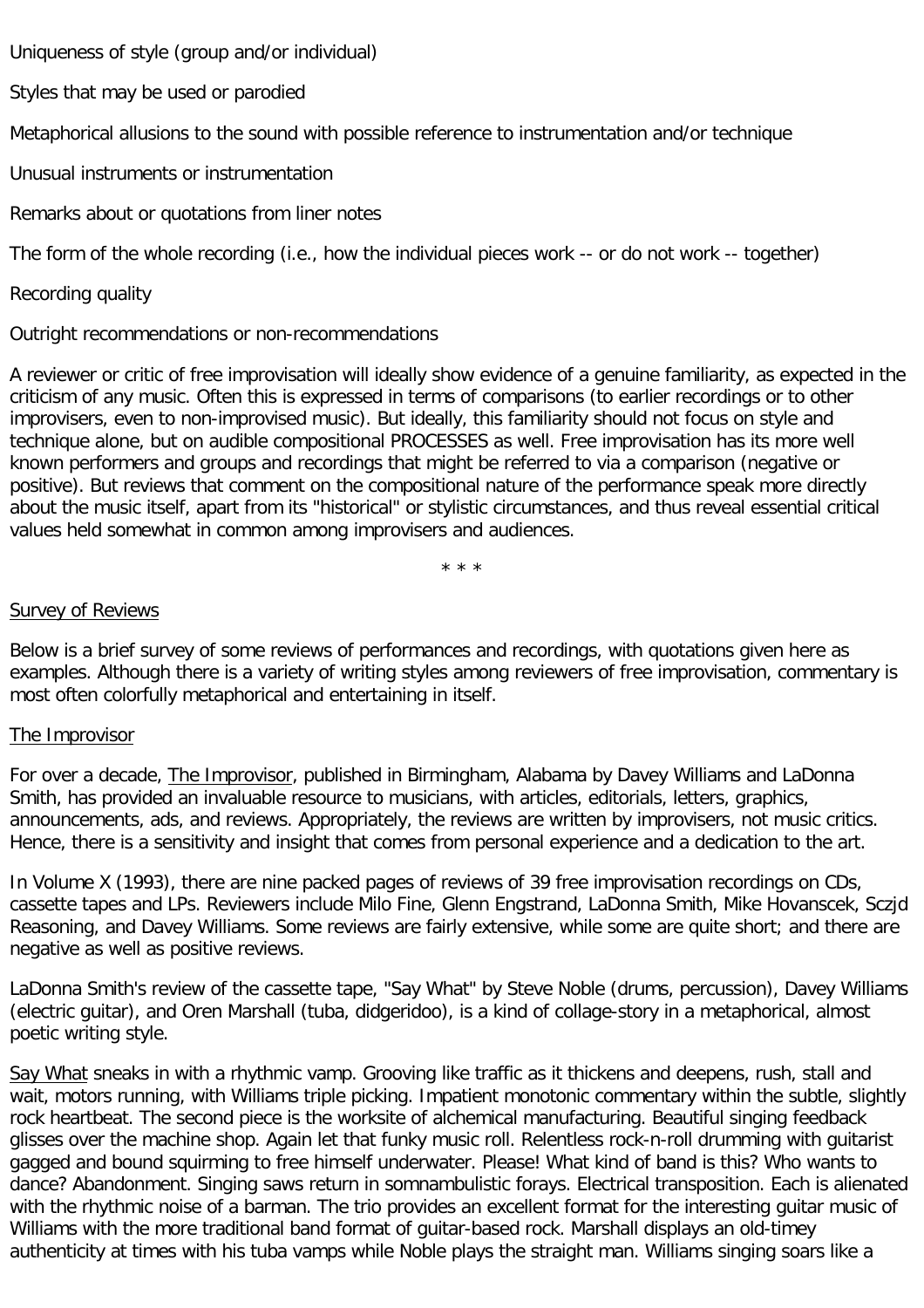bird. Sounding highly intense, sweaty and all boy, under the relentless drumming of Noble. Relief comes as they turn back the clock alluding to the Dixieland, to the Hawaiian, to the Swing, to the Blues. Improvisation of 'color.' A fun band. They should play the U.S. bar circuit. A stretch from the usual. (The Improvisor, 1993)

This review entertainingly describes general sonic images, playing techniques and specific traditional styles utilized in the music. Something of the personality of the three players is alluded to. The review does not comment on the overall form or format of the cassette (how many pieces, lengths of pieces, etc.). The improvisers are obviously accomplished performers, yet there is the hint of a criticism of an overdependence on style (in this case, rock).

LaDonna Smith also comments on the use of style in the CD, "WIE: Wiesbadener Improvisations Ensemble" (Dick Marwedel, alto and soprano saxophone; Ulrich Phillipp, contrabass, electronics; Wolfgang Schliewann, percussion).

These people are highly sensitive listeners and players. Their music is also liberated from the derivations and connotations generally expected in German free-jazz. This is not jazz. It is improvisation, pure and clear. There is a sense of timing and spacing, timbre and range, akin to painting. (The Improvisor, 1993)

The emphatic comment that the group is not jazz points to a strong stylistic distinction that sets free improvisation apart from jazz. The recording is given a high recommendation.

Reviews, unfortunately, cannot get into much detail about the music. A review is usually succinct and focuses on the more apparent or notable features. Space within a publication is always an issue forcing brevity. And when a recording is a compilation of a large number of musicians, as is more and more the case, a reviewer is extremely limited, since all the players and their instruments must be acknowledged. The variety of music in such recordings presents a further dilemma. The reviewer is usually obliged to choose certain pieces on which to comment. Mike Hovanscek's review of the mammoth three-CD compilation, "(Y)earbook," produced by Gino Robair and Rastascan Records, is a case in point. His review (not quite a full column, or half-page) comments on Robair's "brilliant job of combining a remarkable variety of musical mindsets..." Hovanscek acknowledges how such compilations benefit the practice of free improvisation as a whole.

Another admirable quality of this project is its combination of extremely well-known improvisers alongside some lesser-known but very talented musicians. As a result, the bigger names will attract interest to the smaller names. What better way is there for the world of improvised music to grow and develop? (The Improvisor, 1993)

The reviewer is forced to keep his commentary to a minimum, as he names off performers/instruments. He concludes with the obligatory disclaimer: "A review of this length could never do justice to the many wonderful ideas that are included..."

Some quotations from this issue of The Improvisor follow, which give an idea of critical values within the improvising community:

"The music therein was solid, but lacked the spark that has really ignited the group since its inception in 1966."

"There is an instant rapport evident in the free improvisations of this NY trio."

"Are you tired of normal weirdness?"

"This side-long improvisation grows tiring after the first few minutes due to the fact that none of the performers appear able (or willing) to interact in a way that would cause the separate parts to congeal into something whole."

"The material on side two ... has its moments of interest but tends to be the type of free jazz that is mostly free and just barely jazz. It would be far more interesting if it either lapsed into moments of coherent structure from time to time or if it was broken into a series of short improvisations each involving a different ensemble/approach to music."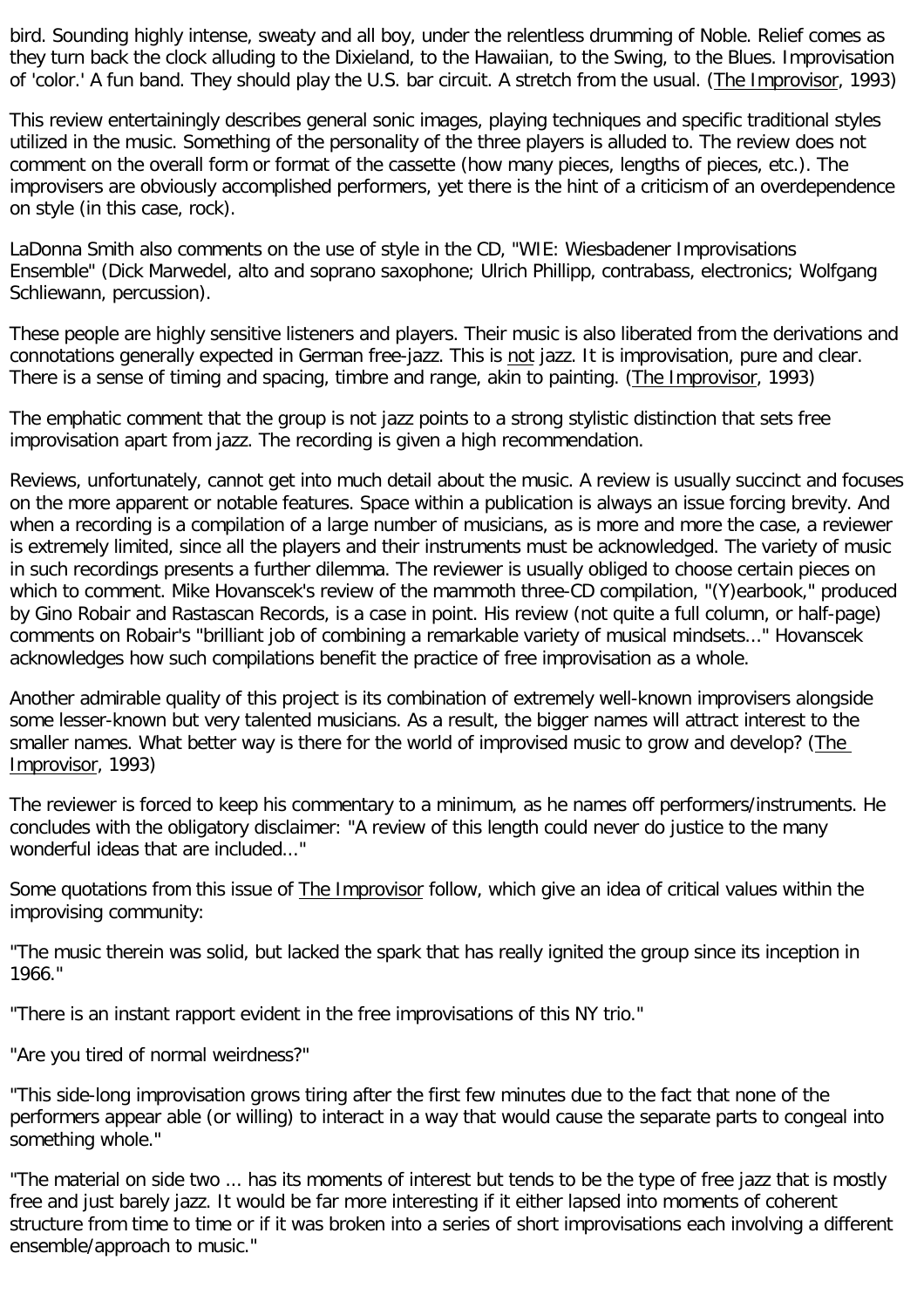"Although they have a variety of estimable repertoire, there is not another group that I've ever heard improvising that sounds like this."

"This tape has a tighter and more 'compositional' feel."

"what we have here is a mastering of restraint and steadfast refusal to like any given moments in the improvisation so much that they hang around too long in sound areas."

"these musicians all discover various stages of play and interaction, sound discoveries between free and jazz structures."

"A virtuoso saxophonist of tones in textures, rich notes, melodic excursions, dissonance, all you could ask from a saxophone."

"Incredibly truncated explosions of gestural sound, too difficult to describe!"

"despite the constantly-evolving diversity of the music, a kind of aural hypnosis takes over in the room, making for pleasant listening indeed."

"Funny, the art of electronics improv is so much like the function of the stomach."

"it never holds one mood or tempo too long before it moves to another soundscape. Resolutions segue to new beginnings..."

"they are not meandering at any point... the focus and unit of intent ... is both immediately obvious and quite impressive."

"The quality is jumping in rich sounds and rockets, gorgeous sonorities and aftertones."

"I really liked [the] idea of using the computer to affect objects in real space as improvised by the performer (taking the possibilities of MIDI to the next level)."

\* \* \*

## The Voice of New Music by Tom Johnson

Musician, journalist Tom Johnson has been a major contributor to new music criticism since the early 70's, writing for The Village Voice. Het Apollohuis, in Eindhoven, The Netherlands, published a collection of Johnson's reviews of concerts in New York City over the period of a decade entitled The Voice of New Music: New York City 1972-1982 (1989). This 543-page (paperback) book is a monumental source of critical values and is historically significant in describing the new music "fashions," interests, or directions over a ten-year period. Several venues hosted these performances, such as the Kitchen, Brooklyn Academy, MOMA, the Composers' Forum, even Central Park. A number of concert reviews in this volume discuss how improvisation is used. The quotations below will give somewhat a sense of "New York" critical values as related to improvisation.

In a review entitled "Evan Parker's Free Sax" (November 19-25, 1980), Johnson echoes a number of common associations or prejudices people have with free improvisation, yet finds himself charmed.

I was accustomed to thinking of unstructured improvisation as undisciplined and usually self-indulgent. I had grown to really dislike the idea of 'expanding the vocabulary' of various instruments, because I find that the expanded vocabulary is usually not nearly as pleasant to listen to as the sounds the instruments were intended to produce... Yet Parker devoted his whole set to free improvisation, expanded the vocabulary of the saxophone as much as he could, played multiphonics more or less constantly, did just about everything I thought I didn't like, and I was so taken by the integrity and the excitement of what was happening that I completely forgot my biases. (p. 460)

Johnson explains how Parker accomplishes this feat (an hour-long solo saxophone improvisation) through his technique: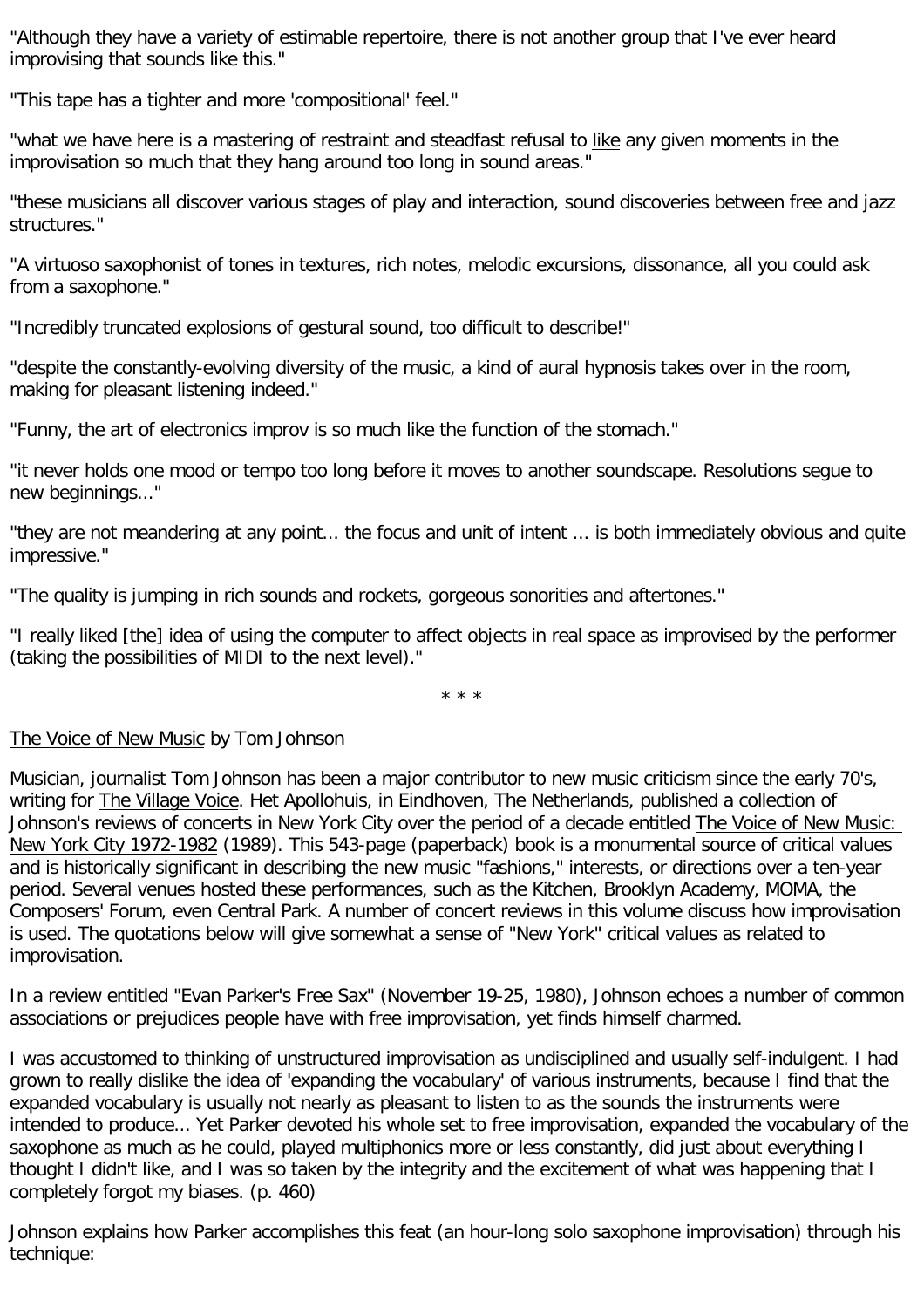"... it was apparent that this was a man who had been playing like this for many years... He was never playing 'special effects.' He was just playing the way he always plays." (pp. 460-461)

However, when he speaks of technique, Johnson does not talk about virtuosity, but rather an integration of physical and mental abilities in spontaneous action.

When he would go for a particular tonal area, he seemed to know exactly what notes would come out, and he knew just how to wiggle his fingers to make his complex sustained textures ripple or flutter or sputter the way he wanted them to. He heard where the tonic was, when there was one, and how to ease back to it, if he desired. He even had control over difference tones. (p. 461)

It is obvious in this review that Johnson is responding to Parker's depth of musicianship and experience, his familiarity that provides such a wealth of "source material" for improvisation, and a mature compositional technique that can sustain interest and intensity in an hour-long solo free improvisation.

In another review, "John Zorn and Other Improvisers" (November 24-30, 1980), Johnson notes that trombonist, composer George Lewis had recently become music director at the Kitchen, where a new emphasis on improvisation would be given in programming, "to open the door to new forms of improvising and provide an outlet for performers to present their own programs." Johnson comments on Zorn's improvisational piece, "Jai Alai" (with Zorn, Coby Batty, Polly Bradfield, Eugene Chadbourne, Wayne Horovitz, M.E. Miller, C.K. Noyes, and Bob Ostertag).

The performers had a great deal of freedom in choosing what to play, and yet the evening seemed extremely controlled and unified, perhaps even static... I can't remember a single point when the music fell into a steady beat, nor was there much concern for specific pitches, tonalities, harmonies, or melodic motifs. Perhaps the main thing that kept this music on such an even keel was the intellectual structure that Zorn overlaid on the improvising. By holding up cards and utilizing sound cues, he controlled the combinations of musicians that could play during particular sections. (p. 456)

This is an interesting comment that belies an underlying paradox of values. Johnson may have considered the music too static and non-specific, yet he applauds Zorn's "intellectual structure" as "the main thing that kept this music on such an even keel." It would seem that the music actually needed some "craziness," rather than some overlaying structure that controls change and spontaneity. This may subtly suggest a compositioncentric (actually, notation-centric) bias in critical values.

Johnson comments on a performance by trombonist George Lewis in his review, "Richard Teitelbaum, George Lewis, William Hawley" (March 19, 1979):

Lewis's opening improvisation made particularly effective transitions between sections of conventional virtuoso playing, sections employing fresh combinations of trombone sounds and vocal sounds, and sections that grumbled and sputtered in highly personal ways. (p. 376)

Critical values about compositional skill and instrumental technique are seen in the expressions, "effective transitions" and "fresh combinations."

In this same review, Johnson also comments on Richard Teitelbaum's improvisational abilities:

... while so much recent electronic music uses only pretty sounds, Teitelbaum always kept some buzz or edge in the [synthesizer] mix so that the result was never quite syrupy. There was also a good deal of brainwork involved in the way Teitelbaum knitted together radically different themes in 'Shrine.' (p. 376)

The reference to "syrupy" electronic music is most likely a response to typical synthesizer pieces or performances at that time -- 1979. Johnson's appreciation for the "buzz or edge in the mix" shows a sensitivity to a character of improvisation that utilizes noise in timbrally interesting ways. Of course, the comment on "brainwork" is, again, an acknowledgement of compositional ability, in this case integrating "radically different themes."

Johnson is obviously an insightful, sensitive and sincere critic of improvisation and new music. His book is a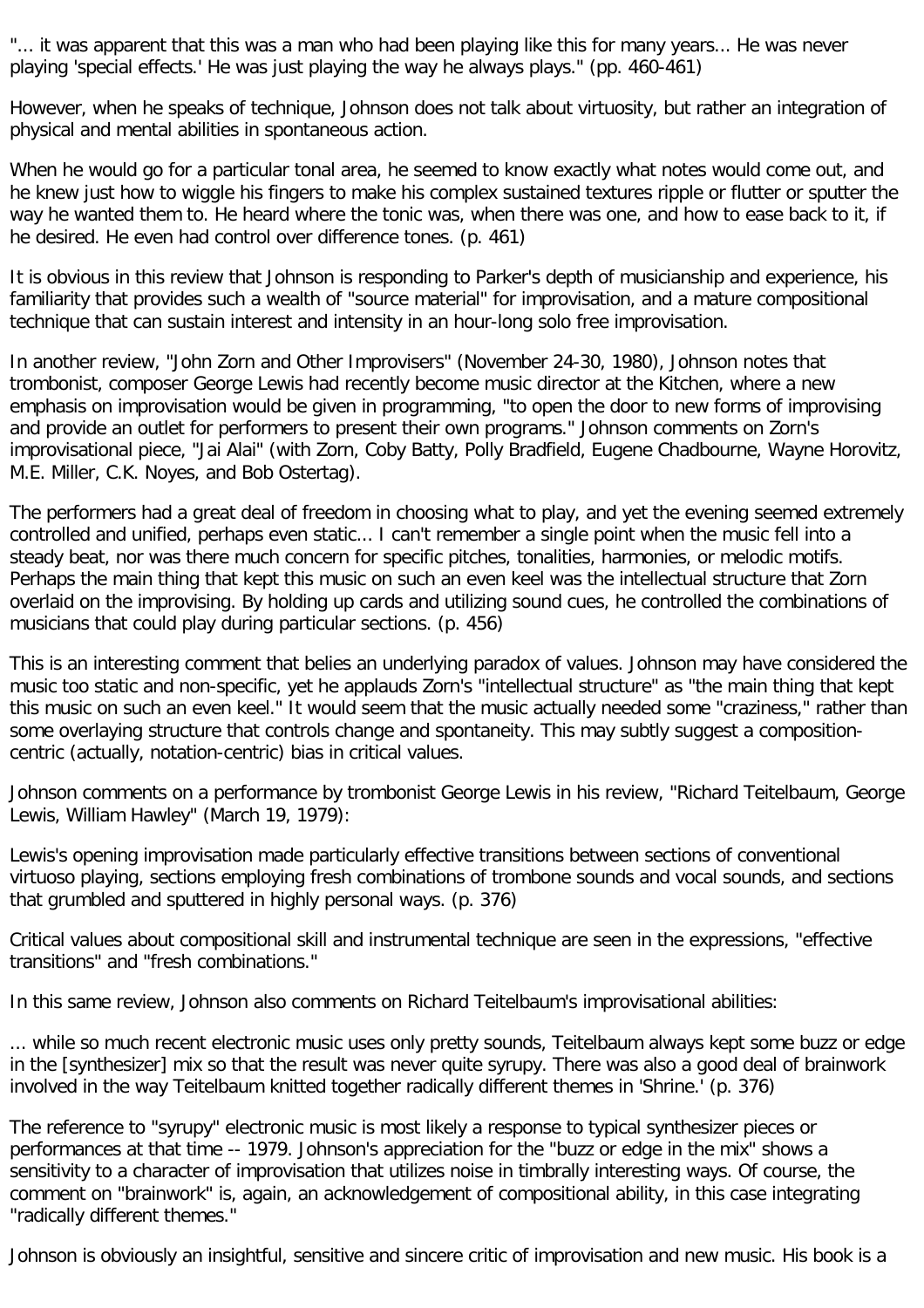reference to be treasured, not only in documenting the "New York scene" for a decade but in providing extensive examples of critical values that are appropriately applied. Although not all will agree with Johnson's impressions or understanding of the music in any given review, his critical values are clearly expressed. It is also interesting to consider what, if any, critical values may have changed over the decade or so since Johnson's reviews were first published.

\* \* \*

#### Freeway

Freeway was a small, local publication in the San Francisco Bay Area produced by improvisers under the auspices of the Improvised Music Association (IMA) in the mid-90's. Like many reviews, those in Freeway make comparisons between the subject recording (or performance) and other players or groups. This gives the reader some idea of how improvisers can influence one another at times, though as mentioned before, there is little real evidence of stylistic imitation but, rather, stylistic assimilation. Such comparisons can also illustrate how free improvisation activities in certain regions or cities may tend to revolve around particular players or groups: "He's also been part of the emerging Sacramento scene." And certain improvisers who have been playing for many years are ften given due credit: "His role as an innovator in American improvisation and a still-active 'senior member' of our community is documented on two new CD compilations," attesting to a sense of historical continuity.

A publication such as Freeway often galvanizes a local improvisation community, presenting articles by local improvisers and notices of upcoming events, as well as reviews. And this is not only beneficial to the local community; it serves improvisers outside the community as well, who come through on tours, often providing reviews and/or announcements of their performances and information about their music.

Reviewers for Freeway include Myles Boisen, Tom Djll, Dan Plonsey, Hillary Fielding and other local improvisers. The style of writing is "hip," with lots of wit, sarcasm and humor, giving the review a literary interest of its own (e.g., "Tom Djll puts his trumpet where his mouth is on his first CD"). These reviews are not terribly analytical, though sometimes touching on salient features that describe an essence of the musicians' different approaches. The following quotations are taken from a number of reviews in Volume 3 of Freeway (1994).

"Both reedsmen are precise and adventurous, though they seem most at home on their strong interpretations of bop-based charts." (MB)

"It's humorous, glib, slick, tight, intellectual, ambitious. Much of it is dance music of a high order." (TD)

"He takes sounds straight off the street and, using highly polished techniques of digital manipulation, turns them into deeply disturbing political manifesti." (TD)

"Instead of stealing indigenous melodies and rhythms and singing about injustice, he snatches the very sounds of people's lives and experiences of injustice and re-composes them into abstract sound-worlds which overwhelm the listener in glittering shards of tiny variation and multiplication." (TD)

"No particular place to go, no agenda to fill, just serene, calm walking along the bottom of a warm lake. Much of the music retains this feeling of mystic tranquillity, yet it's never 'new agey.' The natural, unpretentious way Ms. Masaoka approaches the koto as a sound-producer leads her past the cloying cliches and into the realm of pure music." (TD)

"The SANDBOX TRIO squishes spacy electronic textures together with idiomatic free playing, ethnic instrumentation, and a well-regulated moodiness." (MB)

"Even if it ain't the ultimate embodiment of unfettered musical spontaneity, this band is still wild, free, and probably too nutty to get famous." (MB)

"the grittiness of the source material and the haunting reed sounds are a unique signature." (MB)

"Solo improvising has always been a forte of Henry's [Kaiser], and his careful choices of archival material,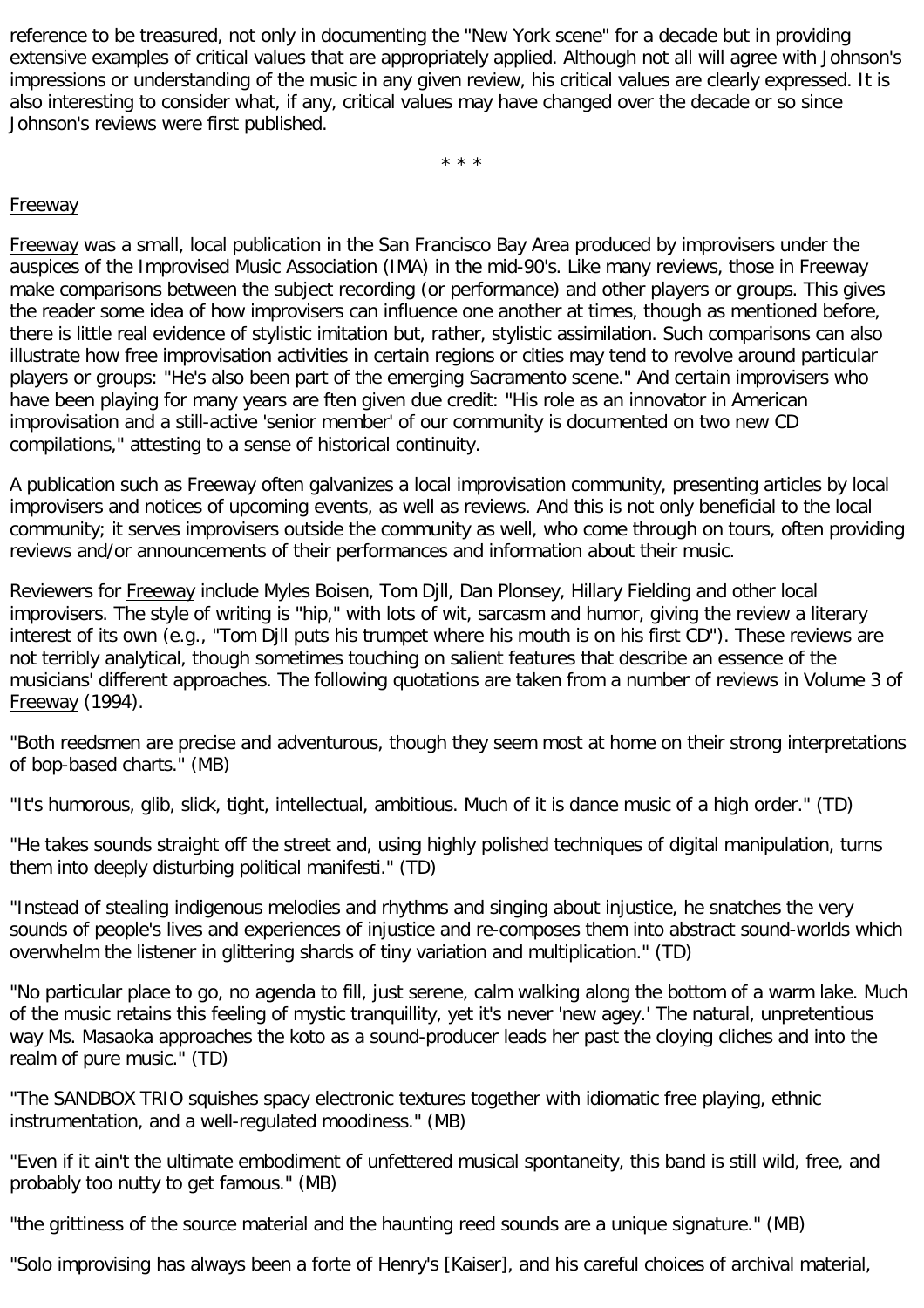offered in generally digestible durations of 1-6 minutes, highlight a restless creativity limited only by what you can do with a thin steel string." (MB)

"a crazy funhouse mirror transformation of both trumpet and musical logic... This music is an extraordinarily musical solution to the problem of making a single-voiced instrument polyphonic."

"Most of this captures the elusive spirit of the band's inspired live sweatbaths, with a level of fluid, one-mind communication which is central to the Pluto personality, though notoriously difficult to achieve in a recording studio." (MB) [Pluto is the name of the group.]

"Clarinetist Beth Custer keeps the music heartfelt and substantive, especially when it veers off course toward contrived multi-culturalism. That said (yes, the silly ethnic fashions do bug me), Stephen Kent's inspired didgeridoo playing is another major asset; respectful of sacred tradition, but also pushed to the far-flung frontiers of weirdness." (MB)

"They don't have a regular lineup, a definable sound, or anything close to a style; that's three points in their favor... Ultimately, VTH [Vacuumtreehead] emerges as a group of unrestrained sound artists, rather than style-mongers. Isn't that what this music is all about?" (MB)

Publications such as Freeway, with little or no financial support, serve local communities of improvisers and audiences in different parts of the country and throughout the world by presenting a forum for the exchange of ideas and information that provides an important element of the evolution of this young practice.

\* \* \*

## CONCLUSION

Critical listening is found useful in different circumstances -- an awareness (sometimes enjoyment) of the sonic environment, the critic or reviewer who aims to uphold "high standards," the audience that listens critically and ultimately decides whether the music is worthwhile to them, and the improvisers themselves, who cannot avoid the necessity of listening critically. It is, perhaps, this latter circumstance which is the most important function of critical listening in free improvisation as the improviser's ongoing awareness in performance ultimately guides every perception, decision and action. But for audience listeners, the experience of free improvised music can be unexpectedly rich when listening with the imagination creatively and with some understanding of the magical self-generative PROCESSES taking place.

## **CHAPTER 6**

## **CURRENT PRACTICE**

This is a turbulent period in history throughout the world, with the end of the Cold War and the beginning of the "New Order," which is obviously struggling in its own right. But the approaching millennium seems to offer a new opportunity to re-evaluate how things are done and, most importantly, how people and nations can get along. There is, moreover, a growing consciousness of the value of diversity and equality. Free improvisation aptly expresses these very values. So it seems appropriate to address the social, political and economic circumstances of free improvisation, and of the improvisers themselves, particularly given the fact that an improviser's music is, sometimes quite directly, affected by the social, political and economic climate. To this end, the following examines the current circumstances of free improvisation as a cultural expression and as a practice.

\* \* \*

## Sociopolitical Circumstances

Few musicians commence a practice of free improvisation without some kind of musical background, training or education. And for many, the path toward free improvisation begins simply as a fascination with sound. Another, perhaps more important, impetus is a search for one's own "original voice" where specific restrictions of form, style and technique can be dropped, leaving space for the deeper, more intuitive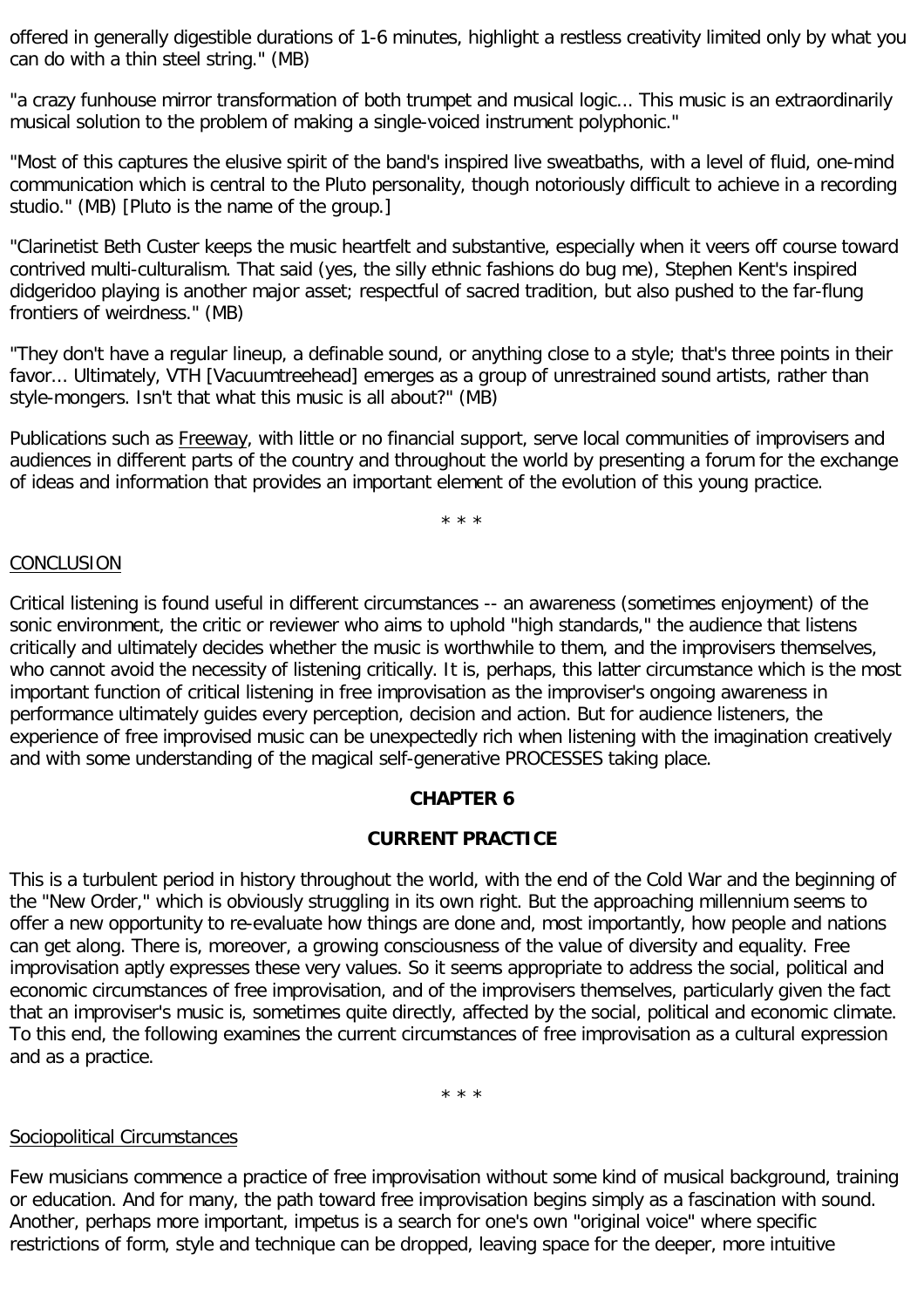## personality to express itself.

Free improvisers tend to be non-conformists, feeling they have broken with "tradition," or at least extended it. Their lifestyles and values may sometimes lie at the edge of social acceptability, though some may also be doctors, lawyers, engineers, programmers, etc. But free improvisers also tend to be politically liberal, (Note: The reader will recall the socialist ideological basis of the Scratch Orchestra in England as an example of overt political expression. Likewise, there are some improvisers who center their work around political and social issues. One example is the "Plunderphonics" movement headed by John Oswald which utilizes, through sampling, copyrighted material. This has cost Oswald much (e.g. attorney's fees), yet his commitment to freeing music of the onus of "ownership" continues.) and this is not so surprising. Harold Budd (1982) comments:

Sometimes I think that one shouldn't overlook, in the broadest sense, the political aspect. Improvisation, to a certain extent, is a political statement antagonistic to more formal concerns in music... It has as its basis perhaps a kind of anti-establishment bias.

Just like any musician, the free improviser wants to bring her/his music to the public ear. Yet great effort and substantial costs may be involved as there is sometimes strong resistance. Jack Wright (1994, untitled) has commented on the sociological circumstances of free improvisation:

[Free improvisation] is generally considered 'underground,' not capable of commercial exploitation, nor does it receive the attention of a serious art form. Not a single person makes a living playing it, an audience of twenty is large... These are times when people fear we live with too much dissolution... [Free improvisation] sets us free of the fear of inner destruction by entering it through the front door and finding we are not so destroyed, rather we are stripped down to our bare essentials, the musical structures we thought we needed turn out to be excess baggage that weighs us down.

Such comments illustrate the challenge free improvisation faces as a practice and as a "message" to people about the innate value of this spontaneous expression of creativity.

Free improvisers are important to the society in bringing to light some fundamental values and ideas, for example: how to get along; how to be flexible; how to be creative; how to be supportive; how to be angry; how to make do. So there is a social and political "content" in their music that seems appropriate today, though it may not usually be overt.

The practice of any music involves having a place to play it. Sometimes, this itself presents the first problem. If an acoustically secluded place cannot be found, neighbors can be intimidating. Indeed, a place to play without distraction is an important resource. Some musicians spend (individually or collectively) hundreds of dollars a month renting a warehouse space or basement to rehearse in. Others are fortunate enough to have such a space as part of their living quarters. Very often, basements and garages will function as studios.

## Economic Circumstances

Free improvisers are likely to have day jobs like most everyone else. Performances usually pay poorly, if at all, and publicity is often minimal because of scant economic resources. Audiences are thus generally small. Creating and maintaining a regular venue for free improvisation is an enormous task requiring an administrative and financial commitment of the improvisers themselves, so opportunities to perform in public are not as readily available as for most other kinds of music, particularly popular music. While hundreds of thousands of dollars are spent by governments and corporations to erect monuments to music in the form of modern new concert halls (which have been known to require expensive re-engineering and construction modifications), little money manages to trickle down to musicians themselves. It seems some people tend to think of music as architecture!

## Networking

Ultimately, improvisers tend to rely heavily upon networking among themselves, throughout the world, in order to present music to the public. Improvisation festivals in cities such as Seattle, Birmingham, San Francisco, New York, Chicago, Vancouver, Victoriaville (Quebec), Berlin, Amsterdam, Ghent, and throughout Canada, Eastern and Western Europe, Asia and South America, Australia, New Zealand and the Pacific Rim are the products of networking. And there are long-term venues/organizations devoted to presenting new music and improvised music, such as Het Apollohuis in Eindhoven and Bim House in Amsterdam, The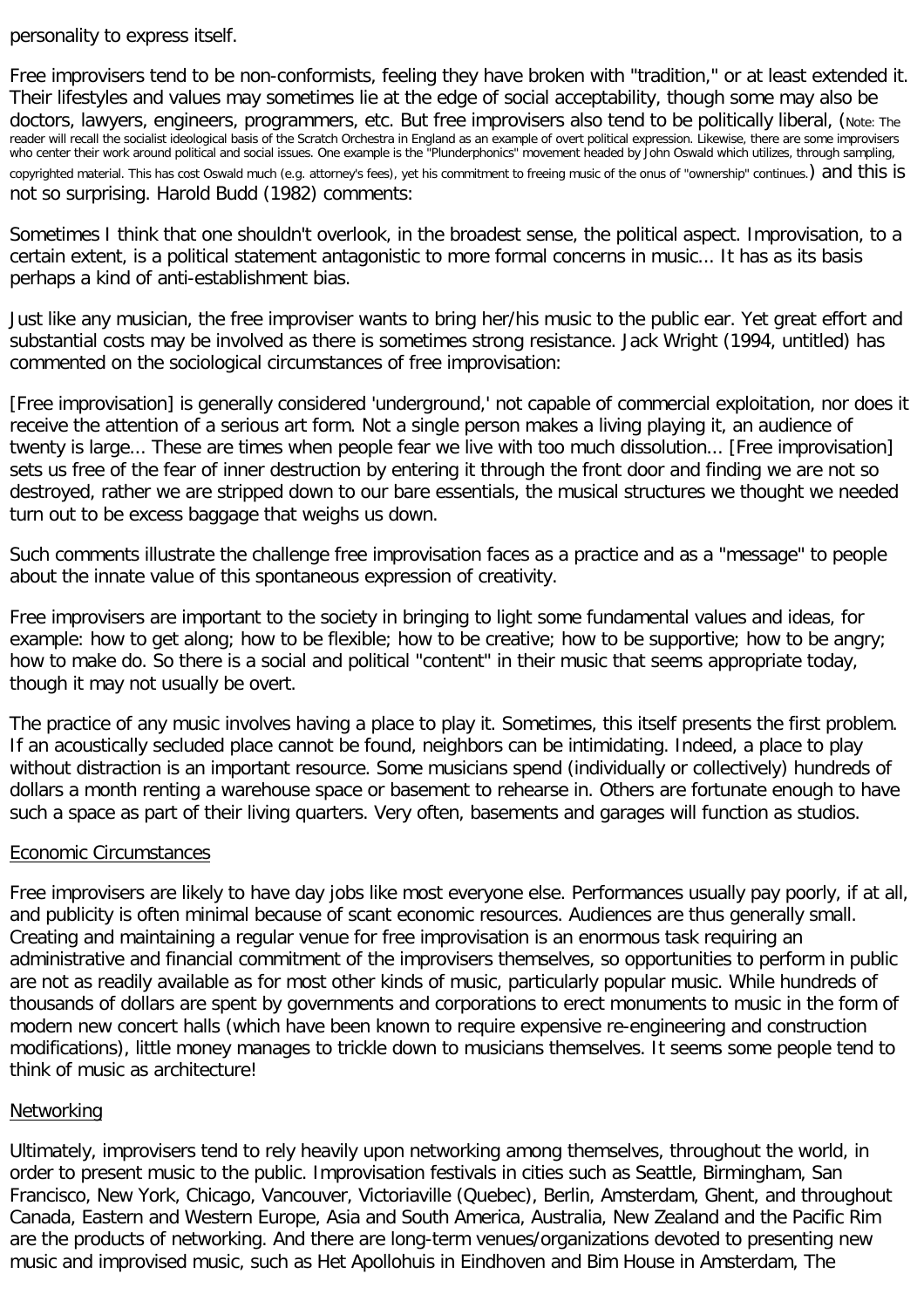Netherlands, Logos in Ghent, Belgium, and others. (Note: Sadly, and surprisingly, the Council for Culture Holland cut funding for Het Apollohuis in the summer of 1996, in spite of its long-standing international reputation as one of the best and most active venues for new music in Europe. See Rene van Peer's article, "Holland Blunts the Cutting Edge," Musicworks, No. 69 (Dec. 1997), pp. 28-31.)

In the San Francisco Bay Area, currently one of the "centers" of free improvisation in the U.S., a series of venues featuring improvisation lasting from a few months to a couple of years has created a healthy interest in this music. For several years in succession, the Bay Area Improv Fest, consisting of four or five performance evenings, was held in Oakland featuring improvisers from other countries and other parts of the U.S., as well as the Bay Area. In April 1994, the Seattle Festival of Improvised Music was held for the ninth consecutive year, featuring more than 20 groups. In her article, "Festivals in the USA" (The Improvisor, 1993), editor/publisher Ladonna Smith notes the multiplicity of improvisation festivals in the U.S. and Canada, including "Birmingham Improv 93, the Shaking Ray Levis Music Festival (Chattanooga), New Music Across America, Earwhacks (Detroit), the [San Francisco] Bay Area Improv Fest, the Festival de Musique Actuelle (Victoriaville, Quebec), to name a few."

Networking is an expression of community, and community is vital to free improvisation. The interactions of improvisers, whether performing or socializing together, are enriching, providing a chance to play, discuss and criticize the music. Indeed, free improvisation is such a natural forum for musical collaboration that an absence of community can be quite difficult. But free improvisation is likewise a forum for experimentation by musicians who may have never tried it before; it is possible to recruit. And there are indications that such recruiting is going on all the time as the ranks of free improvisers grow. Even isolated improvisers can enjoy this sense of community through correspondence, touring, trading of tapes and CDs, hosting visiting improvisers, and being generally active in getting the music before the public ear.

Magazine publications provide one of the most effective tools of networking. The Improvisor, (Birmingham, Ala.) mentioned above, published an issue annually from 1983 to 1996. Volume 10 lists a number of other publications that evidence this facet of networking among improvisers. (Note: The 1996 edition of The Improviser is practically a book, more than twice the size of any previous edition. Indeed, the editors have decided to shift the format from an annual periodical to a small press book publisher devoted to improvisation and related topics.) Publications such as these are almost invariably produced by improvisers and thus are a vital part of the network in sharing ideas through articles, critical values as expressed in reviews of performances and recordings, notices of festivals and other opportunities, interactions with readers through letters to the editor, and advertisements of newly released tapes and CDs or experimental new instruments.

Another form of networking is, of course, tape trading. Since a majority of cassettes, CDs and records of free improvisation are self-produced, any interactions among improvisers, personally or via the mail, will often involve the trading of tapes or CDs. A particularly interesting variation on this idea is that of "mail collaborations."

Mike Hovancsek, an improviser in Kent, Ohio, has produced several cassette tapes (under the label Pointless Music) in which improvisers collaborate via mail. One improviser records the first track then mails the tape to the other improviser, who then adds her/his track. This idea is as effective as it is simple.

Spanish composer/improviser Fernando Lopez (Madrid) has produced a gorgeous minimalist CD entitled "Azoic Zone," which is also the result of a mail collaboration. Lopez has produced over 40 tapes/CDs and is active in the International Cassette Network; his recordings have been produced and distributed in several countries including the U.S. Undoubtedly, this network will only expand. As Lopez (1993) states in the text accompanying "Azoic Zone," he hopes "to turn the cassette network into a more general home-music network. This CD has been conceived with that spirit." Such intimate long-distance collaborations as these bring improvisers together who could not afford otherwise necessary travel costs.

One Bay Area improviser, Marc Weinstein, co-owns and operates Amoeba Music in Berkeley, California. Amoeba is well known for its distribution of improvised music CDs. Most improv CDs produced in the Bay Area are carried by Amoeba, as well as extensive selections in jazz and world music. Weinstein relates how Amoeba got started and his purpose in taking on such an enterprise:

Amoeba Music was started in 1990 as a partnership between many veterans in the retail music business who each have their own take on what an inspired environment in which to find and learn about new music should be. The current owners include Dave Prinz, Mike Boyder and myself. We started off just jamming on what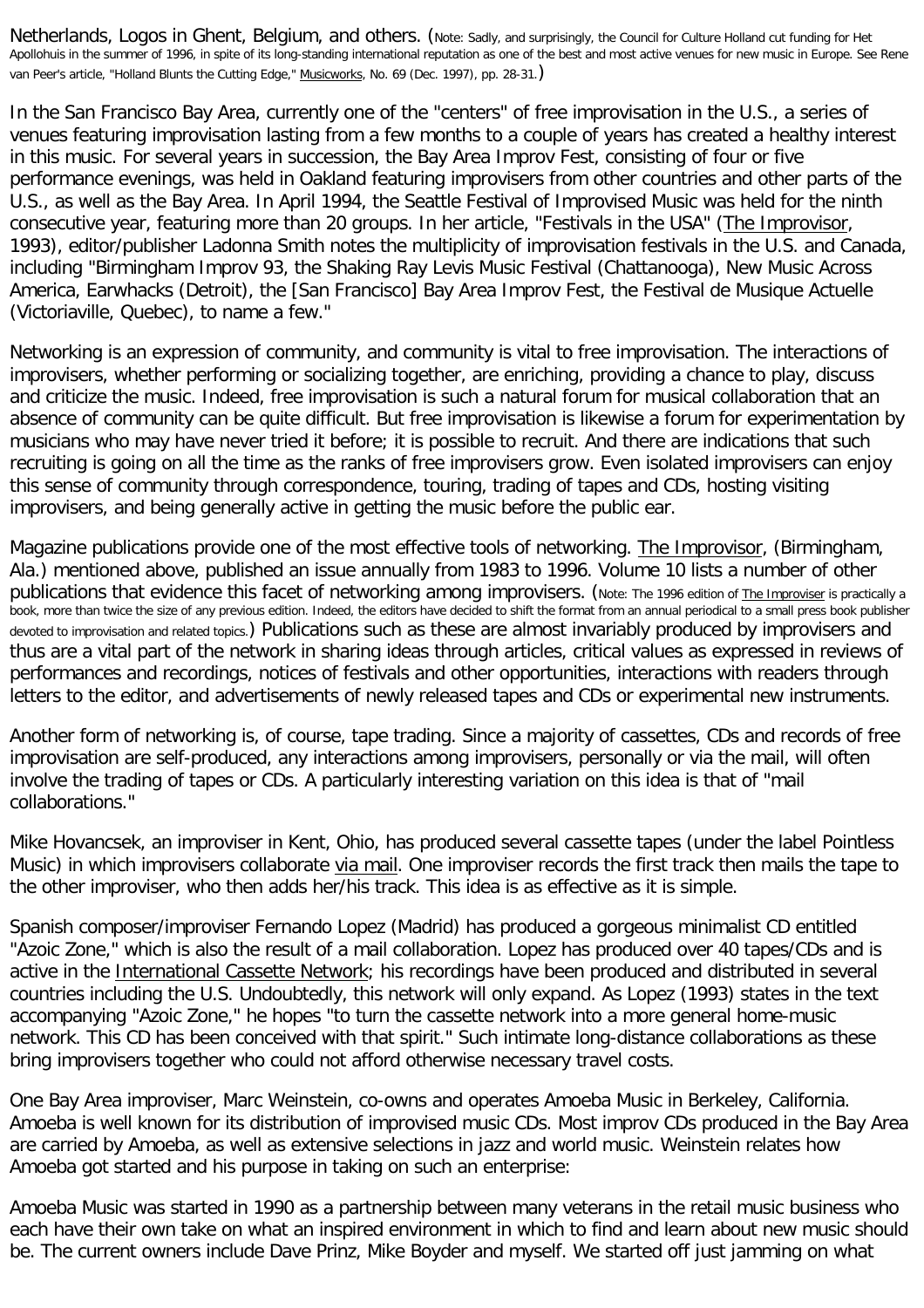inspired us the most about record stores. And from those discussions, we designed a seed from which Amoeba was born. Four years later, the store is patronized by thousands of avid music appreciators everyday. Almost 50 employees are dedicated to getting independent music to the people, despite obvious structures in place in our society to keep people from even knowing that many different kinds of music exist. As a cultural resource to the community, the store has become much more than anyone involved in its early evolution ever imagined it could. The very name, "Amoeba," seems to have taken on more meaning than we were aware of at first. We have become a literal manifestation of an amoeba whose life involves constant incorporation and adjustment. Somehow an amoeba 'understands' the nature of change and therefore represents a perfect metaphor for the constant evolution of life. This model inspired a very dynamic approach, as opposed to a dogmatic approach, to designing the business.

The store itself is managed improvisationally, without a typical managerial hierarchy; rather, everything finds its own level naturally, and a system is born that is unique and able to adjust itself to the demands of change. In this sense, Amoeba Music could be considered a very successful business application model of improvisational principles at work. And there are undoubtedly many other examples.

\* \* \*

Some improvisers host radio shows that provide a great service to both listener and the improvisation community. Often these programs will include interviews and live performances as well as recordings. A good example is Ben Lindgren's "Mob Ecstasy." This once-a-month program on KPFA in Berkeley featured improvised music performed live on the air in the KPFA studio. Lindgren also often incorporated brief interviews with the musicians. "Mob Ecstacy" presented 47 different groups in their first 48 programs over a four-year period. Russ Jennings' "Morning Concert," also on KPFA in Berkeley, is another example. Jennings has presented more extensive interviews of various musicians (not all improvisers) and plays tapes and/or CDs of the guest artist's work. This gives the listening audience a chance to learn something about the music featured and about the guest musician or group. And improvisers in other parts of the country, such as Andrew Faltonson (Fresno), Hal Rammel (Chicago), Chuck Smart (Seattle), Bonnie Barnette (Los Angeles), and the Shakin' Ray Levis (Chattanooga) host similar radio programs featuring improvisation.

Occasionally, cable TV programs will provide opportunities for improvisers to present their music live to a broad public. The author has appeared several times with fellow improvisers on "The Bruce Latimer Show," a local cable network production that features local talent. Networking continues to expand through such programs.

Again, Jack Wright's comments are notable:

As I go around the country playing I renew the ties that are important to my life. The common thread between all members of my community is our mutual need to play together; this alone makes the community concrete and not the abstraction of 'all improvisers.' The openness of the community is expressed in my invitation to play with anyone at least a first time... (Wright, 1994)

## **The Practice**

"Practice makes perfect." How many times too many have we heard that? For free improvisation, it might better be said, "Practice makes whole." Practice is the discipline; wholeness is the outcome -- a gestalt. To willingly take on the unknown (in public, no less) and incorporate it -- grace it -- requires an awareness of wholeness, the interrelatedness of one's music and one's life.

Practicing can be just about anything; it is a very personal matter, and there are many different strategies used by improvisers. One musician might spend hours exploring technique alone, while another performs every time she/he picks up the instrument, regardless of the absence of an audience. Indeed, sometimes it is unnecessary to make a distinction at all in free improvisation between "practicing" and "performing." After all, the term "rehearsal" implies rehearing. Nothing in free improvisation is ever heard (live) more than once, so (unless recorded and heard back) there is really nothing to rehearse, in the usual sense of the word. The "practice session" focuses instead on the creative PROCESS and the musical materials chosen to work with.

Some improvisers will spend a great deal of attention on "warming up," not just technically, but mentally as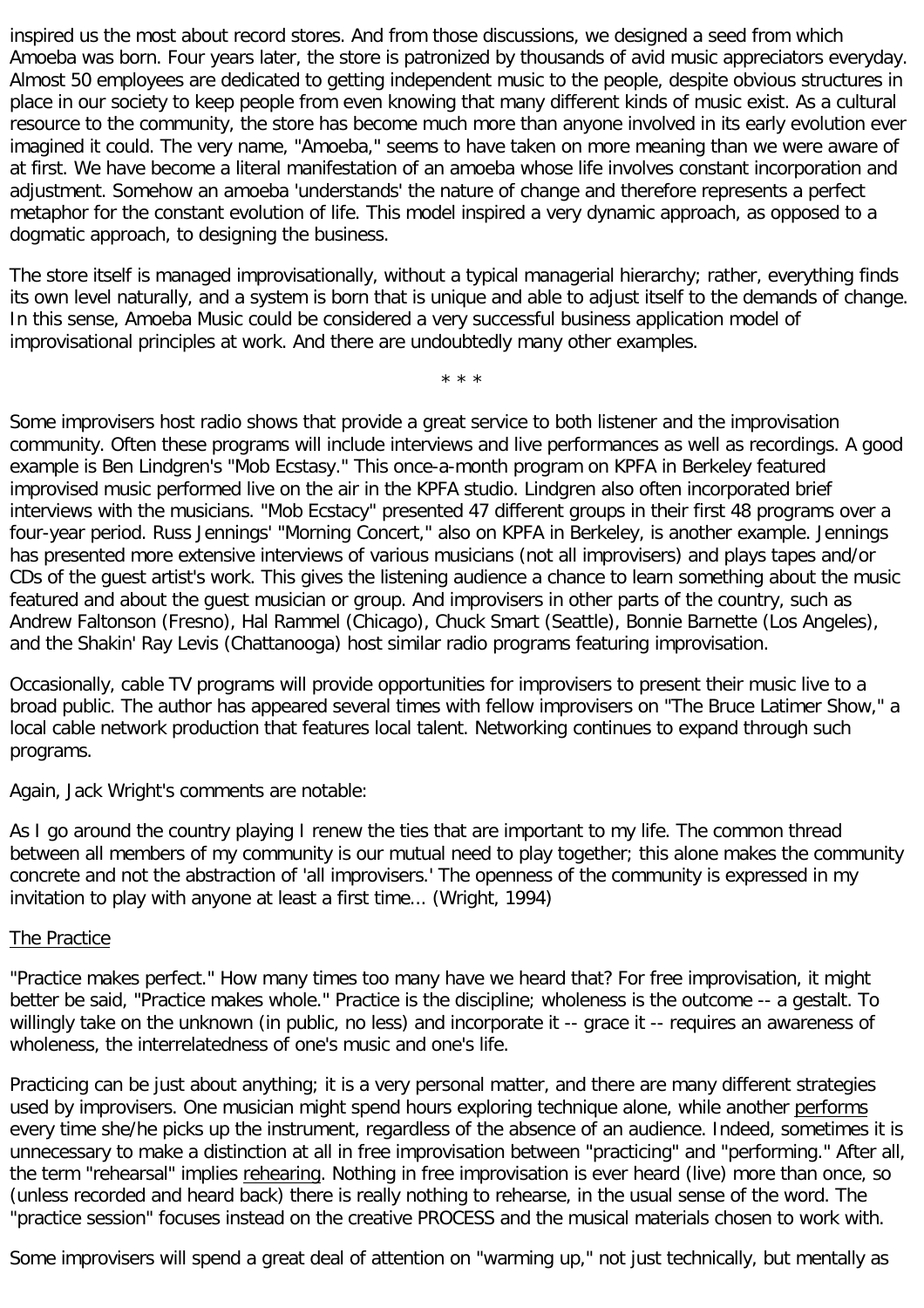well. For example, improviser Doug Carroll will sometimes practice Tai Chi just before a performance, preparing both body (becoming relaxed yet physically aware) and mind (becoming focused on the moment). And, as in any music, some instruments require a warm up period to prepare the body (breath, lips, fingers, limbs, etc.).

Then there are those improvisers who rarely practice at all, in which case the whole concept of what "practice" is must be expanded to include experiences in life and mental reflections; further evidence of how integral free improvisation can be to the whole life experience.

Free improvising involves many skills -- technical, compositional, technological, relational, adaptive, musical, etc. And in some ways, these skills can be practiced outside of the studio, in the context of everyday experience. In pure thought alone, a musician can "contemplate" technique to an extent, or simply practice listening carefully. Percussionists can even be heard drumming on tables, chairs or whatever else is at hand. And for those improvisers that choose to incorporate technology in the form of amplifiers, processors, synthesizers, samplers, mixers, computers, microphones and pickups, etc., an understanding of the technology available and how to use it effectively is an important aspect of practice that requires hours of studying, experimenting and/or programming.

Listening to other music, improvised or not, is another aspect of practice to an improviser, as a fundamental skill is listening carefully. In the exchange of tapes among networking improvisers, large libraries of free improvisation are being accumulated. As players listen to one another's music, ideas are shared, styles (or usages of style) are compared, and a comradeship is established. The art of free improvisation thus grows through this mutual interchange. Listening to non-improvised music can be just as valuable, of course. Music is music, and each kind has its own things to teach. An improviser (hopefully) listens to music, any music, the same way a traditional composer would, listening to the elements of style, form and structure, motives, themes, progressions, orchestration, and the myriad of compositional and interactional PROCESSES that may be heard.

Even purely social interactions can bring insights to an improviser about how thoughts are shared verbally versus musically; how egos are expressed and politically interact with one another; even how the "form" of a conversation relates to the "form" of an improvisation. Reading articles and books on music, other arts, philosophy, education and science can affect the improviser's consciousness in ways that positively contribute to her/his practice. And the experience of life itself can teach much. Improviser Tom Djll has attested to the value of studying the martial art, Aikido, as a discipline that has helped his practice of music.

But how is free improvisation actually practiced? What is practiced is, essentially, being in the moment. Sometimes, in the midst of focusing on technique -- a mechanical sort of conditioning -- the creative impulse sneaks in and suddenly the practice of composition ensues, and the two kinds of practicing go hand-in-hand. Indeed, the lure of composition can be strong when trying to focus on such things as technical details. This is a problem of unique degree in free improvisation. There is a certain discipline, though, about practicing which typically involves a fairly intense focus on a particular aspect of one's playing. Sometimes this is technical, but it obviously involves compositional matters as well. Yet the practice of real time composition very often accompanies the practice of instrumental technique, and for some, making a distinction between the two is unnecessary.

Malcolm Goldstein (1990) comments on the special nature of technique as applied to improvisation: "a technique that is the realization of necessity ... aware of the needs of the moment/sounding: a dialogue of discovery ... Improvisation as a process of defining a technique that is itself always evolving." Paul Dutton (1982), poet and vocal improviser, states:

I make some sounds I can't even explain how to do, let alone be bothered trying to come up with a name or a symbol for them... I pursue the sounds that suggest themselves, discovering the form within the material rather than imposing form on it, going for the diencephalic level to see what's happening there, trusting the unconscious. In short, freely improvising... It is my conviction, too, that both technical and improvisational accomplishment are arrived at through development rather than training, a distinction that I consider important... (pp. 14-15)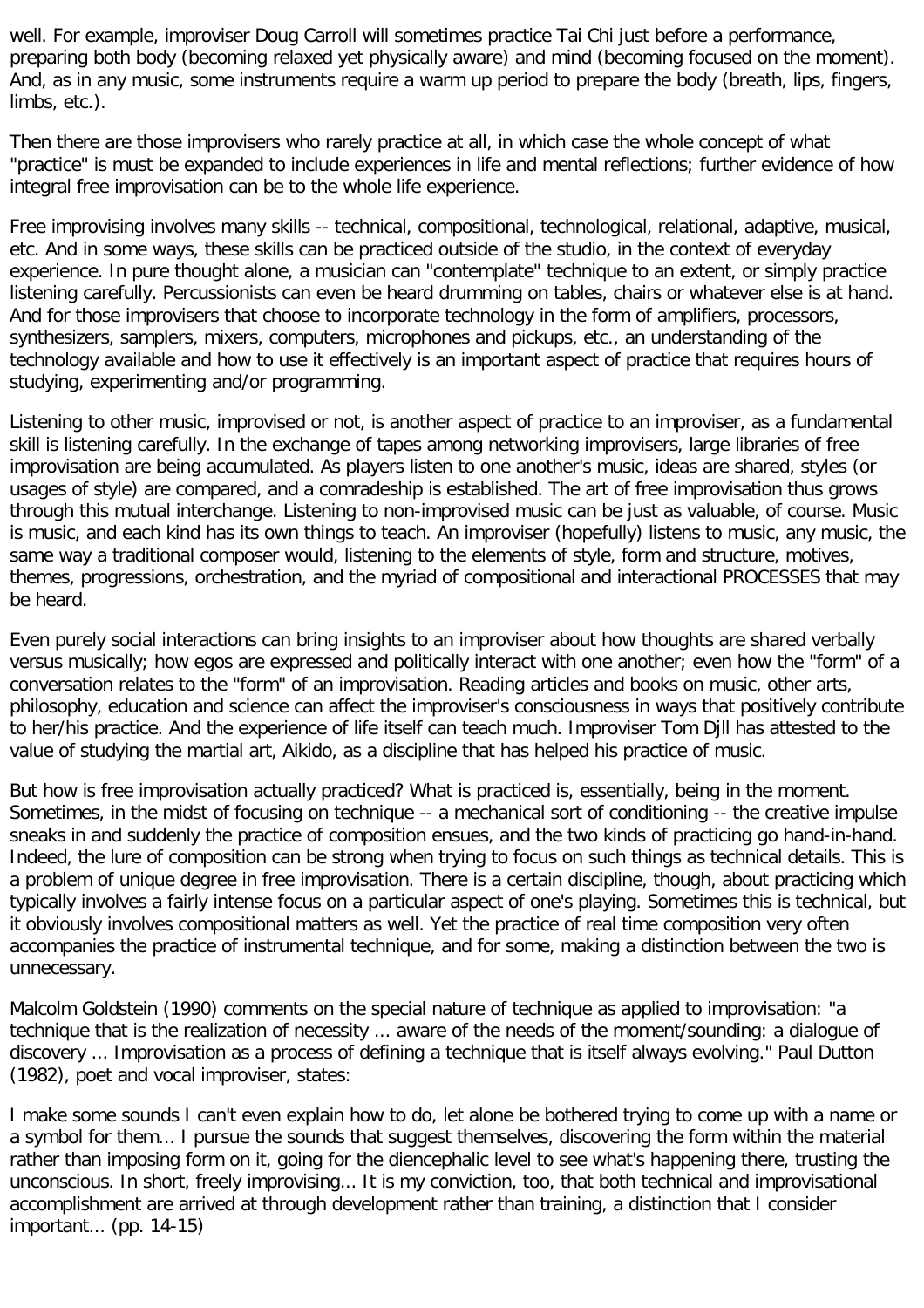Since listening is so much a part of free improvising, many improvisers tape record their practice sessions and then listen critically to the tapes. This can be invaluable. Tapes can reveal all kinds of things the improviser did not hear in the moment of performance. The audience perspective provides a better opportunity to hear the music as a whole, without the mandate to contribute to it. And listening to a tape of a practice session several times can reveal much about the subtler aspects of playing and tendencies (good and bad) the individual or group may have.

Improvisers are as different from one another in their approach to practicing as their music is. Pianist Casey Sokol (1981) describes a particularly interesting approach, which he calls "handicapping," the intentional creation of obstacles. In terms of improvising on the piano, he cites several examples:

... not to use some necessary part of the body (no thumbs, no L.H., no feet...) or not to use some part of the instrument (no playing on the keyboard, no white keys, no letting up the damper pedal...). One could also decide not to use certain musical ideas -- no scales with more than four tones, no gradations of dynamics beyond two fixed levels of soft and loud, not more than one note sounding... (p. 16)

"Handicapping" represents a self-imposed challenge designed not only to limit material or techniques but to focus on particular material or techniques. Composers of written music do the same when they determine the instrumentation and compositional approach they will take; they are limiting the possibilities in order to focus On the potentialities. (Note: Some composers may not be as rational or systematic in the creation of their music as might be implied here. There are any number of ways to approach the writing of music.) And as Sokol points out, "'handicapping' is not so different ... from jazz improvisation, where a musician decides not to depart from a fixed harmonic structure."

The notions and methods of handicapping used by musicians involved in free improvisation may sometimes be simply reinforcing (or even defining) undeveloped areas of training, but the literal quality of some of these notions makes them useful because they are potentially very specific in their musical intent. (p. 16) (emphasis added)

This approach is radically different from the usual one of practicing to achieve some level of "perfection." The purpose is rather to mine the riches of the imperfect.

Drummer/percussionist Gino Robair has a number of practice strategies. One is to explore the potential of electronics in a way he would not in performance; that is, he experiments in order to discover. Some of these discoveries then carry over into his performance. When he practices drums, he practices technique. Robair also plays a Theremin, which happens to have a quasi-random element (possibly a flaw) that he practices utilizing -- how to create a phrase or musical shape when the machine is always changing unpredictably. When working with musical ideas, however, Robair is cautious not to explore them too deeply in a practice session. The idea is to know of their existence but save the real exploration for live performance. And here is a person who can drop a cymbal on the floor and express a musical phrase with it! With such musicians, there is never a lack of ideas or ability to express them. In the spirit of free improvisation, Gino Robair invites the unknown -- even concocts it -- and uses it to create a response-to-the-moment excitement about his performances.

\* \* \*

Group practice sessions are often a place to try out specific ideas or improvisation plans, a place to experiment and hone rapport. Discussions among the musicians can address issues of group style, group phrasing and balance, special combinations or subgroups of players or instruments; and, of course, discussions of practical matters such as getting gigs. Groups can become like families; the relationships are usually personal as well as musical. Sometimes social or political issues come up in sessions; sometimes personal ones. From a "strictly business" point of view, this may seem like a lot of wasted time. Are the musicians there to play or to talk? But such discussions are possibly as important as playing together at certain times. Since improvising incorporates both mental and emotional states at the moment, a separation of life from art is hopelessly futile; free improvisation expresses integration, not separation. So interactions of all kinds, including life experiences, are "practice" to this extent.

Without a doubt, different groups, just as different individuals, have their own strategies for practicing free improvisation. The Splatter Trio -- Gino Robair (drums/ percussion), Myles Boisen (electric guitar/bass) and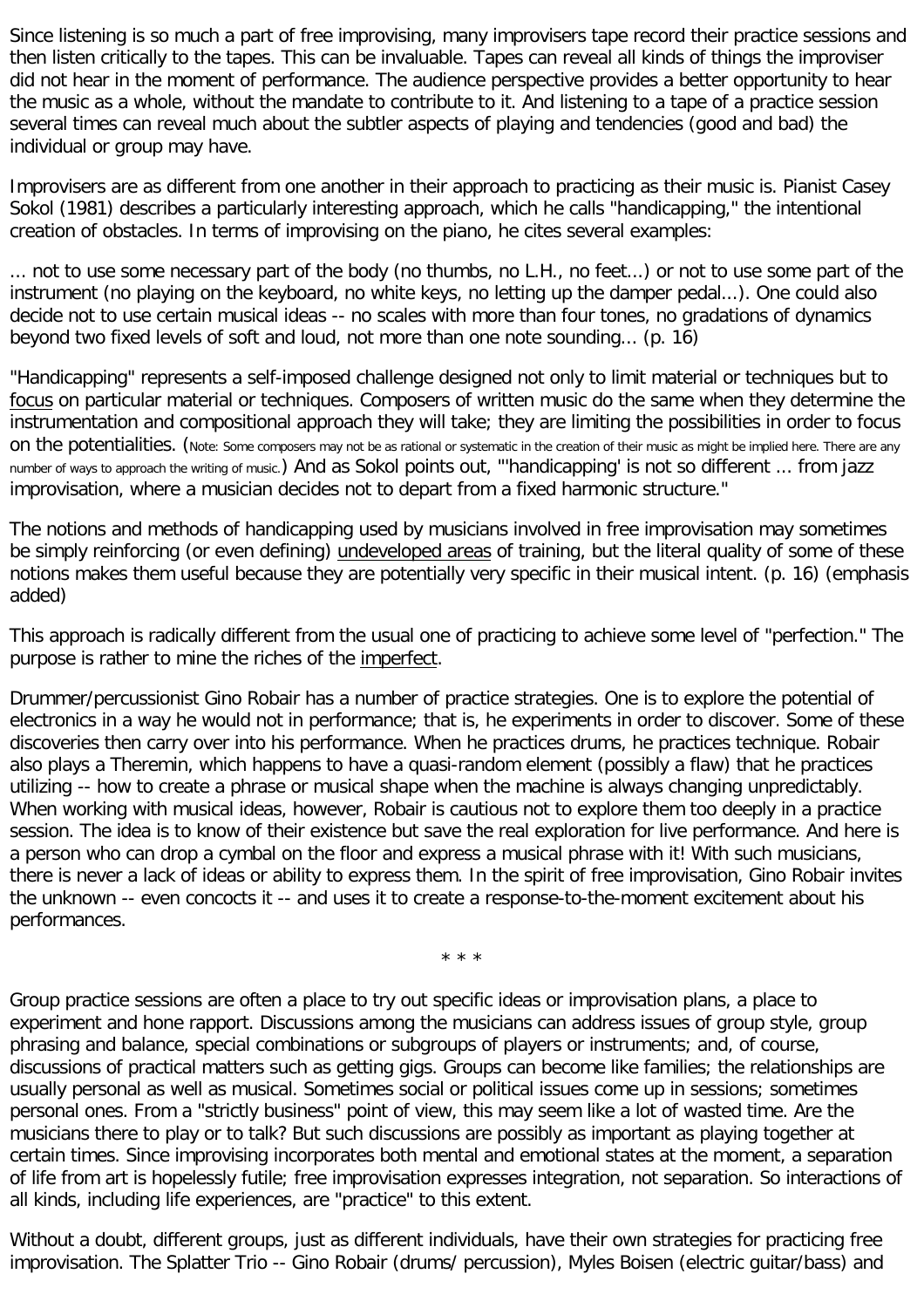Dave Barrett (saxophones) -- has gone through some changes in its approach since its beginnings in the late 80's, according to Robair. (Note: In 1996, Dave Barrett moved temporarily to Mexico; but the group intends to reunite and continue working when Dave returns.) Originally, the group focused mostly on jazz and wrote pieces which they would rehearse. Robair described three goals he had for the group when it started: the "Grateful Dead technique" of using tunes as springboards for improvisation; Anthony Braxton's idea of different pieces that overlap in some way; and what was described as the "gamalan idea" of last-second cues to determine which of a number of possible directions the music will take. In the latter case, cues might be visual, as hand signs, but are typically sonic, using a rhythmic or melodic motive or "theme" to signal the change. Over a period of time, the group gradually shifted its focus more toward free improvisation, sometimes completely free and other times using elements of their composed pieces; and the use of electronics.

In their weekly rehearsals, pieces were played straight through. But these "pieces" were less strict and consisted of known elements (phrases, riffs, tunes, etc.) that were freely allowed to appear and be assimilated into the improvisation, often serving as change cues. Their aim in using electronics has been to cross boundaries; for example, Barrett's sax would sometimes be processed by Robair or Boisen. The instrumental sounds were thus able to be further integrated in this way, and new kinds of interactions brought out. According to Robair, a typical practice session for Splatter was to improvise an hour; then rehearse a couple pieces; then improvise another hour. If one thing stands out about this group, it is their ability to mix and match known elements within the free improvisation PROCESS without losing focus or direction. They are each superb improvisers/instrumentalists and as a group, their tight rapport has always been evident.

\* \* \*

#### Use of Technology in Free Improvisation

Some free improvisers prefer to play acoustic instruments. And even those who do not can attest to the advantages of this attitude -- less equipment to carry around, quicker and easier set ups, less capital investment (sometimes), and the absence of "ghosts" that occasionally haunt electronic equipment. But despite the hassles, many free improvisers utilize technology, not only to expand their palette of sounds but as another system with which to interact and incorporate compositionally.

Technology can range from simply an amplification system (microphone/pickup, preamp and amplifier) to a complex interactive computer system. Very often, digital delays or digital and/or analog processors are used by free improvisers to provide real time modification of sounds with an enormous range of possibilities. And two or more processors can be linked sequentially to multiply these possibilities. Controllers in the form of foot pedals and switches are common and give the improviser free reign to keep the hands moving while the feet shift the effects. Sometimes "hold" devices (a sample-and-hold mechanism within the processor) are used to establish a repetitive rhythmic ground over which to play a solo, or with which to interact rhythmically. The series of effects banks can be programmed to provide a formal structure for an improvisation through a precomposed sequence of banks.

Beyond digital processors, there are samplers, which can be triggered in real time by any instrument to produce the sound of another instrument or any prerecorded sound and can sequence these sounds according to a precomposed program. Libraries of samples can be purchased; but in a more creative vein, an improviser can prerecord her/his own selection of sounds. For example, Doug Carroll has collected over 150 disks of samples of the author's original instruments, providing a unique private library of resource sounds. Such possibilities bring back the "musique concrete" strategies of the early days of electronic and tape music.

The computer is the most sophisticated piece of technology employed by musicians. The computer can be used to "compose" music, of course. And it is very effective for editing recordings. But its value as a real time device has, for the most part, been overlooked. Some free improvisers have ventured into this cyber domain, however, and have found very effective ways to use the computer for improvisation.

Tim Perkis, an improviser who uses primarily computer, has invented a device called the Hub, which provides an interface for a number of computers to interact. He also founded a group called The Hub, a "computer network band," with John Bischoff, Chris Brown, Scott Gresham-Lancaster, Phil Stone, and Mark Trayle.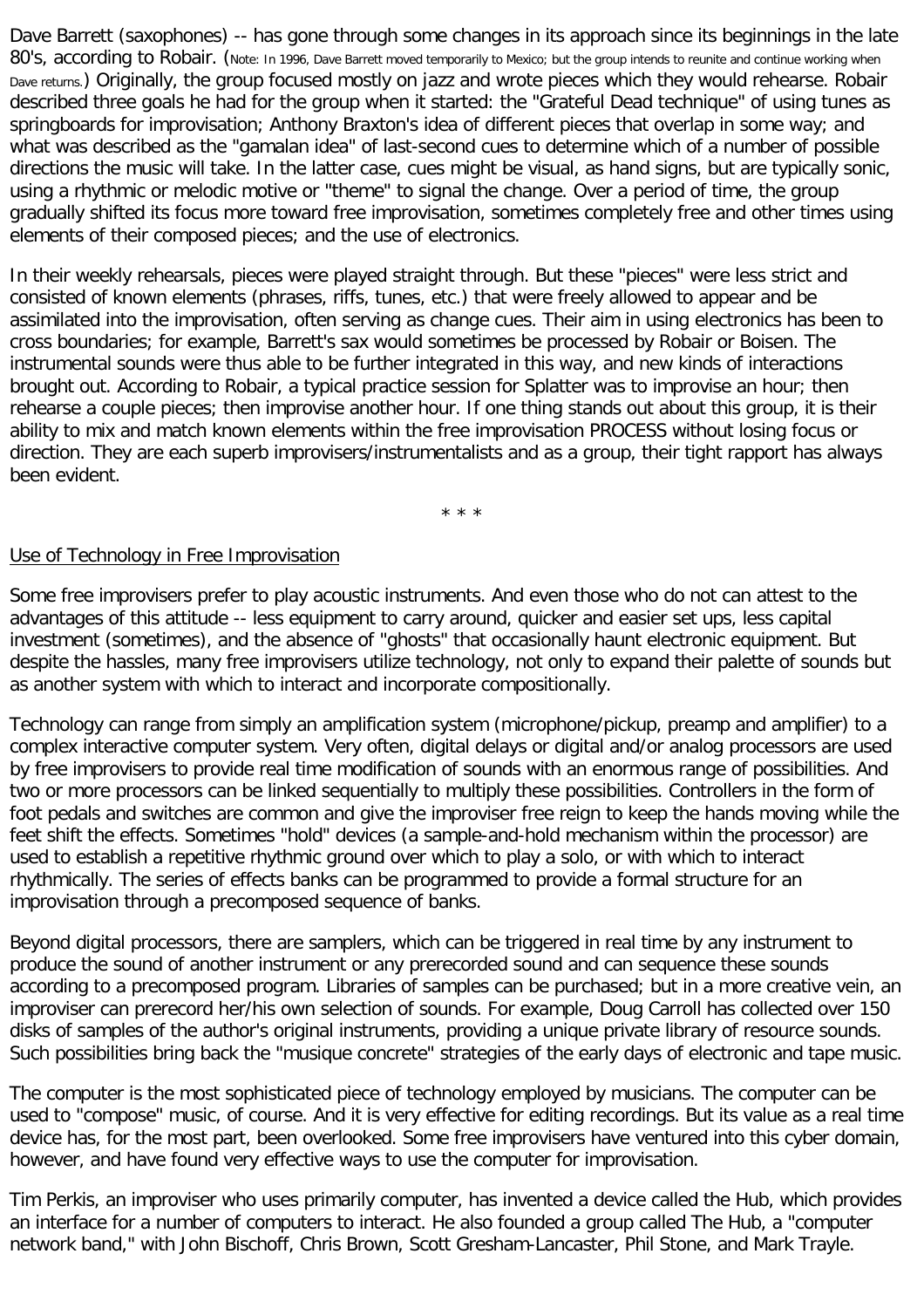Quoting notes from their CD, "Wrecking Ball," Perkis describes the way it works:

Six individual composer/performers connect separate computer-controlled music synthesizers into a network. Individual composers design pieces for the network, in most cases just specifying the nature of the data which is to be exchanged between players in the piece, but leaving implementation details to the individual players, and leaving the actual sequence of music to the emergent behavior of the network. Each player writes a computer program which makes musical decisions in keeping with the character of the piece, in response to messages from the other computers in the network and control actions of the player himself. (Perkis, 1994)

The basis of this communication is, of course, MIDI (Musical Instrument Device Interface). But, as Perkis explains, "in certain ways MIDI is inappropriate for our uses, and we use it in a way it was never intended to be used: as a medium of communication between players." Here is a good example of how improvisers will use technology (or any possible resource) in their own creative ways, and in so doing break ground and expand the possibilities available to other musicians. Although technology will always have its headaches, the universe of sonic and ideational resources it offers can be enticing.

\* \* \*

# The Voice in Free Improvisation

If there is a perfect instrument, the human voice is it. Simply the potential for integrally combining language and sound puts it in a category of its own. (Note: It should be noted that, even though not a free improviser, Bobbie McFarren is probably one of the most amazing vocal talents today in the extraordinary and numerous ways he can use his voice (and his body). He can create three "voices" nearly simultaneously (high, low and rhythm); and the ranges of timbre he employs is unbelievable.) In a predominantly instrumental ensemble, the voice stands out; it is uniquely human and attracts the ear readily. It is no accident that songs have been the dominant purveyor of music from the beginning, whether sacred or secular. Some form of "opera" is found in a number of different cultures as a classical form of vocal art music. "Sound poets" have discovered common ground with musicians in their creative synthesis of sound and language. And some improvise their performances. An extensive article on this very subject, written by sound poet b. p. nichol, appears in volume 38 of the Canadian publication, Musicworks (1987). In a question-and-answer format, nichol interviews 10 Canadian sound poets about their opinions and approaches to improvisation. The relationship between text and sound is a major issue, of course: the audibility and comprehensibility of text; the role of text in the improvisational strategy; the relationship of voice to other instruments; the utilization of the acoustics of the performance space; and other issues common to all improvisers. This article provides an excellent insight into a number of approaches that bridge the gap between abstract sound and language through improvisation.

Styles of vocalization in improvisation are as broad as instrumentation itself. The way text is used, if at all, involves not only syntax but audibility; a vocalized text can be quite audible above the instrumental sound, but it can also be sonically integrated into that sound in many ways. A remarkable ability of the voice is to quickly and drastically change the emotional ambience of the music through changes in voice quality alone, not to mention text. The vocalist/instrumentalist may even combine vocal and instrumental sounds, singing and playing at the same time; this is particularly interesting in wind instruments, where it is possible to create chords by humming and blowing simultaneously. Trombonist/vocalist Ron Heglin combines voice and instrument, uttering a fictitious language through the trombone while mixing it with various trombone sounds. In this way, he can, at times, create the impression of two or more "voices."

It is curious that many improvising and new music vocalists are women. Women seem to far outnumber men in this medium. Mike Hovancsek's article, "Extending the Human Voice" (The Improvisor, 1993) discusses this phenomenon and lists Diamanda Galas, LaDonna Smith, Lisa Sokolov, Anna Homler, Elise Kermani, Kira Vollman, Amy Denio and Emily Hay as examples, all of whom have unique approaches to the use of the voice. "Why are women so prominent here?" he asks. "Perhaps it is because women are more verbal and capable of more complex forms of communication than their sexual counterparts." Whether this is true or not, the fact remains that women seem to dominate in this medium of improvisation.

\* \* \*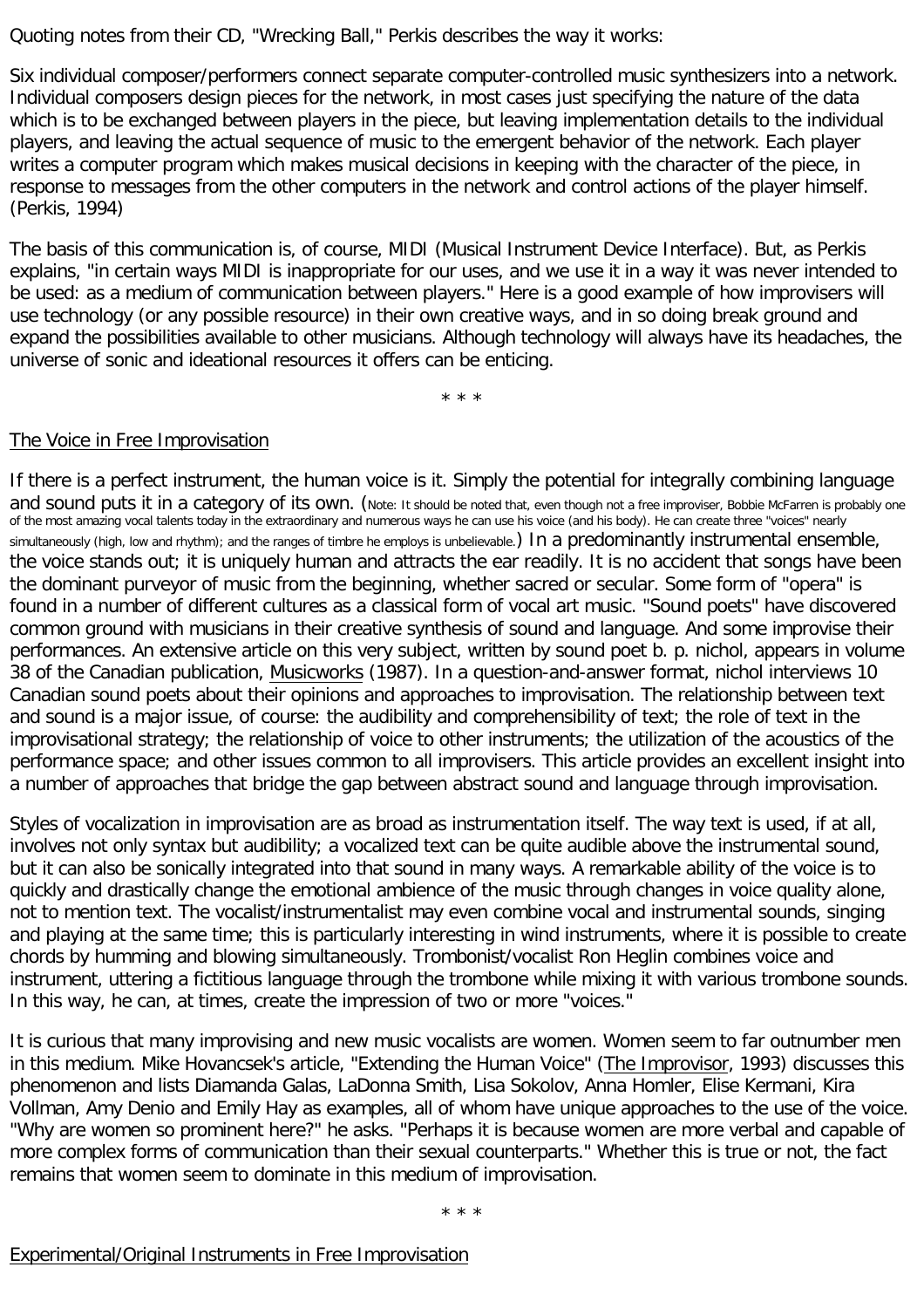As mentioned throughout, sound itself is the starting point for free improvisation. It is a starting point for both an improvisation and an initial interest in the practice of improvisation. Moreover, sound itself becomes more interesting -- enticing -- as one practices and/or listens to free improvisation. The particular acoustic properties of a sound give guidance to the musical impulse, directing the Flow in a way that makes creative use of those properties. Improvisers who play traditional instruments will often utilize special playing techniques and various attachments to extend the sonic possibilities of the instrument. Making one's own instruments is but taking this idea a step further, albeit a fairly big step! It takes courage, time and money, and a willingness to fail without (too much) regret, to take on the challenge of designing and building original instruments. And once an instrument has been invented, there remains the task of learning to play it well.

Experimental or original instruments provide immediate advantages for free improvisation: listener expectations are all but nullified because the instruments are unfamiliar; technique is usually somewhat unique to the instrument, though techniques can be borrowed from the playing of traditional instruments; the sounds of these instruments are usually attractive in their own right and thus help to sustain listener attention; how these instruments interact orchestrationally with other, traditional instruments expands the improvisational possibilities of both kinds of instruments; and the making of experimental/original instruments provides the maker an intimate understanding of how her/his instruments work. But more to the point, these instruments provide relatively unexplored fields of play. New playing techniques can be discovered over a period of years while old techniques are polished, thus retaining a certain "freshness" about the playing experience. Furthermore, if and when an improviser gets tired of playing a particular instrument, another one can be designed and built to either improve some things or provide an entirely new "voice" to the whole instrumentation. (Note: See the author's articles, "Original Musical Instruments for Real Time Composition," Musicworks 37, 1987b, pp. 9-10; "Electroacoustic Percussion Boards: Sculptured Musical Instruments for Improvisation," Leonardo, 21:3, Pergamon Press, Cambridge, 1988, pp. 261-265; and "Improvisation with Experimental Musical Instruments," Experimental Musical Instruments, 8:1, Nicasio, Calif., 1992.)

The making of experimental/original instruments is, itself, a kind of improvisation, of course; a creative response to materials. Sometimes traditional instrument making techniques are used or adapted in the construction of original instruments, themselves possibly an offshoot or modification of a traditional instrument. But often new problems have to be solved. The two main challenges to creating a new instrument are to articulate interesting sounds and to make the instrument accessible to playing techniques; that is, the particular device that makes the sound must be playable (i.e., room for hands and what they hold and how they move, or accommodation to embouchure in the case of wind instruments. Thus, playing technique has to be taken into account when designing an ergonomic arrangement of sound devices. Beyond this, there may also be a concern with visual aesthetics and craftsmanship.

Original instruments can be quite simple, such as a collection of "found objects" (metal pipes and plates, glass bowls, automobile brake drums, pieces of ceramic, BB's in plastic film containers, soda straws, etc.). They can also be finely crafted, sophisticated instruments of extraordinary uniqueness, such as those of Harry Partch, Cris Forster, the Bachet brothers (France), Hugh Davies (England), and Oliver DiCicco. Although not all instrument designers/builders are improvisers and may have created their instruments for any number of reasons, those who are have found the making of original or experimental instruments an important aspect of their "original voice." Many free improvisation groups today incorporate "found" objects percussion (e.g., San Diego improviser Jonathan Glazier and New York improviser Skip LaPlante), toy instruments (e.g. Australian composer/improviser Warren Burt), modified electronic educational toys (e.g. Qubias Reed Ghazala), drastically extended or modified traditional instruments (e.g., cellist Fred Lomberg-Holms and saxophonist Tom Gurelnic). Original hand-built self-designed electronics (e.g., Chris Brown and David Poyourow), and, of course, computer programming of a unique kind (e.g., Tim Perkis, et al.).

The most inexpensive of materials can be used to create a fascinating and varied "orchestra" for improvisation. Styrofoam packaging inserts, for example, provide efficient sound radiators or mounting systems for metal tubes or rods. A simple balloon, placed in a small cardboard paint bucket, provides the most resonant mounting system to support metal objects, such as long aluminum or steel rods, or metal plates. The elasticity of the balloon allows the object to vibrate freely; the result is an extremely resonant sound with a great timbral/pitch range effected through selective dampening of the object. Another useful rubber product is rubber bands, particularly very large ones. Daryl DeVore has made extraordinary use of styrofoam, rubber bands, wooden dowels and metal objects to assemble a fine-sounding percussion console and assortment of hand-held instruments. DeVore, who has spent a lot of time working with children through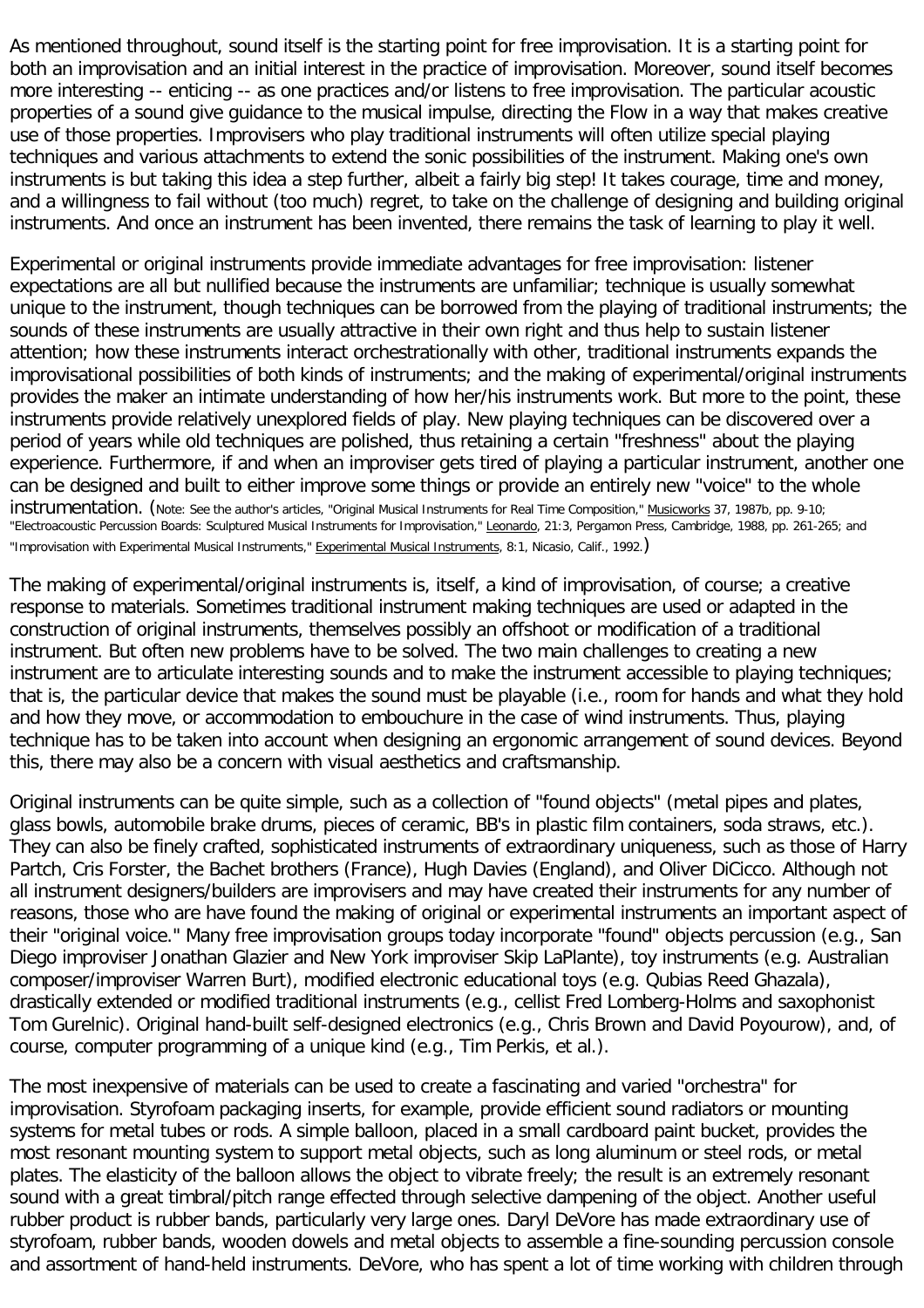the Petaluma (California) school district, also makes extensive use of bamboo to create a number of very different instruments -- mallet instruments, shakers, wind instruments, bullroarer-type instruments, stamping tubes, etc. (Note: It is interesting to note the fact that Devore lives and works in the same small Northern California town as did Harry Partch. Partch also lived

and worked in Sausalito and San Diego, California, both in the midst of larger area communities where experimental instrument-making now flourishes. Partch's influence remains a vital one. The reader is referred to his magnificent book, Genesis of a Music (1974) (see bibliography).)

Hugh Davies has been active for years in England creating original instruments, most often with simple found objects, yet in visually interesting and graceful designs. Davies has also been an active teacher of instrument making in English schools and is the author of the text on new instruments in Grove's Dictionary of Musical Instruments (1984).

One of the more well known original instruments is the Waterphone, used in a good number of movie sound tracks since its invention by Richard Waters (another Bay Area instrument maker) in 1966. This is a truly unique instrument. Two stainless steel bowls (kitchenware) are brazed together to form a resonator; a tube is brazed to an opening in the top of the resonator to form a "neck" by which the instrument is held. Various lengths of bare bronze brazing rods are then welded along the circumference perpendicular to the neck. A small amount of water is added to the stainless steel resonator. The rods are bowed with a bass bow, and as the instrument is moved and bowed, the sloshing water inside modulates the pitch and timbre of the vibrating rods by dampening portions of inside bottom and sides of the resonator. The sound is breathtaking.

Sometimes one experimental/original instrument will suggest another. A case in point is the Crustacean, an instrument designed by the author, which utilizes the idea of bowed rods from the Waterphone, adapting it to a round stainless steel plate supported by inflated balloons in small buckets, as described above. Another example is the author's electroacoustic percussion board, the T-Rodimba (plywood sheet with bent threaded steel 1/4" rods, nails, strings, springs, etc.). This instrument was redesigned by David Barnes (Bastard Finders - Got One!) to create a unique acoustic version of the same basic idea.

The saga of experimental instrument making since 1985 has been well documented in Experimental Musical Instruments magazine, edited by Bart Hopkin (Nicasio, CA). Bart himself has created several original instruments, such as the Bentwood Chalameaux (a kind of "slide" clarinet). (Note: Bart Hopkin has also written three marvelous books on experimental instruments: Making Simple Musical Instruments, which is beautifully illustrated with numerous color photographs and clearly drawn assembly graphics. The text is succinct and the instructions are clear and precise. Musical Instrument Design, a more in-depth exploration of "underlying principles for design and construction of acoustic instruments of all sorts." And Gravikords, Whirlies & Pyrophones, a survey of the work of 37 different instrument makers (including the author). All three publications can be ordered from Experimental Musical Instruments (see bibliography).) This fine publication has provided a forum for instrument makers to share their ideas and experiences. Topics range from the philosophical to the technical. Various charts and tables (e.g., organological charts, frequency tables) are presented occasionally which can become valuable references for other builders. Photographs, graphics and elegant stipple drawings enhance explanations and are immediately enticing to the reader. And a broad range of writing styles is allowed, given most accounts are written by the instrument makers themselves; yet through superb editing, information is always presented clearly and understandably, and most often quite entertainingly. In addition to articles, there are letters, advertisements and reviews that perpetuate a dialogue among instrument makers. Experimental Musical Instruments is to the instrument inventor what The Improvisor is to the free improviser -- a vitally important resource for exchange of information within an "underground" community; again, an expression of networking. Such instruments provide a fertile field for the free improviser and create a very "fresh" and personal music.

\* \* \*

## Free Improvisation and Society

Clearly, social values -- and antisocial values -- are expressed quite effectively through music. Words deliver the message through song. So called "art music" is also sometimes quite explicit in its support or condemnation of social values. Even in its most abstract form, music expresses the consciousness of the society, an umbilical link to the collective values of people and common, time-specific circumstances called "the culture." The degree to which free improvisation is affected by this culture is obviously great, as the improviser is constantly affected by the culture and society in which she/he lives.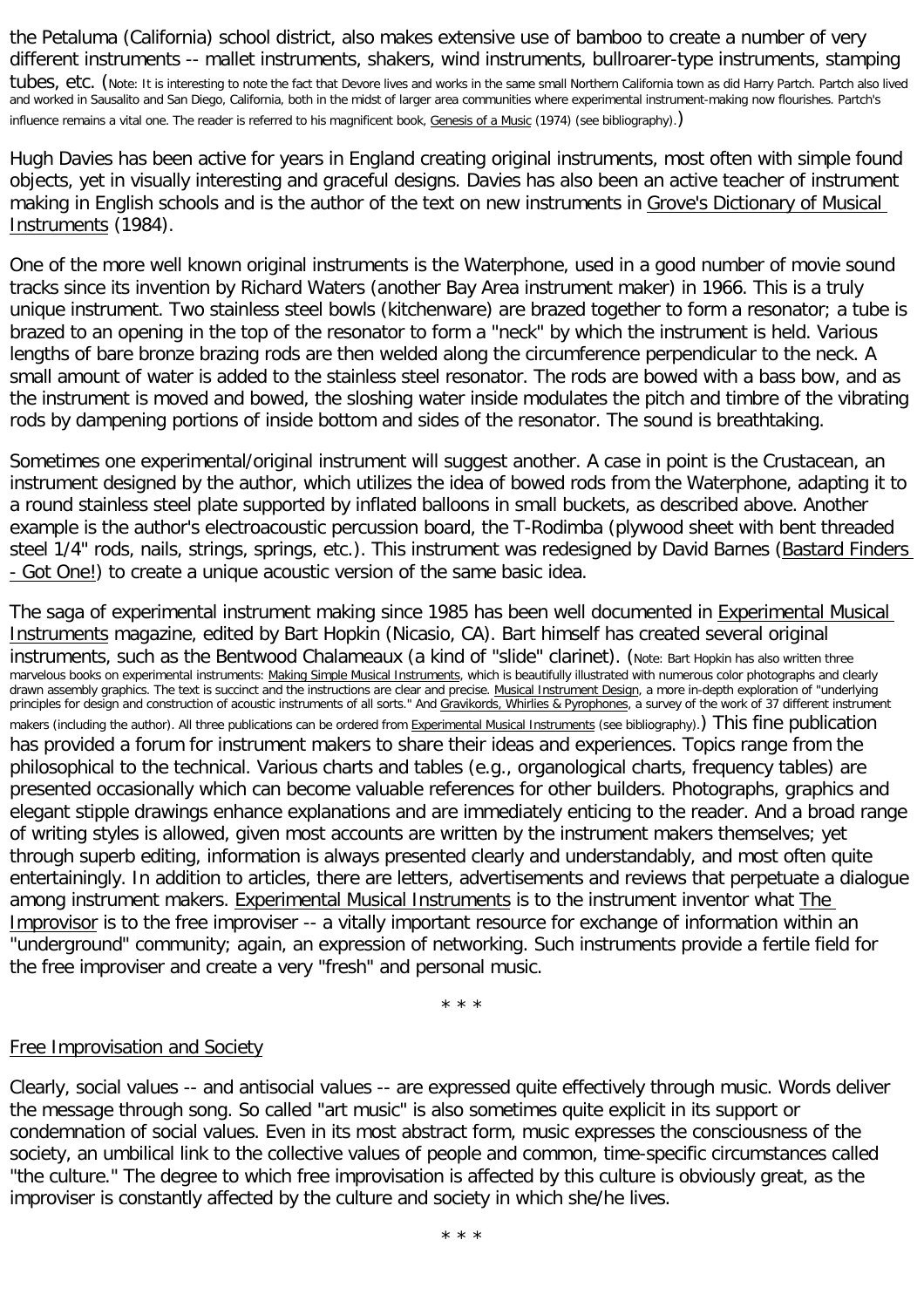In Europe, music and arts of all kinds receive more financial support from governments and funding agencies, and more support from the culture than in the United States. Government support of music in Western Europe provides venues, budgets to cover administrative costs, personnel to manage the venues, and reasonable (sometimes generous) compensation to performing artists. Each major city in Holland, for instance, has a state supported venue specifically for experimental music, free jazz and free improvisation at which several concerts a week are given, representing musicians from all over the world. Germany is also known for its generous support of new and experimental music. Australia and New Zealand likewise support artists and musicians through government travel grants for tours, participation in festivals, and/or research in other countries.

Regrettably, this situation is not found in the United States and even support in Europe appears to be diminishing (e.g. the loss of funding for Het Apollohuis). The National Endowment for the Arts (NEA) is the primary source of federal government funding for the arts. (Note: Another source is a government/nonprofit agency called the Fund for U.S. Artists that provides grants to U.S. artists who have been invited to participate in festivals and symposia in other countries.) Although millions of dollars are given to artists and musicians, the demand far exceeds the supply; and politically powerful arts and music organizations absorb much of the funding, thus lowering the dollar per capita support of artists and musicians. The problem is not so much one of money, though that is always an issue regardless of circumstances, but rather a matter of priorities. The arts in the United States do not seem to be a priority except as mass entertainment. Predictably, "stars are born," worshipped, emulated, coddled and gossiped about; their biggest problem is usually to keep from self-destructing. Embarrassing amounts of money are paid to them while the vast majority of musicians in the United States are minimally supported if at all.

Free improvisation represents a vision of society that acknowledges the spirit of creativity in all individuals. The social/economic circumstances of the times present this music with a considerable challenge, being experimental and highly personal by nature. At the same time, however, free improvisation provides anyone with the opportunity to make music with any sound in any way, no matter how strange, no matter how ordinary, no matter how anything! The opportunity is always there.

\* \* \*

#### Live Performance versus Recordings

With the advent of recording technology, people's access to music has increased many fold. Before that time, all music was live music. This can be difficult to imagine today, as hearing music is so common an experience. But the circumstances of listening to live music versus recorded music is now something to consider. The listener's attention is usually more focused on the music when listening to a live performance as opposed to a recording. A live performance often costs as much, or nearly as much, as a recording; those attending must usually plan ahead for the event, drive to the performance (and find a place to park) or take public transportation; a considerable effort must be made. Listening to a recording, on the other hand, requires nothing but a playback system, which most people have; there is a choice about the time, the place, the circumstances. So there's an important distinction between live and recorded music.

Free improvisation can be heard in both formal and informal contexts such as museums, churches, art galleries, even concert halls, or bars, clubs, and other informal settings. But regardless of the setting, in the view of many, free improvisation is more effective in live performance than on recording. Much of the excitement of the unknown-about-to-be-known is lost in recordings; the image of the musicians playing together, communicating, collectively creating in the moment is impossible to capture on tape. There are even some improvisers who choose not to record their music, objecting because so much of the experience is lost in doing so. In a way, this is true, not only with free improvisation but with any music. A live performance is indeed a special experience, particularly in the presence of the virtual creation of the music.

Recordings, however, do have a positive role: they provide a way of sharing the music with a much larger audience; they are an important aspect of networking, as mentioned before; they represent "milestones" in the on-going development of an improviser's or group's work and offer a means for self criticism. And, of course, recordings can be very useful educationally through repeated listenings to gain a more intimate familiarity and deeper understanding of the PROCESSES at work. As mentioned earlier, improvisation groups will often utilize recordings in rehearsals to criticize (positively and negatively). It is a well known fact that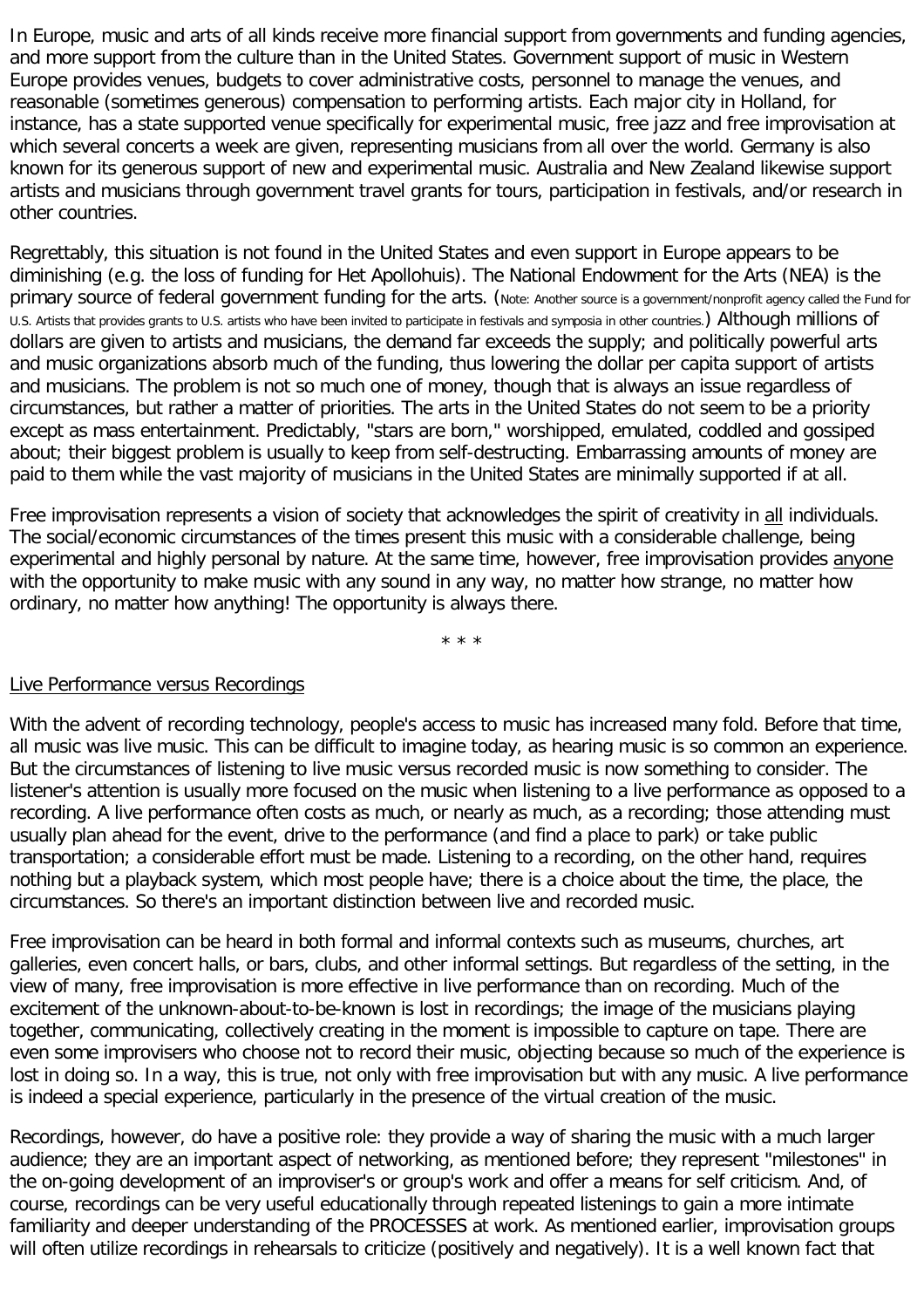jazz improvisers have learned (and continue to learn) by listening to recordings and emulating the styles of well known players. In free improvisation, again, there is rarely such a degree of emulation, though listening to different free improvisers/groups can have a strong impact on one's own improvisations. Harold Budd (1982) comments on a statement made by Cage at the New Music America '82 festival.

I admit that I was astonished by Cage's statement in Chicago ... that 'perhaps if there were less recordings there'd be more music.' (What's even more astonishing was the applause...) I wonder if people truly appreciate how democratic recordings are? There's a certain point, you know, when the record's out there, that it isn't yours any more, that its use really isn't you any more, it's theirs. (p. 56)

Budd makes an important point here: once recorded, the music (any music) belongs to its audience and really no longer represents the musician's current work. Free improvisation is a music of this moment; a recording never represents the improviser's "this" moment. The recorded music takes on its own life, apart from that of the improviser.

A last word about recordings: Producing a cassette tape or CD for distribution is no small task, and often calls on improvisers to dig deep into their finances. Fortunately, there are many recording labels (often produced by improvisers themselves) which will help distribute a recording throughout the U.S. and in various other areas of the world such as Japan, England, Canada, and the European countries. There are also underground tape trading opportunities. While recordings are usually produced to make money, most improvisers will be lucky to get an even return on investment, even if they sell a thousand or two thousand copies. Yet, to a large extent, an improviser or group needs a recording (something more than a demo tape) in order to gain a degree of credibility, in terms of one's commitment to the music. CDs are very helpful when applying to festivals, and, of course, can be sold at performances where the audience has an opportunity to hear the improviser or group live first.

Producing a CD of free improvisation represents a unique challenge. Two approaches can be taken: 1) Practice a lot in preparation for a specific recording session(s), and whatever is used is taken from that session (s); 2) Record practice sessions and performances as much as possible (and as well as possible), then take the time to listen back through these recordings to select the "best" pieces to be included on the CD. Strategy #1 will likely involve more structured or planned improvisations, or at least "pieces" that have predetermined characters of some kind. Strategy #2 is more of a documentary approach; recordings are being made every session. (It would not be surprising if there were other approaches to making a CD of free improvisation, but these seem most representative in this author's experience.) Regardless of the strategy used, there comes a point when each member of a group has to put her/his musicianship and skill on the line. A recording lasts a long time. Critical listening and critical values come into play, and sometimes members of a group find there are differences of opinion. It is one thing to adapt musically to someone else's will in a free improvisation, but apparently it is another thing to come to agreement over what music should represent the group. Through this "painful" process, the group will likely go through a sort of transformation that, at least on the first recording, is like a trial by fire -- if the group survives, it's stronger, more focused, or at least more aware of its own dynamics and values.

\* \* \*

## Free Improvisation in Other Arts

Artists of all types have come to realize the special value of free improvisation. Improvisation in the theater has a long tradition already. In dance, classical ballet evolved to modern dance, which in turn has brought forth "contact improvisation," a free style in which dancers remain in physical contact with one another throughout the dance, playing with the effects of gravity. Visual arts media are also appropriate for free improvisation, though not often associated with it. Watercolor is a real time, one-way medium in which "mistakes" cannot be erased or painted over. Other visual media also depend on the real time PROCESS of creation and forgive few if any "mistakes." The chipping away of stone in the effort to find the sculpture within is such an example. And as Nachmanovitch (1993) points out, the Zen practice of painting a circle, a large "O", in a single stroke intensely embodies the moment of creation, the scribe's essence at that moment.

Ultimately, free improvisation can be applied to any artistic medium if the PROCESS is one of on-going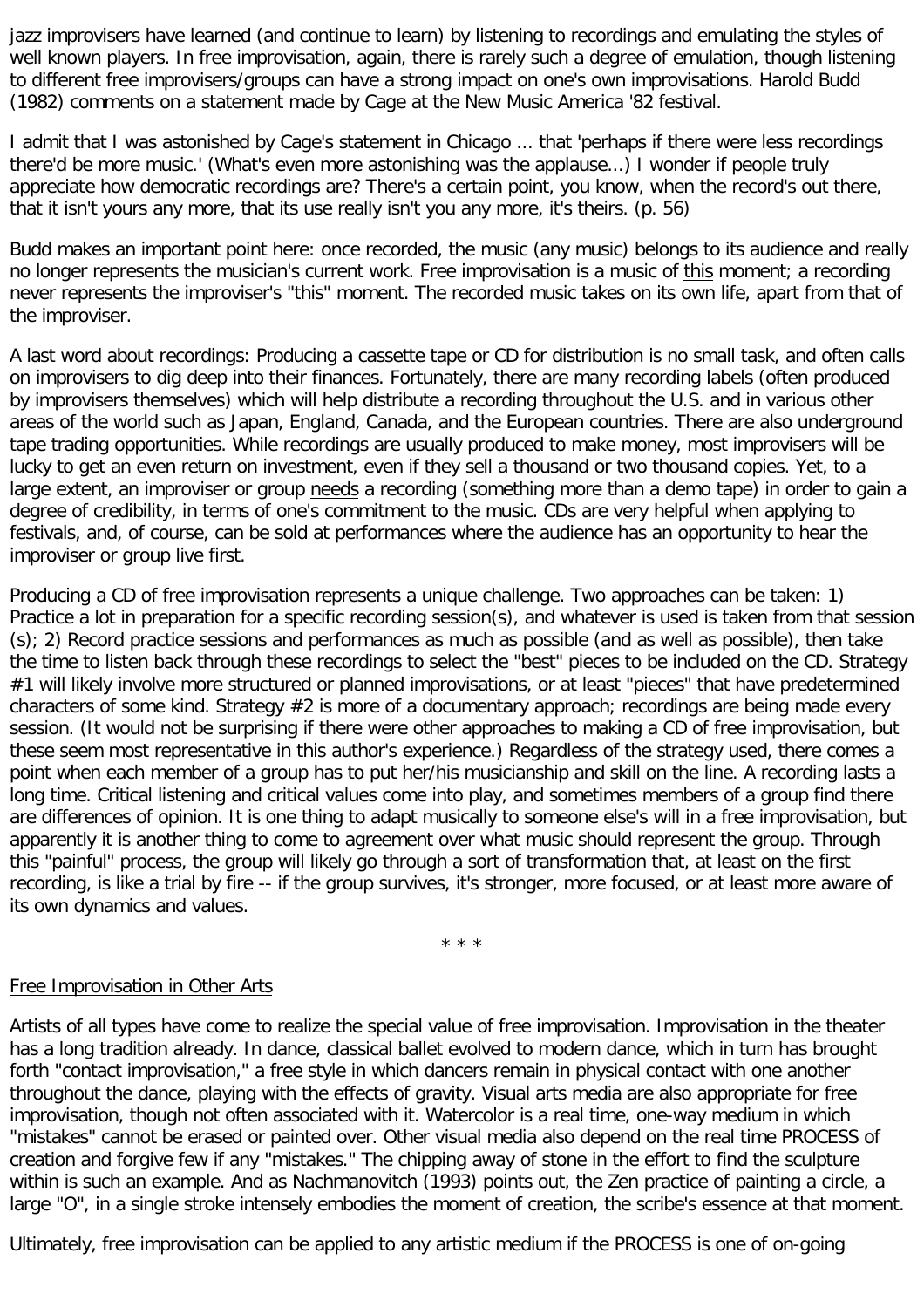association and self-realization of the artwork. Real time need not be a factor, the PROCESS is essentially the same -- to build on the moment, always heading forward, never retracing steps, to realize inherent potentialities. But creativity demands an open mind, open to the possibilities inherent in the medium, the Flow of sound. Most often, the medium itself interacts with pre-thought ideas, themselves simply mental abstractions yet to be realized or actualized. When an idea is made concrete in some way, the medium not only expands it, but often changes it. The concrete artistic "product" is a reflection of both.

The use of free improvisation in other artforms is evidence of its identity as a PROCESS rather than a style. There have been times when "movements" or "schools" in music and the visual arts have shared an identity. Impressionism is a good example, a term applied first to visual arts and then to music composed around the turn of the last century. But this identity is based on style; though the elements of expressing style in visual arts and music are obviously different, the two media shared an emphasis on common basic aesthetic values that came to stylistically identify them as related. There have also been rare instances in which a PROCESS, itself, is essentially common to different media. For example, the paintings of Jackson Pollock utilize a PROCESS similar to the compositions of Cage in their mutual use of chance (Pollock threw paint, Cage threw dice). Of course, this PROCESS leaves room for many different styles of expression within the medium, whatever it might be. The significance of free improvisation, in the larger sense, thus goes beyond medium to the very heart of creativity.

\* \* \*

#### Free Improvisation and the Evolution of Music

The evolution of music reflects the evolution of human consciousness. Music reveals wonders of nature -- the nature of the universe (ratios and acoustics) and the nature of humanity (intellect, intuition, and emotion). As a real time expression, it can transform the state of mind of audience as well as performer. At the same time, it reflects the culture in a broad way and, directly or indirectly, economic, social and political circumstances within the society.

If the practice of free improvisation continues and grows, control over music will tend to decentralize toward a communal expression and experience -- not the work of a single composer, not at the direction of any controlling individual or style, not an expression of one ego, and not the separations between player and instrument, musicians and audience, amateur and professional, art and life.

How free improvisation will impact the evolution of music is yet to be seen, but there are signs: a multiplicity of styles, a decentralization of style, an immediate accessibility to anyone, a generalized rapport among players unfamiliar with one another, global networks for trading of recordings and tour assistance, etc. The nature of free improvisation itself is thus astonishingly similar to the nature of global society today; it might even be considered indicative of a direction art-making has taken at this stage of human history -- a response to the larger moment.

Perhaps the most significant contribution to the evolution of music free improvisation can make, however, from a sociological point of view, is its decentralization of power. Power hierarchies are utterly destroyed by a musical practice that welcomes the unpredictable, delights in the balance between control and non-control, is not economically or stylistically tied to trends, and requires neither leaders nor middle men. The music of free improvisation is uncomplicated by issues of "whose in charge?" or "what's the plan?" The music, itself, is in charge and that's the plan!

## **CHAPTER 7**

## **FREE IMPROVISATION AND EDUCATION**

This chapter examines two related issues: the teaching of improvisation, and the value of improvisation as an educational tool. Improvisation is taught in the context of both classrooms and private workshops, usually presented by practicing improvisers. One-on-one private lessons represent an intensive approach; more often it is taught in groups. What methods are employed in teaching improvisation, particularly free improvisation? And what understanding of improvisation do these methods provide? These questions are addressed first. Regarding improvisation as a educational tool, some educators who have used it as such have written about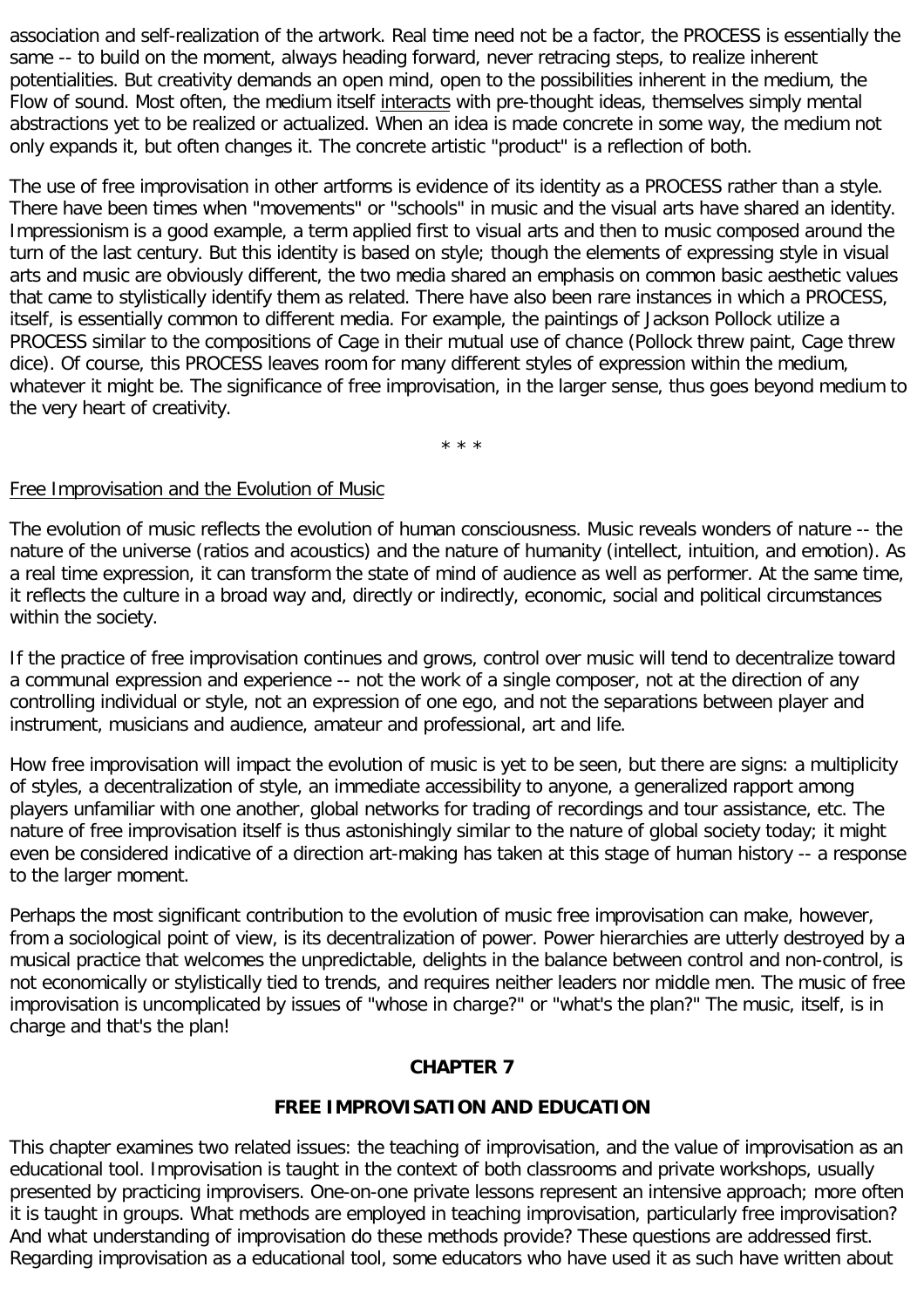their experiences in various journals and other publications. To find a formal music curriculum that incorporates improvisation, however, is rare. Examples of such programs or courses are discussed in the latter portion of this chapter.

Approaches to teaching improvisation vary a great deal. Sometimes the aim is to develop general musicianship. Or it may be to teach a particular kind of improvisation such as jazz, or how to incorporate traditional improvisation as a part of studies of performance practices in instrumental education. The goal may also be to simply introduce the music-making experience to "non-musicians" or the lay public, from small children to senior citizens.

\* \* \*

# The Teaching of Improvisation

Traditional forms of improvisation can be taught readily as there is a documented history of the practice and usually numerous recordings. However, there are few guidelines available for the teaching of free improvisation, though there are some.

Many practicing improvisers and groups experiment (in the privacy of a rehearsal) by trying different "exercises" or "plans." Of course, it does not negate their practice of free improvisation simply because artificial restrictions are imposed; rather, it allows improvisers to explore certain aspects of the process more deeply by focusing on particular issues. What is learned from this may then be incorporated (consciously and/ or subconsciously) into performance.

Improvisation is often taught in workshops presented to the public, as well as in the school classroom. Private workshops will most likely be taught by practicing improvisers. Classroom teachers, on the other hand, are not necessarily trained in improvisation. Those teachers who choose to use improvisation probably already have a degree of familiarity with some form of improvisation (as audience or improviser) or may have read and studied articles about improvisation as an educational tool.

Where younger students are involved, personal creativity is usually the focus of attention; the challenge here is not so much to get the kids to come up with something, it is to help them learn how to use what they come up with to make music. In the process, basic elements of music can be taught. Workshops for lay adults or practicing musicians, on the other hand, generally focus on improvised music, itself, as the goal. Adult participants often discover new facets of their own musical awareness and potential. Workshops or classes are usually taught by one or two individuals, while some incorporate suggestions by the participants, having no defined agenda but rather following the particular direction of learning that comes up. These, however, would more likely involve experienced improvisers in a sort of "continuing education" forum for experimental collaboration. Of course, a "rehearsal" of free improvisation can be, at least in part, a workshop where the improvisers "rehear" the realizations of certain composed "plans" or processes, or discuss and criticize a recording made of the session.

Several improvisation workshop designs and exercises by various improvisers and educators are now presented, with commentary on the approach, the type of student appropriate, and inherent improvisational concepts.

\* \* \*

"Planning for Improvisational Music" by Francis Engel (1993), in collaboration with Jonathan Glasier, is a description of what might be considered a "theatrical approach." The improvisation is likened to a story.

Outlining for Improvisation contains the same musical stages that musicians already act on anytime they play. It describes these stages as if music were an outlined story. As much as is possible, it uses words that plainly say what role players are using to carry out the action of the music. The same player can assume different roles for the occasion of the musical part played. (p. 2)

The roles outlined include: Callers, Supporters, Keepers, Developers, Contrasters, Peakers, Returners and Signalers. As described by Engel, these roles seem to overlap somewhat. For example, Supporters "define,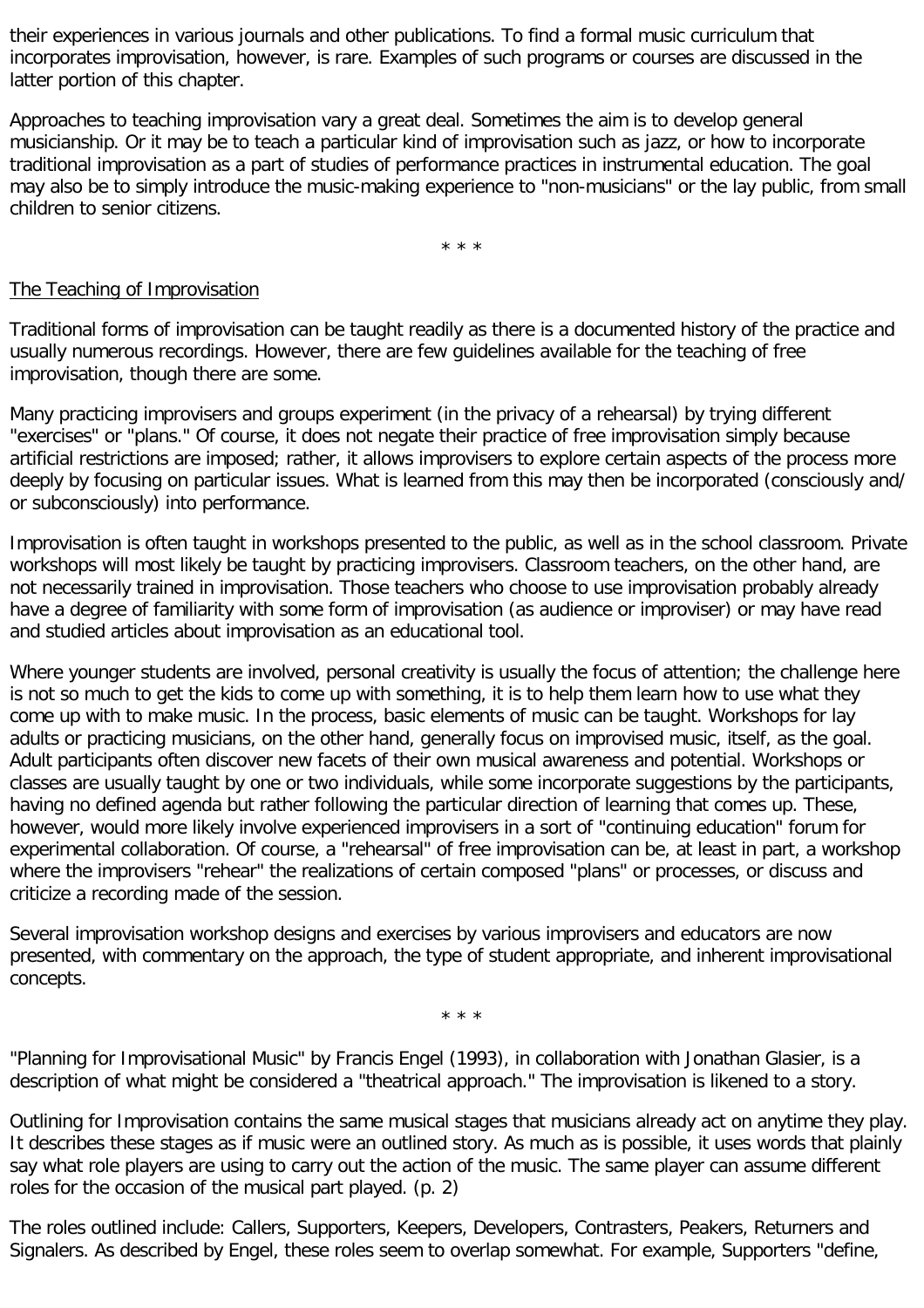contribute, and reinforce the Call..." Keepers are designated as rhythmic components, but ultimately their function is supportive. "Keepers can also play the role of Signalers..." Engel presents, as a way of describing an improvisation, a number of columns denoting specific "stages" in the progression of the improvisation as follows:

This | Of Who | Acting | What With | How Many | Remember | Until

These column headings, from left to right, indicate how many players (for that "stage"); instrument(s); the role to be played (Caller, Supporter, etc.); musical interactions such as delay, mimic, delay drone, stagger, backwards, etc.; generally "Any adverb that modifies the action of the piece," such as roughly, smoothly, dramatically, drearily, quietly, etc., etc.; "the word for you to bear in mind while you are interpreting the sentence of the outline;" and "the Signaling section" indicating "how long you do what has been suggested in the rest of the sentence" -- e.g., "the number of times around that you would repeat the music that you started, some special sound made by you or another player that will signify the timing of the next 'sentence' that another player is to start." The lines of instruction then determine, somewhat like a sentence, what happens during that "stage" of the music. Each "sentence" is thus a "stage."

This is an interesting approach to building an improvisation that calls on extramusical associations and language in order to make learning more accessible to the lay public. The format creates a sense of syntax about the process, both in describing each stage and implying a linear progression of stages. Engel encourages participants to ultimately invent their own terminology as necessary, which opens the PROCESS up to the imaginations of the participants.

There are potential problems in this approach, however: its complexity; the extended, precomposed formalization of the music through stages; and the number of roles described which actually overlap. When improvisational plans are complicated -- no matter how clear or well explained they might be -- the attention of the improviser is constantly divided between the plan and the musical moment, having to remember, or look at a score, a graphic, or even a conductor (which Engel suggests as a possible role). What often happens is that both the plan and the music suffer from this divided attention. When plans, methods or scores are complicated, they are less immediate, requiring practice individually and rehearsal collectively. As long as there is sufficient time under the circumstances, such devices may work well. It would seem such an approach would work best in a multi-session workshop or classroom course setting where sufficient time is allotted to learning and practicing the roles and interactions that can come up in performance. Additionally, participants are challenged to make linguistic-musical associations that stimulate thinking about music and compositional processes, and to communicate in performance with fellow participants. At the same time, this approach provides a kind of model enabling improvisers to interpret the free improvisation PROCESS.

Precomposing the formal nature of an otherwise free improvisation can work, but again, ordinarily it should be quite simple, since very often plans may be decided on the spur of the moment just before performance. The challenge to improvisers in working within a precomposed form is integrating it with the inherent compositional tendencies of the particular improvisation as it forms. Whenever the improviser is thinking, "a cue is coming up" or "I'm going to do this when she does that," the attention becomes one of expectation potentially out of context; that is, the music may not oblige so that if the improviser tries to do what is mandated by the plan, its effect is more damaging than enhancing. Improvised music is very much like a wild animal, it goes wherever it wants to go. Imposing a form on free improvisation, then, is essentially "caging" the animal and observing it's behavior within the particular confines. (Compare the behavior of any animal in a zoo with that kind of animal in the wild.) Therefore, precomposing formal plans about an improvisation presents a particular challenge to the improviser -- how to make the "cage" so interesting that it seems to disappear.

Engel describes a number of roles improvisers may play. There is a potential problem here because, in reality, roles shift a great deal in group improvisation, as necessitated by the music. Earlier chapters have described intended and perceived relationships rather than roles because of this. Relationships created by improvisers (Relational Functions) focus on the collective interaction (communication) of the group, while roles tend to be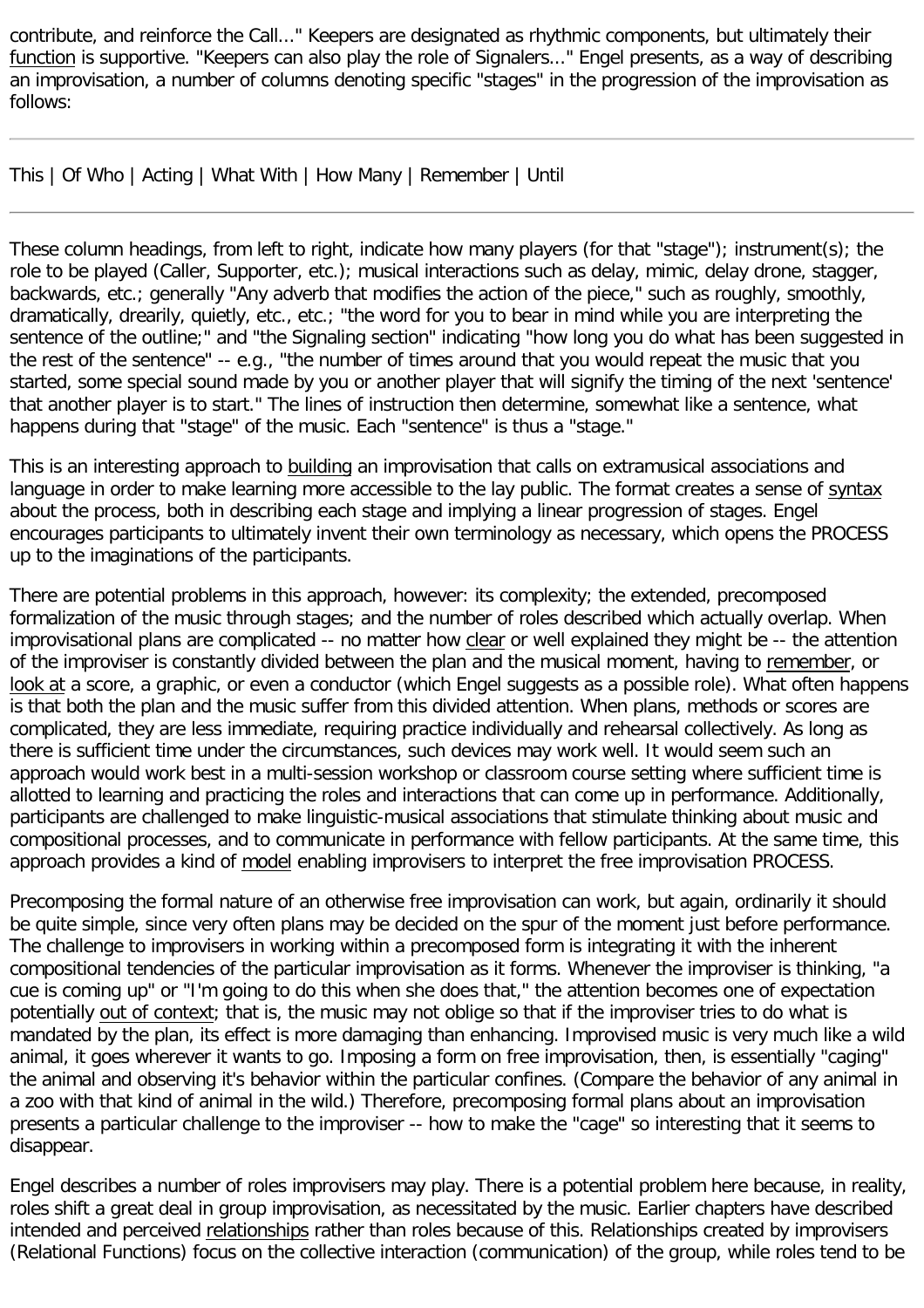defined and singular, thus severely limiting the Intelligent Body and the Intellect.

An important issue in writing improvisational plans such as Engel's is terminology. Sometimes a general or familiar terminology is used (or invented) in order to better communicate with students without musical training. Engel has adopted that approach. Some very general musical terms are used, but mostly common words of association (e.g., "Peakers" who bring the music to a peak). However, where the students are known to have musical training and understand musical terminology, it would seem most beneficial to use that specific terminology whenever possible to explain concepts of improvisation; and if not, the known terminology can at least form a basis for the derived terminology that is more specific to music and improvisational concepts.

\* \* \*

In his article, "Figure Ground and Field, Gesture and Texture: a gestalt strategy for group improvisation," Mark Bradlyn (1991) describes an exercise utilizing the "concepts originated by the psychologist Wolfgang Kohler to explain aspects of the phenomonology of visual perception." Though figure, ground and field are essentially visual terms, they are equally applicable to sound as "soundscape." The reader will recall Truax's three kinds of listening -- in search, in readiness and background. It is no surprise that Bradlyn was impressed by how Canadian composer R. Murray Schafer (with whom Truax had worked) "appropriated Kohler's gestalt vocabulary and applied it to the phenomonology of listening..."

Bradlyn states an important principle in free improvisation when he writes:

improvisation ... succeeds as music only to the extent that listening achieves equal status with playing... The first step in learning to listen is stopping still and opening our ears, first to figure, next to ground, next to field. The field, the aggregate soundscape, is the most difficult to perceive... the field is often ambiguous, faint, pointillistic, or droning. (Bradlyn, 1991) (emphasis added)

The concepts of figure, ground and field are described in relation to improvisation. (Note: It is interesting to compare Bradlyn's terms with those presented in Chapter 3. His comments on "gesture" are also interesting in light of the discussion in Chapter 4 of the gestural nature of free improvisation.) Bradlyn supports the notion discussed above that an improviser's role will shift in an improvisation: "For improvisation to succeed there must be a constant flux, a never fully focussed shifting among figure, ground and field." He points out that group improvisation may fail whenever there is the "common fault of failing to hear the texture, the field, in the pursuit of the dramatic figure, the gesture." Of course, gestures are important as figures, a focus of attention and direction.

In successful improvisation however, just what constitutes a gesture is a matter of listening, not necessarily expression... gestures in a group improvisation change according to small variations in the collective process of playing. One performer's playing may suddenly emerge as a stark figure against the ground of another's only to just as suddenly submerge into the ground or even farther back into the field as another voice emerges. Id.

Bradlyn accurately describes the continuously changing nature of collective free improvisation where the interrelational dynamics are shifting throughout a performance, sometimes quite suddenly or rapidly. And in order to focus on this, he uses the concepts of figure, ground and field, gesture and texture to identify the relationships among the improvisers. He offers an exercise using six instructions (with accompanying explanation). These are summarized below:

1) ... each of the three performers or groups will initially undertake the task of providing one of the three soundscape parameters, either figure, ground or field. This decision may be made democratically...

2) When the three parameters have been decided, the performers will separate themselves spatially at the angles of an imaginary triangle and turn so that each player is visible to the others. This helps ensure good auditory contact.

3) The field begins to play... This is the ambient texture over which the other players will layer their contributions to the soundscape... an aggregate, a moving substratum, and not a monochromatic drone. The most important aspect to control, however, is the dynamic range. Improvisatory activity should occur in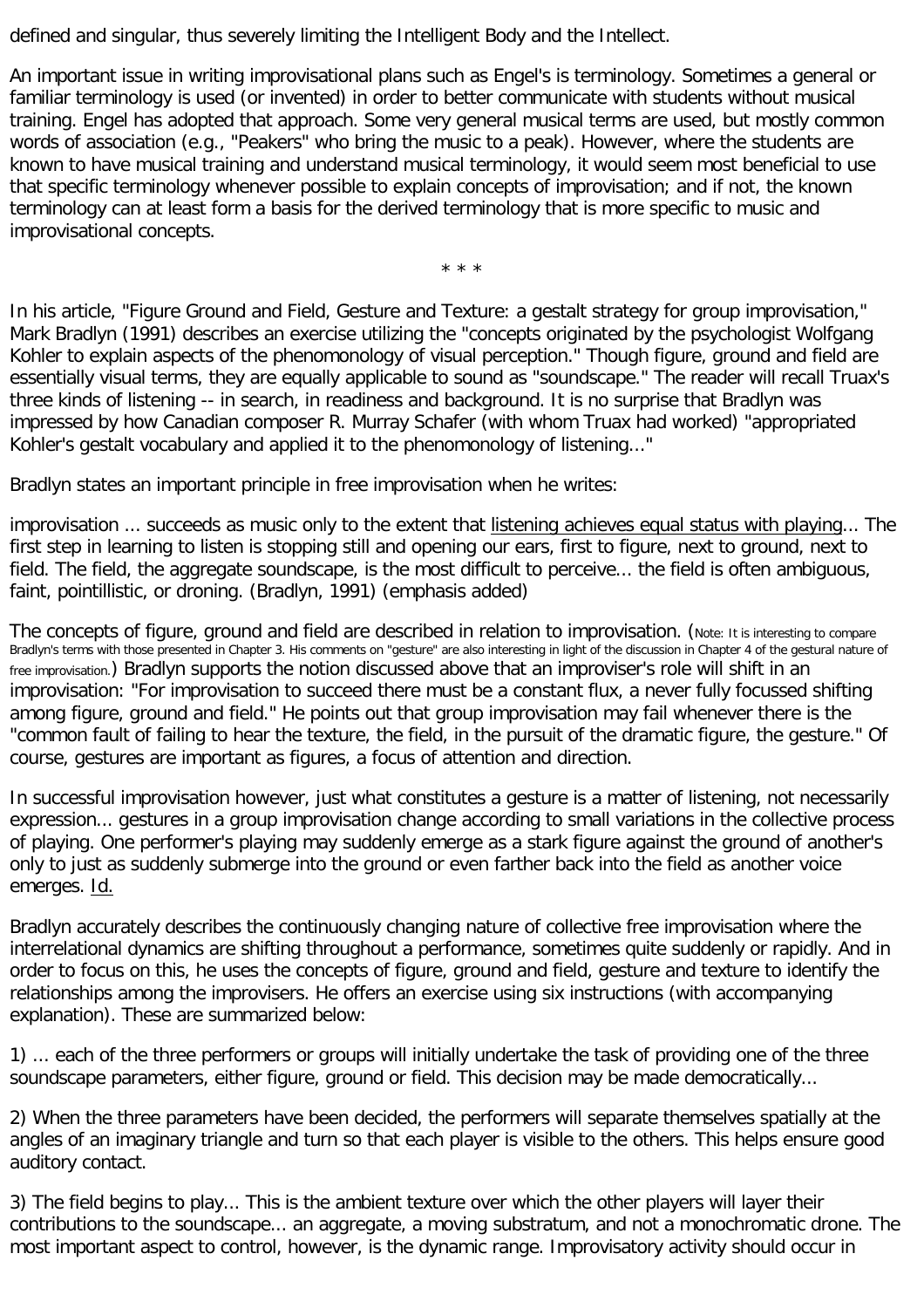texture, color, timbre, attack, etc.

4) The ground joins in. The ground has much greater freedom of dynamics than the field, but less freedom of timbral choice... sounds making up the ground are not pointillistic in the way the sounds of the field may be... slow attacks, long sustains, and protracted decays... The dynamics of these sound events rise and fall, but they are always more than subliminal, less than dominant.

5) Although the figure may appear to be a soloist in contrast to the ground and field, this is not the whole picture of the figure's role in a group improvisation. The figure cannot simply blow free in absolute disregard of ground and field... A gestalt is a whole structure, organic, meaningful, possessing an inner logic even while its components may appear disparate at first glance... initially restricting oneself to a limited range of ideas will help provide a sense of continuity and structure, especially for new improvisers.

6) Shifting roles. At a previously agreed-upon time or signal, the performers change roles: figure to field, field to ground, ground to figure. However, each performer continues using the same vocabulary he or she has explored in the previous section... As the improvisation continues and the players again shift roles, what began as a very controlled and limited exercise will open up into a vital and richly orchestrated experience, provided that the performers constantly remind themselves to listen.

The improvisation ends when the three parameters return to their original places for a brief coda.

Bradlyn's improvisatory exercise effectively sets up a situation in which all improvisers must listen to the group as a whole, almost more than they should listen to themselves, an emphasis on the gestalt (synonymous to "Flow," as used here). The relative simplicity of this exercise and the concepts utilized in it, as well as the clear and detailed explanation of the characteristics of figure, ground and field provide an accessible learning strategy.

\* \* \*

Basing her work on that of Jean Gebser, improviser, teacher and author Elizabeth Behnke has put forth a phenomenological perspective of improvisation (1981, 1986) that is similar to Bradyln's approach in its acknowledgement of the gestalt that free improvisation expresses. As an improviser, Behnke has devised within this perspective a form of improvisation she terms "soundplay." Though not specifically an "exercise" or teaching method, soundplay is an interesting approach to free improvisation that could be used in a workshop or course.

Behnke (1986) first addresses the paradox of planning improvisations.

Preparing for something in advance and spontaneous improvisation are contradictory only for dualistic thinking, which can only distinguish two such possibilities by opposing them, and then must choose... But with the mutation to an integral consciousness, careful preparation and the leap of freedom into the unforeseen need not be conceived as antithetical in the first place. We need not choose between them; they are not mutually exclusive... Ibid.

Behnke describes her practice sessions as being of two kinds: "foundation work" focusing on bodily awareness and movement, and "realizations of whatever specific improvisatory work I may be preparing." These "realizations" are not, however, goal directed in the usual sense; neither are they "aimless meanderings... Instead, they are 'realizations' of the work in question -- of this soundplay improvisation" (emphasis in original).

Behnke describes soundplay as follows:

Each work ... has an identity of its own: a characteristic physiognomy, mood, or style -- in the sense in which 'a style is not a pattern or a superior norm imposed from outside but ... a quality of inner certainty of character.' [quoting Gebser, Ursprung und Gegenwart (1973)] (Behnke, 1986)

And she offers a telling comment on the nature of Identity about such music:

What is important, then, is not for the work to be the same each time, but for it to be true to itself each time;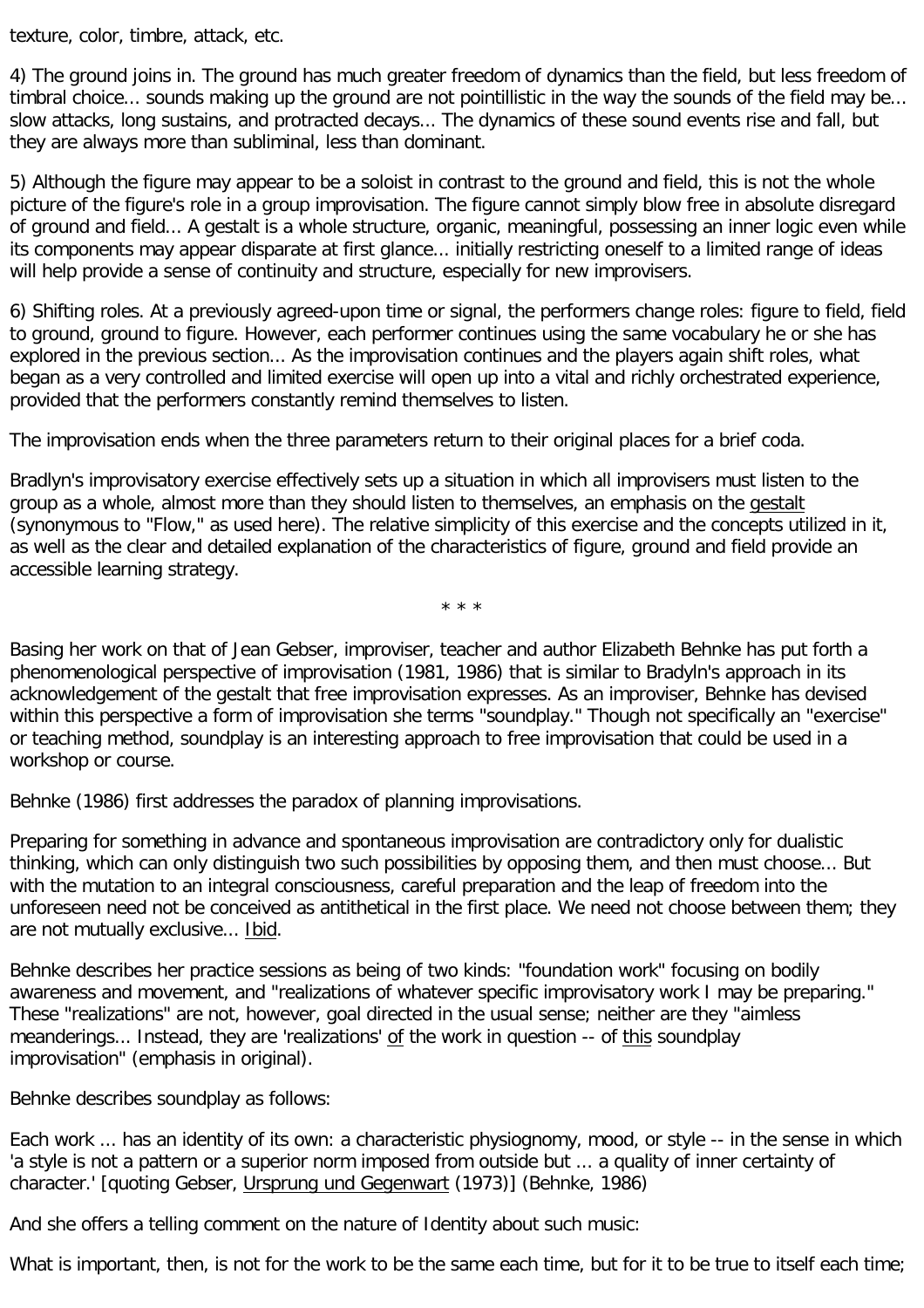the work is not an identical ideal object, but a fluid context whose 'identity' is that of its own essentially indeterminate possibilities. Thus when I return to an improvisatory work again and again, what guides the work is its own integrity. Ibid.

But it is tempting to ask what techniques are used to give a soundplay its "fluid identity," its "context," its "own integrity?"

... when I am working on a specific soundplay improvisation, certain 'landmarks' may begin to recur. These are neither fixed characteristics of the work nor obligatory rules for its production; rather, they spring up spontaneously and become more 'themselves' with each realization in which they occur... such landmarks are qualities of sound and movement, rather than collections of 'notes.' In addition, they are always improvised anew -- which means that however much they may bear their history within them, they are open in principle to radical transformation at any time. And any attempt to repeat a previous realization merely frustrates the improvisation. Ibid.

Behnke discusses the use of poetry as a way of guiding a soundplay improvisation, as well as other methods. Again, although soundplays are not "exercises" but rather complete performance formats for free improvisation, their potential as a teaching/learning vehicle is strong. A workshop might include open discussions eliciting suggestions of possible "landmarks," for example, or underlying non-musical structures (such as a poem or a sequence of body movements). Soundplay offers a uniquely open yet focused approach in learning to free improvise. (Note: For those interested in the more philosophical issues in free improvisation, Dr. Behnke's writings are highly recommended. Space limitations have precluded a broader discussion of her intriguing work.)

\* \* \*

John Stevens, according to Derek Bailey (1993), was "the first musician [in England] to run an improvising class." Stevens describes his initial impetus toward education as simply "Something that I often found myself doing long before I started playing free music or almost any music was grabbing people to play." Stevens was always interested in large ensembles. At first, he worked primarily with other known improvisers, such as the members of the Spontaneous Music Ensemble (SME). At the same time, less experienced musicians were also involved. Eventually, Stevens chose to work primarily with people who had little or no music education or training.

Stevens makes an important point that underlies the potential success or failure of a teaching situation when he states, "Initially, what everyone is looking for is comfort." Improvisation can be an intimidating prospect to a non-musician or a musician not accustomed to improvising. So an approach which begins by establishing a level of comfort among the participants is most appropriate. Beginning with a single sustained tone of the player's choice, the improvisation gradually progresses and the players "can allow the note to change in sympathy with the group."

Stevens also notes the importance of "staying in touch with the whole group of people all the time. Keeping watch for the equivalent of the little kid at school who is shy -- who feels the more things are going on the more he is excluded." This shows a genuine concern to ensure everyone gets the experience, acknowledging different personalities and incorporating them in a comfortable, non-threatening setting. Simplicity is stressed as a component of comfort. Any approach to teaching improvisation should acknowledge the germinal nature of "composing" -- pieces, exercises, plans, etc., as well as formal considerations. At the same time, as Stevens points out that the experience

has to be demanding enough of concentration to satisfy those who are more developed musicians. So, for instance, in the continuum exercise, the long note thing, the breathing is one part that any musician can concentrate on and find useful. Ibid (p. 120)

Over the years, Stevens developed numerous pieces and exercises. At the time of Bailey's interview, Stevens professed to carry these pieces and exercises in his head. However, Baily points out that subsequently, Stevens wrote a book entitled Search and Reflect, "which is now used as the basis of all teaching carried out by Community Music of London, who also publish it."

Some of Stevens' pieces demand a "moment by moment involvement... [which gives students] an experience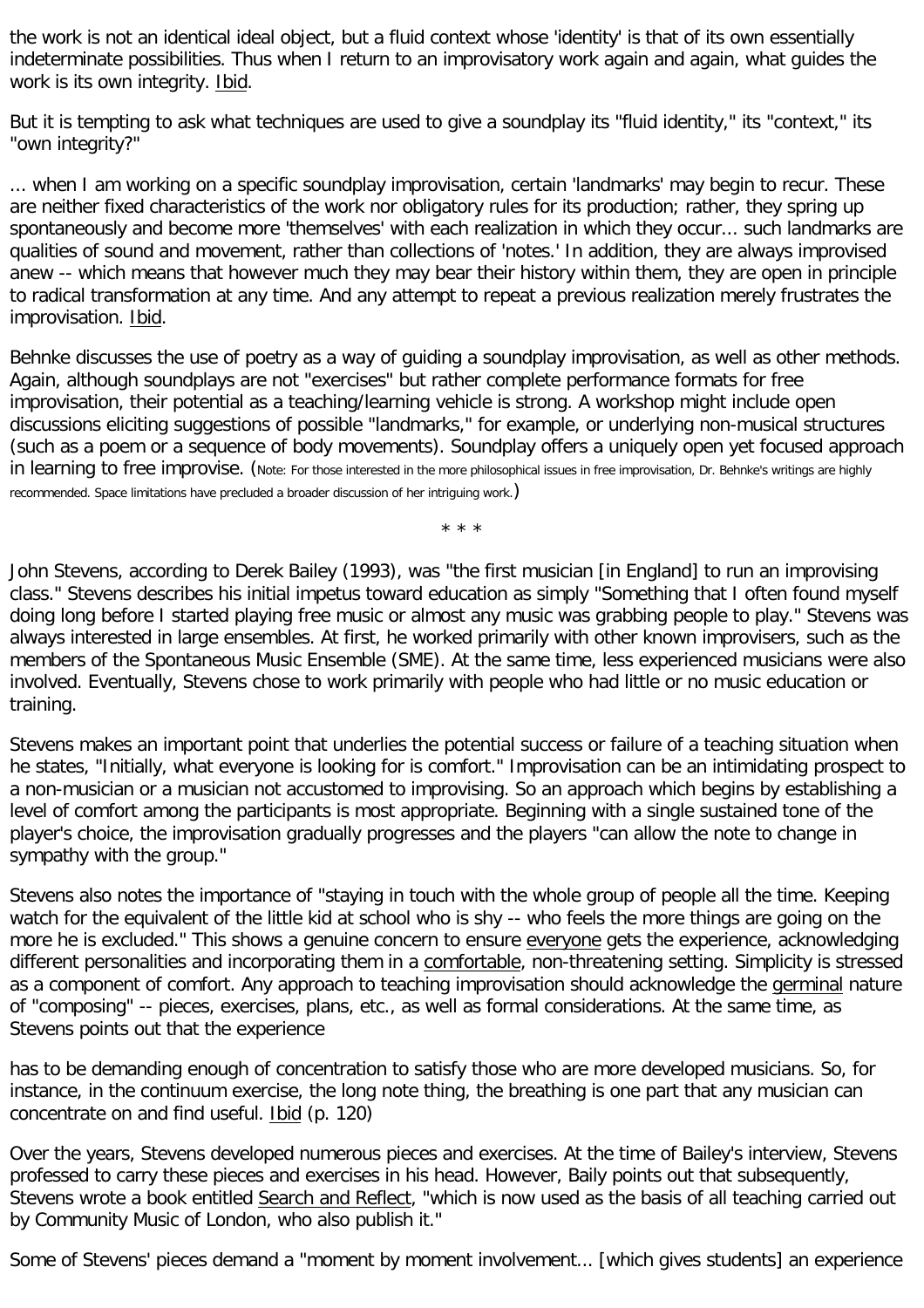of how quickly they can relate to each other and forces them to keep their ears open to the rest of the group.... I have this complete faith that if the players can be made to feel a thing working they will then know the essential part about how to do it."

In response to his feeling that workshop participants might rely too much on him as the teacher, Stevens states:

I made a rule: I said to them 'You're coming here because you're supposed to want to play. This is a room in which you can play, so, as soon as you get in this room you are going to prove you want to play by getting on and playing. If you don't want to do that, none of what I'm doing here makes any sense whatsoever. If there are four or two or even if you are the first to arrive, as soon as you get here -- start playing. And if someone comes who's new to the class then it's the responsibility of the people who are experienced in the class to invite the newcomer to play. In a sense, this is what it is about.' (p. 121)

Under these circumstances -- a genuine desire to play -- the music will happen. The teacher need only make the barest suggestion, plant a seed, and the music will generally take care of itself. Participants then truly get the sense that the music is "bigger" than anyone playing it. Bailey (1992) comments on the essence of Stevens' approach:

The aim of teaching usually is to show people how to do something. What Stevens aims at, it seems to me, is to instil in the people he works with enough confidence to try and attempt what they want to do before they know how to do it. Encouraging them to work empirically, and trusting that they will then learn, with some guidance, from the attempted playing experience. (p. 121)

Bailey also relates how Han Bennink and Misha Mengelberg would teach improvisation in a weekly class at the Muziekshool in Haarlem, Holland. The students were trained musicians. Bennink describes what may seem like a radical approach to teaching free improvisation. "I do nothing when I go there... We play records sometimes... Maybe we talk about jazz -- how it was. We get [the students] to talk about themselves." However, they would also actually improvise.

Yes, we use those little rules we used to use years ago, you know. Split them into groups -- get quiet instruments to play very loud -- loud instruments very quiet -- play staccato passages -- long lines -- we use those sort of indeterminate scoring instructions. We used to divide the day into three parts, one part theory, one part analysis, one part playing. Now Misha and I go as the duo... We play a little, stop and discuss it, maybe Misha analyses it. Maybe we all talk about it. (p. 122)

Although Bennink insists he "does nothing," he reveals some "tricks" he uses whenever the students seem unable to produce anything. "I have some simple statements, some ideas, on which we can work to provoke them, to start them off." This illustrates perfectly how the nature of "improvisational composition" is apt to be germinal instead of formal -- providing seeds instead of frameworks. Ultimately, Bennink echoes the feelings of many on the subject of teaching improvisation when he states:

We are teaching them to make music out of their own background, not someone else's background. Learning what you are. In my eyes that's all you can do. Let people find out what they are and where they are and where their musical influences and preferences come from. Teach them to explore their own background. (p. 123)

\* \* \*

British composer and instrument maker Hugh Davies has presented numerous workshops that integrate improvisation and instrument making. (Cf. Chapt. 6) Davies recognizes how improvisation is a natural approach to the utilization of original or experimental hand-made musical instruments. As he states, the interest of musicians in creating new instruments has blossomed in the second half of the 20th Century.

This has gone hand in hand with the growth of improvisation, so that the repertoire problem of what music to play on them is greatly reduced. People who are musically neither trained nor self-taught are thus enabled to participate practically to a greater extent than before, which is especially beneficial for children. It is no longer necessary to be able to play a traditional instrument or to read staff notation in order to perform in a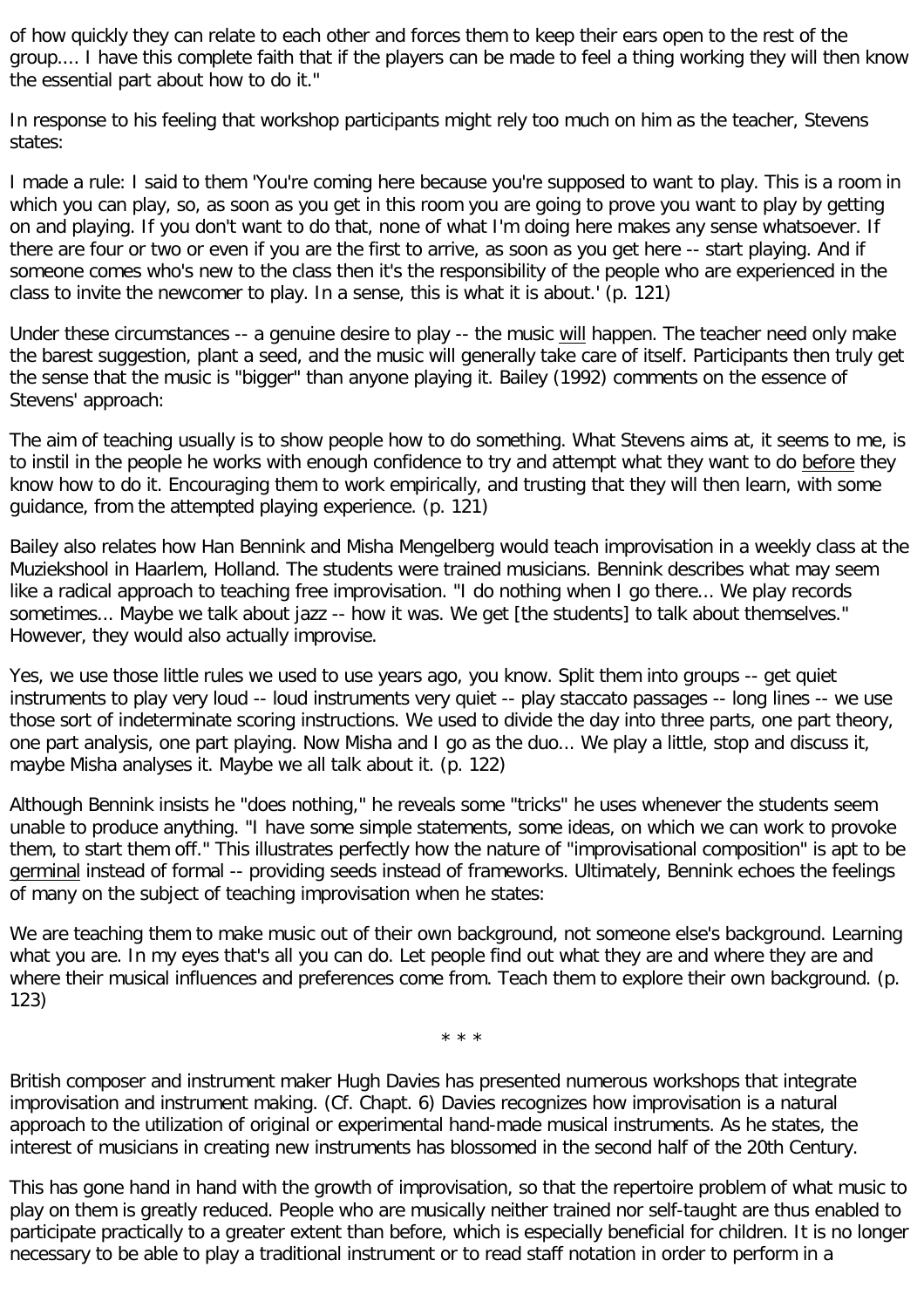collective composition. (Davies, 1994)

Although the focus of Davies' workshops is primarily on making instruments, improvisation is a necessary part, whether that be his own improvisational demonstrations of instruments he has designed and built or working with people to create "collective compositions." As a teacher, Davies sees himself as "a motivator and coordinator, enabling the children to function fairly freely within a loose framework, rather than as a composer who imposed his preconceived ideas on the children."

\* \* \*

The interest in found objects and experimental musical instruments belies an interest in sound, itself -- the pure pleasure in hearing an interesting or beautiful sound. A composer well known for her "sonic meditations" and "deep listening" is Pauline Oliveros. She has always expressed a genuine originality that shines through her music, reflecting an intense involvement with, and regard for, sound. Oliveros' "The Klickitat Ride, 108 Possibilities 54 Opposites," published in Perspectives of New Music (1982-83), Vol. 21, is truly a "sonic" improvisation; any instrument or voice can be used, no training is necessary, it is performable by just about anyone.

Oliveros lists 108 instructions to be read aloud by a reader "to an audience or an ensemble of musicians," emphasizing the ambiguity of the word "'sound' which is sometimes both a noun and a verb in the command/ statements," and which appears in each one-line instruction. The single line instructions are to be orated in a specific manner, being sensitive to the responses and "finding openings among the sounds for each new statement." It is left up to the reader to decide when to read the next command/statement on the list, sometimes allowing silence before reading the next one, sometimes overlapping the response to one command/statement with recitation of the next one. It is both a theater piece and a group improvisation; it is also a useful exercise in just about any educational setting.

As an example of the command/statements, the first 20 are listed here:

- 1 Make a familiar sound strange.
- 2 Make a strange sound familiar.
- 3 Make a slow sound fast.
- 4 Make a fast sound slow.
- 5 Make a loud sound soft.
- 6 Make a soft sound loud.
- 7 Make a new sound old.
- 8 Make an old sound new.
- 9 Make a light sound heavy.
- 10 Make a heavy sound light.
- 11 Make a weak sound strong.
- 12 Make a strong sound weak
- 13 Make a whole sound part.
- 14 Make a part sound whole
- 15 Make a found sound lost.
- 16 Make a lost sound found.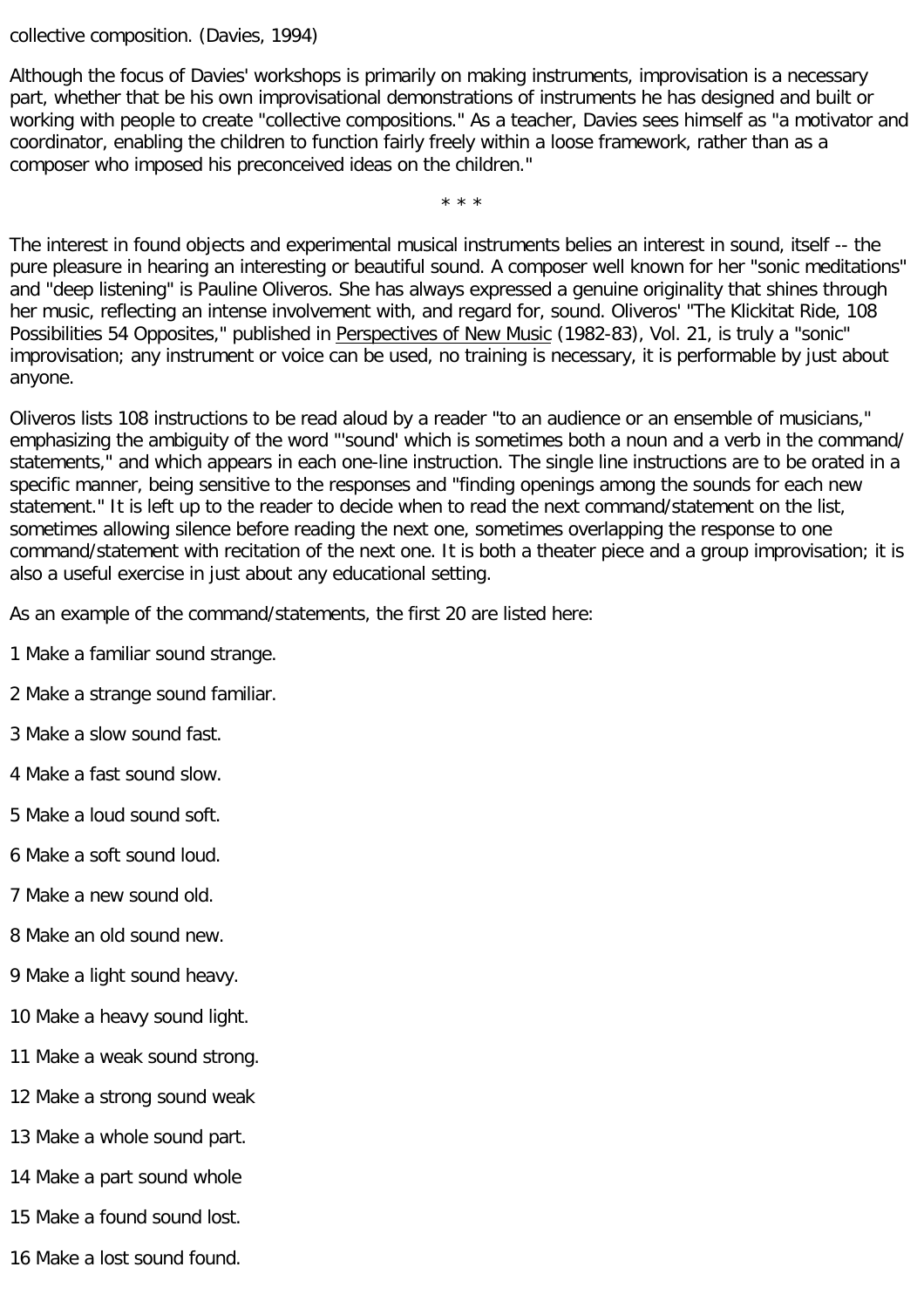17 Make a large sound small.

18 Make a small sound large.

19 Make more sound less.

20 Make less sound more.

The title betrays the underlying idea here of pairs of "opposites." These "opposites" also include simple/ complex, far/near, real/imaginary, full/empty, beautiful/ugly, rich/poor, and so forth. Obviously, the ways sounds are to be made (vocally, instrumentally), the number of players, and whether participants are musicians or audience are not determined. Oliveros often involves the audience, namely in her Deep Listening "performances," sharing the experience of music directly and intimately.

"The Klickitat Ride" is included here as an example of how the simplest statements or instructions can potentially yield a very complex music. While these instructions sound simple initially, they offer a real challenge in having to respond musically to extra-musical ideas. For some, this is easy and for others, quite difficult.

\* \* \*

Australian educator and composer Roger Dean has written a superb book entitled Creative Improvisation that consists almost entirely of improvisational exercises focusing on various facets of sound and process. (Note: The reader will recall earlier mention of Dean's New Structures in Improvised Music and Jazz Since 1960 (1992).) Dean's book covers basic musical elements such as motives and melodies, harmonic progressions, rhythm and timbre in the first section of the book. Section 2 deals with interactions among improvising musicians -- soloist in a group and the individual as a group improviser. Section 3 addresses "planned" improvisation, or the interpretation of directions, instructions, and visual stimuli. Section 4 follows up with exercises in the realization of improvisatory compositions, such as "mobiles" and composed motives. This section also introduces improvisation within a jazz context. The last section "Codetta - The final (open) chorus," culminates in free improvisation. The purpose of improvising in the first place is discussed, as is the "personal character" and "universal constraints" inherent in free improvisation. The text of this book is replete with examples in the form of both traditional and graphic notation. The reader may also order a cassette tape of examples that illustrate explanations while providing a "group" (in the vein of "music-minus-one") for the reader to play with when trying the exercises. Of course, Dean also encourages the reader to assemble some friends with whom to realize the exercises.

Dean's book is a thorough and well planned introduction to improvisation. It could easily function as the textbook of a course on improvisation (as a "lab" class emphasizing participation over lecture). It provides a very useful resource for those improvisers who may want to offer workshops, or even private lessons. Indeed, it is being used in a course at UCSD taught by trombonist/improviser George Lewis.

\* \* \*

Cellist/improviser Doug Carroll has taught free improvisation privately. (Note: Doug Carroll also teaches courses in broadcasting and recording in colleges and universities in the San Francisco Bay Area. He and the author are members of a trio, Off Ramp, and the quartet, ROTODOTI.) The one-on-one teaching situation is rare for this music. Yet, being such a personal expression, there are distinct advantages to this approach. The interaction between teacher and student is obviously more direct and immediate than in group situations. Doug Carroll now relates his thoughts on the teaching of free improvisation:

Teaching improvisation on an individual basis and the fact that the cello is not known for improvisation in recent times, makes this task especially difficult. Learning to communicate the intuitive processes inherent in improvisation provides a significant problem for the teacher. The approach that has proven somewhat successful involves a total integration of all the performer's faculties, including body, mind and spirit.

In the improvisation lesson, which should ideally happen once a week, it is best to begin with some body exercises that loosen tension and relax the student and teacher. For the cello, problems in the shoulder are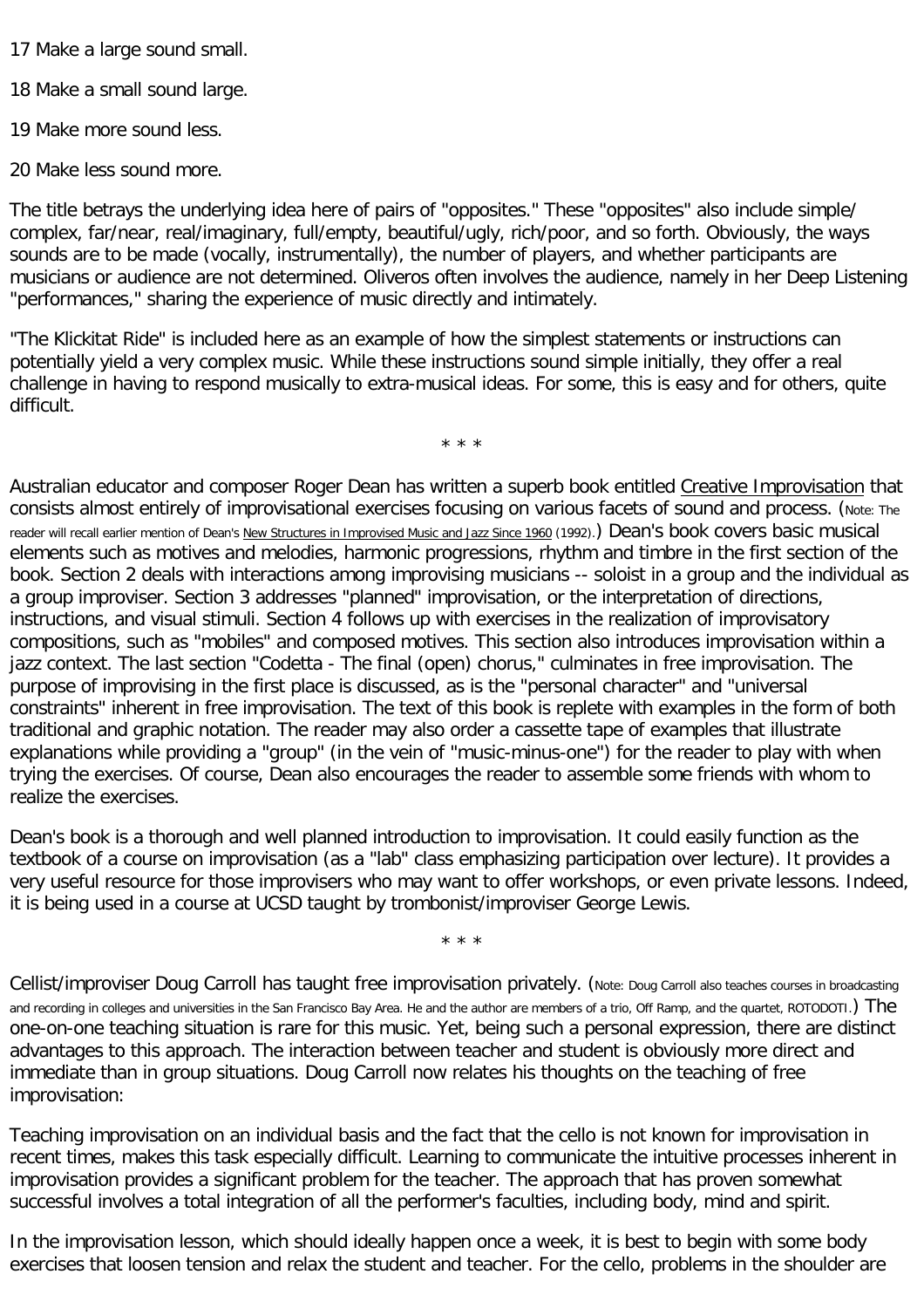especially common, and the exercises should definitely address tension in this area. Tai Chi type movements and warm-ups have been beneficial in this regard.

Too many music lessons, be they classical or jazz, involve the teacher in a somewhat dictatorial role, disseminating wisdom in a top-down fashion, not allowing room for the student's own creativity. Individual lessons in improvisation should definitely avoid this approach. Therefore, it's always best to begin the instruction with an inquiry to the student as to any particular problems or ideas that he or she had encountered during the previous week. The teacher should address these problems or ideas in an open dialogue. This tends to keep the instruction student-centered instead of instructor-centered.

After working on the student's concerns, the instruction should shift to exercises and examples that the teacher has created. These usually involve short motives or melodies, timbral areas, rhythm, articulations and formal approaches to improvising.

One of the most fruitful musical concepts for improvisers is simply A/B. This basic musical idea is found in almost any music, and its application for improvisers is far ranging. And is easily used in improvisations. A/B could be applied at the motivic level in a line. For example, an A motive that forms an ascending line of eighth notes for two beats is complimented by a descending triplet that constitutes a B motive of the phrase. Together, they form a complete musical idea that consists of a rise and fall, a journey and return, or a complete gestalt. The improvisation student may consider motivic inversion, transposition, fragmentation, diminution and augmentation (rhythmically and intervalically).

In applying the A/B idea to the phrase level, a phrase may be considered an A element which contrasts, slightly or greatly, a following phrase, a B element. The nature of the contrast may vary from slight to complete. For example, a slight contrast might only involve an inversion or intervallic variation; whereas a complete contrast would employ a totally different musical character in the second phrase. This could be something radical (e.g. silence), or a distinct contrast of articulation. Of course, when identifying phrases as A and B, there must be enough distinction or contrast that a listener does not hear the B phrase as some variation of A. At the same time, there is the matter of continuity that makes musical sense. The "the law of good continuation" (Note: Leonard Meyer (1956) discusses the "law of good continuation" and it's function in music -- "A shape or pattern will, other things being equal, tend to be continued in its initial mode of operation." (p. 92)) on one hand, and the importance of contrast on the other, presents a challenge to the improvisation student.

On the formal level, an entire melody, A phrase and B phrase, may represent another A element of a higher order that can be contrasted with another section, ideally of a distinctly different musical character, such as a more "noisy" timbre or even different stylistic implications.

Another approach involves the use of very limited narrative instructions on what the piece should be like such as the following:

- 1) Just bird sounds.
- 2) Have an argument.
- 3) Leaves falling.
- 4) Other worldliness.
- 5) Mice scurrying
- 6) Dinosaurs marsh sounds, roars and screeches

Though it is obviously important for the teacher to improvise with the student, students should not become too reliant on the instructor's support and should be encouraged to improvise on their own and with others. Improvisation is more often heard in groups, though some improvisers prefer and are best when playing solo. But the interpersonal nature of group improvisation accounts for much of its appeal.

Another educational tool potentially useful in one-on-one teaching is computer software (assuming the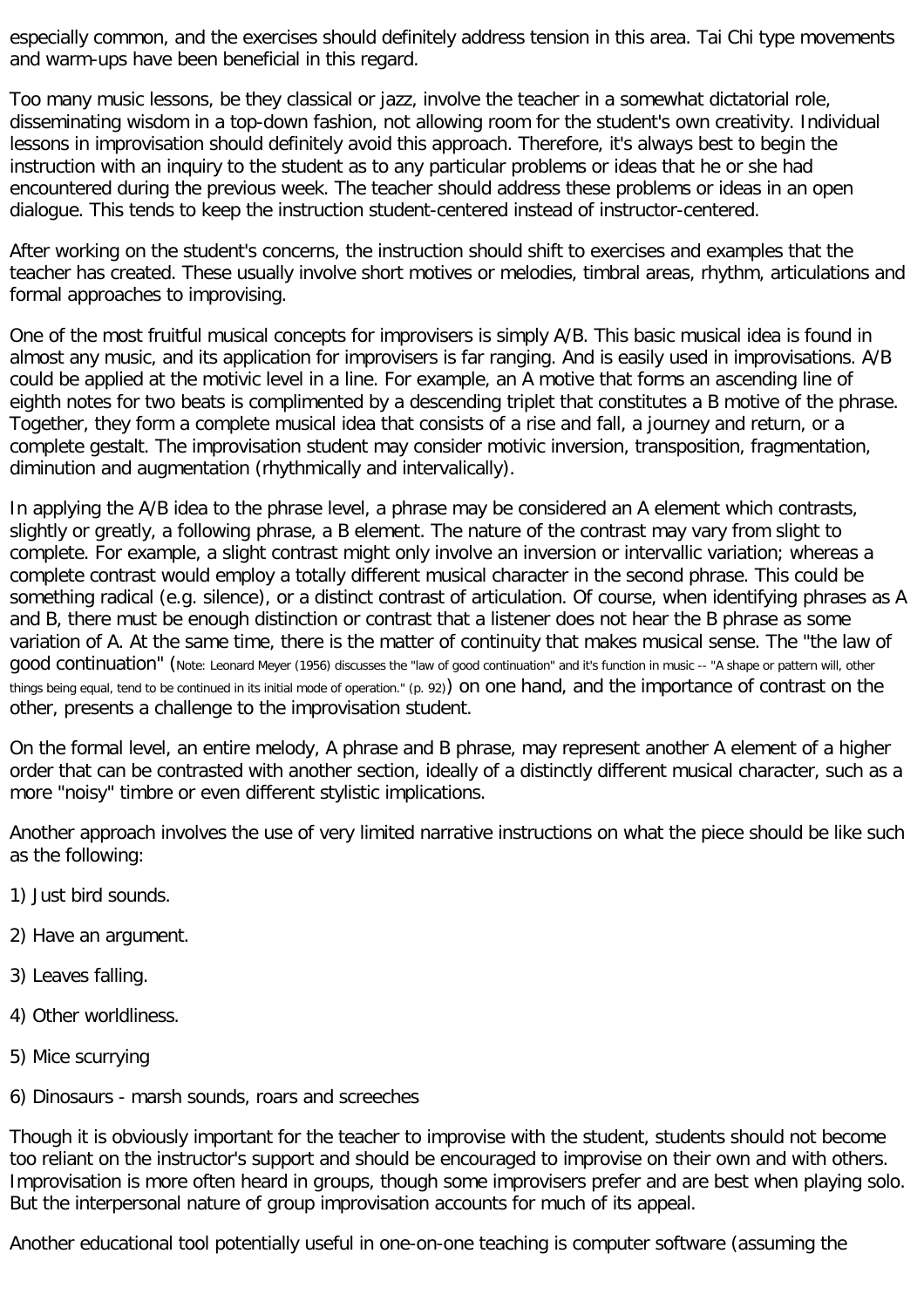teacher and/or student has a computer). One type of these programs is MIDI Jazz Improvisation by Tom Rudolph and Roger Morgen (Electronic Courseware Systems, 1994). (Note: Versions available on computer disk include 1 Minus Mac or ST, which require a sequencer that reads standard MIDI files.) This program aids instrumental and vocal students with playalong material to learn jazz improvisation. Original tunes in this volume follow traditional chord progressions, and a handbook is included for step-by-step instruction. Exercises include II-V-I progressions, slow blues in Bb, medium blues in F, fast blues in C and minor blues. The second volume of this two-volume set introduces more advanced concepts like samba, 12-bar blues with substitutions, blues with a bridge, and funk/rock improvisation in complex II-V-I progressions. Obviously, this program deals with learning to play jazz, not free improvisation. (Note: Electronic Courseware Systems offers a number of music education programs. A review of the various software titles, however, reveals a mainstream market -- nothing really new in what is being taught or even how it is being taught. For example, the program, "Musique," includes "interval and chord analysis, harmonic dictation, aural identification of chord function within a chord series, keyboard topography, note placement, scales and modes, and over 100 basic music terms." The program is designed to "support a two-year theory curriculum." The four programs dealing with jazz are the only ones addressing improvisation to any extent.) Finding a computer program that helps free improvisers, however, is difficult if not impossible. Those utilizing computers in improvisation (such as Tim Perkis, et al. mentioned before) will likely design their own interactive programs to suit their individual needs and compositional strategies.

\* \* \*

#### Improvisation in Educational Curricula

Schools, from elementary school to graduate school, unfortunately tend to ignore improvisation, and at times even hold it in disdain. It may be acknowledged -- in a way akin to chicken soup as cure for a cold (it can't hurt) -- but it is not taken seriously. It may be presented in some extramusical way, such as notation, analysis, etc., but as an expression of composition, it goes unrecognized. This may be a result of the influence of science and technology on musical thinking, where the subject matter is imminently measurable. But science and technology have also contributed much to musical thinking, with recent explorations of chaos theory, (Note: See Bradlyn, Mark, "Chaos Theory and Group Improvisation," The Improviser, Vol. 8, 1988-89, pp. 15-18.) subatomic physics, gestalt psychology, etc.

Larry Solomon (1982) comments on how education can instil in the student a bias that is ultimately damaging to the spirit of improvisation:

Summarily, students are ear-trained (or ear-chained) to formulae taught to regard certain sounds and combinations as superior to others, and are often obliged to adopt the values and prejudices of teachers, all in the name of education and musical tradition -- music that was never created as formula or dogma, but was rather in constant flux and renewal. Id.

Indeed, Solomon goes so far as to say outright, "Contemporary performance practice in academia is antiimprovisational." Students who have been trained with this attitude "adhere doggedly to the printed notes and try their best to be 'authentic,' however impossible and even undesirable that may be." Solomon offers the reminder that "The score was never meant to imprison the performer's imagination."

If the absence of improvisational interpretation of music is characteristic of any music, that music belongs to the late Romantic Period (with its excessive stipulation of expression markings) and early 20th Century (with its refinement of excessive control). By the end of the 19th Century, musical form had essentially reached a penultimate extension of sonata form as seen in the massive symphonic works of Berlioz, Bruckner and Mahler. As forms and orchestration were expanded, new technical (and endurance) demands were made of instrumentalists and vocalists. Through the line of composers from Brahms to Schoenberg, from Debussy to Stravinsky to Stockhausen, the accumulating challenges facing performers, in effect squeezing their creativity out of the process, can be traced. So much control did the composer take on that there was ultimately no room whatsoever left for interpretation. Unfortunately, this could not help but impact education, instrumentalists and vocalists having become essentially a "service industry" for composers and conductors. Within the span of less than a century, the status of the performer shifted from a respected creative role to that of a technical functionary. It is no wonder that classically trained musicians today often have difficulty with improvisation, while at the same time exhibiting amazing technical skills, sight-reading abilities and fine musicianship. Only in the last three or so decades have instrumentalists confronted more creative challenges in "interpretation," yet still, musical pedagogy too often lags behind.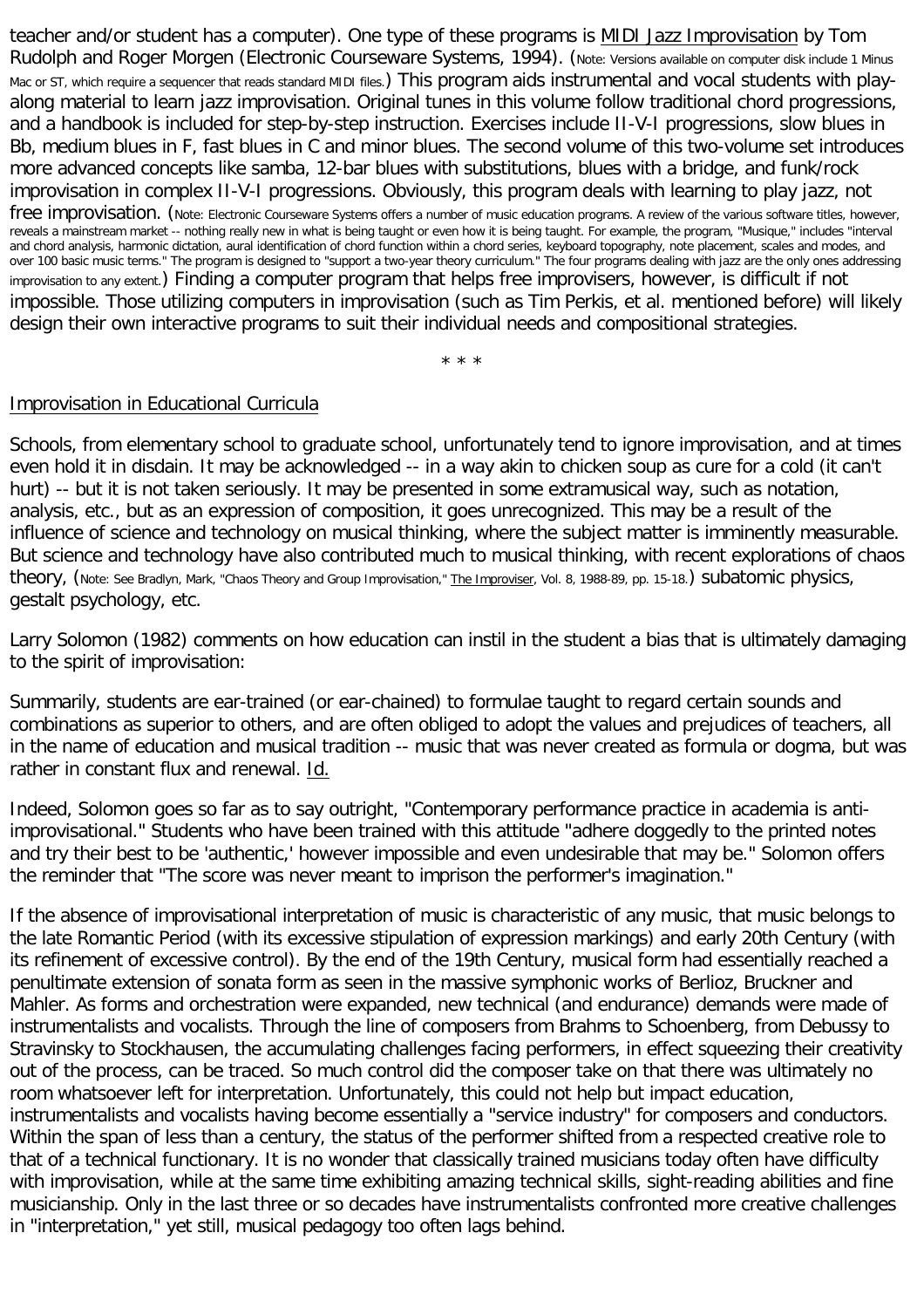Music, itself is fleeting -- it's here, it's gone. The next time is different, never the same. Change is the dynamic basis of music, of course; it is a temporal art articulated through change over time moment-bymoment. And, of course, change functions historically, period-by-period, cycle-by-cycle. Even within the life work of a single composer, such as Stravinsky -- from The Firebird to The Owl and the Pussycat -- we see remarkable evidence of how music must change and evolve, a process that never stops, in spite of the complications this might cause the historian, musicologist, analyst or educator. The responsibility of education is to provide students not just information, not just knowledge, not just problem-solving skills, but opportunities to creatively express themselves as individuals -- from the child in daycare to the Ph.D. candidate at Stanford. Change, after all, is the succor of creativity.

So what are the answers for education? How can the situation be remedied? How can improvisation be incorporated (once again) into the mainstream of music education? First, are the teachers aptly prepared for this challenge, given their own education and training? It would seem that those teachers who choose to, and find a way to, bring improvisation into the classroom very likely have some experience with improvisation. Through improvisation, the teacher can (indeed must) bring in her/his own personal experiences. This close involvement and enjoyment of the teacher with the PROCESS is what will most likely impress students and bring them into that PROCESS.

\* \* \*

Articles have been written by educators who have utilized improvisation in the music class. Predictably, many of these are oriented toward jazz. But others exhibit a number of different approaches designed to help teach basic musical skills. Volume 66 of the Music Educators Journal (Jan. 1980) devotes the entire issue to improvisation, such as the article by A. Welwood entitled "Improvisation with Found Sounds." Here, a teacher brings an awareness to the students of sound, itself, as well as the experience of improvisation, an ideal way to get students to listen in a "fresh" way. Found objects are not only uniquely interesting in their sound, they are always around, always available; discovering what objects make what sounds and how those sounds can be used in improvisation is, itself, a creative challenged to the student. And there are no prior technical demands, no "right" way to play a found object, so students are encouraged to experiment.

There are certainly signs that efforts are being made by a number of music educators to utilize improvisation, enhancing their ability to reach their students. C.A. Elliott's article, "Teaching Theory Via Improvisation," Educator, Vol. 8, pp. 20-22 (1975) and S. Reeves' article "Improvisation: New Teaching Strategies," Jazz Research Papers, Vol. 10, pp. 96-98 (1990) are further evidence of this. Moreover, this interest in improvisation in education is found to be shared by teachers and educators throughout the world, as seen in articles such as Eddie Prevost's article, "Improvisation: Music for an Occasion," and other such writings in the British Journal of Music Education, Vol. 2 (1985). There is also a reawakening to the place of improvisation in "classical" music as evidenced in B. Bechtel's article, "Improvisation in Early Music," Music Educators Journal, Vol. 66, pp. 109-12 (1980).

\* \* \*

In his article, "A Case for Improvisation to be an Integral Part of Music Curriculum" (The Improvisor, 1996), improviser (in the group Manufacturing of Humidifiers) and teacher (in the Oakland School District) Randy Porter offers a clearly written and well-focused description of the challenges that face educators wanting to utilize improvisation.

traditional music educational approaches teach that improvisation is not important. This message becomes part of the implicit curriculum, because improvisation isn't dealt with....

The implicit curriculum is at work in all our psyches, and is a major factor in society's attitude toward the arts, especially something as seemingly esoteric as improvisation.

Porter poses the question: "But what if kids were taught improvisation along with note-reading, tone production, composing, theory and listening?"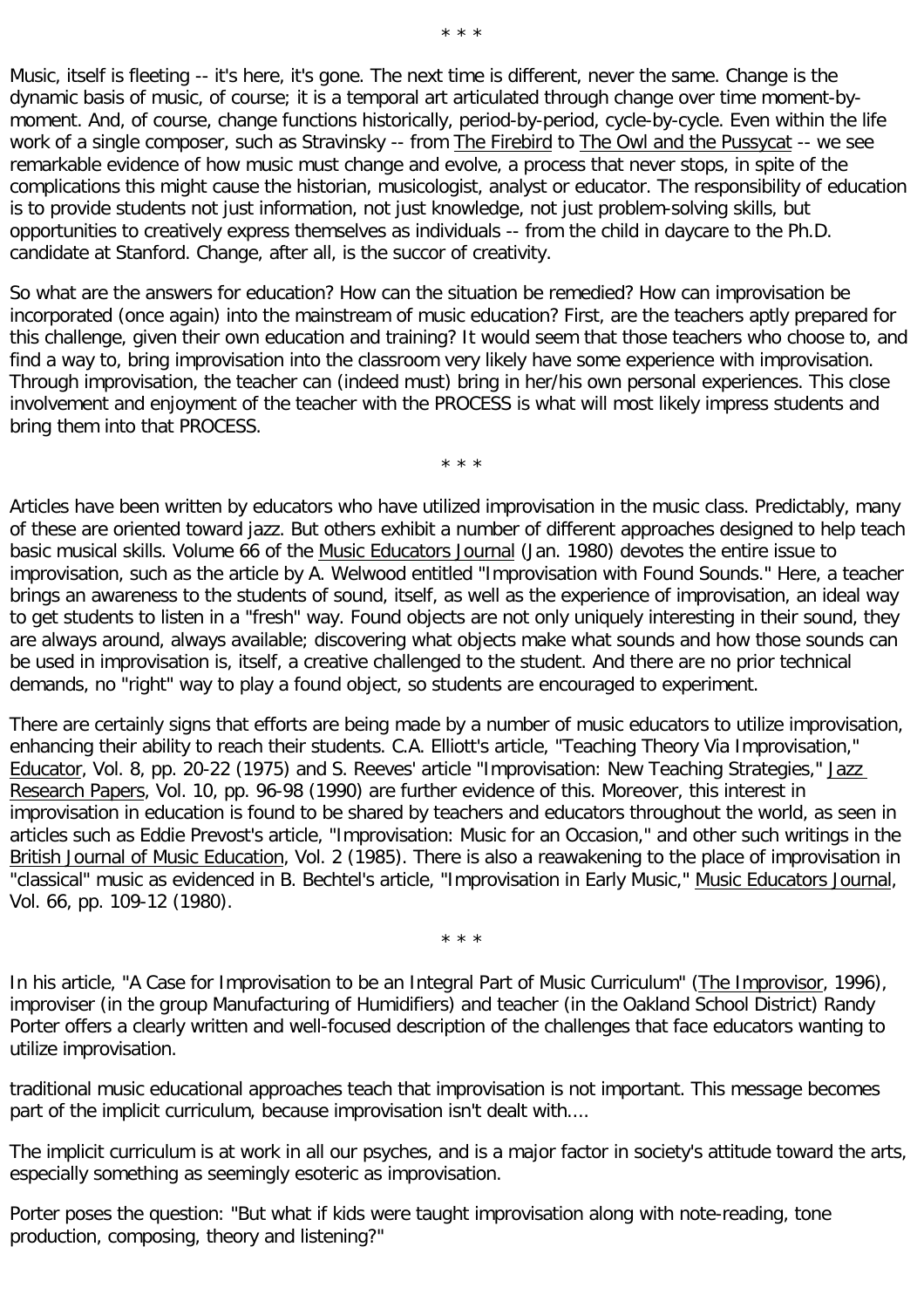For the past several years, Porter has taught music to fourth, fifth and sixth graders using improvisation and reports, "Each year the results have become more and more encouraging. These first improvisational attempts by elementary school kids are usually charming and occasionally even profound." Porter has found teachers who want to incorporate improvisation into the curriculum are hindered by the lack of a methodology. Improvisation games are cited as a good way to involve the students. The musical elements are very simple and highly restricted in these games. "Some of the games aren't really improvisations at all, but give students important skills to be better improvisers and better overall musicians." Apparently this approach has proved successful in teaching basic musical principles while helping students to exercise their own boundless creativity.

Over 70% of fourth through sixth grade students are enrolled... Because improvisation is taught, students have more fun and are more motivated. They are more sensitive and creative. They are better musicians.

Classroom teachers -- and administrators with courage and conviction -- can turn things around. Programs, projects, pieces, exercises, or teaching strategies, such as those described above, which are found to be effective can become models. Experience can be shared through articles and books, or simply outlines (that could be faxed at a moment's notice). And now, creative ideas can be shared via computers on a global scale through the Internet. (Note: See Peter Stubley, "The Internet and Free Improvisation," The Improviser, Vol. XI (1996), pp. 83-86.) Education has always had a responsibility to inform; but its highest responsibility is to inspire. And inspiration is selfrealization. How improvisation fits into this is clear.

\* \* \*

## Improvisation in Higher Education

Up until very recently, a college or university music student interested in improvisation (outside of mainstream jazz) could not find a music department that offered a major in improvisation. The Berkeley School of jazz and Northwest Texas State University are two well known music departments that offer degrees in jazz. Also, there are institutions dedicated to non-Western music, such as the Ali Akbar College in Marin County, California, which teaches Indian music and performance practices. And some of the more experimental or new music oriented university music departments may offer courses in compositional methods that incorporate improvisation, but the idea of a baccalaureate degree in improvisation has been nonexistent in academia. However, there are signs that the value of improvisation in higher education is becoming more recognized. Below is a description of some examples of programs/courses involving improvisation that are offered in higher education.

Stuart Smith (1982) describes two of what he terms "trans-media performance systems," which he has created as a way to introduce students (music majors at The University of Maryland-Baltimore County) to improvisation in the context of the U.M.B.C. New Music Ensemble. Music majors are required to perform in this group at least one semester, and the group meets three times a week for one hour. "We perform every sort of new music: tonal, serial, graphically notated, theatrical, minimal, etc. The ensemble's goal is to expose the student to a full range of new music." Ibid.

Within this context, Smith acknowledges the importance of teaching improvisation:

1. Most of the musicians that enter the class read music... For many, music is something on paper. Studying improvisation gives the student an ear orientation, i.e., listening skills. 2. Many students from their earliest years are told what to play both by their teachers and by the music itself. This emphasis on interpretative skills over creative skills is ubiquitous throughout our educational system. Improvising is a first small step in correcting this unhealthy imbalance. 3. The educational and social results in generations of students trained almost exclusively to just follow orders, i.e., reading the music, playing what you are told, etc., could be potentially very dangerous politically to our culture. Once students begin to gain confidence in their own decision-making skills through improvising, they change. They begin to go to the library and choose their own pieces to perform. They ask troubling questions, compose their own pieces, and are generally much more selfmotivated. Ibid.

Smith's Return and Recall and Initiatives and Reactions, are mixed media improvisation designs, as the name, "trans-media performance systems," implies. They are intended to be "studies in the concept of group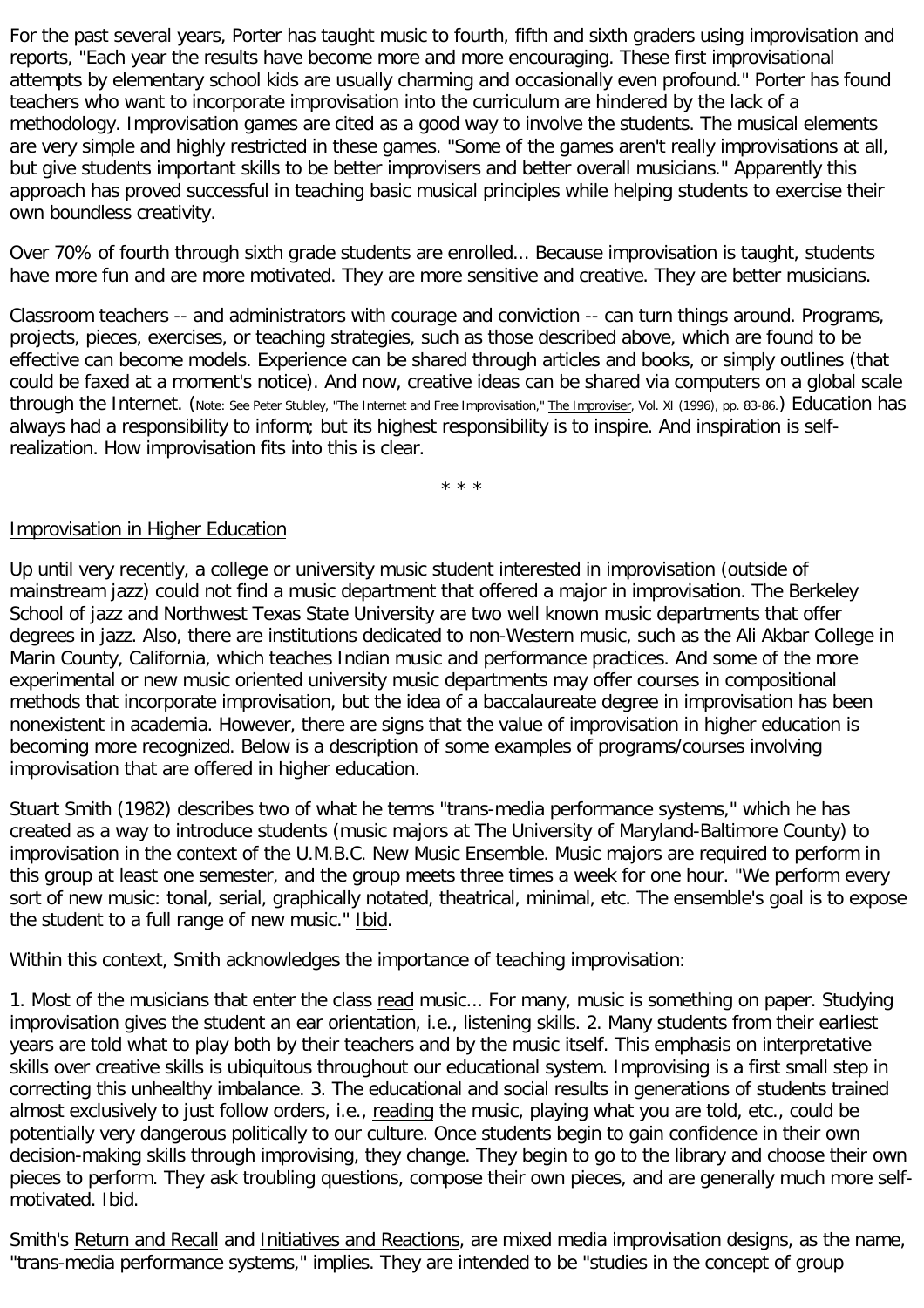composition, for actors, musicians, dancers, mimes, etc." Smith points out that improvisation is just the first step in realizing these pieces. "The performers start with improvising solutions to certain tasks, gradually progressing to composing collectively by consensus as a group within my prescribed piece." There is a subtle difference in objective here between improvisatory plans or scores and Smith's "performance systems," which involve preparation to a much larger extent. Again, improvisation is seen as a way of generating material. Smith's objective is collective creativity, as opposed to some specific format for group improvisation. Nevertheless, students are presented with opportunities to improvise solutions to specific challenges in the score.

The graphic system used in Return and Recall is explained in an article by Linda Fiore, a student who had worked with the piece. The symbols utilized are, fortunately, limited to a few simple elements that can be combined in various ways. For example, the symbol "X" designates a source. "The source should be welldefined and recognizable as a refrain-like basis of the composition." It is supposed to be about 15 seconds in length and "should be 'temporally modifiable.'" Arrows pointing upward designate "higher, more (exaggerated), louder," while arrows pointing downward designate "lower, less (understated), softer." Durations are designated simply "S" for short/fast, "M" for medium, and "L" for long/slow. An empty circle designates imitation. The arrows and/or duration symbols may appear attached to or within the circle to modify the imitation. The letter "D" designates development (of "an experienced event"). A circle with a vertical line enclosed designates "blend, match, or try to be in unison with an event as it is being experienced." "Z" designates "choose a fragment from a previously experienced event forming a repeating pattern."

Without going into a more detailed explanation, it is plain to see that these symbols and the processes they represent deal with basic musical elements which can be combined in numerous ways to achieve a compositional plan. It is also apparent that even though improvisation is considered the "first step" in the process, the performances likely retain a good deal of it.

\* \* \*

In the fall of 1991, San Jose State University, under the direction of Dwight Cannon, established the first degree program in the country focusing on improvisation not limited to jazz. Other faculty include Hafez Modirzadeh, Dan Sabanovich, Royal Hartigan, Baomi Butts-Bhanji, and Greg Murai. S.J.S.U. offers a master's degree as well as a bachelor's degree in Improvised Music Studies. A brief overview of curriculum is described in the Improvised Music Studies (IMS) News Journal (1993) as follows:

Improvised - Music Ensemble Musicianship (basics, rhythm, melody, advanced jazz - ensemble and solo techniques)

World Music Systems - Applied (Africa, Central & South Americas, Middle East, India, Far East, Native American Indians, etc.)

Electronic Music, Computers & Recording Arts (electro-acoustic music studios, sound recording)

American-European Art Music & Musicianship (theory, musicianship, Classical & Romantic & 20th Century practices & analysis, and history)

Senior Project & Review

Student Lessons

# Performing Ensembles - Improvised Music

The graduate studies curriculum is described briefly as "Required Core Courses (theory, history, etc. in improvised music and American-European art music), graduate electives, thesis." Additionally, "specialinterest courses (electives)" are provided to graduate students in the form of "Advanced electro-acoustic & recording arts, film-scoring, orchestration, advanced jazz arranging, conducting, computers for musicians, music education, music in world cultures, jazz in America, pop songwriting, advanced theory."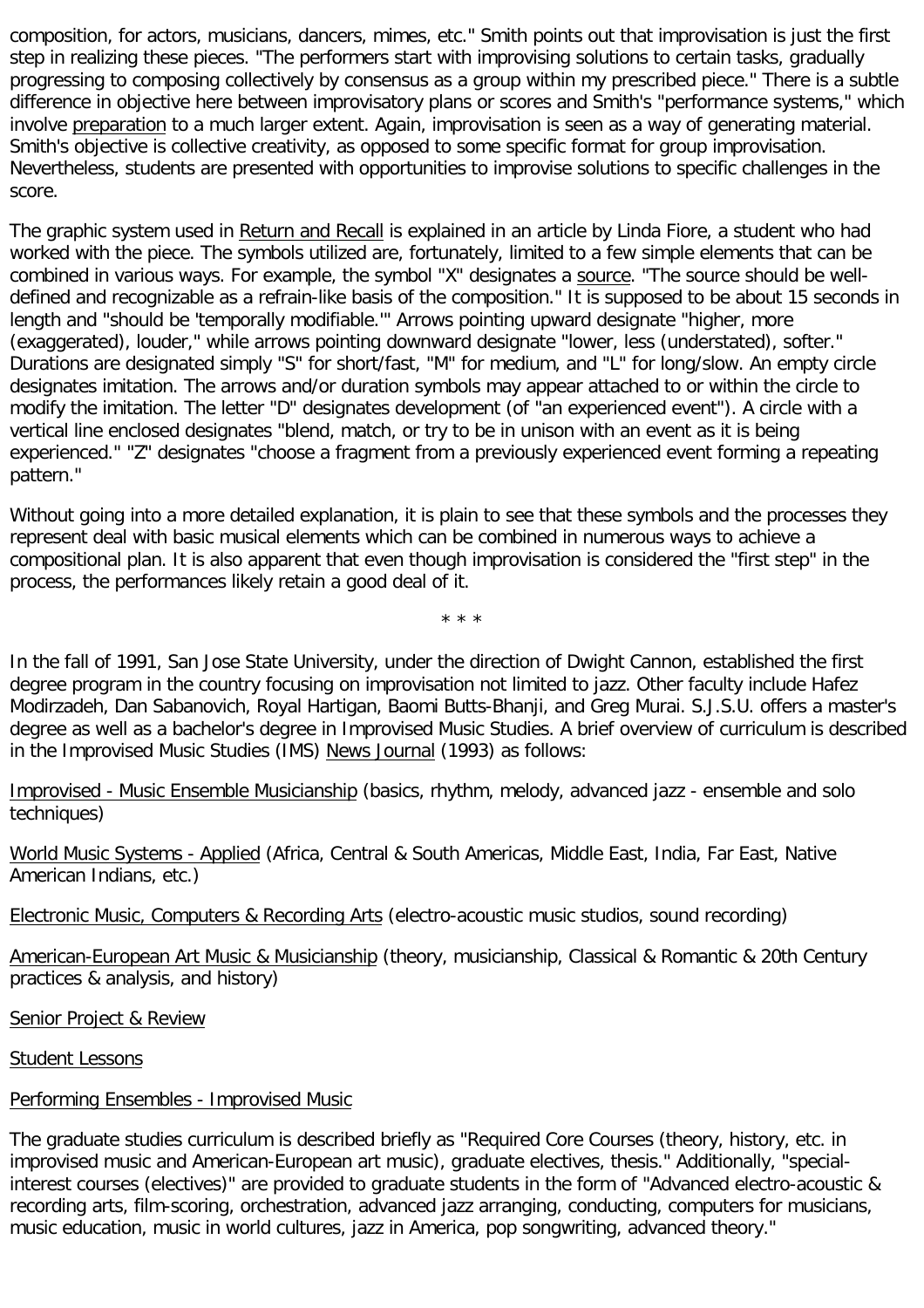Obviously, such a program as this is broad-based enough to incorporate several different improvised music study tracks to choose from and, at the same time, provides the student a larger understanding of improvisation as it exists in other cultures, in the classical Western tradition, in popular music, and in experimental electroacoustic and electronic music. Indeed, it is a well rounded curriculum that incorporates tradition and experimentation, academic and practical studies, commercial and non-commercial music. To have brought together such diverse fields in an integrated curriculum is no small accomplishment, but certainly one worthy of emulation by other music departments. It is a hopeful sign that academia is possibly taking another look at improvisation and acknowledging its importance. Baroque improvisation, African improvised music, technology and improvisation, Indian raga, Persian Dastgah, chance and indeterminate forms of new music and notation, jazz, rock, Native American music, recording arts, film scoring, etc., all under one roof! Hopefully, this new program will succeed and possibly form a model for other schools. (Note: Some may take issue with this statement given the close relationship of improvisation "plans" to some indeterminant compositions such as those mentioned in Chapter 2. Though debatable, the issue is passed on here, having been discussed previously. See Chapter 2.) Those interested in further information about this program can contact Dwight Cannon at: Improvised Music Studies, School of Music, San Jose State University, One Washington Square, San Jose, CA 95129.

\* \* \*

Evidently there are excellent teachers of improvisation and numerous different approaches available, not to mention those an educator might design for her/his own teaching circumstances. And there are signs that even some educational establishments are coming to recognize the value of improvisation. Music-making has undergone a significant change that now, more often than not, incorporates improvisation, or at least creative interpretation. Rather than ignore this fact, there is a mandate -- the evolution and vitality of music, itself - to acknowledge it and make the necessary adjustments in attitude and curricula. The examples presented here represent only a small fraction of the work improvisers are doing to get the musical experience to everyone.

#### **APPENDICES**

#### **APPENDIX A**

#### **IMPROVISATORY FORMS IN WESTERN CLASSICAL MUSIC**

Ornamental Embellishment:

frangere voces, fractio (11th C.) discantus supra librum (14th C.) passaggi (16th C.) clausula (16th C.) falsobordoni passeggiati (16th C.) rompere (17th C.) Blumen (17th C.) Verblumung (fioritura) (17th C.) contrapunctus fractus, floridus (17th C.) abbellimente (17th C.) passi and passaggi (18th C.) agremens (18th C.) "graces" (18th C.) glosas (18th C.) "essential" and "arbitrary" embellishments (18th C.) acciatura (18th C.) patterned figuration (England) (17th C.) doubles broderies (French) (17th C.) tremblements (French) (17th C.) agrements (French) (17th C.) coloration vs. figuration imitative and linear figuration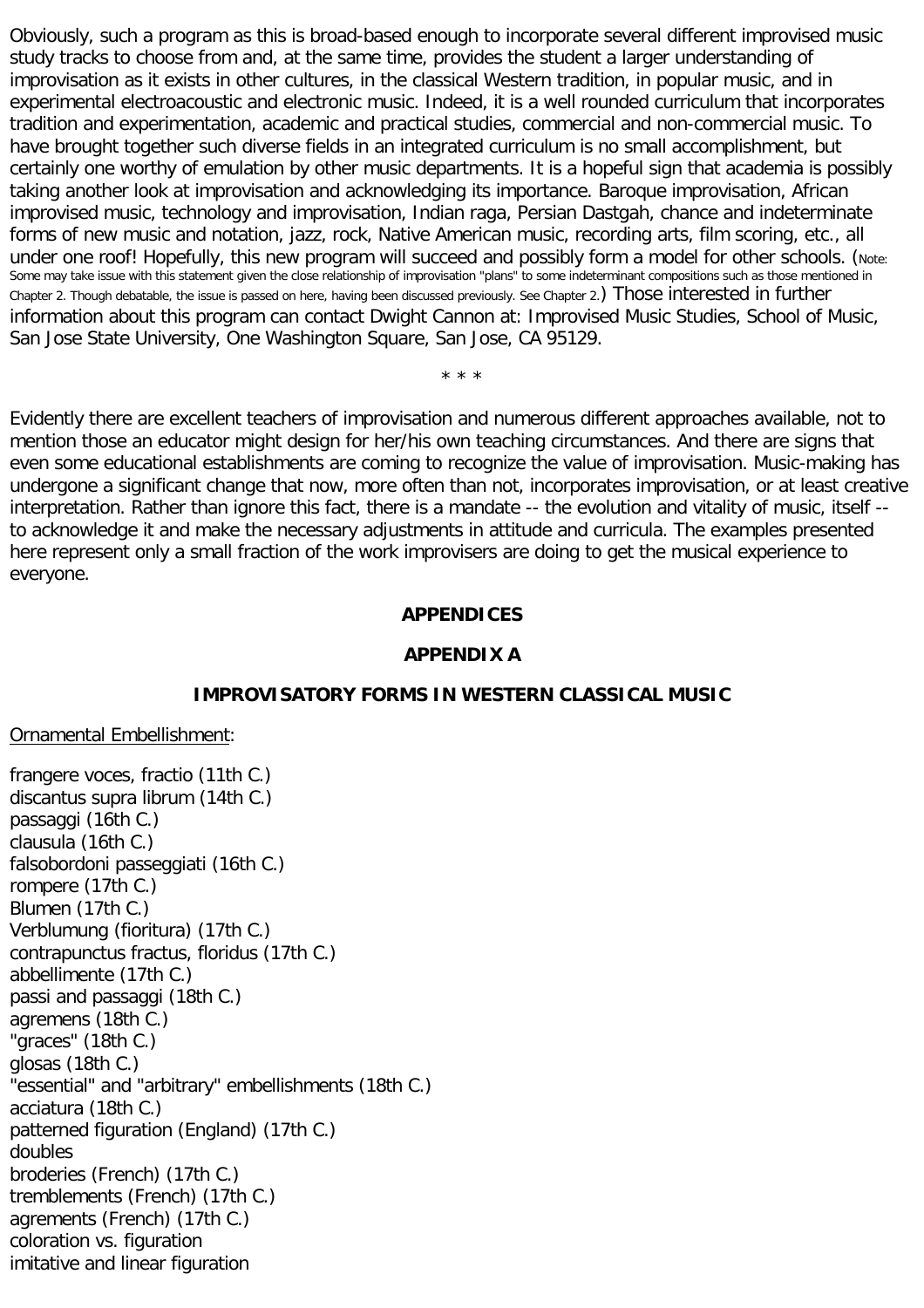Division Embellishment diminution divisions koloraturien "breaking the ground" contrapuntal embellishment embellishment of solo parts diminution in thorough-bass gorgia five classes of ornaments (Caccini) patterned figuration varied couple arioso slow movements of Corelli sonatas Cellular Elaboration melodic formulas of Hebrew Chant short formulas of Gregorian Chant differentiae and cadence formula of psalm-tones ligatures currents metrical cursus rhythmic cursus occursus flexa modal nucleus neumes any conventional melodic figures figural patterns stereotyped opening of trumpet sonata freely invented motives cadences in Western polyphony Adding Voices - Harmonization supra librum cantare (15th C.) English discant faburden fauxbourdon gymel contrappunto alla mente Adding Voices - Polyphonization sortisatio countering Regolamente of St. Marks chorale variation Adding Voices - Basso Orientation basse dance bassadanza passamezzo dances spagna basso seguente organ bass basso ostinato

ostinato variation (Ortiz)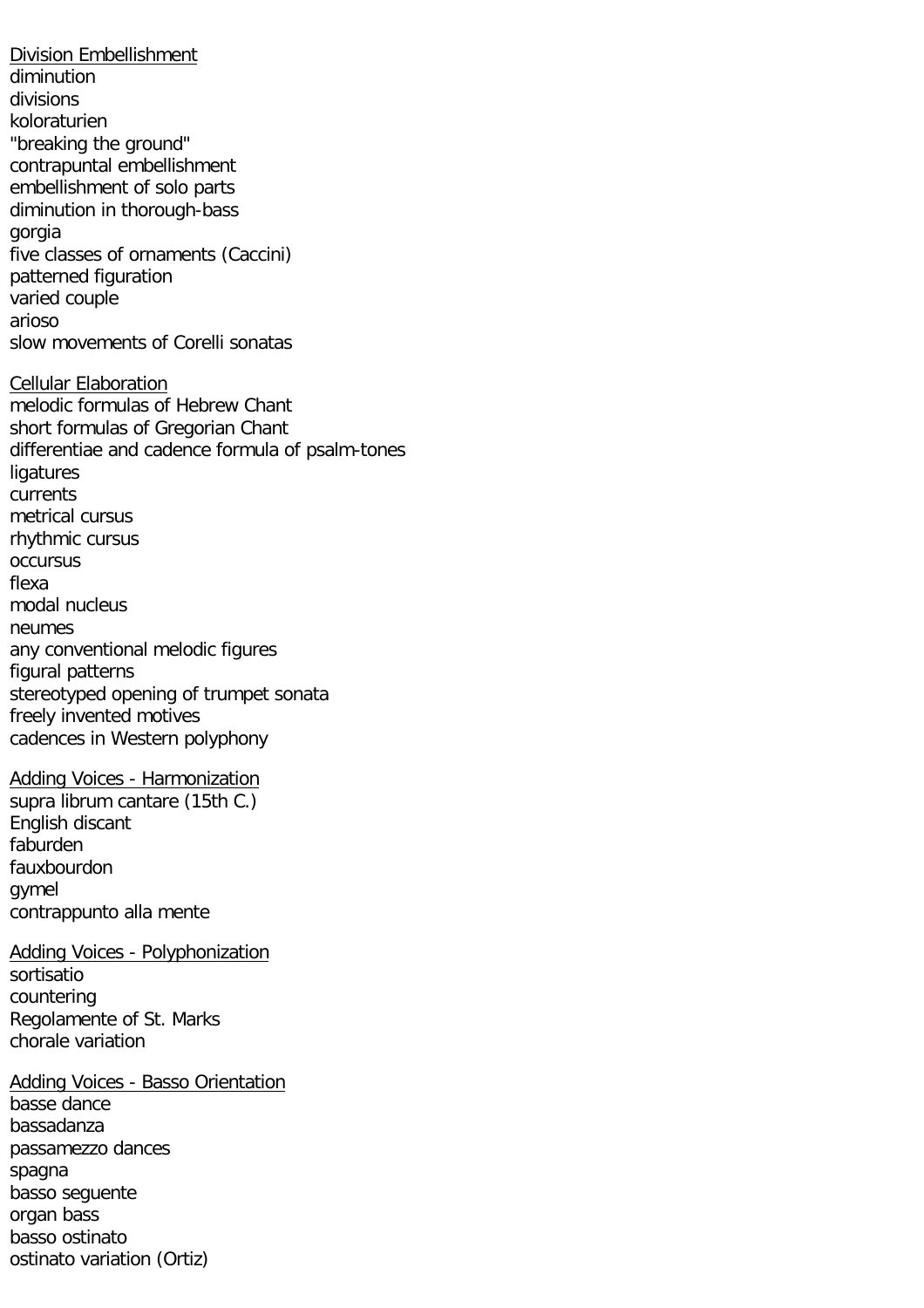extemporizing upon a ground (Simpson) chaccone passacaglia partita (sectional variations on bass melodies) cantata (early Baroque, Venice) patterned bass (quasi-ostinato) obbligo forms (self imposed obligations) basso quasi ostinato folia bergamask Manierlich Generalbassspiel strophic bass Frame and Style - Initial Frames enechemata (Byzantine) martyriai (Byzantine) psalm-tones noeane (Christian) "Tastar de corde" (Dalza) (lute) opening figure of canzona "head motive" Frame and Style - Cadential Frames musical rhyme (a general technique) modal nucleus differentiae flexa occursus cursus (metrical; rhythmic) cadential formula (Renaissance) cadenza finali cadenza of dacapo aria instrumental cadenzas florid cadences of falsobordone "under third" cadence of Renaissance clausulae (16th C.) recitative cadences echappe jubilus of Alleluia adagio cadences of Frescobaldi's variation ricercar Frame and Style - Whole Forms ricercari intonazione preamble preambula prelude introit chorale prelude intrada introductory pieces overture of late Baroque suite keyboard overture "quilt" canzonas variation canzona cappricio partimento (related to basso continuo( (17th-18th C.)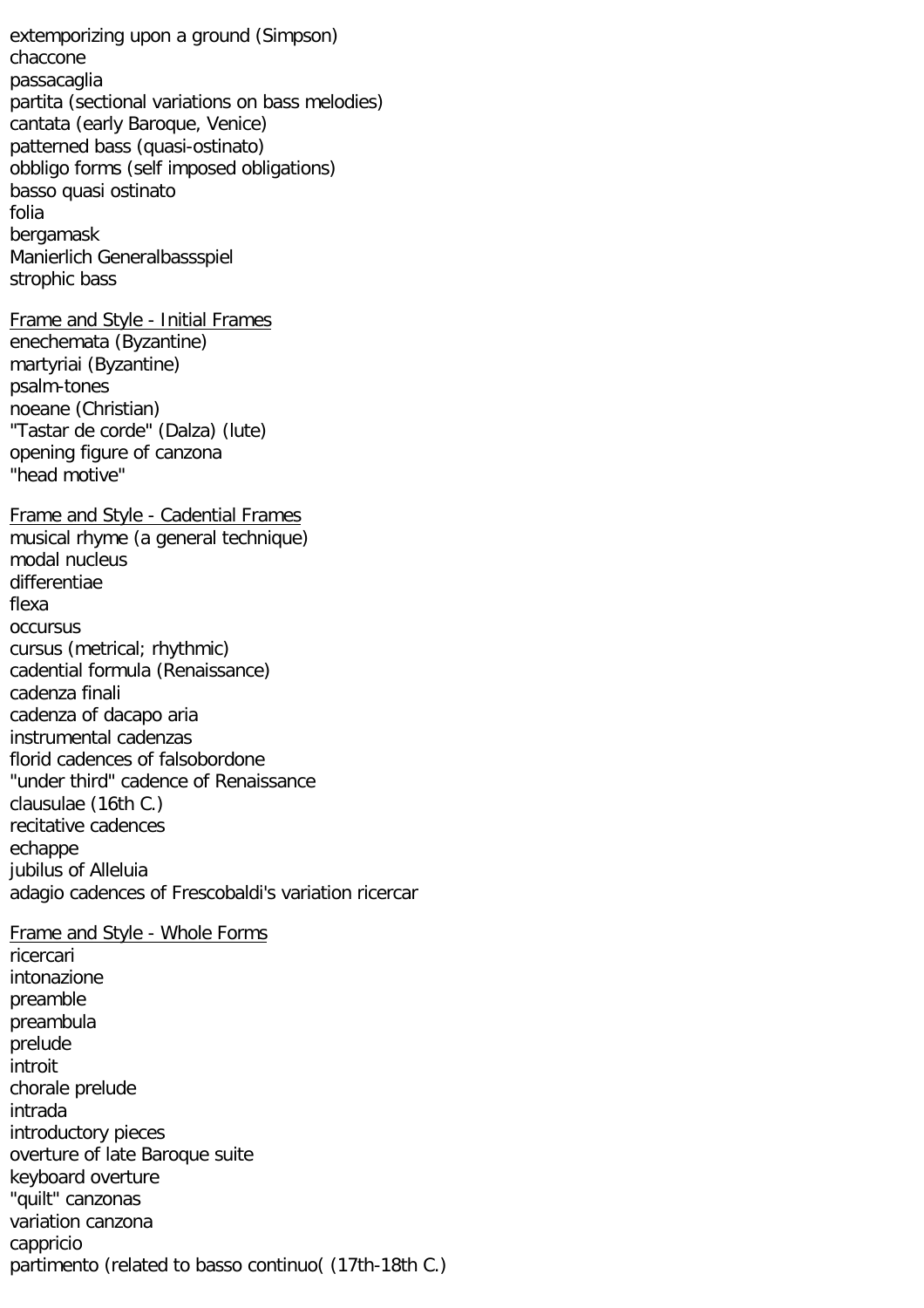Frame and Style - Style Alone complicated canon forms and double counterpoint improvisation taught by Zacconi, Brunelli, and others polyphonic improvisations on the Introit of the Mass (16th C.) fantasias based on rules of counterpoint (for organists) (16th C.) ostinato variations improvised dance music (origin of tema con variazioni) descant division free polyphonic improvising on a given motive (17th-20th C.) improvised accompaniments to arias (e.g. Handel) free fantasia in organ music of Baroque free instrumental cadenza Adagio sections (short cadenza in free style of the toccata) in Frescobaldi's variation canzona

## **APPENDIX B**

#### **EXERCISES**

This book is obviously not about "how to free improvise," but an involvement in the process itself can be invaluable to the reader in perceiving, through experience, the ideas presented here. There is a point at which something must be experienced in order to be understood. That is the purpose of this appendix. Whether or not the reader is a musician, she/he is encouraged to try the exercises presented below, using voice and/or found objects percussion, or any musical instrument. There are exercises for solo improvisers and for groups. The reader may want to invite some friends (musicians or not) to try the group exercises.

The reader will recall from the workshops and exercises described in Chapter 7 that plans or instructions for improvisation are best when simple. The smallest restriction in free improvisation can have a significant INFLUENCE upon the music. Complex or long instructions can sometimes be confusing, time-consuming in rehearsal, and ultimately deleterious to an improvisation, considering how the attention is already divided between one's own playing and that of the group (if not a solo improvisation). To add another attention factor that, itself, is difficult to remember or complex can make concentration on the Flow difficult. The composition of a plan for improvisation is not composition in the traditional sense. (Note: Some may take issue with this statement given the close relationship of improvisation "plans" to some indeterminant compositions such as those mentioned in Chapter 2. Though debatable, the issue is passed on here, having been discussed previously. See Chapter 2.) The purpose of the latter, of course, is to render a graphic image of a whole piece of music. The composition of improvisational plans, instead, purports to stimulate compositional thought (e.g. Sokol's idea of "handicapping"), provide a flexible conceptual terminology for the improvisation (e.g., Bradlyn's use of Gestalt concepts of figure, ground, field, etc.), or establish a formal framework such as Engel's storyline format. Whatever approach is taken or guidelines set up, essentially "less is more" when it comes to composing plans for improvisation. On the other hand, certain composers of such plans may justifiably feel it is more than a mere exercise or vehicle to stimulate creativity, instead possessing enough of a unique character to warrant Identity as a composition (e.g., pieces by John Zorn and Anthony Braxton)

\* \* \*

Usually, an improvisational plan allows any instruments or sound-making objects to be used; "found" objects such as metal kitchenware, metal tubes or pipes, small pieces of board (e.g. scraps), large plastic water bottles, etc. can be played with the hands and small sticks or rods, such as wood dowel, chopsticks or knitting needles, even pencils. (Note: If such pointed implements are used, be very cautious not to impale yourself! Where children are involved, pointed implements should not be used.) Combs are also useful for creating a variety of sustaining noise textures by scraping them on rough surfaces in various ways. Even crumpling different kinds of paper and plastic will supply a wealth of interesting noise makers. For some time now superballs have been used as an implement with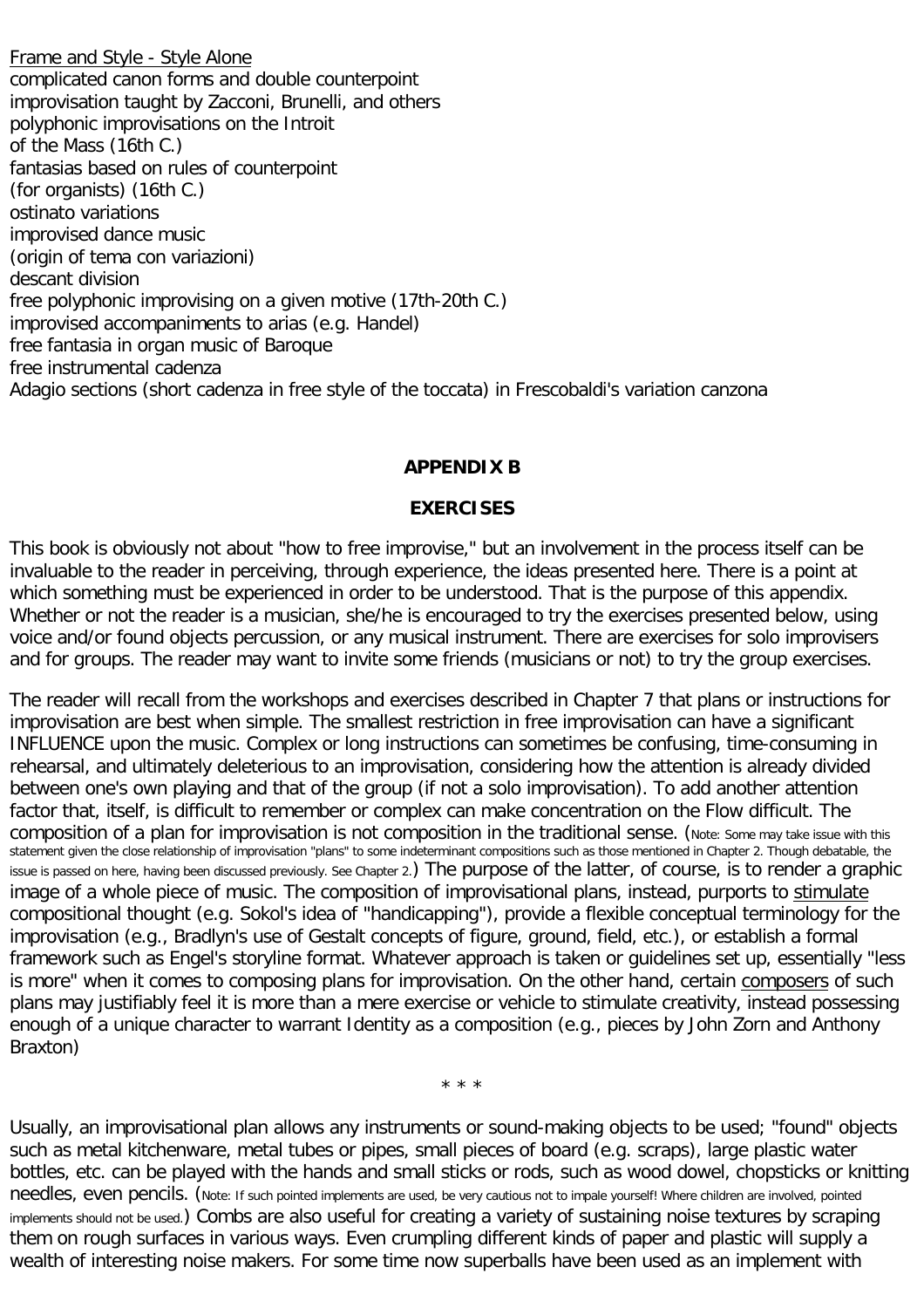which to rub smooth surfaces to create friction sounds that can be quite amazing, especially when rubbing metal; a length of coathanger wire is inserted into the ball as a flexible stick-like handle. Before jumping right into the exercises described below, the reader may want to experiment a bit first with some selected sound objects, implements to play them with if needed, and playing techniques.

Those who play instruments are encouraged to forget everything they know (consciously) and focus on the properties of sound and the idea of the exercise. Technical facility can be at any level, from novice to virtuoso. But here, the compositional possibilities that arise from the Flow of sound are more important than technical ability.

Each exercise has an instruction and is followed by a brief discussion of the purpose or focus of it and what challenges might be met in performing it. It is suggested the reader try each exercise at least once, and perhaps several times; then read the discussion in the text, which may include questions about the improvisation. Next, try the exercise again at least once, keeping in mind the issues mentioned in the discussion. Though most of the exercises below are rather simple, some are a bit more detailed. The reader may choose to "work on" these exercises at some point.

If the means are available, these exercises can be recorded, then reviewed later. The reader is encouraged to do this. The object, of course, is not merely to criticize, but to broaden the listening perspective to include being an audience to your own playing and enjoying the music as such. As mentioned before, this can be quite interesting and possibly helpful if the improviser is listening for things, such as technique, Transitions, quality of textures, group interactions (Composites), formal clarity, Identities, etc. At this point, the reader should have a good idea of the parameters involved, and listening back to one's own improvisations provides an opportunity to hear the music in this more active way. Whether or not the exercises are recorded, however, the reader will gain much in the experience of trying them. (Note: The reader is reminded that the terminology and concepts presented in Chapters 3 and 4 are intended to aid the audience listening perspective, leaving the improviser to listen intuitively, not analytically, when playing. The point here is to avoid a restrictive methodology that might well hinder the musician's state of mind while improvising. As an exercise, however, the terminology and concepts can be useful in creating a particular focus of attention on one aspect of the improvisation or another.)

\* \* \*

## Individual Exercises

To get an idea of a starting point and make a connection with the "original voice," the reader should begin with a totally free improvisation. There are no instructions or rules whatsoever.

## **Exercise #1: Free improvisation**

#### Instruction: None.

Discussion: This exercise should be tried first with no conception about the music. Just do it! After this, you might try using simple instructions of your own making. Any number of "instructions" might be used that are metaphoric or poetic, suggesting a state of mind for a free improvisation. Though not directly impacting anything about the eventual music, such "instructions" can create a certain impetus for the music. For example, the instruction "play anything" implies play "randomly," while the instruction "listen carefully" implies the opposite, without saying anything about what might be played. Other free improvisation "instructions" of a metaphorical sort might be: "lose yourself;" "become one with the Flow of sound;" "become transparent;" "ride the Flow."

There are also instructions for free improvisation that can be of a similarly general nature, yet focus on technical or compositional issues. For example: "work a motive;" "build on a ground;" "use Interpolation;" "articulate a Dialogue;" use a good deal of silence;" "keep one tempo;" "do not play in tempo;" etc.

Another possible kind of free improvisation "instruction" is a visual or graphic stimulus; for example, a painting or photograph, the grain in wood, light shining through a prism, an abstract sketch, the movements of fish in a tank, etc. When visual stimuli are allowed to impact a free improvisation, they have an effect, but one that is difficult or impossible to define. The stimulus is also, in a way, an "irritant" to the otherwise free process of improvising, or a "filter" through which response to the moment must pass.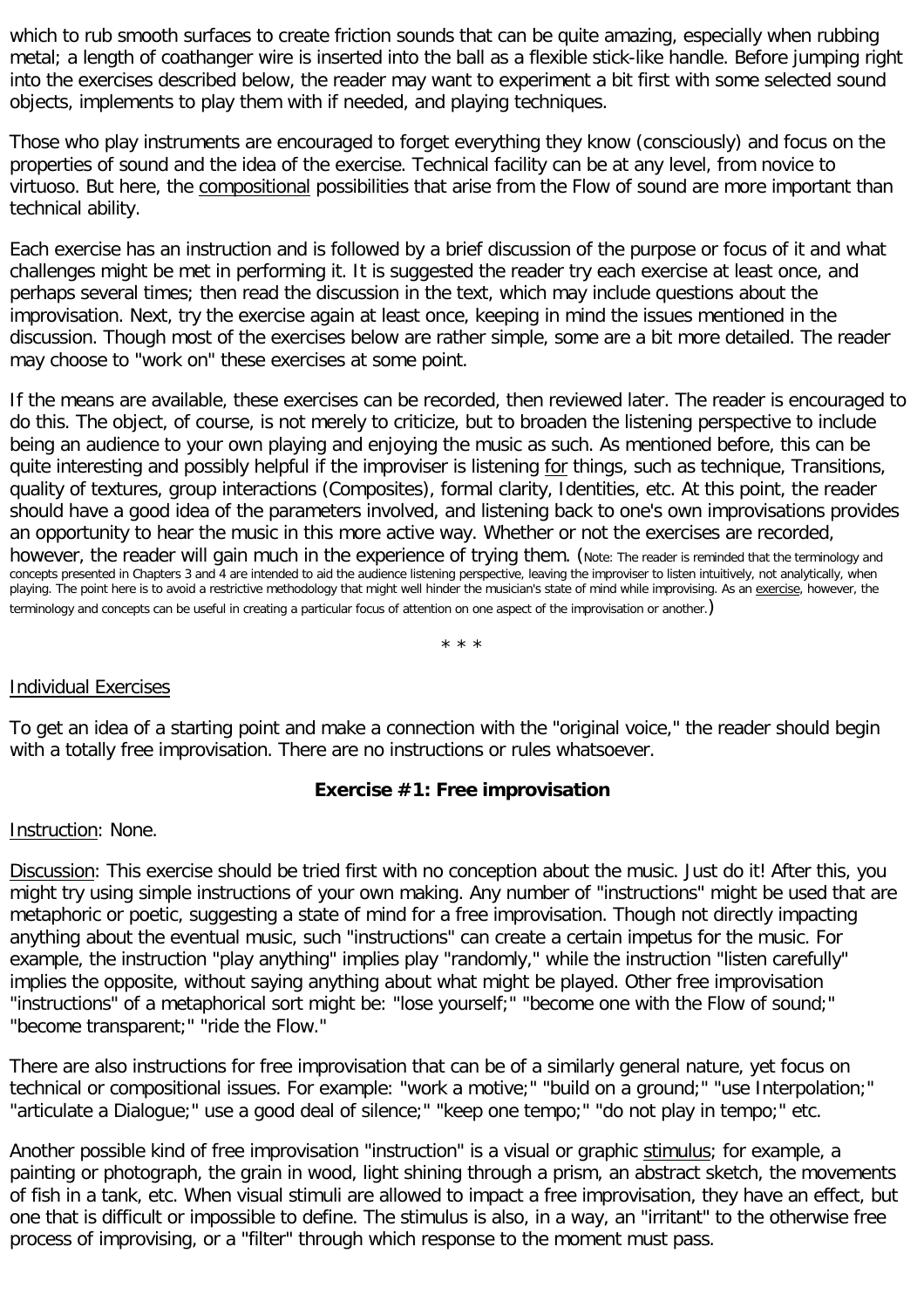And finally, a free improvisation can incorporate ambient sounds that otherwise might interfere with your concentration. Rather than trying to ignore ambient sounds (if you are in a somewhat noisy environment), the improviser should assimilate these sounds into the music. This takes deep listening and quick response, but it can be a fascinating, even inspiring, experience.

## **Exercise #2: Grow a Sound**

Instruction: "Grow a sound." Play a very simple sound, motive, or brief phrase and cadence. Repeat it once or twice with silence following (to memorize it and establish it as an Identity). Then continue the improvisation by adding something new with each repetition to create longer and longer phrases; silence may or may not follow. "Grow" a sound through longer and longer variations of it.

Discussion: This is an exercise in Identity manipulation. The Identity, of course, is the initial sound, motive or phrase. The purpose of the exercise is to maintain the Identity as the foundation of the whole improvisation. The Identity changes gradually, yet "repeats" periodically. It becomes longer and more complex. The difficulty of such an exercise is to resist the temptation to destroy the Identity and move freely away from it into other ideas. But once the cycle of variation is established, it sets up a kind of formal rhythm; this requires the improviser to begin at the beginning of the Identity with each variation. If this is done, the cycle can be maintained.

The reader should note the different ways she/he extended and modified the Identity. Was this accomplished rhythmically, melodically, texturally or timbrally, gesturally (lengthening the gesture)?

## **Exercise #3: Find a Sound**

Instructions: Begin by playing a complex continuous Sound Mass, very gradually Fragmenting it by inserting brief moments of silence, which become longer and more frequent as the improvisation continues. During this Fragmenting PROCESS, focus in on one element within Sound Mass and begin featuring and/or isolating that single sound element so that it alone concludes the improvisation.

Discussion: This exercise is the opposite of the previous one. Instead of building or growing, an Identity is materializing gradually through a continuous Fragmentation of a Sound Mass. This exercises the ability to listen into a complex sound and extract some interesting aspect of it. This is a common practice in free improvisation. We always listen for possibilities (the ideas, musical characters, emotional expression) within the Flow.

## **Exercise #4: Two Voices (Solo)**

Instruction: As a soloist (unaccompanied), articulate two distinct "voices." If possible, this should be done on a single instrument, but two instruments (no more) may be used. These two "voices" may then interact in any way.

Discussion: The articulation of two "voices" on a single instrument sounds more difficult than it is. If playing a traditional instrument, a separation of "voices" can be accomplished in a number of ways, such as use of different registers, different articulation, different dynamic, different tempo or rhythmic character, etc. But the Identity of these two "voices" must be established and maintained, so that in and of themselves, these "voices" should remain relatively simple; it is the interaction of the two that is the focus of this exercise, not the development of them.

Interactions between the two "voices" can be quite varied. What Relational Functions were used in the improvisation? Which one(s) seems easiest to articulate? Which one(s) seems most difficult? Why?

## **Exercise #5: Density Fluctuations**

Instruction: Create exaggerated density fluctuations within the improvisation.

Discussion: This is a simple exercise to do, but possibly a difficult one to do well. The dynamic of the process is expressed in changes of overall density and complexity of texture. This in itself is not necessarily difficult. However, the improviser must always maintain the Flow in some way; a mere fluctuation of density does not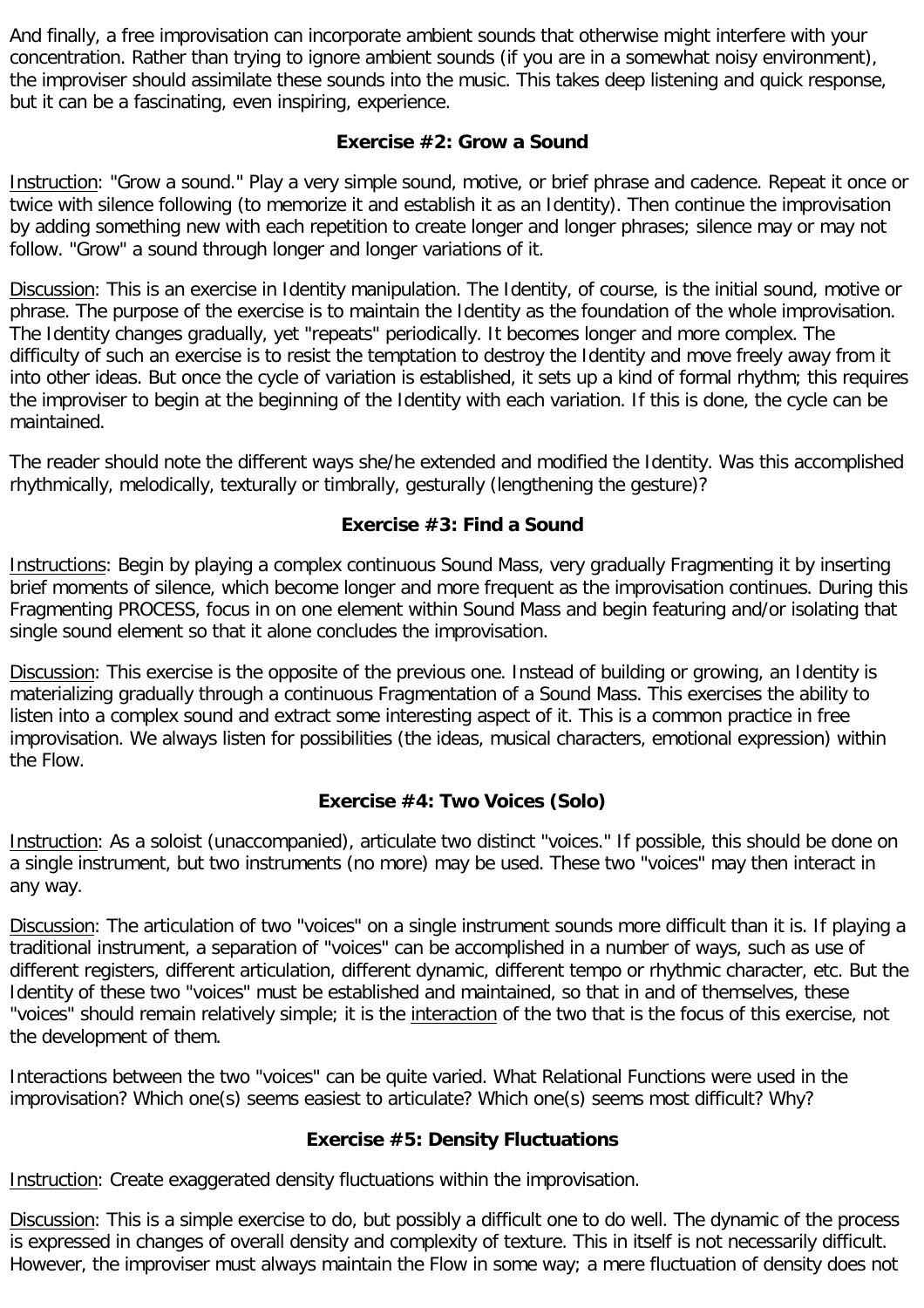necessarily move or direct the music. It certainly helps establish a formal sense about the improvisation, but a sense of "moving forward" should also be evident in the Flow. The improviser may choose to "ebb the Flow" or "pool the sound" during moments of high density and move it more quickly forward in the low density sections.

Some issues confronted in this exercise include: how long the alternating high/low density sections last; how the change in density is made (e.g., how suddenly or gradually); what material relationship the two different characters have, if any (e.g., whether or to what extent material is shared); how the apparent speed of the Flow is affected by density fluctuations; and how clear the improvisation is formally (i.e., how well or interestingly changes in density are articulated).

## **Exercise #6: Associative/Dissociative Fluctuations**

Instruction: Alternate between associative playing (moment-to-moment cause-and-effect) and dissociative playing (absence of continuity and repetition) throughout the improvisation.

Discussion: This exercise resembles the previous one, except that the fluctuations occur in terms of association/ dissociation rather than density. Many of the same issues mentioned in the previous exercise can apply to this one, essentially how the changes are made. Likewise, the Flow can be greatly affected by these sorts of changes. Associative playing often (but not always) occurs within a definite tempo and has melodic continuity. Dissociative playing, on the other hand, is discontinuous by nature and thus interrupts or fragments the Flow with apparent chaos.

The improviser can play the obvious associative and dissociative qualities and articulate a definite distinction between them readily. However, a challenge lies in the articulation of an overall continuity in which there is an element(s) common to both associative and dissociative qualities. And again, how the changes from one to the other are made can be quite interesting.

## **Exercise #7: Abstract Graphic (Solo)**

Instruction: Improvise on this abstract graphic.



Discussion: How can an improviser relate sound to an abstract visual graphic? There are a number of ways. One way is to establish in the mind a matrix of horizontal and vertical, then follow the graphic, as if following text or music, from left to right (or vice versa). Of course, what the graphic actually designates while scanning or "reading" it in this way may be just about anything, but normally would be a pitch association with the vertical and a rhythmic or temporal association with the horizontal. The speed at which you scan the graphic can vary; the graphic can be scanned in this way several times; etc. A visual aid might be to cut (a copy of) the graphic into strips and separate the strips somewhat; then improvise (somewhat briefly) on each vertical strip. You may or may not want some continuity or relationship between or among these vertical strips. And though you might read them from left to right, the order, of course, could be different.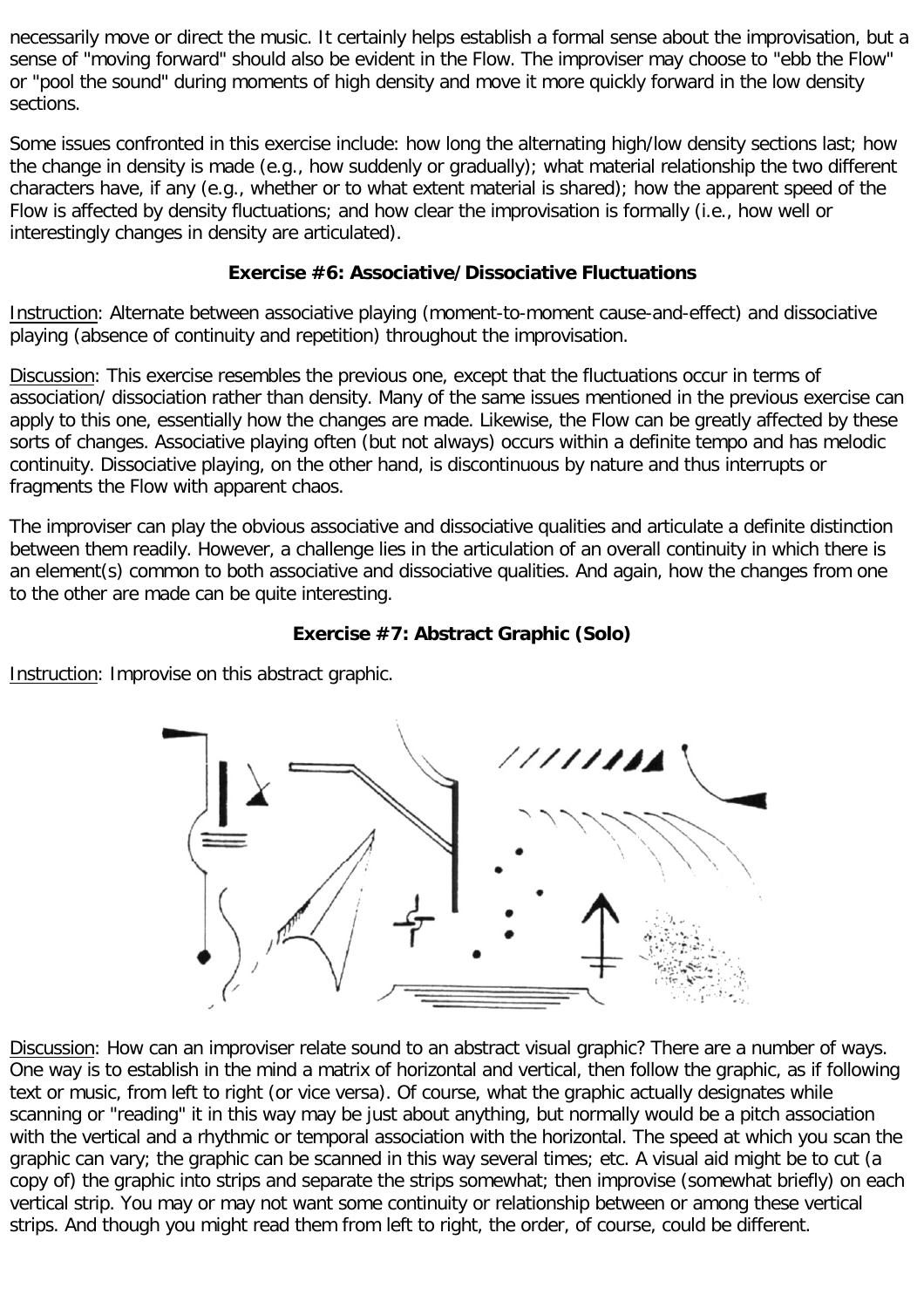

Another way to relate sound to the graphic would be to "spot check" it and respond to only certain features or areas of the graphic, then shift the focus of visual attention to another feature or area. For example, the "blocks" below which have been extracted from the original graphic and rearranged.



You may also "travel" through a graphic at random, as if going through a maze, and free-associate with the series of images seen.

For some, a graphic, even an abstract one, may call up certain emotions, a general feeling, a memory, or some extra-musical association (looks like giraffe) which may form the basis of the sonic/visual relationship.

There are undoubtedly many ways to create a relationship between a two-dimensional graphic and the sounds played. For some, this is easy; for others, it is quite difficult.

\* \* \*

#### Group Exercises

The exercises above may be played by one or (sometimes) more improvisers. Those that follow are designed specifically for group improvisation.

A group may be two or more players, though five is a lot. As the number of improvisers in the group grows, it is increasingly necessary for the individual players to "leave more space" for the others, and to listen all the more attentively to the group sound, the Flow. Otherwise, Sound Mass will be about the only Composite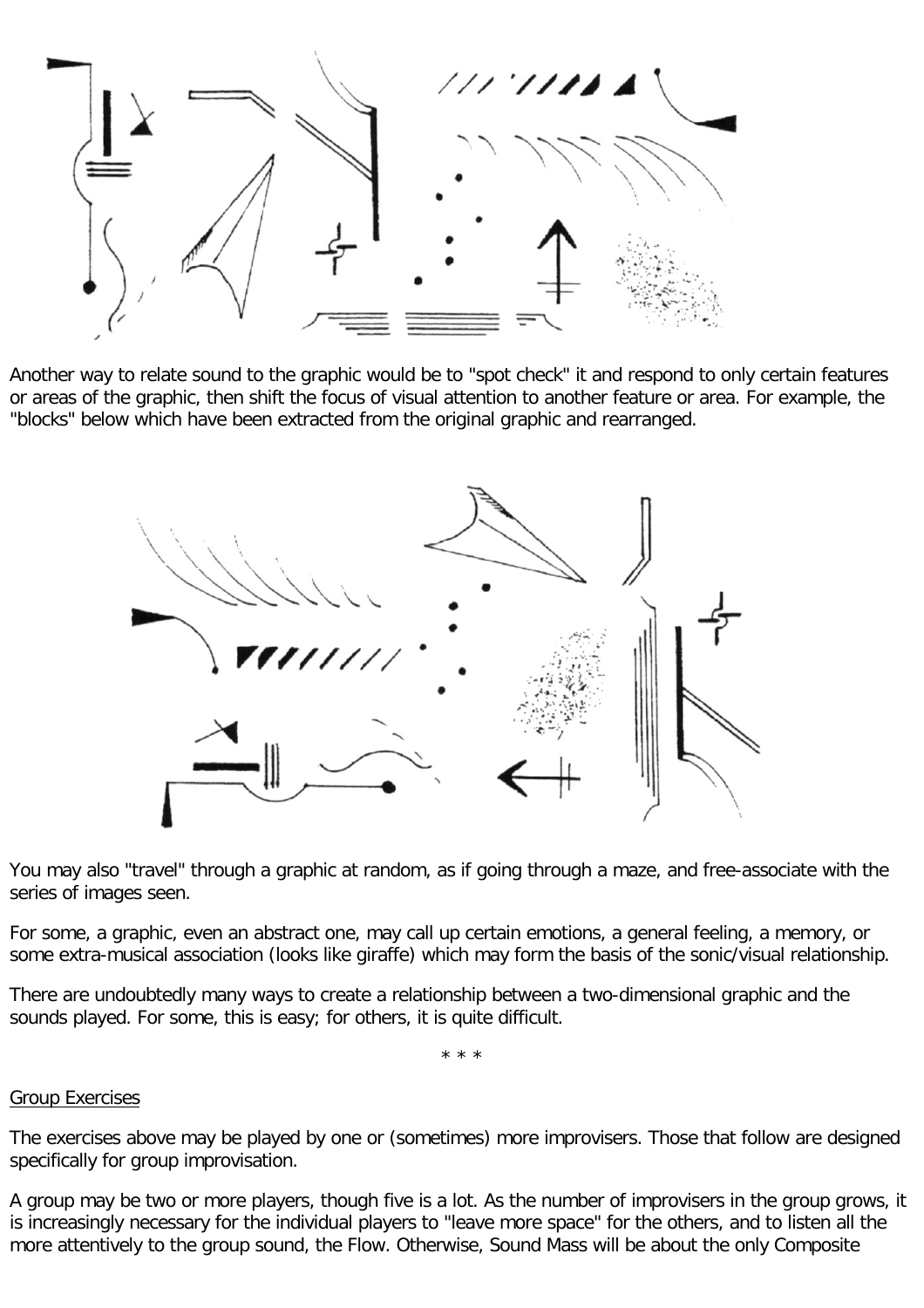heard. The reader will recall how the size of a group tends to favor certain Relational Functions over others, though usually just about any of them can be used in any size group.

Careful listening is always important, whether improvising as solo or in a group. Listening in the group situation, however, can be quite challenging, because you never know what the other players will play; an unexpected change can happen at just about any moment (though such change made in a "bad spirit" can be highly destructive). There needs to be a level of trust among improvisers in a group, whether or not they've played together before. Egos need to be left at the door. A group is not just a number of improvisers, it is a unit, a "team," that functions together to create one Composite sound Flow image. Under these circumstances, an improviser can feel comfortable and can focus attention on the group sound as well as her/ his own sound.

The exercises for group improvisation below are similar in ways to those presented above, though they focus on different kinds of interaction among improvisers. Those doing these exercises are encouraged to discuss their efforts and the comments accompanying each exercise. Again, if possible, tape record the exercises and listen back, keeping in mind the focus of the exercise and the discussion of it in the text.

## **Group Exercise #1: Free Improvisation**

## **Instruction: None**

Discussion: As in the first exercise, this is a free improvisation without restrictions of any kind. Unlike the first exercise, however, much of the improvisation will be out of the control of a single player. Therefore, the group sound is more important than any one individual's sound and must be the focus of everyone's attention. An acoustically balanced dynamic is important so that some players do not always dominate simply by playing louder. A sensitivity to the size of the group is necessary to know how much to play, and a sensitivity to phrasing and change is necessary to know when to play (or drop out).

## **Group Exercise #2: Pulse**

Instruction: Establish a steady pulse and free improvise on that pulse. Do not change the basic pulse, but the rhythmic accentuation should vary (so that the common pulse can imply more than a single tempo and meter). Given this steady pulse, vary the implied tempo and meter as much as possible.

Discussion: [Those already familiar with music may wish to skip the next two paragraphs.] For some who have no musical training or background, this might be a difficult exercise, but it need not be. It can be as simple or complex as the group wishes. A meter is established by accenting every two, three, four, five, etc. beats of the pulse. An accent every two can be expressed in musical notation by the meter 2/4; for every three, 3/4; and so on. The meter designates how many beats are in a measure and what the value of the beat is -- quarter note, eighth note, etc. The value of the beat is a relative figure. What determines the tempo is the pulse or steady succession of beats; for this exercise, the value of the beat is irrelevant. The number of beats in a group or measure, articulated through accents (or implied accents), is what will give the impression of meter.

There are two things to do with a beat to change it without changing the tempo or pulse rate: group the beats through accents, as described above; or subdivide the beats. Each pulse or beat is a short duration of time that can be subdivided. A beat might be divided into two, three, four, five, etc. subdivisions, just as it can be grouped metrically through accents. One is called divisive rhythm and the other additive rhythm. For those not accustomed to rhythmic complexities, it is suggested this improvisation be in 2/4 (accenting every other beat); or in 4/4 (accenting the first of four beats). To begin, get the sense of tempo and meter with fairly short, simple sounds, then expand or extend these simple sounds gradually. Do not play too many sounds and always maintain the pulse as accurately as possible. Then try holding the pulse and changing the meter (e.g. from 2/4 to 3/4). Finally, eliminate the sense of meter altogether and just play the pulse, with any combinations of accents.

Those readers who have played music before may want to complicate the Flow rhythmically with various subdivisions and changing meters. A soloist can do this with no problem; but in a group improvisation, without knowing what one another is going to do, changing meters can be tricky. It often requires a rhythmic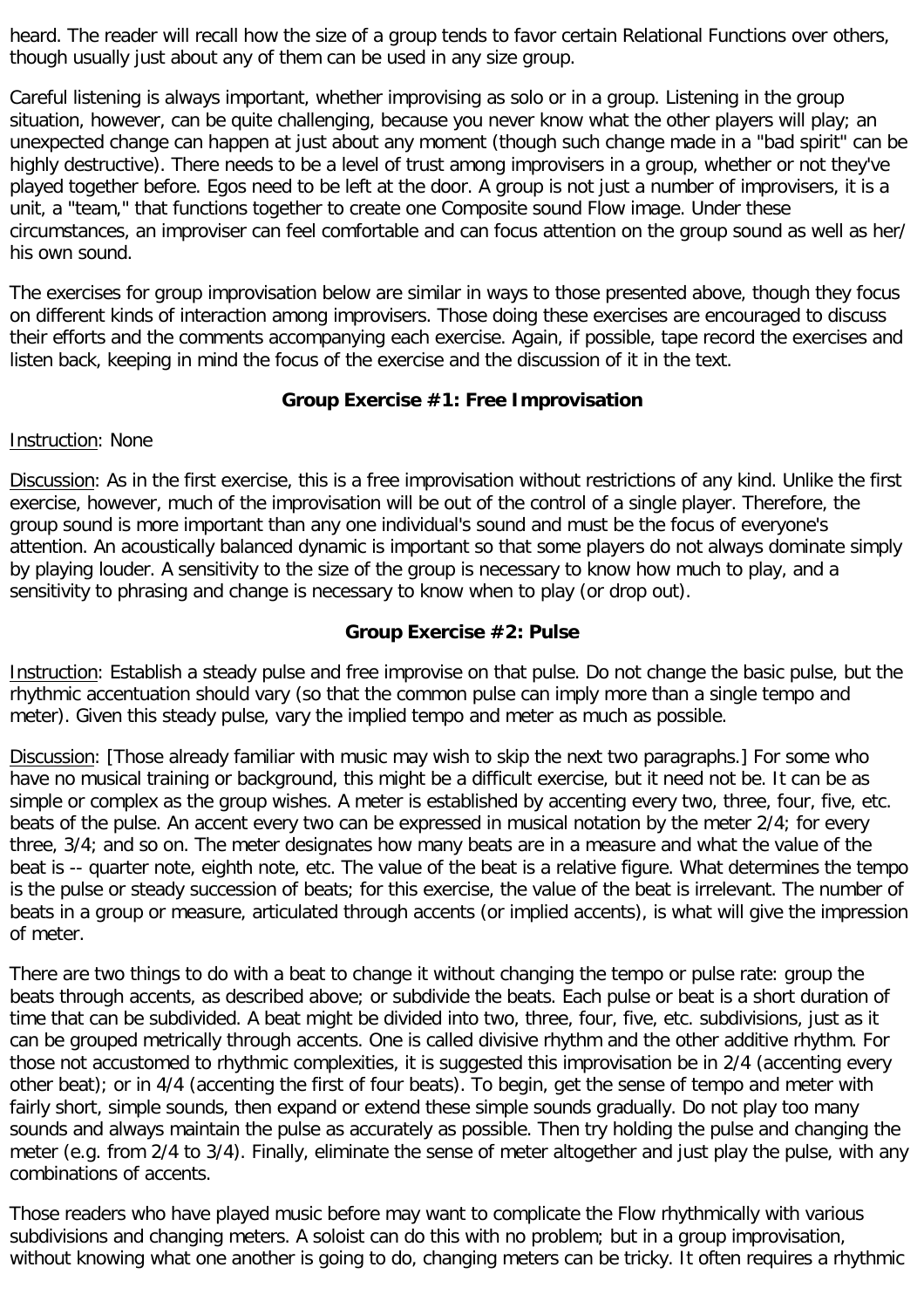voice that strongly establishes the meter or change of meter. Subdivisions are an individual matter, so long as the pulse remains even. However, too much subdivision of the beat (rhythmic complexity) can "blur" the sense of pulse and even destroy it if subdivisions are not accurate.

For the adventurous, the sense of pulse, itself, can become the subject of the improvisation, intentionally "blurring" it periodically without losing it entirely. This can be quite fun and can make for a very interesting improvisation.

## **Group Exercise #3: One Voice**

Instruction: As a group, articulate a single "voice."

Discussion: Group articulation of a single "voice" requires the alternation of players; simultaneous sounds are to be avoided. This means that everyone is a "soloist," but only for a very short time, demanding extremely heightened listening attention. Simultaneous sounds are going to happen; they are almost impossible to avoid. But with careful listening, you can sense when it is appropriate to "take over."

This exercise could be accomplished easily with visual cues designating "who goes next." But the improvisers are encouraged to try depending entirely on listening, even though simultaneous sounds will occur. (This might be done by avoiding eye contact among players.) It is also interesting to do this exercise twice, first not cuing visually and then using eye contact (or even hand signals). Where visual cues are used, the challenge is to maintain continuity of Flow and idea in order to avoid a mere series of very short solos. The purpose of the exercise is, after all, to articulate a single voice, so there should be continuity when one player takes over from another, and there should be variety and interest in the line articulated by the collective voice. A further possibility would be to rotate the change of soloists in a known order, such as a circle, going clockwise or counterclockwise.

In this exercise, changes of instrumentation within the single voice line might occasionally be relatively quick and involve all players at changes between more extended solos. For example, one player might improvise a solo for 15 seconds, then the whole group enters playing only a short note or two each, hopefully successively, but one player continues playing and takes over the single voice, trading this lead role among the players following each whole group entrance.

## **Group Exercise #4: Sound Mass**

Instruction: Create and maintain a Sound Mass.

Discussion: Creating and maintaining a Sound Mass is not difficult; maintaining an interesting Sound Mass, however, can be difficult. A Sound Mass expresses a "static Flow" that seems to energize itself, requiring no particular musical direction. As mentioned earlier, this can work for a time, but there comes a point when a desire for less density arises. The purpose of this exercise is to find ways to maintain interest in a Sound Mass for as long as possible. (Finding a musical way to cadence it is also a challenge.)

What makes a Sound Mass interesting? And once it is interesting, how is that interest maintained? A Sound Mass is usually immediately interesting simply because of its complexity. It is an easy Composite to recognize. To maintain interest, however, requires that changes be made within that Sound Mass, giving the impression of change-within-stasis. And just like any change, the issues are: how often, how dynamically, and how, strategically, change is made. In a Sound Mass, the overall character of the music is unchanging, therefore changes within the Sound Mass must be relatively subtle and continuous. There is also the danger of disintegrating the Sound Mass image if relative density is not maintained (e.g., suddenly two players drop out). Sound Mass implies that everyone is playing all the time. Dynamic balance, or relative loudness among the players, is also an important factor. (Remember, a Sound Mass need not always be loud.) If a single player stands out above the others, a Sound Mass might be heard as a Solo/Support Composite, and the relationship among the players loses parity; the "outstanding" player may also imply or instigate the formation of a new Composite and completely different musical character. In free improvisation, this is fine; for the purposes of this exercise, however, the objective is to sustain the Sound Mass without changing the nature of the Composite.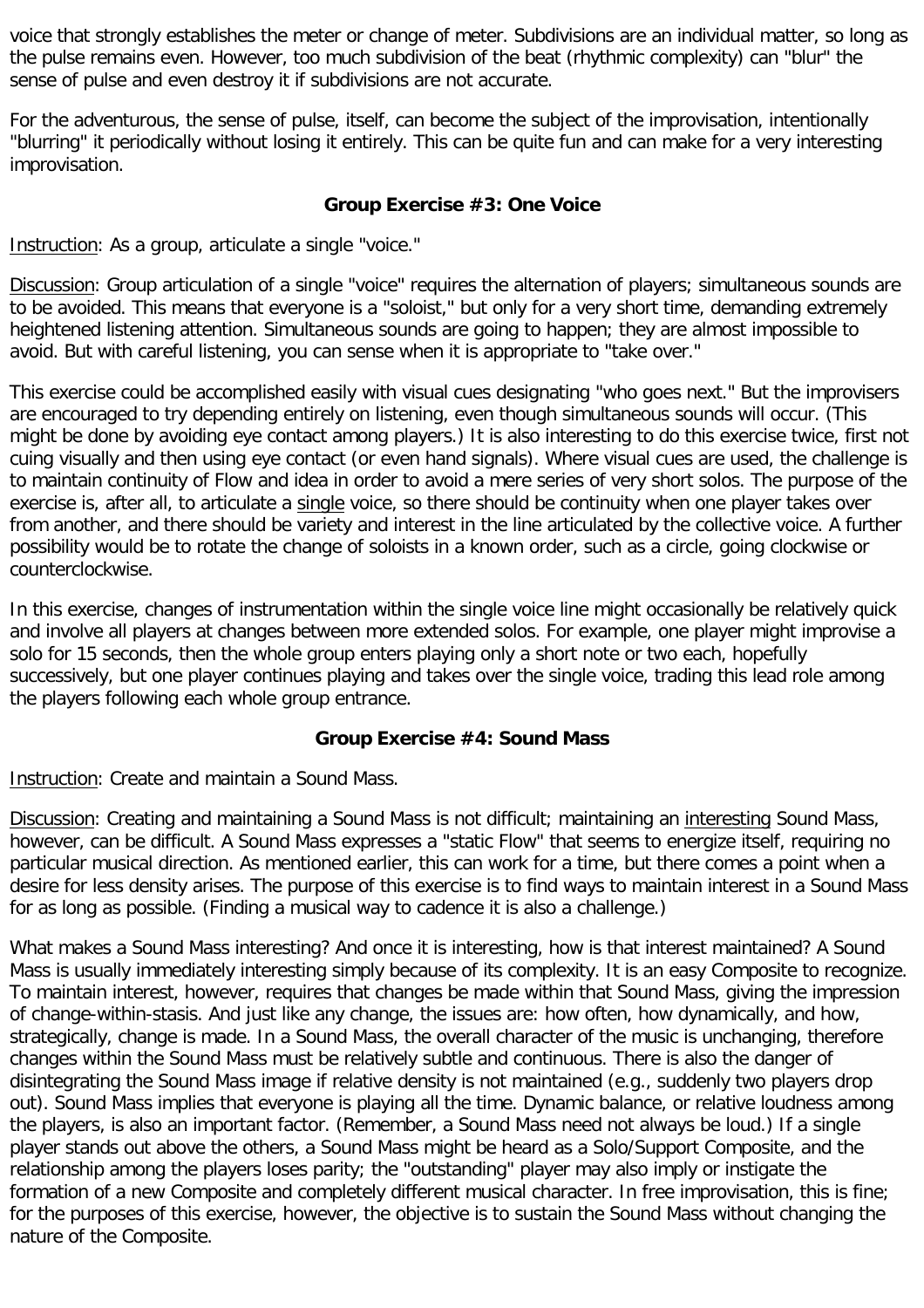## **Group Exercise #5: Grooves and Transitions**

Instruction: Establish a "groove" (e.g., a rhythmic accompaniment or ground with or without a lead voice(s)) then make a Transition to a different "groove." Do this several times.

Discussion: This exercise focuses specifically on Transitions without specifying what kind of "groove" you are going from or to. A "groove" is simply a continuous rhythmic/metric Flow; the group plays in a common tempo, or possibly even a common meter. Recall the various Transition types discussed in Chapters 3 and 4: Sudden/Unexpected Segue; Pseudo-Cadential Segue; Climatic Segue; Feature Overlap; Feature Change; Fragmentation; and Internal Cadence. Any of these Transitions might be used. Transitions can also articulate combinations of different types (e.g., Pseudo-Cadential Segue with Feature Overlap). One improviser described a Transition as "Bait and Run," where one player sets up a direction, then as soon as the others follow, she/he immediately heads off in a different direction, leaving the others to adapt or ignore. A variation of this might be "Follow the Leader," in which one player determines the direction while the others follow, constantly adjusting to the leader's changes. So, a number of strategies might be used to make Transitions, but the strategy should always be appropriate to the moment, even if a sudden or surprising change. Each groove can be a different tempo, creating an interesting compositional problem to solve during the Transitions.

## **Group Exercise #6: Conducted**

Instruction: One player conducts the others in a free improvisation.

Discussion: This is a fun exercise. Players can take turns being the conductor. The conductor cues the music with hand signals indicating who is to play when, what tempo there should be, if any, which players should play louder and which softer, how loud or soft the whole group should be, etc. Hand/body gestures can also signal certain "moods" or musical characters or certain textures. The group can even precompose a set of hand signals that cue specific things (e.g., a closed fist signifies a jagged, angular, staccato texture; a sweep of the arm signifies a change to a homophonic or chordal texture; two fingers held up signifies a duo; etc.) The number of hand signals possible is enormous, of course (look at the number and complexity of hand signals in baseball, for example).

It is the job of the conductor to suggest more than control. It should be remembered that egos are left at the door! The conductor must listen as a composer, nudging the music in a direction sometimes, changing the Flow drastically at others. The improvisation should express continuity, balance and sonic interest throughout. This is primarily the conductor's responsibility. Take turns being the conductor.

## **Group Exercise #7: Interaction**

Instruction: Articulate as many different kinds of group interaction (Relational Functions/Composites) as possible.

Discussion: The reader will recall the seven Relational Functions/Composites: Solo, Ground, Support, Catalyst, Sound Mass, Dialogue, and Interpolation. The purpose of this exercise is to articulate each one of these at some point during the improvisation. The group may decide beforehand on a series of Relational Functions and combinations there of, or leave that to be decided in the moment. It would be interesting to try this exercise both ways and compare the results.

If not precomposed, what sequence of Composites was established? How long did the different Composites last? What kinds of Transitions were used when shifting from one Composite to the next? What instruments tended to express what Relational Functions, or were there any such associations? Was the resulting form of the improvisation coherent? How did the changes in Composites affect the overall form?

In completely free improvisations, where there are no instructions or restrictions, Relational Functions are automatically expressed and Composites are formed. Which Composites are formed will depend on the continuous unfolding of the Flow, and there is no limit on what Composite is formed when, though the music will imply this to a certain extent. In this exercise, the establishment of a number of different Composites is the focus; but again, there needs to be a sensitivity to the music to determine the nature and pace of such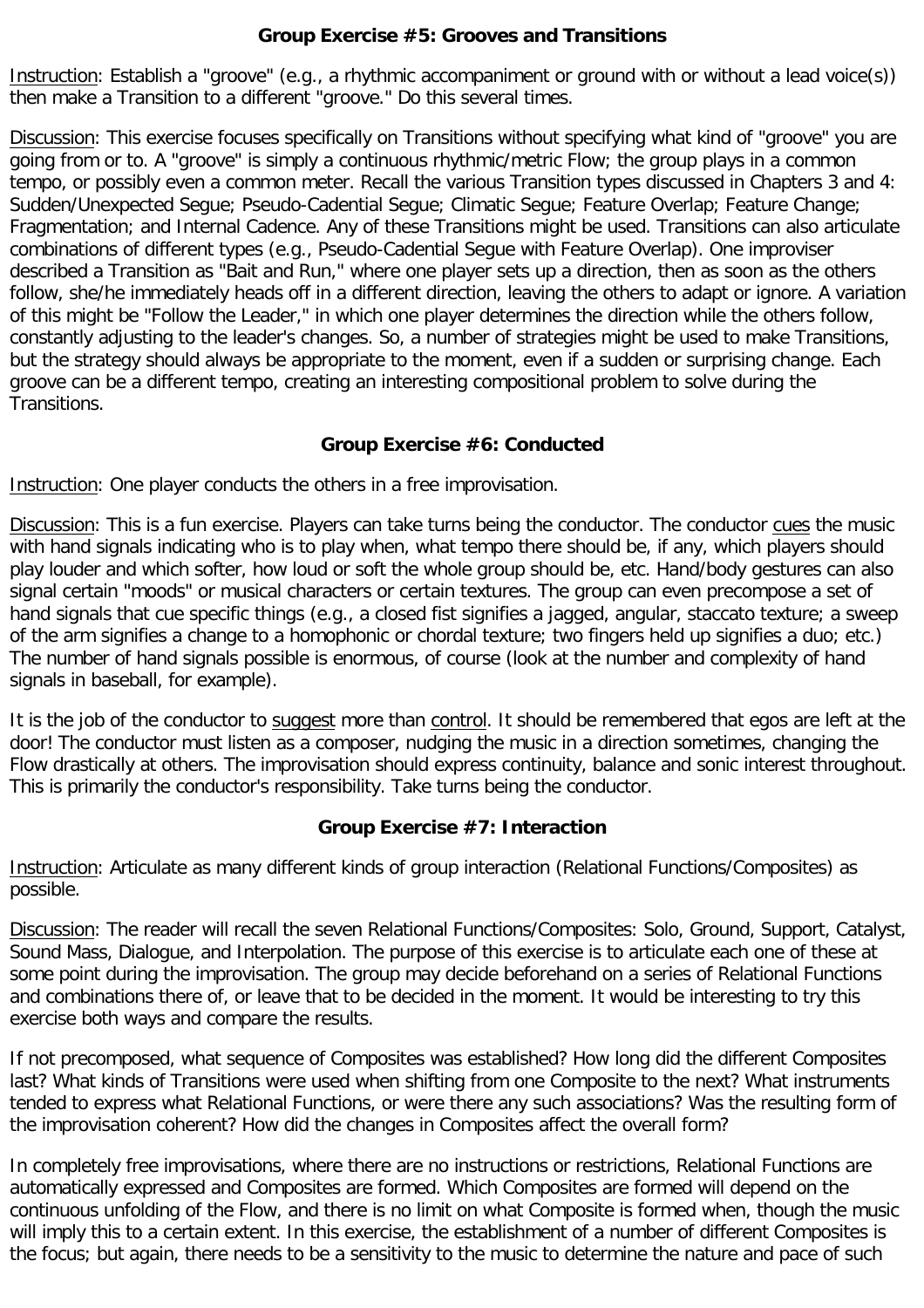change, and a sensitivity to continuity and balance, as always.

## **Group Exercise #8: Interpolation**

Instruction: Divide the group into two subgroups. (This can even be done with just two players, each considered a subgroup.) One subgroup begins a free improvisation and maintains a musical character. The other subgroup then Interpolates a completely different character periodically. The original character remains unchanged with the Interpolation, and the Interpolated character likewise remains autonomous. Throughout the improvisation, the first subgroup continues its original musical character. But each periodic Interpolation by the second subgroup should be different.

Discussion: The sense of Interpolation is the sense that two unrelated things are happening in the music at the same time. The tendency of one musical character to adapt to or assimilate another distinctly different musical character is strong. This exercise focuses on the ability to avoid that tendency and maintain autonomy between the two subgroups.

The musical character of the first subgroup should be relatively simple and easily identifiable. The different musical characters of the second, Interpolating, subgroup should likewise be relatively simple and identifiable. A "strength of purpose" is required to avoid mutual INFLUENCE. The musical character of the second subgroup should be quite different with each successive Interpolation.

## **Group Exercise #9: Graphic (Group)**

Instruction: Improvise on this abstract graphic.



Discussion: The same issues as discussed in the solo graphic exercise are applicable here. The horizontal/ vertical matrix can be used; the graphic can be cut into strips or blocks; and extra-musical associations might be called upon.

Of course, the difference is that this exercise is for group improvisation. With two or more improvisers consulting the graphic, it is very likely that multiple strategies, including those the improvisers may create themselves, will be used because of the inherently subjective nature of a translation of such purely visual stimulus into music. Given this, two approaches can be taken: 1) it doesn't matter what strategies (ways of "reading" the graphic) or combinations of strategies are used; 2) a strategy is decided in advance; or a series of strategies is determined in advance for all improvisers in the group. Regardless of the strategy used, there will likely be little direct evidence of the impact of the graphic. That is, it will probably be difficult to listen to the music (assuming, for the improvisers, it was recorded) and deduce any direct link with the graphic, though sometimes this can happen. More often, the effect of a graphic on an otherwise free improvisation is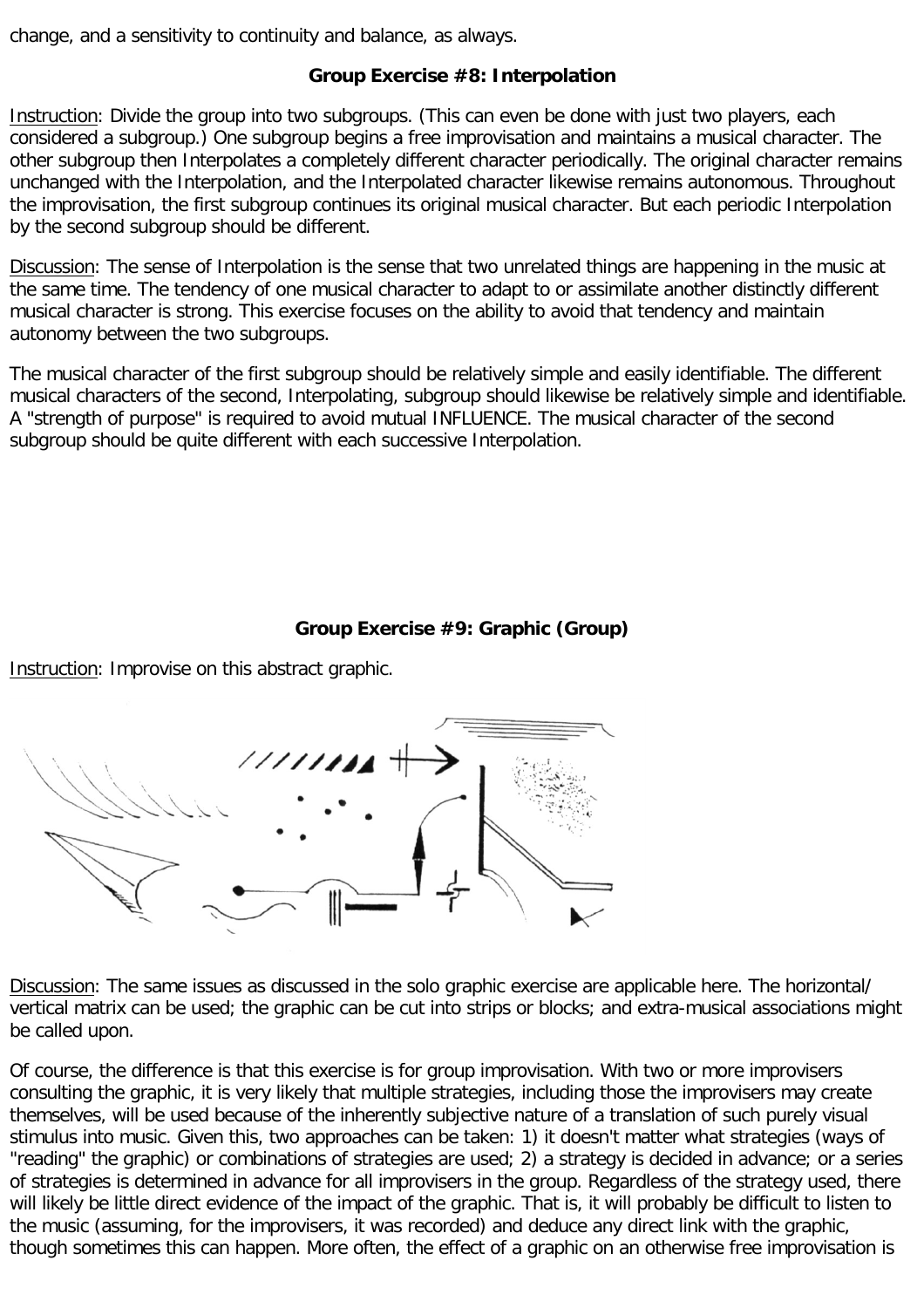going to be quite subtle; yet the impact of the graphic is often audible in a general way. A good test of this is to do two improvisations, one completely free, and the other using a graphic. See if it seems as if the graphic had an impact on the second improvisation; and if so, how might it be described?

\* \* \*

### Designing Exercises

You may want to design your own improvisation exercises or "plans." Numerous approaches have been mentioned in the discussions of indeterminate compositions, chance compositions, graphic notation, "ancient" rules of practice, simple command statements (e.g., Oliveros), pictorial statements (e.g., Carroll), text (e.g. sound poets), and so on. Hence, there is a vast array of ways to "compose" improvisational music. Exercises are typically limited in scope and focused on something in particular. At the same time, as such, they are usually more accessible and easier to realize than complexities that venture into the realm of written composition. The idea of simplicity has been stressed as most effective when planning improvisations. Even longer performances can evolve from one or two simple ideas; an "exercise" can be used in an experimental way, but can also be adapted to a performance. So the composition of exercises and the composition of planned improvisation are much the same.

Attempting now to give a larger perspective of possible exercises, four different compositional "media" are suggested: Images, Text, Concepts, and Contexts. Of course, these media can overlap and be combined.

Images could be an abstract graphic (such as those above), a painting, a photograph, a real time painting, a sculpture, the movements of a dancer, TV sans sound, and so forth. This calls on our creative ability to assign and utilize "designative" meaning, to use Meyer's term; that is, the challenge of translating the meaning of the image into sound. Obviously, this "meaning of the image" can be anything, from highly personal (a photo of your dog, of yourself, etc.) to universal (a rose, the human body in motion, a live seascape, subatomic particle disintegration images, etc.).

Text could be in the form of a poem, a described image, a story, a described sound, a written instruction(s), a text phrase, a letter, fictitious language, etc. The reader will recall Pauline Oliveros' composition, "The Klickitat Ride" (Chapter 7) consisting of 108 instructions in 54 pairs of opposites -- e.g., "Make a familiar sound strange. Make a strange sound familiar." The possible sources of text potentially useful as a basis for free improvisation are nearly limitless -- dictionaries, instructional manuals, advertisements, graffiti, traffic signs, and on and on.

Concepts are, obviously, abstract ideas. A concept as the basis for a planned improvisation would be communicated verbally among the improvisers before playing. Concepts are as plentiful as images or text. The terms presented in Chapter 3, such as Dissociative Flow/Dissociative Polyphony (DF/DP), Relational and Linear Functions, are examples of somewhat general concepts. More specific examples would include imitation, inversion, blend and balance, only upper (or lower) register, various cause-and-effect instructions such as, "If she plays high, you play low." An example that incorporates elements of graphics and text as well as concepts would be a sequence of letters designating nonspecific performance gestures:

### **A - B - A - A' - B' - B - A' - C - B - A**

Contexts consist primarily of the acoustics of a space and a particular instrument or instrumentation. This sounds very general and not appropriate for an exercise; however, both the acoustics of a space and the instrumentation can be very special ways to focus on free improvisation. You can listen for environments with special acoustic properties -- a place where music is not usually played -- and arrange to improvise there. An improviser can focus more specifically on the composition of improvisation through an exploration of an unfamiliar instrument, or an experimental instrument, or found objects. As mentioned before, found objects and experimental or original musical instruments provide a tremendous resource for free improvisation without requiring refined technique. Another example of Context is the number of improvisers in the group, their relative individual experience, and the relative familiarity of the musicians with one another. The mere limiting of the number of players in a group to something less than the whole group (e.g., trios within a quartet or quintet) is a very useful exercise in that it forces a group to "thin out," and the music will likely become more interactive.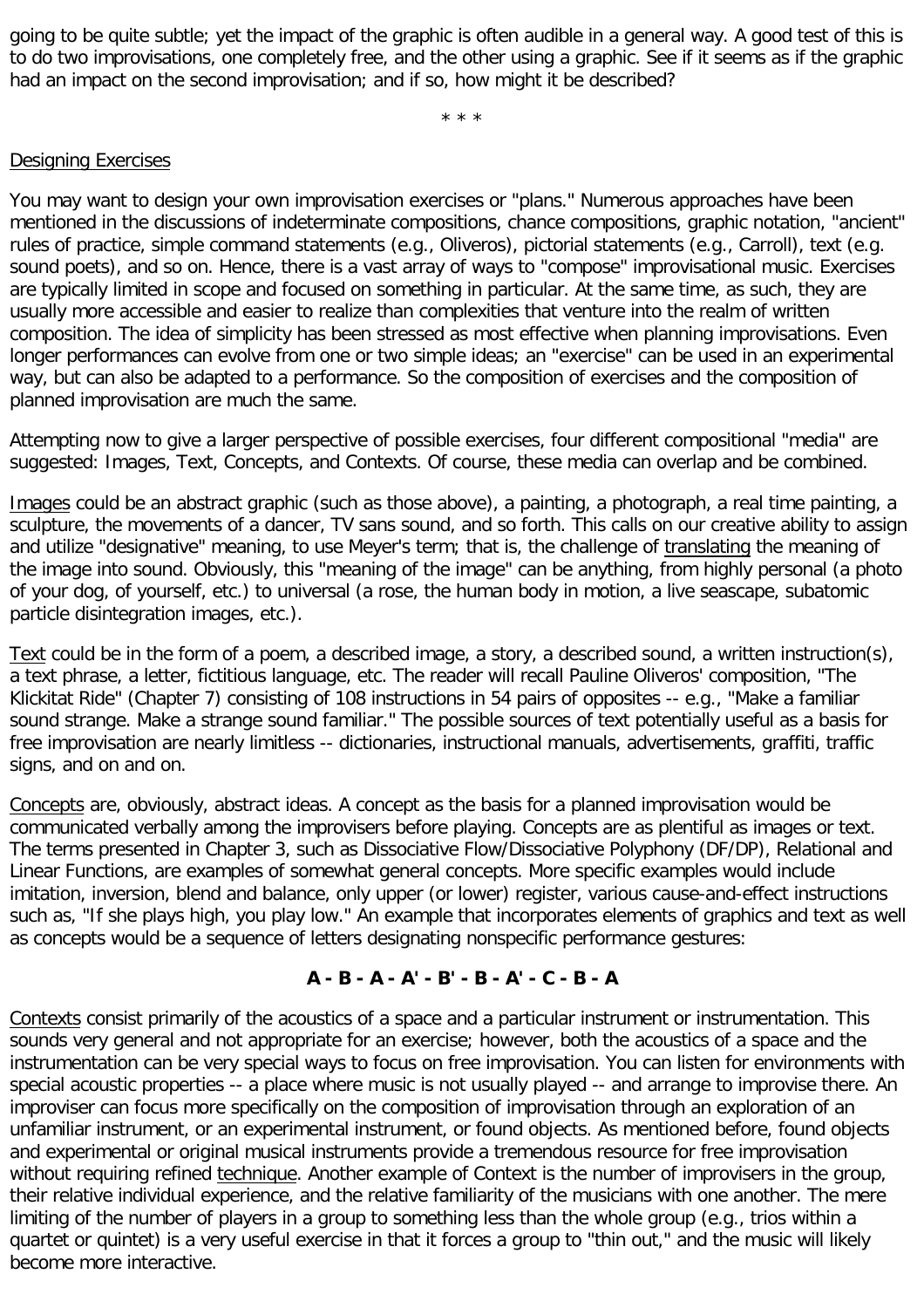## **APPENDIX C**

## **SURVEY OF IMPROVISERS**

### Introduction

An understanding of what improvisers, themselves, think about the issues and circumstances of free improvisation is important to any investigation of its nature. Various improvisers have been quoted at times in the text. But this appendix presents a focus on comments by practicing improvisers about their concepts, attitudes and approaches to the music.

The subjects covered include many of the topics discussed in the text. It gives the reader an opportunity to hear about the diversity of opinions and strategies improvisers have and use. And it is a test, in a sense, of the validity or appropriateness of the concepts and information presented previously. The comments below were elicited via a survey questionnaire sent to a number of practicing improvisers in the United States (and one in Canada). The questionnaire requested simple written answers to some questions; more complex questions or issues were recorded verbally by the respondent on a blank cassette tape accompanying the questionnaire. A few respondents chose to write all of their answers; most utilized the tape. Tape recorded comments were transcribed verbatim, then edited and summarized for use in compiling this appendix.

This survey, which represents 20 respondents, is too small, of course, to be statistically significant in any way, and it was not meant to be so. Rather, an anecdotal approach was taken. Given the subjective nature of free improvisation, it was felt that tape recorded verbal answers would most readily allow respondents the flexibility and spontaneity needed and appropriate to addressing some of the more complex issues. (Note: An acknowledged flaw in this survey is the regrettably few number of female respondents (only 2 out of 20). This does not imply a ratio that exists in the practice - there are many female improvisers and groups practicing today, though possibly fewer than the number of males. This survey was distributed by the author to improvisers known personally, and the limitations of expense prohibited a more cross-sectional accounting of the improvisation community within this country or throughout the world. Hence, the results of the survey discussed here should not be taken to statistically represent anything, but rather to expand the singular perspective of the author.)

Three other surveys of improvisers are of interest. C.F. Atton and Phillippe Renaud sent questionnaires to approximately 50 musicians and got responses from just under half. The results were published in Atton's article, "Some Answers to Some Questions about Improvised Music" (1988-89). Insightful comments are found in this article that supplement information presented here. Atton mentions a survey in Musics, Vol. 21 that addresses how improvisers actually practice. And in Musicworks, Vol. 38 (1987), the late Canadian sound poet b.p. nichol addressed improvisation in his article entitled "Ten Sound Poets on the Poetics of Sound." These are performers who deal as much with vocal sound as with text, per se, and their ideas about improvisation are thought-provoking. Some of these poets utilize improvisation a great deal, and others not. But each of them provides an insight into the uses and/or processes of improvisation.

\* \* \*

#### IMPROVISER SURVEY

The individual improvisers surveyed appear in a list at the end of this appendix. Each is referenced by a number, which is used in the text below to identify the author of a comment. Along with the improviser's name is her/his age (at the time the questionnaire was completed), gender, professional (professed) occupation, instruments played, and number of years involved in free improvisation.

The questionnaire addressed seven basic areas: background information; definition/nature of free improvisation; style in free improvisation; solo versus group; use of instrumentation and technology; live performance versus recordings; and the significance or importance of free improvisation. Each topic is addressed individually, select comments by the improvisers surveyed are presented, and any overall consensus, or lack thereof, is discussed.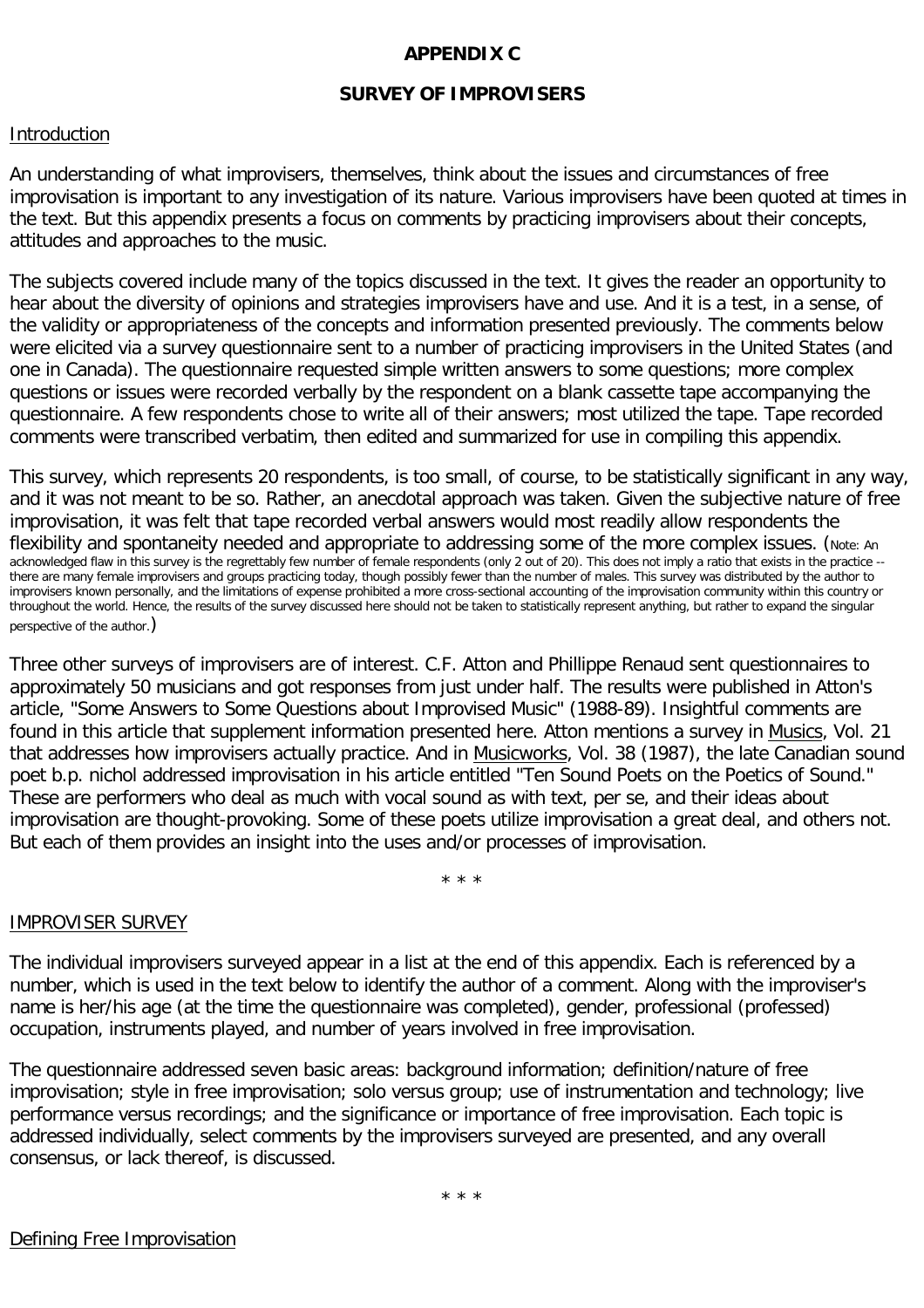Several respondents were unable or unwilling to actually define free improvisation, evidencing a genuine concern among some that defining a music as broad, open-ended and unpredictable as free improvisation unduly restricts understanding of it, perhaps even kills its spirit.

The idea of free improvisation might be beyond linguistic definition. The great Miles Davis once said, 'I'll play it and tell you what it is later.' That's what free improvisation is. It's self-defining in action. (1)

Other improvisers warn that defining free improvisation is "a dangerous thing..., because as soon as you define something..., it kind of dies on the page ... free improvisation is something that cannot be defined." (2) "Everyone has some sort of background..., and so the question is, is it truly free if you're bringing some sort of knowledge to the experience?" (13) "We have to figure out a way to define free improvisation in such a way as to not really pin it down, since it is like music itself -- it's always evolving and changing." (1) "I try not to define free improvisation because ... any form of improvisation isn't really free.... I don't define it, but I sometimes use it." (6) This same respondent also said, however, "free improvisation to me usually means an improvisation that's outside of any known and systematized tradition of improvisation," and within the jazz tradition, "improvisation... without chord changes" might be considered free improvisation.

One respondent points out the objectifying nature of attempting to define free improvisation: "it's an idea that people can talk about more than they can do, because it's an ideal." (10) But within this ideal, what is truly free about free improvisation?

To me, free improvisation is the immediate presentation of music including all or any kind of sounds which are created via an instrument, the body or any devices or objects which may be at hand. Free improvisation is the tapping of resources within one's psyche... (18)

In my experience, it is the capacity to allow a stream of consciousness to take place for oneself, either solo or in a group. (20)

One respondent offers a succinct definition of free improvisation as:

a contextually ordered, spontaneous instrumental exercise in which the formal constraints derive from the process of performing, rather than having been fixed in advance. (12)

This respondent makes reference to similar "exercises" in literature.

it seems to me to be in a line with various sorts of literary exercise ... the sagas of the bards, the last chapter of James Joyce's Ulysses, and Yeats' exercises in automatic writing. (12)

I would define free improvisation as any activity that is performed without reliance on preconceived structures, restrictions, intentions, directions, notions of good or bad, or ideas concerning the final outcome. (16)

\* \* \*

## Describing Free Improvisation

Although some of the improvisers surveyed could not or would not attempt to define free improvisation, each was willing to describe it in some way, pointing out certain characteristics that collectively point to its fundamental nature. Particular ideas arose within these efforts to describe key characteristics of free improvisation.

Originality: "it hasn't been played before... it sounds fresh;" (1) "it should start off as a personal experience;" (14) "the improvisation itself creates a language that is, in a sense, a definition of something;" (6) "no preconception of what you [are] going to do;" (7) "improvisation in which anything can happen... not limited by constraining factors such as style;" (8) "It is free-fall, a leap into the abyss;" (16) "improvisation which is devoid of received stylistic elements;" (10) "even the larger formal things, such as alterations of solos and tutties [whole group], would be something that were sensed at the moment rather than sketched out." (12)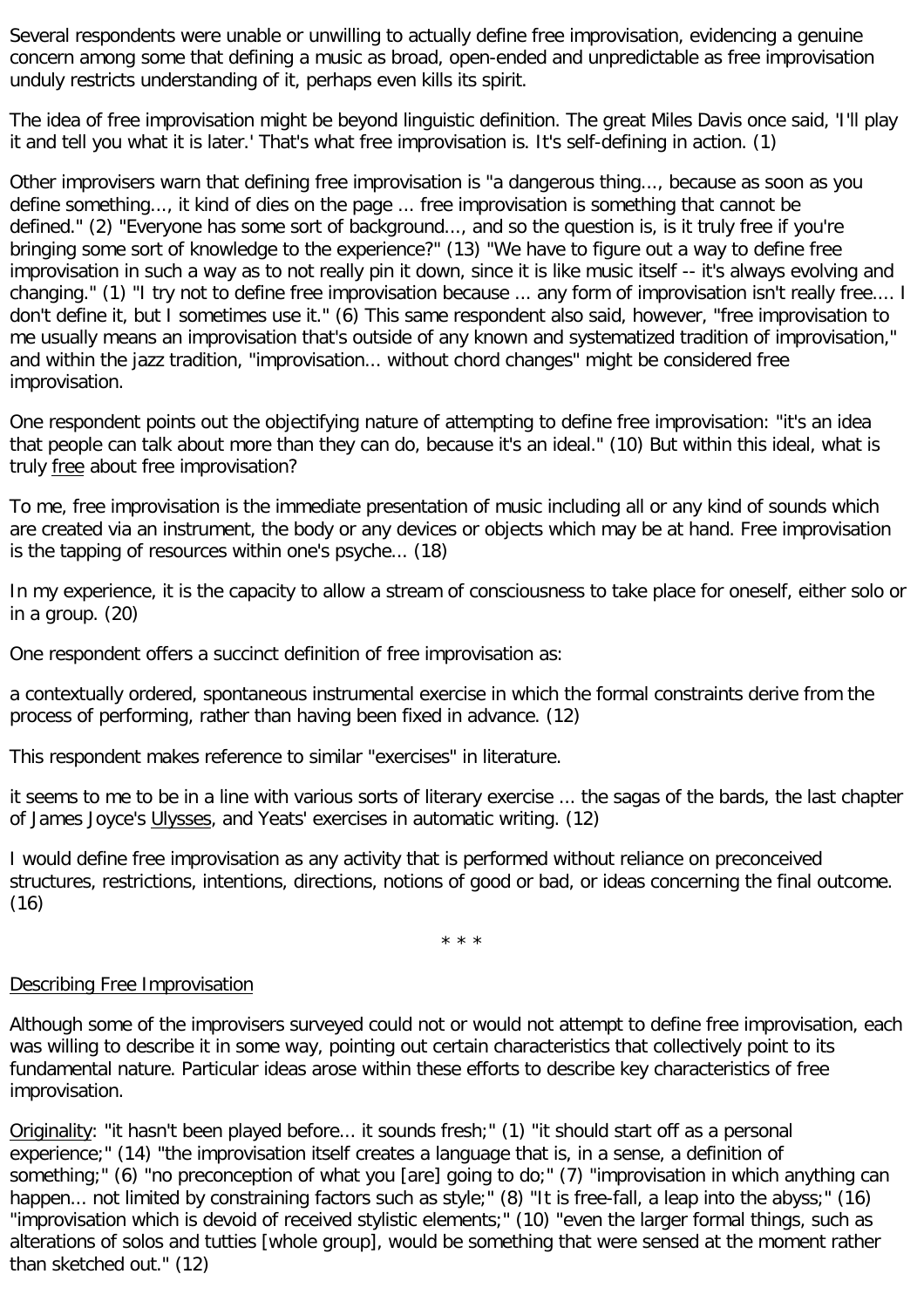Spontaneity: "it's totally spontaneous, made up on the spot;" (14) "being in the moment..., the music has a life of its own, and that life is seriously threatened by players not being in the moment;" (3); "the spontaneous creation of audible music rendered from thought;" (4) "places great emphasis on the inspiration of the moment;" (5) "a spontaneous oral exercise;" (12) "a personal expression and exercise;" (14) "that ability to associate on the spur of the moment;" (7) "sometimes it really does feel like you're being guided by some other force, or that you can only do what you must do at a certain moment;" (3) "other forces are at work there that we don't totally understand;" (9) "It should be constantly surprising to everyone, especially yourself;" (16) "you really need to have a clear head and not think about what you know, unless the music takes on a certain direction where your knowledge would apply;" (14) "I like the term that has been used before, 'spontaneous composition'... [but] I don't know if total spontaneity is possible." (11)

Communication: "instantaneous communication... it's basically dialogue, communication;" (7)

[Free improvisation is] more a conversation than... a recitation... more a reflection/interaction ... than it is an adherence to predetermined parameters... (2)

what's exciting about it is the sense of interaction and all the different ways dialogue can happen, and all the different new things that can arise out of this dialogue. (19)

everybody is listening to everything that's going on, not just their own playing." (9)

You're listening for communication. You want to hear acknowledgement, something in the playing acknowledges the contribution of someone else. (11)

it certainly can be likened to conversation, discussion, monologue, someone who tells a story and makes it up as they go along. (20)

Absence of ego: "I've always played with a mind toward erasing the mind." (3)

My search is for essence of Universal Music, and I think free improvisation is a definite tool to attain Universal Music... I personally think free improvisation is a state of grace -- the perfect condition of creation. At one, with one." (1)

With solo [improvisation], you have to listen ... to what you're doing and try not to think. How do you try not to think? (18)

[Group improvisation] involves a lot more sublimation of the ego, which is about the most difficult thing to do, because you can't will it; you have to not will it. (3)

Often the process of free improvisation is described as something almost independent of the player(s); the music seems to form itself from itself, unfolding, as it were, over time.

it's based on the right brain process. It's intuitive. It's letting the music play itself to some degree... Also the process involves being present in the moment. A certain amount of psychic receptivity is involved... (15)

somehow, the sound has a life of it's own. (18)

In fact, instruments may be modified or built to enhance this sensation.

I try to build that [quality of surprise] into my electronic instruments so that ... it has some of that dialectical quality or that dialogue quality ... [in which] the instrument can do surprising things and lead me in directions I didn't foresee. (19)

#### As Working Out Material:

personally, free improvisation really means composing my work, having a lot of different utilities and sounds, and just tools around me to work with while I'm working on a particular piece. For example, just twisting knobs, pulling strings, whatever at the moment I feel needs to be done to be put into this piece. (17)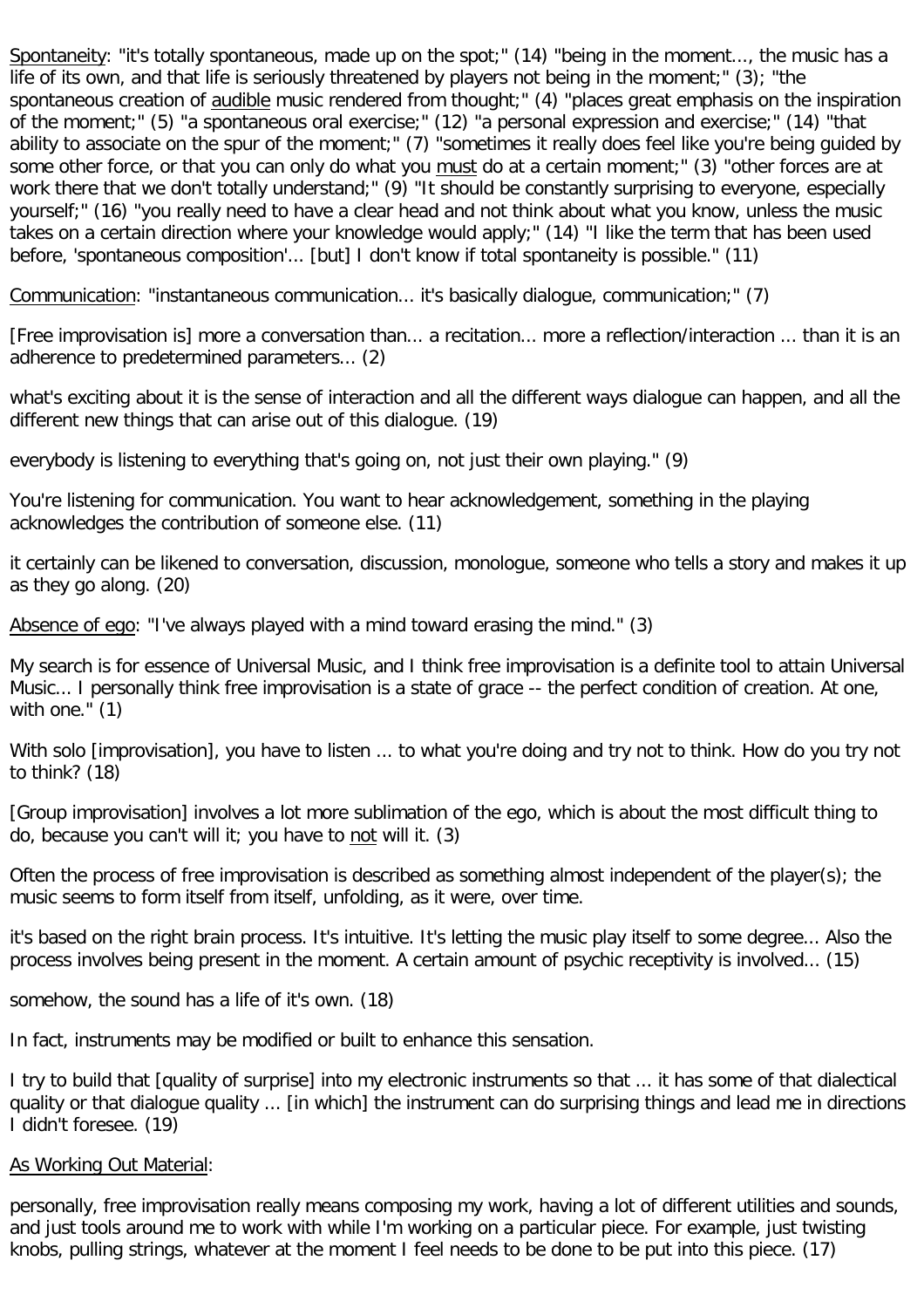improvisation's role in a general array or process of composition ... is more that it's a crucible... therefore it's pre-composition, or proto-composition in that it's the first stages of composition... let's say, 'embryonic composition.' (20)

### Relationship to Composition

As just mentioned above, improvisation can represent a process of working out compositional material. Whether the end product will be a completely composed piece of written music or a "partially composed" (chance, indeterminate or improvisational) piece, the actual composition process involves trying things out. Beyond this, however, the relationship of improvisation to composition is always subject to debate.

When asked the question, "Do you think of improvisation as a form of composition?" almost every respondent answered "Yes." Of course, most of these answers were qualified by further commentary.

"Silent free improv is known as composition." (4)

I think improvisation and composition are too often presented as some sort of grim dichotomy. Certainly composition arises out of playing around with sounds, i.e. improvising... I like to use the word premeditation... when there is some pre-selection or prior decision about how this piece might proceed. 'Memory composition' is another phrase I sometimes use to describe a structured improvisation. (5)

Another respondent describes a distinction between "improvisational thought" and "compositional thought," both of which are components of free improvisation:

there is a music that one makes without thought and without a kind of consciousness, and I would call that improvisational. Compositional thought is when one hears something and reacts to it..., you think, 'Here's a good thing to play. It will go along with what I'm hearing'... Anytime that kind of thinking happens, that's compositional thinking. Improvisational being is simply when... those thoughts are not going through your head. (8)

But this same respondent cautions, "there's consciousness and unconsciousness operating together in a way that's ... beyond anyone's power to really separate..." (8) As a conscious element, it may be the intention of the improviser, before the performance, to use certain known elements.

A lot of times in free improvisation... I do have a fairly clear head about playing a riff or a rhythm and then reacting to that, to get myself going. (13)

However, most often, these decisions are made spontaneously in response to the moment. Indeed, some free improvisers feel that precomposition can actually get in the way.

I think [precomposition is] a kind of a jinx, either in solo or in group improv. It's kind of anti-improv. You only want to think a couple of notes ahead of what you're playing, and you have to constantly be listening in group improv. So a preconceived or precomposed idea shuts you off from reacting spontaneously..." (11)

One improviser thinks of improvisation as

a form of inadvertent music... The word 'compose' means to put things together. And when you improvise, sometimes you're improvising to take things apart... But inadvertently, if music results, then, after the fact, it becomes a composition. (1)

As mentioned before, pre-composition of some aspect of an improvisation can, and should, be quite simple - a statement or two requiring no rehearsal, possibly made up on-the-spot just before a performance can work (though at times it can also get in the way).

Oddly, some of the more successful times I've played with groups -- with and without an audience -- was when there was a very short, yet clear, verbal discussion just before we play about what direction the music might take..., so that that feeling was in the air among everybody in the group. (3)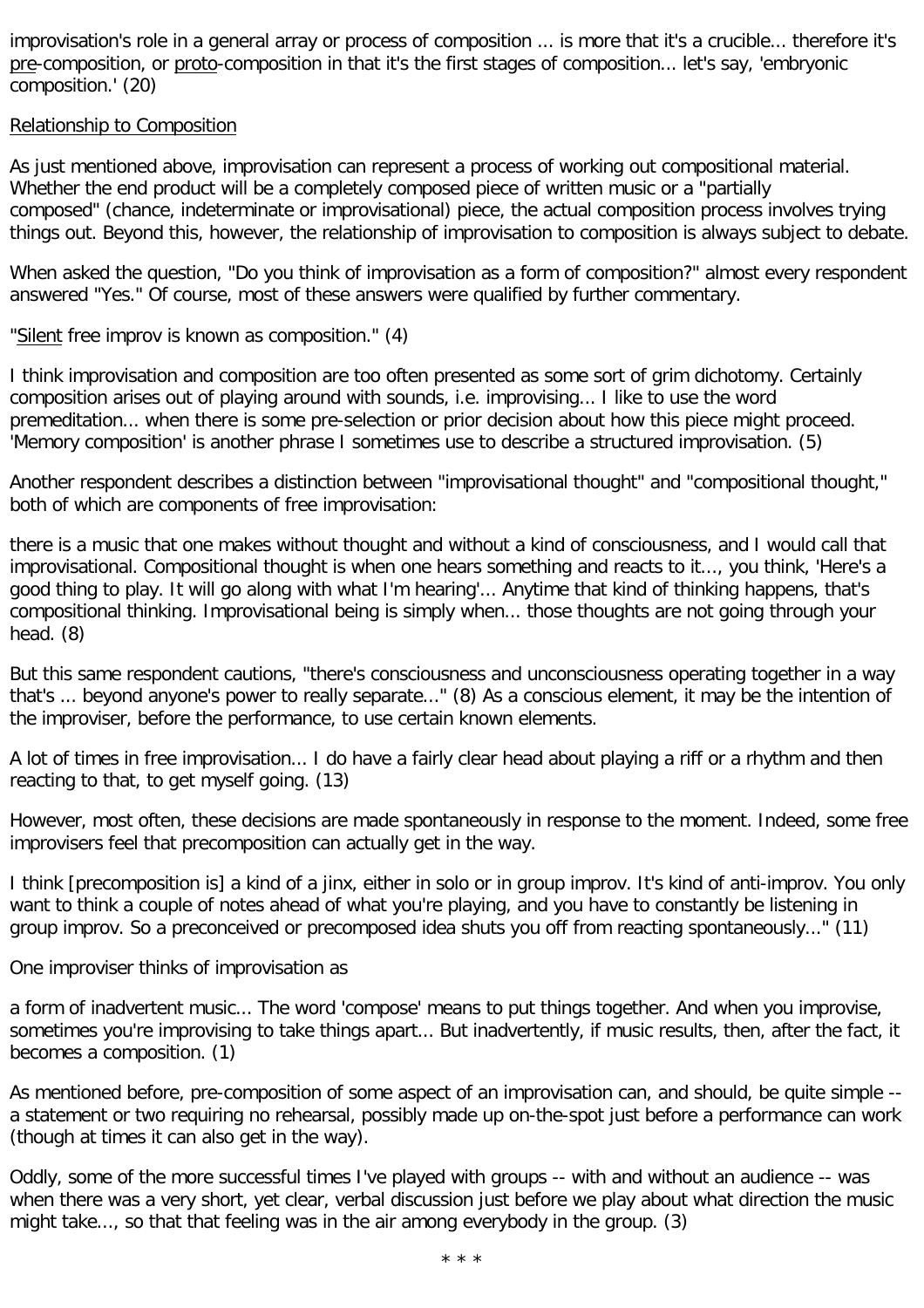## Role of Pre-existent Styles in Free Improvisation

The improvisers surveyed comment on the complexities of style within free improvisation. For some, style is something to avoid if possible; for others, it is a key ingredient of their music, albeit normally used in some non-traditional way. All can agree, however, that style is an inevitable and important issue in free improvisation, whether it serves one's purposes or threatens the improvisation.

For me, this is deeply rich... I love pre-existing styles. I steal, I borrow, I might barter... I take what I can, what suggests itself to me, what's relevant to music that's going on in my mind at the time. (20)

[pre-existing styles] play a big role, because previous experience becomes encoded in the hands or body... (15)

Sometimes [style] will just pop out of a player spontaneously. At other times, it may be injected in order to cause a certain effect. (18)

If one is going to play freely, then everything one has played before, everything one has thought musically before will be part of the bank that one draws from. To that extent, you cannot escape stylistic reference. And yet if one decides there is a style, even a free improvisational style, then that limits the concept of free improvisation. (12)

If it's a solo improvisation, the use of an idiom is more of a commentary. There is something in that preexisting style that communicates certain cultural information to the listener... In group free improvisation, preexisting styles played by one member of the group would be a signpost or a rallying point... with which to show some contrast in styles for satirical effect or some kind of social commentary. (11)

just by listening to an album of a particular artist... I may be inspired by that album and find myself doing things, which I've been thinking about, that have characteristics of what I was just listening to... [and] I'll use a combination of a couple of different people who manipulate guitar sounds. (17)

I do stylistic borrowings all the time, and I enjoy them, because I like the music that I've heard in my history so much that I like to reproduce it. And I have no ambitions regarding originality... But in a certain sense, it goes against the ideal of free improvisation. (10)

The latter quote is a more than slightly humble statement by a very original musician, who is both a professional guitarist/singer and experimental instrument designer/builder, as well as writer/editor. The use of styles is certainly not antithetical to free improvisation.

General "themes" appear in the comments of improvisers on the subject of style.

## Absence/Transcendence of style.

I think free improvisation has to be free of all stylistic considerations. However, in freely improvising, it's absolutely alright if a style of music inadvertently just pops up... true free improvisation should be beyond style; it should transcend style. (1)

possibilities are opened up simply by working with the idea of avoiding style, as long as one is aware that to do so is paradoxically stylistic, too... (8)

I think that improvisation benefits by all of the influences and technique and traditions that one brings to it, but that it really retains its improvisational character. Then it basically is being free, achieving free. (6)

There are many situations where the music does become horizontal or abstract, because you're pushing some sort of envelope of trying to leave [style] out. (13)

there's a more subtle way style can be involved, just being the training of the players... [but] it's problematical. Sometimes that's a real limitation, you can hear the player's fingers taking over..., patterns that they are just bringing in unconsciously from their playing in some particular style. But other times it can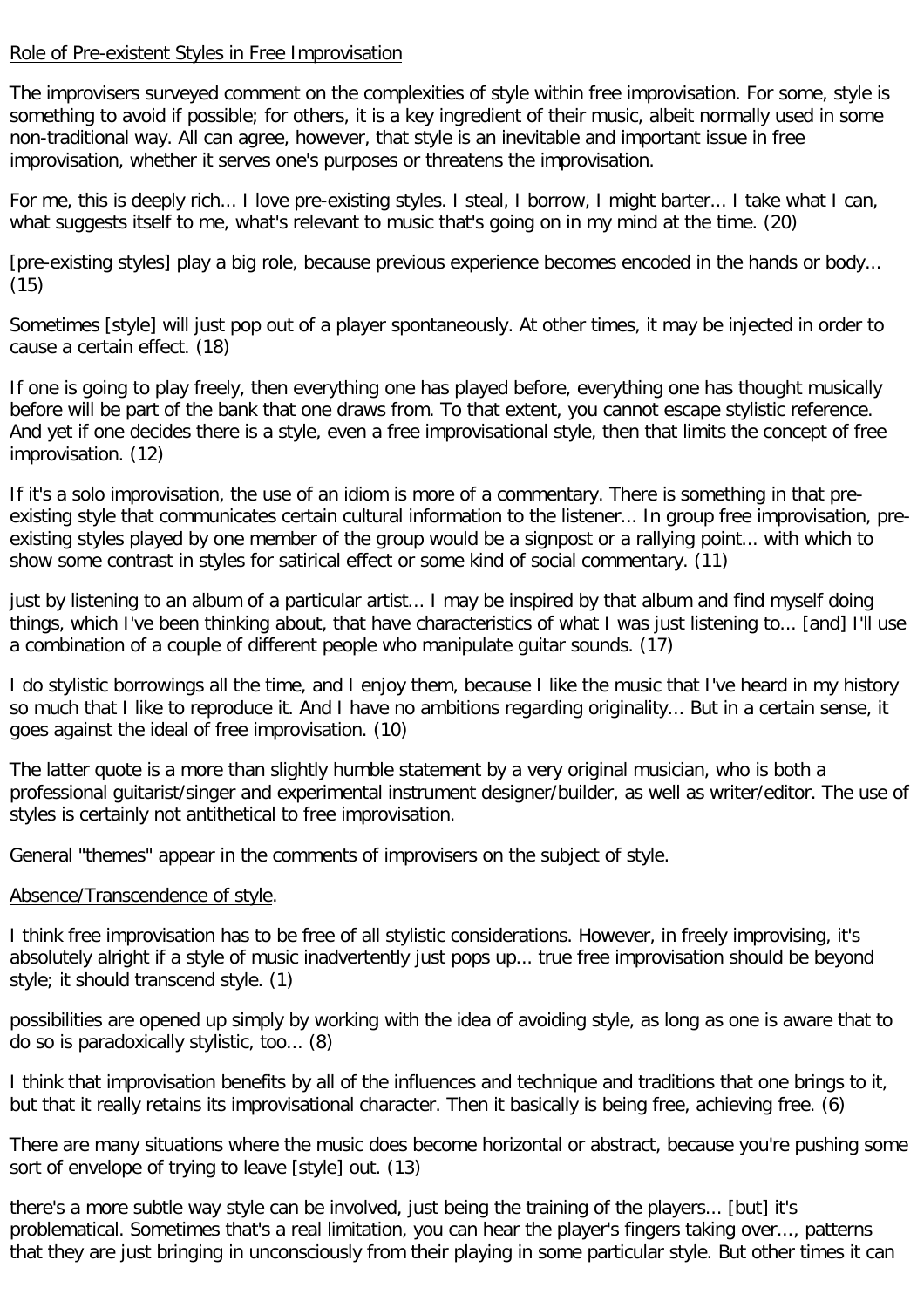be a real strength. (19)

Sound precedence over style. The instrument itself is often the most immediate source of inspiration within free improvisation. The sound itself implies musical directions which can then take on characteristics possibly associated with style, or a particular style. Several of the improvisers surveyed design and build their own instruments. In such cases, the sound of the instrument is likely to be somewhat unique and thus carry a level of interest on its own, though ultimately, of course, the music that arises from these sounds is the purpose of the instrument.

My improvisation is based on sound, the sound of the instrument I'm playing, whatever instrument it is. I'm trying to improvise in such a way as to release the voices, the music of each instrument I play. (1)

basically, we play the influences that we have in us, but filtered through the instruments, and the instruments kind of dictate which way the music's going to go. It's always a constant interplay between how you react to the instrument, what the instrument gives you back, and you're working off the feedback of that. And then we just take whatever elements from "traditional music" that we need to give it a shape... And that's what I consider style in improvisation. (7)

Among instrument designers and people that are playing nonconventional instruments, [use of pre-existing styles is] not quite as apparent [as on conventional instruments]. Unless you were to know and have heard that person playing for quite a while, a pre-existing style would not be recognized. (9)

Style as a starting point. Stylistic features are immediately recognizable by those familiar with the particular style. Only small portions or elements of the style (style signs) are necessary to cause a mental association in the listener. Improvisers can utilize -- in isolation and out of context -- certain style signs that can not only immediately draw the attention of the audience (and set up certain expectations to either fulfill or deny), but can also function as a starting point for the improvisers themselves; a "springboard," in a sense.

as "Bub," [name of group] that's a big, big, big part [of] how we identify things to each other... But I don't think that necessarily is a key element in free improvisation... it's a launching point... (14)

It's my mother tongue... It's probably my first language, not only music but also a tonal style of 19th Century [and] early 20th Century... And this is the reservoir from which I get many of my ideas. Often they're harmonic ideas. (20)

I think very fondly about old time electronic music, music from the 50's and 60's, this kind of classical electronic music sound..., and I think my electronic sound has a lot of... historical reference to that era, and I really want to sort of pay homage to that era in a way and use that sound, that quality. (19)

Style as communication device. In the context of free improvisation, style functions as a sign in terms of communication. Associations with that sign can bring forth expectations among improvisers in a group that will usually stimulate some change. And whether a style sign or style semblance, the audience listener will also be affected.

Style to me is language, vocabulary. You can't communicate without a vocabulary. So we are always working with (or extending) pre-existent vocabulary (style). If it seems that free improvisation is non-idiomatic, it is simply that we are so submerged in the dominant idiom (i.e., the Western European classical tradition...) (5)

utilizing pre-existing styles is an extraordinarily effective way of affecting perception and cognition. It's affecting your listener on a deeper, more internalized level. The reason is that there are certain expectations that go with any pre-existing style, and by first utilizing those styles, you've created in the minds of your listeners expectations of what you're going to do next... Then by betraying these expectations, you've created a situation where rather than the listener just simply listening to sounds, they're trying to deal with the fact that you're taking what they are expecting... away from them. (2)

use of styles, use of reference points is very charged. When you leave the abstract and come down with something specific, that can really change the whole way that the hearing is working. (8)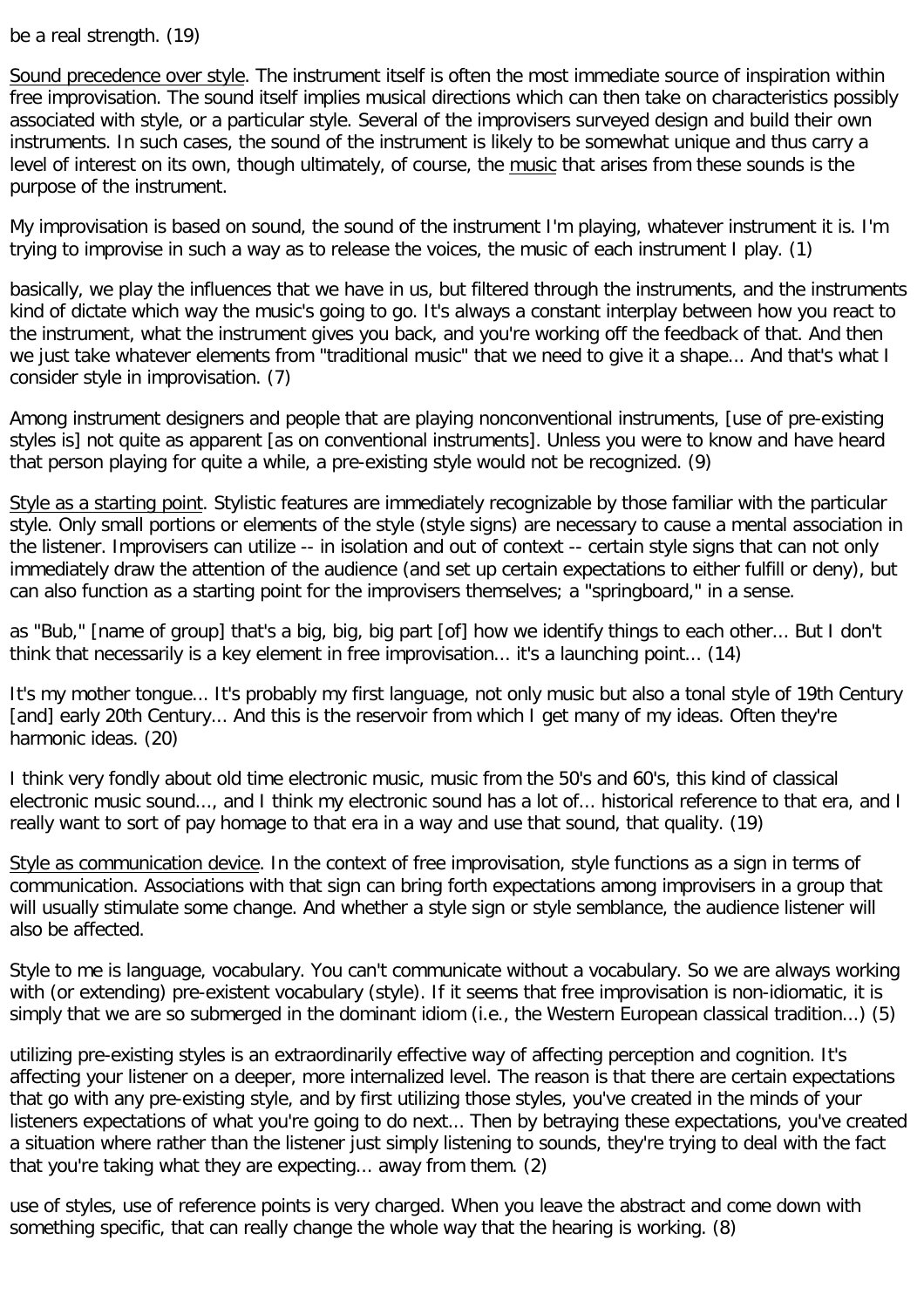Style as Parody/Irony. It is an accepted practice within free improvisation to parody various styles (a form of style semblance), though this is a more literal or theatrical, less abstract, approach to free association. Once a style has been strongly implied -- this in itself can be startling when expectations are so open -- attention shifts toward how it will be manipulated, contorted, deconstructed, collaged, or otherwise changed.

In my experience, there are two approaches to using pre-existing styles in the music, which sort of define each other. One is non-ironic use, and the other is ironic use... the ironic sense... is a theatrical sense, where the use of the music calls attention to itself, calls attention to the style very much and the dislocation aspect of using a certain style alongside another style..., where you have two different things going on at the same time or more, can be a very useful theatrical element. It can also be quite interesting musically. (3)

A lot of players really have that as their ability to mimic styles as one part of their language. I don't myself, feel like I use this that much. (6)

I love most of the existing musical languages too much not to try to incorporate them into what I do... we end up using genre as a form of release following a period of tension from more abstract playing. It also frequently serves to inject a little humor into the proceedings for us, and ... makes the music a little more user-friendly for the audience. (16)

I generally use [pre-existing styles] to be a smart ass, which is also a way of signalling something, giving a cue, contrast to what's going on, sarcasm, and using it as a color. (11)

Sometimes, in a concert of several improvisations, one might be selected as a "humorous" piece or as social or political satire.

sometimes we will try to do things based on our version of a particular type of music. And occasionally we'll actually try to do covers, where someone will sing the lyrics to a song, but the music to it will bear very little resemblance to what the song was about ... we will even cop a melodic theme. We'll actually try to do like a Beatles tune or a Pink Floyd tune or something like that... it's more like taking a vocal style and laying it over what we do, as opposed to trying to actually play those changes in a traditional way. (7)

Non-western instruments, whether ethnic or experimental, can imply stylistic elements whether the player intends this or not.

In my own playing I work to avoid stylistic parodies. However, soloing on a number of my own single-string instruments frequently draws on single-string instrument styles from all over the world (e.g., one-string guitar, mouth bow, diddley bow, berimbau, gopychand, etc.). (5)

One of the improvisers surveyed reported a truly unique and interesting practice of free improvisation that reverently and sincerely employs stylistic "parody." A concert of free improvisation moves through stylistic eras:

I slide along the chronology line in such a way that I begin with playing something that sounds a little bit like Bach; I move to where... it sounds like early Beethoven; it goes into Grieg; it goes into Mahler; I begin to chromaticize; and sure enough, I have a chronological trip in which I have spanned a hundred to two hundred years of harmonic usage. I suppose it's like speaking in a very, very simple way and gradually inflecting and elaborating on your language until you are speaking poetry. (20)

This improviser does not parody in the usual sense of that word, but rather absorbs an essence of a style and then allows that influence to irrupt.

it's not just nondescript language, 'babbling' in 19th Century style. I sit down and play Schumann, and if I'm ripe for composition at a certain time, I will play Schumann as though I were a prospector panning through a river and trying to sift out material until I find nuggets of gold. (20)

Style Characteristics of Free Improvisation. The reader will recall aspects of style in free improvisation that were characteristic of the particular improviser or group, and which seemed to be indigenous to the "language" of free improvisation. Improvisers were asked what role pre-existent style plays in free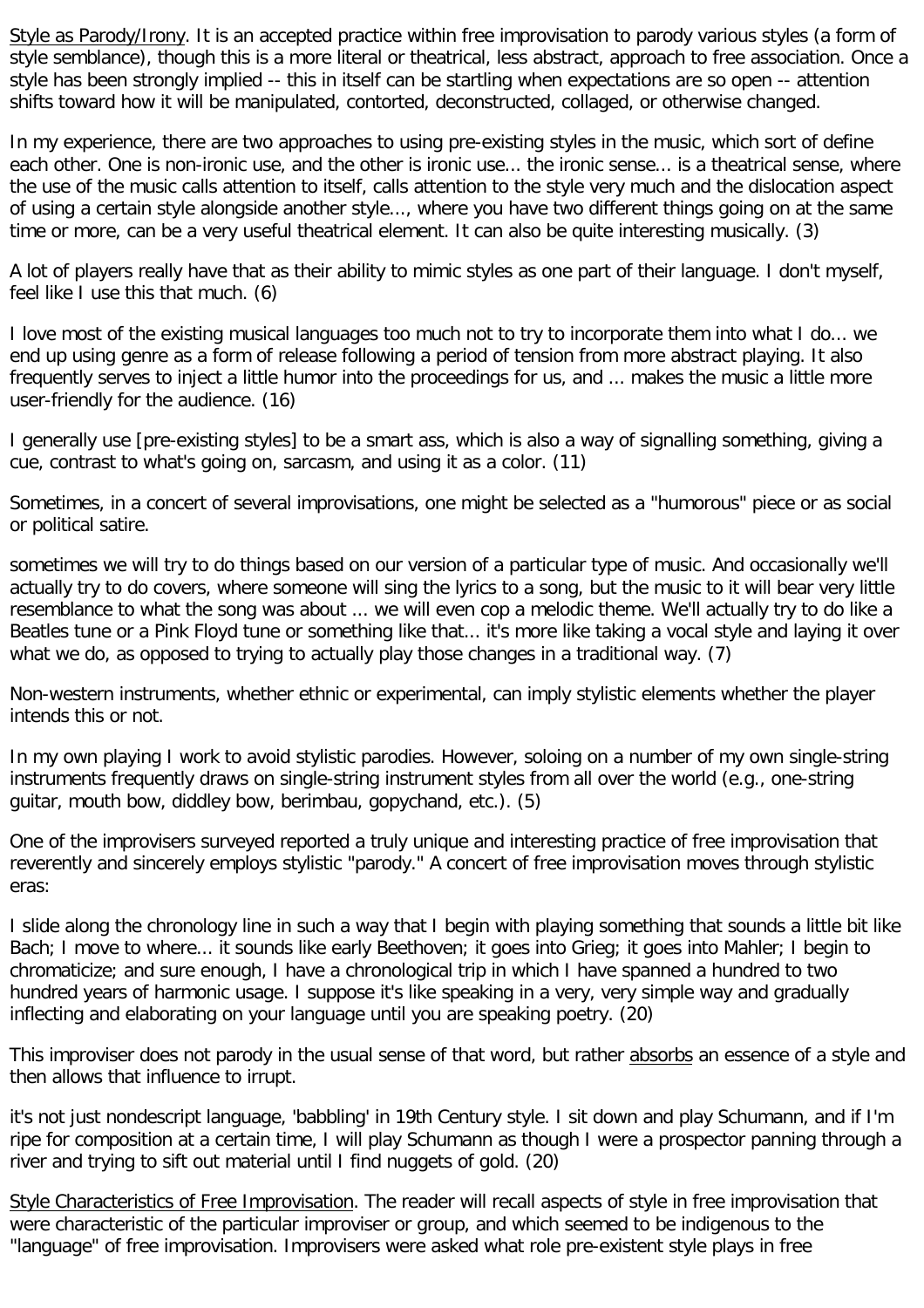improvisation, and in their own playing. It appears some are intentional in how they use styles, while others deny any consciousness of style whatsoever.

What, then, seems particularly characteristic about the use of style in free improvisation as improvisers see it?

if I get to the point where I know what's going to happen ten seconds down the road, then I feel that what's going on is pastiche rather than free improvisation, and I'll try to move away from it... the idea of style should be something that is constantly changing. (12)

something that's very common in practice of free improvisation is little phrases often that you could identify as being of a style. Other times, other groups are less shy about, say, jumping into a march. (8)

Two styles are of interest here - the style of playing an instrument as well as the style of composing... style models the interpretation of a subject, therefore the emotional value of the piece. (4)

I think that every individual player has their own style, no matter what, especially when they're solo. And when you start putting those personal styles together in a very natural way, then that's when things happen, positive things happen... (13)

There's thirty years of history in this area of free improv or free jazz, and so it itself could be said to be a preexistent style. Certainly in terms of the saxophone... a readily recognizable language [is] associated with this kind of music. (16)

Some improvisers remark that style will enter into a free improvisation one way or another, intentionally or unintentionally, consciously or subconsciously -- that is, that style in one form or another is inevitable.

I think pre-existing styles -- all the styles that a player knows -- enter into a free improvisation just by necessity. In fact, we're not starting from nothing. None of us start from nothing, and what we play winds up being a reflection of what we know. (6)

we're all influenced by our environment, and we are constantly aware of all these different musical idioms that exist. So I think that, even subconsciously, that filters into your music. (7)

Davey Williams' phrase "pan-idiomatic" much more clearly fits the sort of free reign over stylistic reference that often is the substance of much contemporary improvising (e.g., Chadbourne or Jon Rose). (5)

Finally, one of the questions asked of improvisers was a multiple choice: "Which term best describes free improvisation: a style; a process; a genre; or a scene?" The vast majority considered process the most appropriate answer. Not one respondent said it was a style in itself. One of the improvisers ordered the choices stating, "The process becomes a style, which becomes a genre, which can become a scene." (4) One respondent warns against applying such terms to free improvisation: "To reduce it to a codified style, genre, or scene would be to effectively kill it as a viable form... (16) Another stated, "The term 'style,' I think, is a problem." (12) But he goes on to qualify the other choices according to perspective:

From the point of view of the performer, I think it's a process. From the point of view of the auditor, a scene. From the point of view of the music critic, it may or may not be a genre, depending on their orientation. (12)

\* \* \*

#### Solo versus Group Free Improvisation

Improvisers were asked to describe the difference between solo free improvisation and group free improvisation. They were also asked which they considered more difficult, which they preferred, and why.

Respondents were almost equally divided in their opinions whether group improvisation or solo is more difficult. At the same time, the majority preferred group improvisation over solo.

Comments on the differences between solo and group free improvisation give a good indication of the communicative and interactive aspects of free improvisation. They also attest to pre-compositional thinking in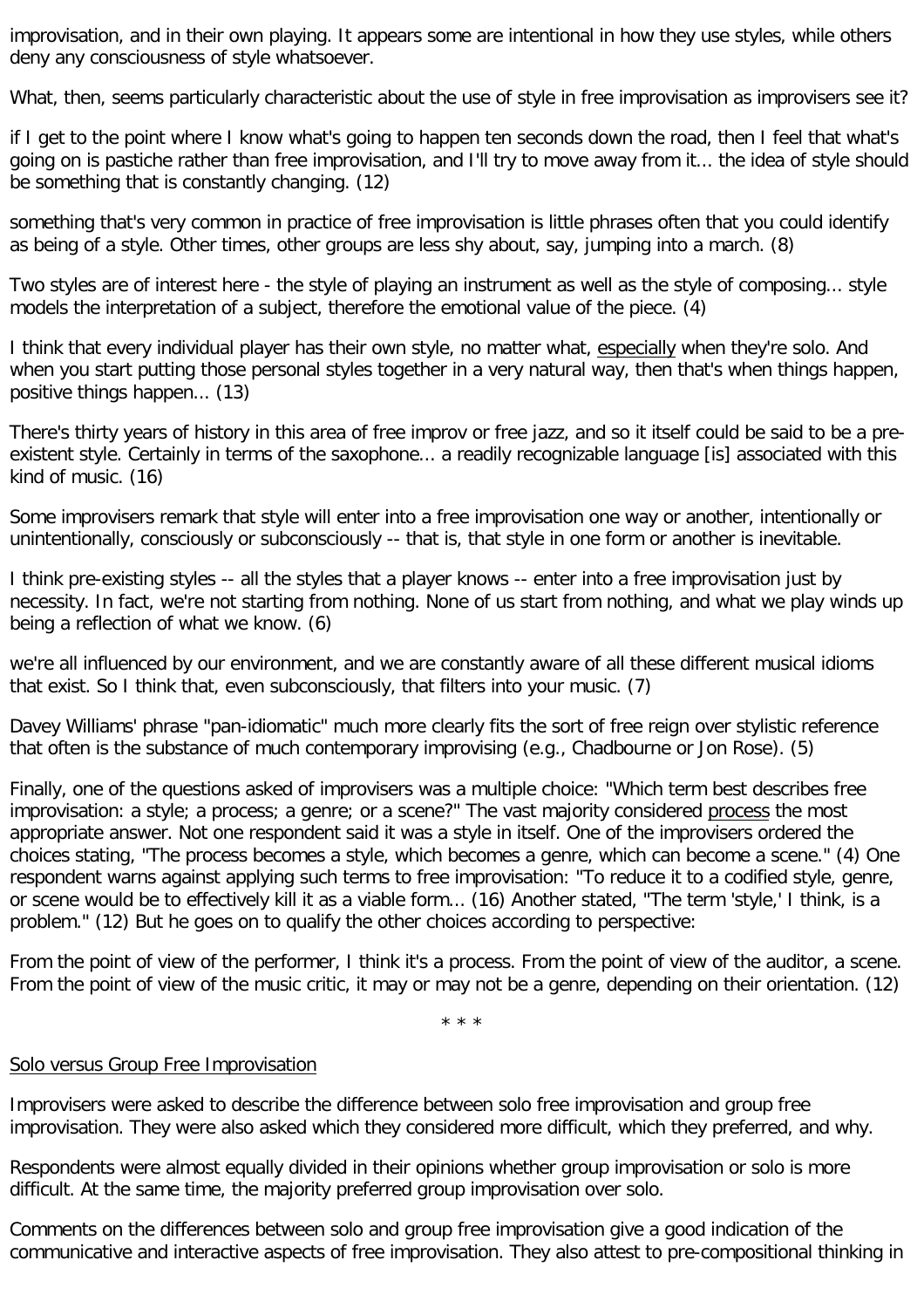solo improvisation and certain necessary social attitudes in group improvisation. Again, particular "themes" come to light examining this aspect of free improvisation.

Differences between solo and group improvisation. Though the differences between solo and group improvisation are obvious on the surface, improvisers' comments shed light on the nature of these differences. Of those surveyed, 60% (12 out of 20) preferred group, while only 10% (2 out of 20) preferred solo. On the other hand, in terms of difficulty, improvisers were nearly evenly divided: 30% (6 out of 20) considered solo more difficult, and 35% (7 out of 20) considered group more difficult. (At the same time, several responses were either both or non-responses, 6 (30%) regarding preference and 7 (35%) regarding relative difficulty. A diversity of opinion is evident about both issues, yet all agree that there are important differences.

I'd say the difference is counterpoint. When I improvise on my own, I refer back to what I've done, and I anticipate forward to what I'm going to do... So, I'm sort of in 'temporal counterpoint'... Whereas, with group improvisation, I am in direct and immediate counterpoint with what these other people are doing at the time, and we are playing off each other... through impulse... It's chamber music of a very deep kind... (20)

I think [solo improvising is] one of the most wonderful ways of discovering things about your instrument and yourself... when you are improvising by yourself, it's a much more open forum. You're not being influenced by any other players that might hinder you or change your directions... It's something that ... every player should do... (14)

[solo improvising] allows me to have the kind of quality and the kind of commitment that I really want with music... [But] playing with other people is really much more exciting, because there's much more [an] element of unpredictableness... (15)

Two totally different worlds, as far as I'm concerned. I do a lot of solo free improvisation, working at home on tapes. And that's a completely different process for me... it's a completely different atmosphere and a different feeling altogether... (17)

Giving up control in group improvisation. Improvisers in a group each follow the musical implications of the Flow as they each hear it, and thus can alter the Flow at any time but not completely control it. "In group free improvisation... you can't really impose your ideas... You absolutely have to give up personal agenda." (1)

Control is a big issue in free improvisation, because if you are trying to control something or someone else is trying to control something in a free improvisation, it can't work. The attempt to control free improvisation annihilates the existence of the improvisation as being free... a process usually takes place within an individual [and] as they go on in the experience of free improvisation, they learn how to let go or else! (18)

Group interaction. Most improvisers preferred group improvisation. The interactive aspect of the process seems to be the dominant reason for this.

I find group preferable and most exciting because ... I like the surprise of seeing the ways in which my playing impinges on other people and the sorts of things that are fed back to me for me to build on. (12)

The group thing is more about dialogue, and really listening to one another. The solo thing is basically going off in any direction... I prefer group improvisation. I like the interaction. And I like the fact that you're more readily surprised, because you don't really know what someone else will do. The music can take off in a different direction that you hadn't visualized... But you have to find the right group in order for that to work. (7)

When you hear another person play something, you always have at least three clear choices: play something complementary to it, play something non-complementary, or opposed to it, or ignore it altogether and play whatever you want... there's endless degrees and shades of those options to be explored. (16)

Respondent (2) has produced several cassettes of free improvisation in which he mails a blank tape to another improviser, who then records one track of improvisation and returns the tape (as mentioned in Chapter 6). At that point, he records an improvisation on the second track as he listens to the first track.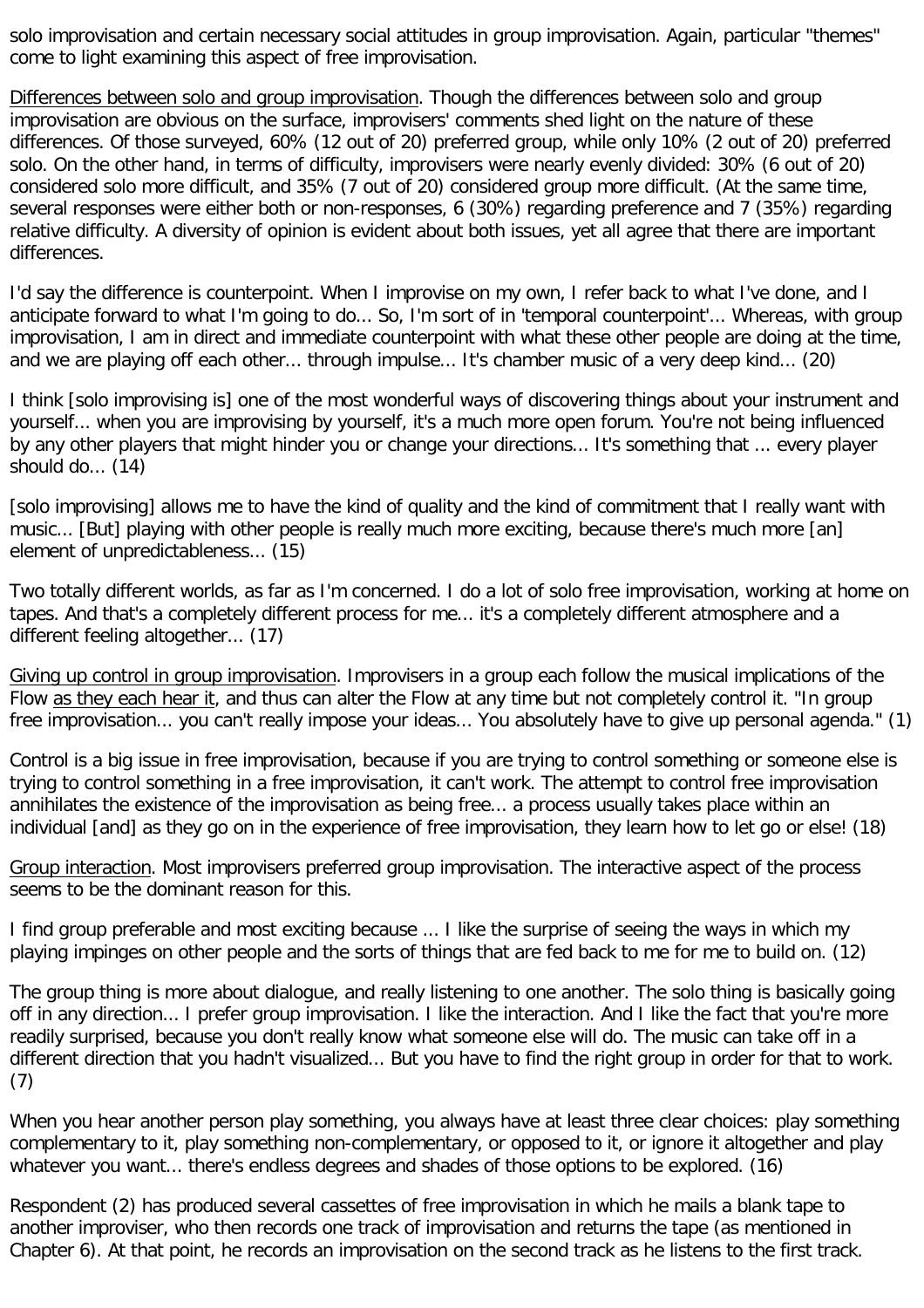Sometimes he records the first track and his correspondent improviser records the second track. This he calls "mail collaboration." It presents a hybrid situation because, as the one recording the first track,

you're doing a solo improvisation, but keeping in mind intentionally leaving space for collaboration. You're not interacting with the other person, you're interacting with the concept that another person is going to be there later... It's a very different experience. (2)

Interpersonal relationships. Interaction (communication) in free improvisation groups can, and often does, extend into personal lives and particular interpersonal relationships among members of a group. Though not specifically a musical issue, this relationship is probably as important as the ensemble relationships developed in performance, if not more so. There needs to be a high level of trust within a free improvisation group, and that trust stems from personal as well as musical interactions; it supports a psychic level of communication.

The music can affect friendships, it can affect how we think of each other... It's all part of the whole development of the individual as a social being. That's a real important aspect to group improvisation, and one that makes it very complex. And it would seem to be extramusical -- how we get along with each other, how we feel about each other -- it's all worked out in group improvisation. (8)

It's like playing basketball, it's fun. (10)

Group improv ... is about community and relationships. You are playing in relation to other people, listening to the whole and constantly making choices accordingly. (16)

each person brings to the group their own history, their own memory, their own psychological crosses and their own emotion... we're all complex beings, so if you've had a bad day or a bad year, or a bad life... that'll come up, as well as any positive feelings... So you really get both sides... When you're improvising in a group..., it's a communal give-and-take. (18)

Interaction within solo improvisation. Normally, an unaccompanied solo (improvisation or not) might be thought to have no possibility of "interaction," since there is only one player. However, as mentioned before, a single player can produce sound (sometimes with the aid of electronics) that gives the impression of more than one instrument or musician (i.e. more than one "voice"). But beyond this, a single line instrument can easily give the impression of two (or more) "voices," normally through timbral/articulation identity. And there is also the interaction between the player and the instrument (which may be to say an interaction between the Intellect and the Intelligent Body).

I can sort of predict what I'm going to do [in solo improvisation], how I'm going to work against myself... (17)

you're really interacting with yourself and your instrument, your audience if there is one, the reverberative qualities of the room you're in. You're also interacting with your moods and your past experiences. No matter what you do, it's interaction. (2)

what makes any kind of ... improvised music that involves a group especially interesting is that there is dialogue and there is interaction. And basically, as an observer or an audience to this kind of music, the most exciting thing is to see compositional ideas, improvisational ideas develop as they bounce back and forth between two people... With a solo piece, you've got to be responsible for creating the whole dialogue yourself. (6)

even when you're playing solo, it still is a counterpoint; you're playing a counterpoint to your memory. (8)

Some respondents commented on the linguistic nature of improvisation, pointing out the distinguishing ability to "talk" and "listen" at the same time that is characteristic of free improvisation.

it's related, I think, to conversation of a type... One of the... main differences is that both participants in the dialogue can talk -- that is to say, play -- at the same time and still listen, which usually doesn't happen with speech... Players are playing and listening at the same time. That's the art. So there is an instantaneous feedback of ideas from player to player. (6)

Compositional nature of solo improvising. Improvisers were asked if they "tend to precompose solo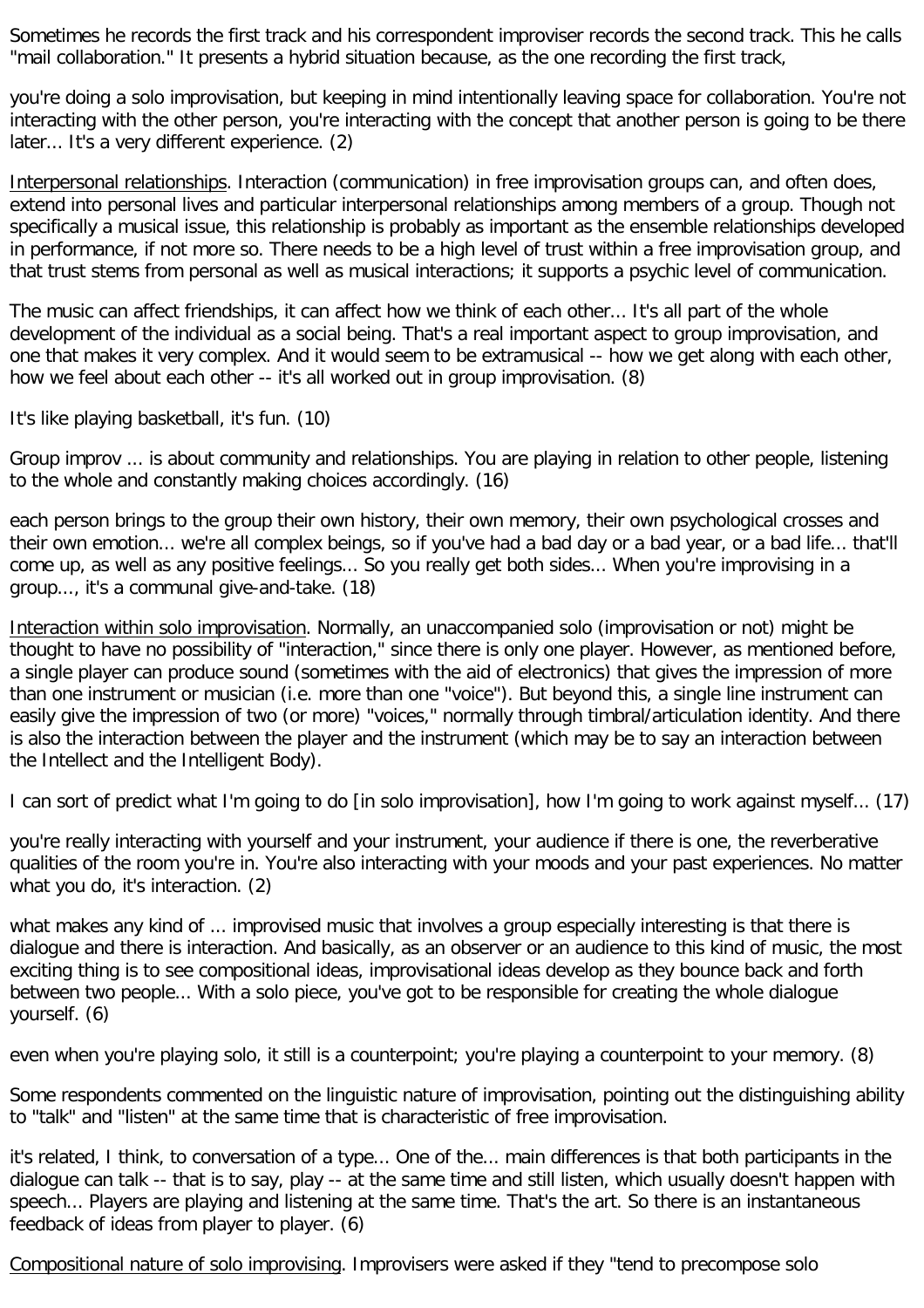performances of improvisation more than group performances," and the vast majority replied "Yes." It is evident that free improvisers consider themselves in some sense composers. Though the differences between written composition and free improvisation may be more obvious than the similarities, the similarities are more significant.

In solo improv, you're free to follow one thought all the way through and put your own spin on it as far as emotion and intellectual structuring go. In an uninterrupted way, it truly is stream-of-consciousness. (11)

in solo, you're actually free to do more intellectualizing, thinking, instantaneous composing on the spot... you can appear to be playing free improvisation when you actually aren't. And you can come up with something that sounds, to an outside observer, like a free improvisation when it actually isn't. (1)

the choices you have in solo performance are starting by defining for yourself a 'how,' and seeing where that leads, or defining for yourself some sort of goal, some sort of 'where' to get to, and seeing how one may choose to get there. (12)

compositional ... thoughts that enter the improvisation are going to be sequential, rather than simultaneous, when you're playing by yourself. (8)

I will draw synchronous flow charts, one for each sound source, to diagram where improv sections will go in recordings and compositions. I've also looked to such things as variations in wood-grain, skylines, surf, etc. to provide envirokinetic graphic notation in both types of group situations (partners human or non). (4)

I don't want to be standing out there with my pants around my ankles, so to speak... In a solo situation, I like to have something to fall back on if it ain't happening. (16)

## Solos within group improvisation.

There are obviously two circumstances of solo playing in free improvisation: unaccompanied solos and solos within group improvisation. The challenge of free improvising an unaccompanied solo is enormous; and to free improvise a whole solo concert is a feat. Solos within group improvisation, on the other hand, are commonplace, and can rely, formally at least, on the musical context provided by the other players in preparation for the solo. One improviser commented:

I personally like group improvisations that ... explore the situation where everybody's playing at once, but also ones in which there is room for individuals to develop solos that then are commented on or extended by the next person doing a solo... (6)

## Instrumental and Technological Resources

Improvisers were asked whether or not they utilize "extended techniques," preparations or modifications of their instruments, experimental or ethnic instruments, electronic processing, and multimedia in their performances. Again, some respondents make their own instruments, so issues of "extended technique" and preparation or modification of the instrument are somewhat moot since they are included in the experimental/ explorational process that normally happens with such instruments. (But for the purposes here, instrument makers are assumed to use both "extended technique" and preparations/modifications of their instruments.)

It is interesting to look at the answers statistically (though, again, the sample is too small to establish any statistical significance).

100% reported using "extended techniques."

80% use preparation/modification of instruments.

90% use experimental or ethnic instruments. (Note: This does not mean that these improvisers do not play traditional western instruments; it means they use experimental or ethnic instruments to some extent, in some cases all the time, but in most cases not.)

75% use some form of electronic processing.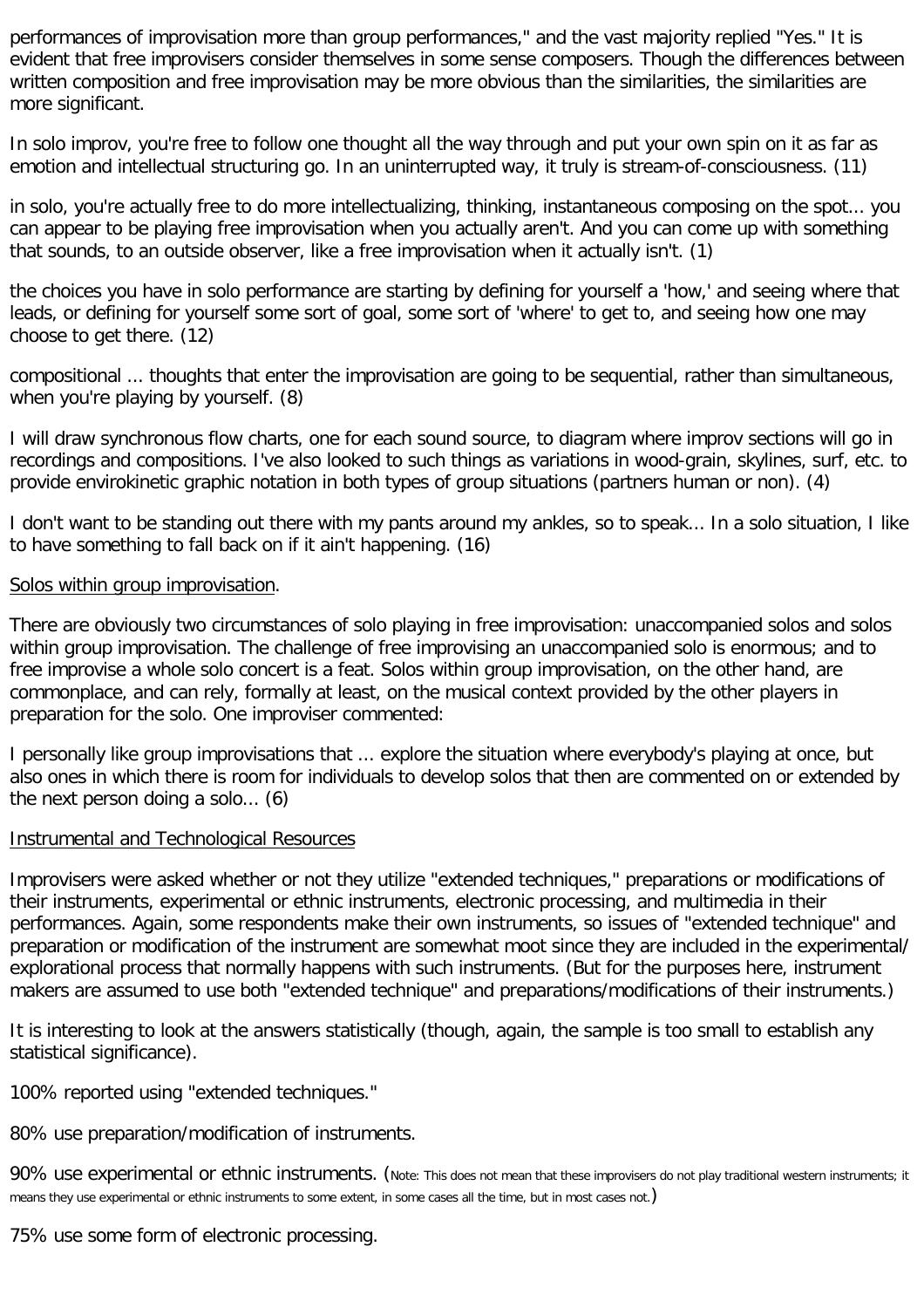And only 30% utilize multimedia.

Almost any sound can be used:

My interest is in being a master of sounds, a 'sound wizard.'" (1)

to me, anything that produces sound is an instrument... I did a performance with Halim El Dab this spring where ... between the two of us we played 30 some odd instruments, and no two were from the same culture. (2)

I'll play along with storms, animal calls, passing trains, empty factories... (4)

I use a lot of trashy things that I like to make sound good -- various pots and pans, things like that... I have a love for kitchen stuff in percussion. (17)

whatever it takes -- I think about those words -- 'whatever it takes' to get across something. (14)

#### Extended techniques:

It is important to note that what is non-traditional technique in the European classical mode is often traditional in other cultures... (5)

[the] overtone series of odd partials [in the clarinet family] leaves portions of the instrument that have unusual tunings ... so that there are areas of the instrument which are not exploited in traditional Western music, which open up a number of possibilities for improvisation (12)

[Extended techniques] is really a big part of the fun of free improvisation. Since you're not following a prepared score or improvising in idioms, we have endless possibilities. (18)

What I like is an improvisation that can move fluidly between 'extended' and 'non-extended' (if there is such a thing) techniques on an instrument. Fluidity is really what I'm after at this point. (6)

'Extended technique' doesn't mean 'no preconception.' It means that you've heard a sound and/or rhythm in your mind, and you're trying to achieve it on your instrument, even if that instrument isn't known for that.  $(13)$ 

## **Electronics**

I do a lot of work with CD's now, where I'll also be playing the CD player, using the fast forward and rewind buttons. It's sort of like a manual sampling effect, where you can form like a manual loop... I'm real fond of a lot of reverb on certain instruments. I use a harmonizer a lot... I also do a lot of work on the MacIntosh computer... (17)

What interests me is trying to create sounds that are unique without resorting to electronic manipulation or synthesis. (7)

I've heard some really atrocious misuses of [electronic processing]... (13)

I'm not interested in extensive processing... I have a preference for what I call 'natural sounds,' which is just a way of limiting myself, I suppose. (8)

Electronic processing is the last step in my thought process... I like to look at that more as kind of dressing, rather than the main focus... You have to do your homework around electronics. (14)

## Ethnic Instruments

I do collect and play ethnic instruments, as many as I can get my hands on. (11)

once you experience these other ethnic instruments and the neat sounds they make, it makes you want to try to nurse them out of your own instrument. (13)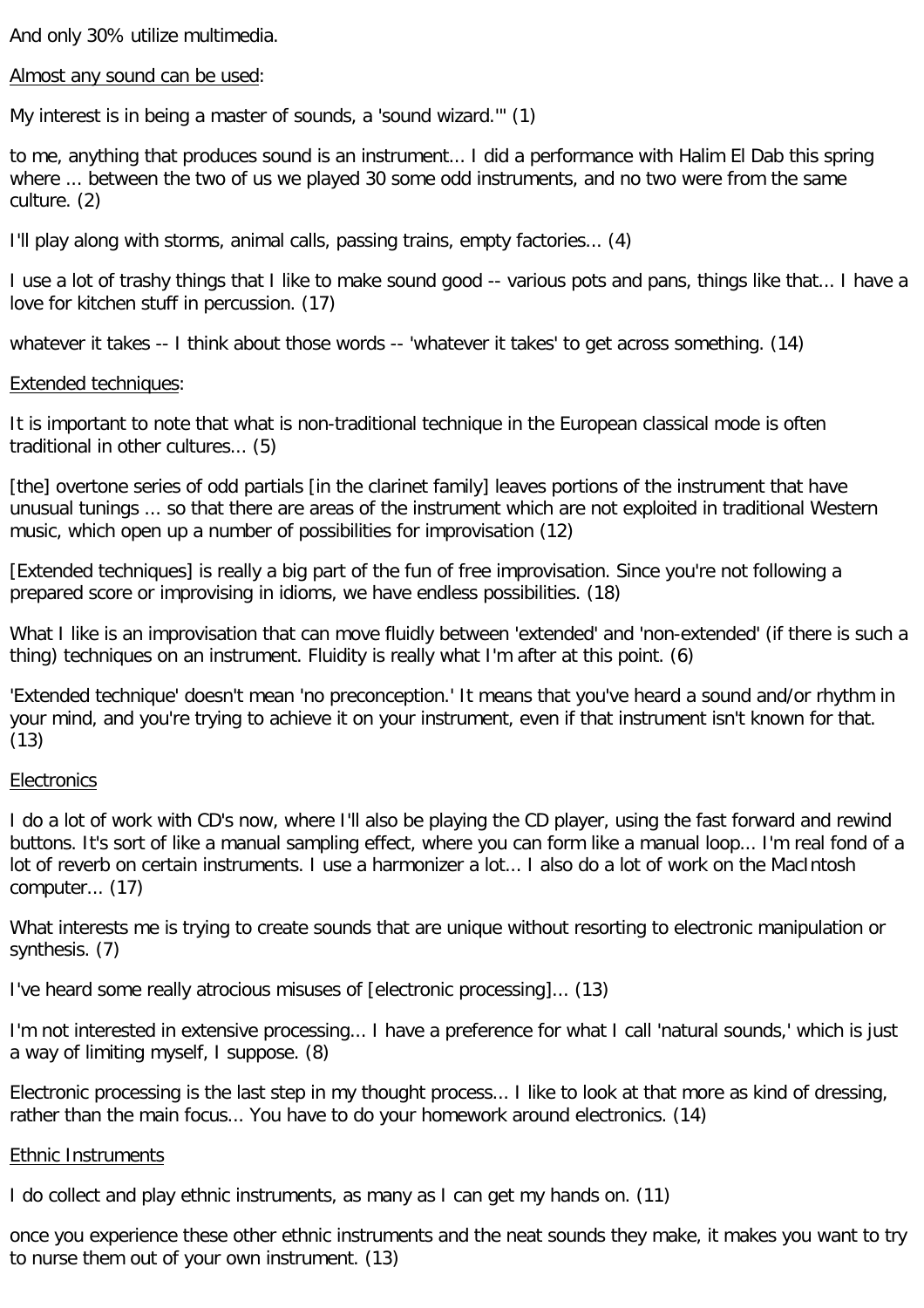It is interesting to note that while the exploration of sound, and thus techniques on instruments, can be extensive in free improvisation, there is acknowledgement of the value of traditional training and discipline.

I've been very influenced by the practice of a martial art, Aikido, which has shown me that a very traditional approach to learning can be very powerful. And an emphasis on starting at the beginning, having a good, strong teacher, and learning very basic techniques in that martial art has made me go back to basic techniques on the trumpet. As a result, my playing is a lot stronger, and it's a lot more satisfying. (3)

I have training in Chinese music, and I have training in Japanese music. I've studied various instruments from both cultures, and I've studied the traditional forms. I've learned to read the music... I've also studied psychology... [and] many other things that people would consider to be outside of music, but which I consider to be very much a part of the music that I do. (2)

Free improvisation has nothing, necessarily, to do with multimedia, but improvised music can be heard in some multimedia productions today. A number of free improvisers surveyed use or have used multimedia (30%). Where instruments that are sculptural in appearance are used (as some experimental/original instruments are), of course, the visual interest of the performance is already heightened. Add to this the "dance" of improvising musicians as they play these strange instruments, and there is a mixture of media that is integrated through the necessities of visual image and instrumental technique articulated in real time.

In a sense, music is multimedia ... because in a performance you're inevitably combining the visual and the sonic. (2)

It's very satisfying to collaborate across forms, but if you're really seriously concentrating in your form, you don't need anything else. (11)

One improviser uses costumes,

in an attempt to become even more distant from the audience, more mysterious, and evoke some kind of other worldly being. (8)

Another has produced dance pieces with musicians and large instruments and sound installations on stage.

we had the stage strung with wire going up into the lighting grid that was amplified. We had this giant hamster wheel that was like a big music box; it was seven foot in diameter. The dancer would get inside of it, and as they moved it, the strings would run against a paintbrush, and there'd be a little guitar amplifier, so it'd create this sound. (7)

Some improvisation groups utilize multimedia as a key element of their performances. This not only can provide a non-musical stimulus to which the musicians react spontaneously, multimedia also extends the potential number of "meanings" an audience might perceive (no one of which was necessarily intended). Indeed, in such theatrical circumstances, the audience might become involved in the performance. This is a tremendous challenge!

The Philosophers included a lot of multimedia. We were a free improvising group which really went into realms of theater, and we would include the audience. Or rather, they somehow felt free to include themselves, and of course they were welcome. (18)

\* \* \*

## Instrumental Technique/Virtuosity

A good deal of free improvisation involves some highly technical, even virtuosic instrumental performance. Free improvisation that has strong associations with rock or jazz, in particular, is often complex in texture due to instrumental displays of stylistically typical rapid passages and use of extreme registers. The place of virtuosity, or at least an accomplished instrumental technique, in free improvisation was addressed in the questionnaire. Most respondents had difficulty with the idea of "virtuosity" for one reason or another, the vagueness of its meaning, its shallowness or egoistic qualities, etc., yet almost everyone commented on the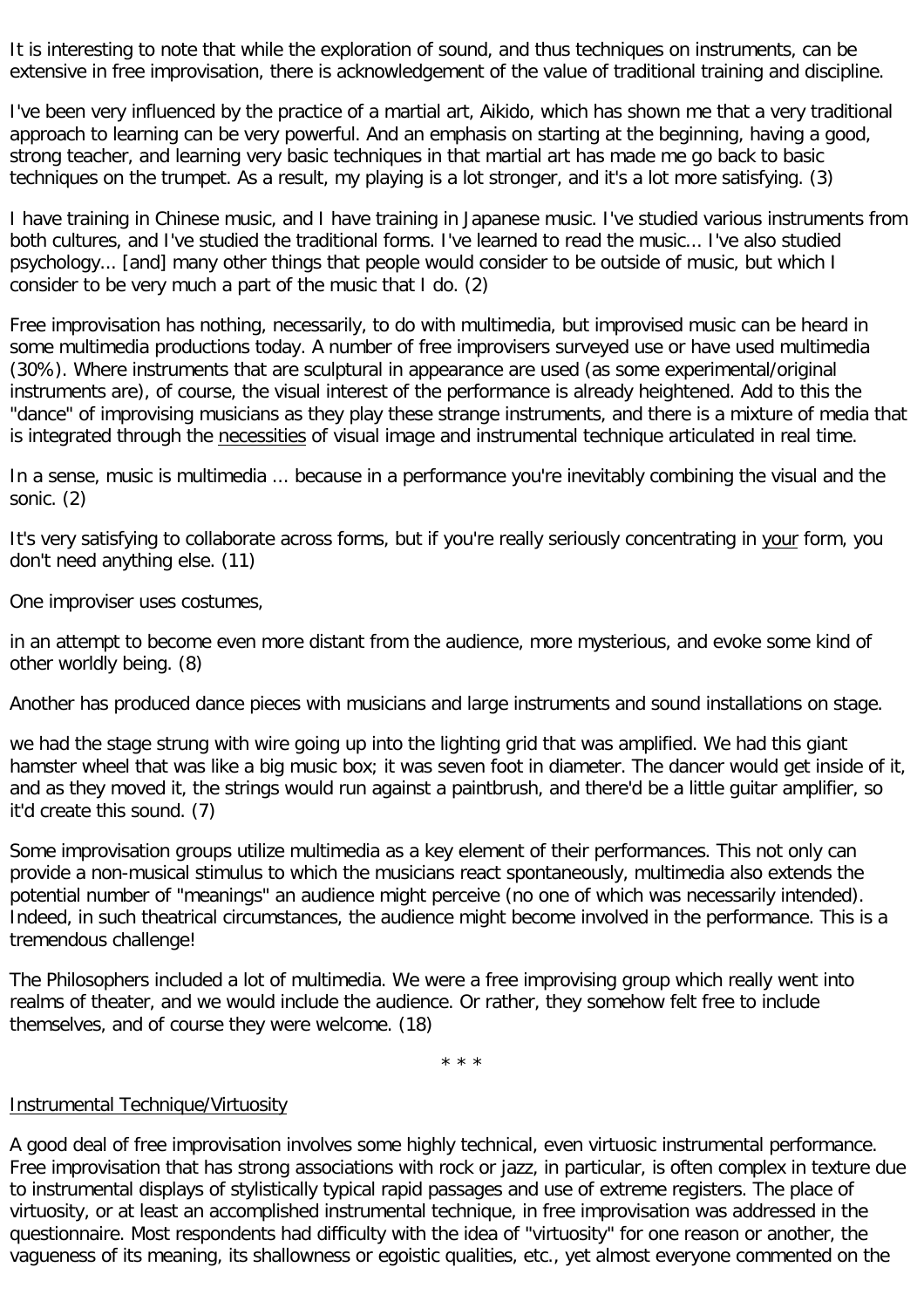importance of instrumental facility. Others brought up the idea of a virtuosity of composition or group interaction rather than instrumental technique. Several improvisers felt that instrumental technique is sufficient if not allowed to get in the way.

Instrumental technique and virtuosity are, I believe, quite important in making mature music. But not essential!... you have to have enough technique at your disposal to do what you want to do, to make the music you want to make... In free music, you have to develop your own language, your own techniques. The more you have at your disposal, the more versatile you can be. (16)

I would say virtuosity is a virtue in free improvisation, but it's not necessary to attain music. (1)

You could call a virtuoso somebody who can utilize technique to a brilliant end... But in a sense, that can take away quite a lot from the music. If you focus that much on the technique, then you're not as focused on the expression, the emotion. And that can completely destroy the element that makes music interesting to a lot of people. So, it's a matter of semantics... (2)

I find that the better I am as a pianist, the better I improvise, for the very simple reason that it's more beautiful sounding. I can get a greater range of touch..., pressure..., color..., velocity... And what ends up happening is... the sensuality of it is just more beautiful. (20)

if we can separate virtuosity as an end in itself from facility, then I would say we can do away with virtuosity, but facility certainly benefits the player and the listener. (10)

a word I might use instead of 'virtuosity' would be the word 'talent'... desire is part of talent; technical ability is a certain part of talent. And it's also whether the listener feels compelled to be involved. (13)

You can't help but be dazzled by someone that has mastered their instrument... certain kinds of players that are virtuosos are impressive when you play with them..., so you tend to want to excel also. (9)

I'm looking for every possible technique to get ideas across... [But] As a listener to free improv, I'm not concerned about technique at all. I just want to hear the ideas and the emotion. (11)

Instrumental technique, I think, is not at all important except to the individual performer. If one allows that one's able to say what one wants to say within the span of one's technique, then one has sufficient virtuosity for the message one wants to deliver... Technique in improvisation is enough equivalent to musicality that I think it should disappear. (12)

In free improvisation, the instrument is not only a tool to make sound, it is to some a spirit with a voice, and it is the improviser's job to let this voice speak clearly and freely, whether this is called "virtuosity" or not.

I think mastery of an instrument is essential before you can really be free to express the spirit of the instrument... mastery of the instrument is essential to take the instrument further than it's been before. (1)

one of the primary things about improvising, for me, has always been somewhat technical; that is, exploring the limitations of instruments. And the exploration is part of the process that's being exposed and being turned into a performance. So that involves virtuosity... it's [also] something to be desired that one could improvise without having to depend so much on virtuosity... though I would consider that a form of compositional virtuosity that doesn't depend on instrumental virtuosity. (6)

Although virtuosity is normally considered to be a high degree of technical proficiency on an instrument, free improvisers sometimes look at it in a broader perspective.

Whether or not virtuosity is important in free improvisation really depends on how you define virtuosity. (2)

virtuosity is important in the sense of virtuosity being intensity, knowing your instrument and being intimately related with your instrument. (19)

Respondent (2) points out that although he has limited musical training in Western music, he has studied Chinese and Japanese music, and he has studied various instruments from these cultures and has learned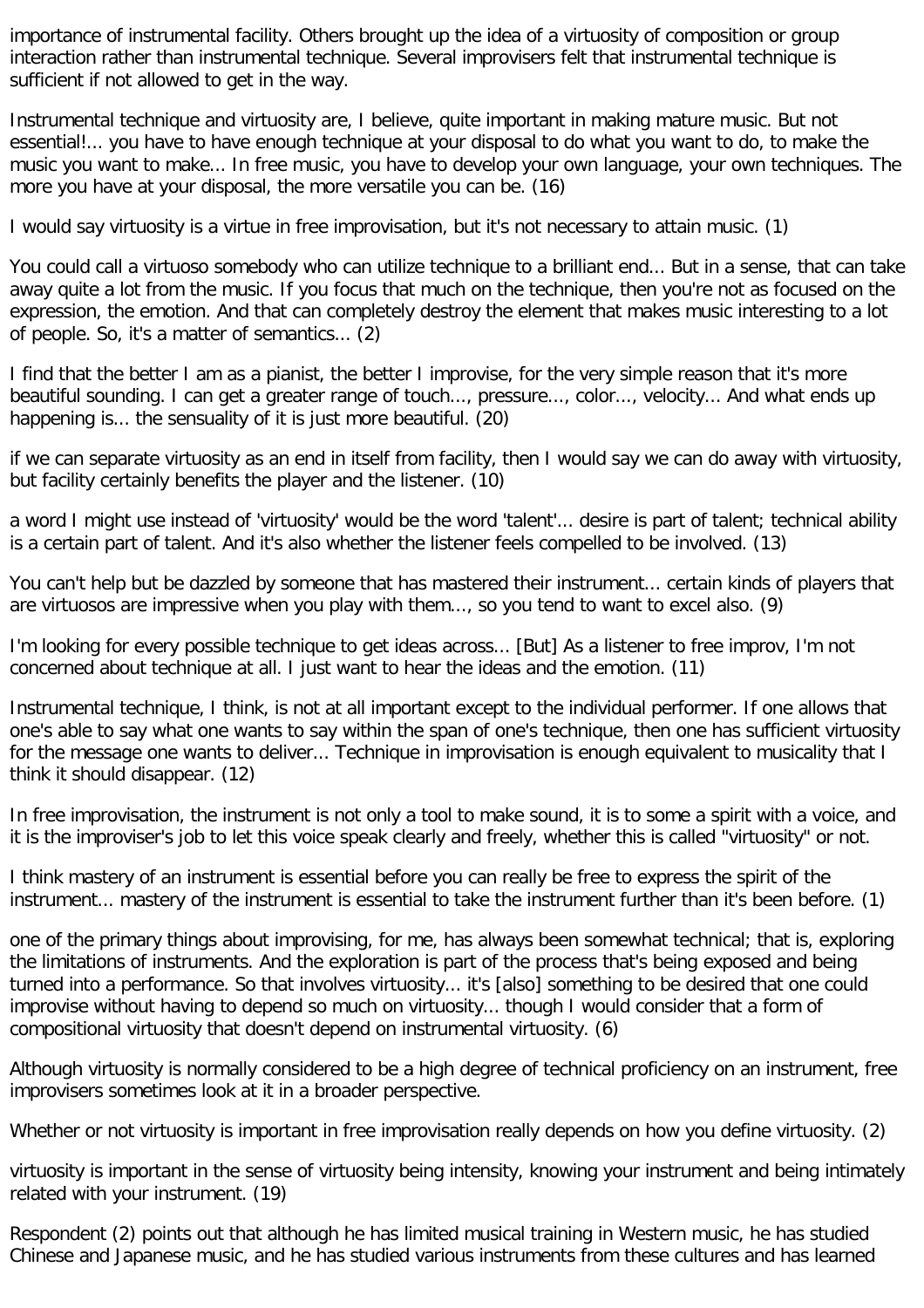their traditional forms. He has also studied psychology and the physics of sound. This training and experience might be considered as important as pure instrumental technique, or more so, in free improvisation.

Virtuosity can apply to different things. You can have instrumental virtuosity, or you can have virtuosity of interplay and empathy among players. And I think the latter is much more important, essential to free improvisation... Virtuosity -- I've never liked that word. It seems to imply some kind of showiness, some kind of showing off just for the sake of doing it... I think virtuosity in that sense has no place in free improvisation. (3)

Another issue that comes up in a discussion of instrumental technique is the ability to improvise on an unfamiliar instrument, something far from instrumental virtuosity! This idea is foreign to almost any other music, but since sound itself is the starting point in free improvisation, it is not uncommon to hear improvisers playing instruments that they have not formally studied, or even may have no knowledge of whatsoever. Under these circumstances, the instrument is simply a sound-maker that the improviser explores in performance. Instrumental virtuosity does not describe such an activity, yet there are musical rewards for free improvisers.

There's a lot of instruments that I play that I couldn't play a chord to save my life, but I really like the technique that I'm using. And I've played with a lot of people who are the same way ... they really don't know how to play that instrument and have never had any formal training to speak of. But what they can do with that instrument ... is still very important... (17)

Your body gets used to making certain moves, you develop habits, and sometimes it can be hard to break them or move beyond them. Every once in a while I like to pick up an instrument I don't know how to play and see if I can do anything with it. It's an exercise to force myself to try to be musical with an instrument on which I have no technique whatsoever. (16)

even on an instrument you don't know, you have to be able to get some sound out of it. And furthermore, there has to be something unique there. So that's where the virtuosity is. I want to be able to have my own voice on any instrument I play. (8)

If you can just pick up something and make noise with it, it's just an incredible feeling. In fact, it's great to hear children do this, because they don't have the experience of struggling and trying to achieve perfection on their instrument. (18)

I wouldn't say I am so concerned with virtuosity in terms of being able to ... make a display of technique. On the other hand, I am concerned with exploring all the sounds that an instrument can make... free improvisation embodies a willingness to go just about anywhere the sounds might take you, and having a wide-ranging facility with an instrument is very important. (5)

For those improvisers who design and build their own instruments, the subject of virtuosity is somewhat skewed. There really are no virtuosos on experimental or original instruments, in the traditional sense, because there has not been time for many people, much less generations, to learn how to play them. There are no masters. Therefore, the subject becomes one of the value of instrumental technique in an explorational circumstance where a virtuosity of technical invention is as important as a virtuosity of technical achievement.

With these instruments, there are so many ways you can play them that having a working knowledge of them can sometimes be helpful and sometimes be a pain. It can be frustrating when you know what you want to do but you can't physically pull it off. But it can be very liberating when you can just immerse yourself in the sounds that the things'll make and just go with it. (7)

Almost all improvisers are concerned with how they use the instruments they play in order to get the most sound from the instrument, thus generating more possibilities to work with. Technical display for its own sake is not valued, though many surveyed are quite accomplished instrumentalists -- some might even be considered virtuosic. But the spirit of intent remains an intense exploration of sound through the instrument that generates music spontaneously in real time.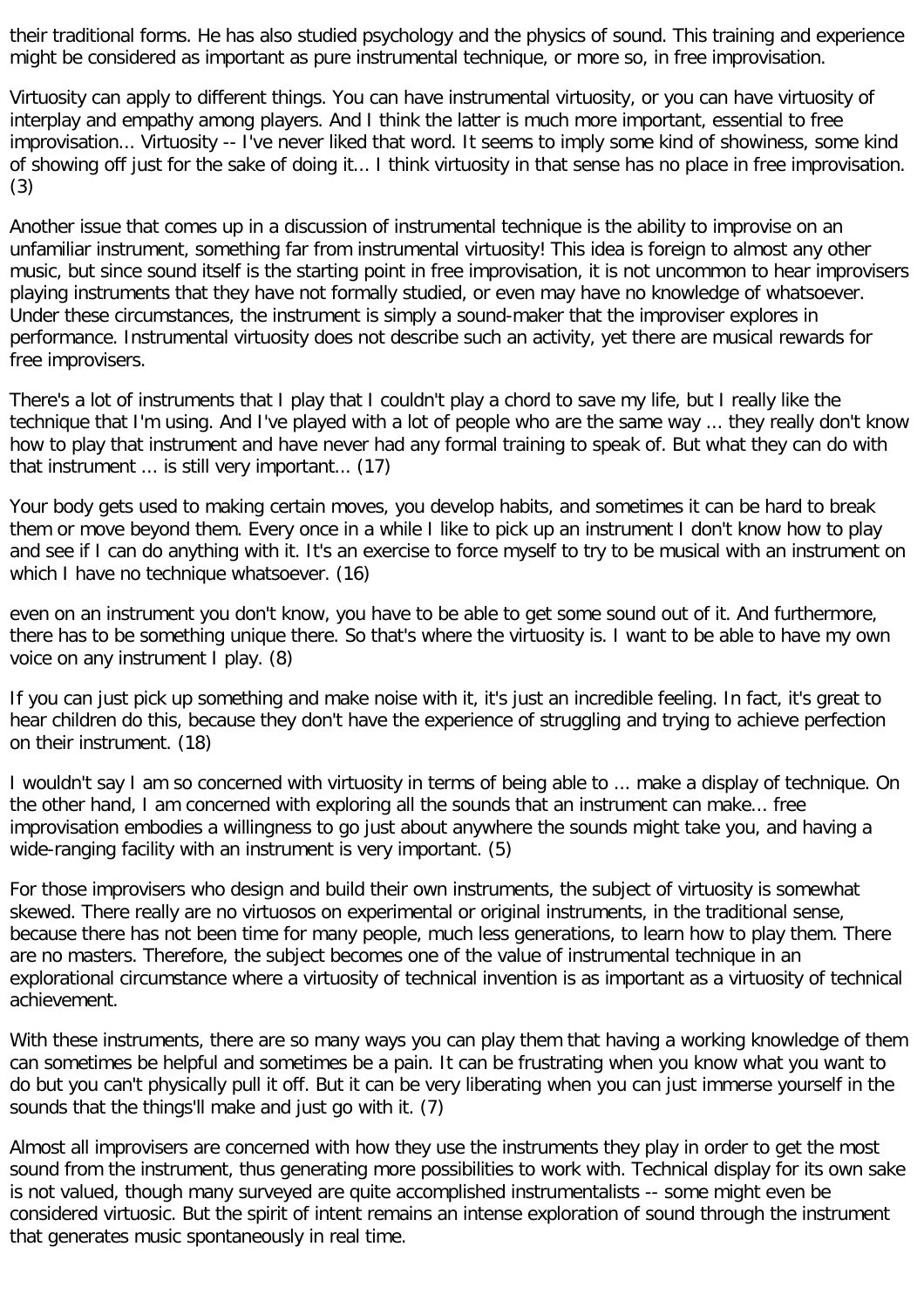### Live Performance versus Recordings

In a performance of free improvisation, the audience plays an important and dynamic role. Improvisers are usually quite sensitive to their audience, and the audience can "communicate" satisfaction and dissatisfaction readily. Because free improvisation is so directly a personal expression of the moment, any "signals" (whether a sense of restlessness or one of intense interest) sent out by an audience will usually impact the music, sometimes quite immediately. So, the presence of the audience is a dynamic part of the circumstances of free improvisation. What happens, then, when there is no audience, and the improvisation is going to be recorded? What is the difference when the very purpose of the improvisation is to produce a recording, rather than perform for an audience?

Improvisers surveyed acknowledged several important differences. Most stated a preference for live performance over recording primarily because of the positive effect the presence a listening audience has.

In live playing, I'm always aware of the audience, and that affects the way I play and the choices I make. Sometimes that's good, sometimes not so good. (16)

the live performance experience of free improvisation is a much more heightened awareness for the player/ performer ... your free improvisation will respond to and reflect an audience, and that will change things, oftentimes, toward more freedom ... than when you're in a tape session. (1)

free improvisation and live performance go hand in hand, to the extent that all recorded performances, I think are, in a sense, dilutions of the experience of free improvisation. (12)

The recording has all the drawbacks of live performance -- the self-consciousness, the performance anxiety, the conflicting agendas, with none of the benefits of the wonderful feedback and electricity of a live performance... [But] philosophically, I refuse to recognize the difference... You're one hundred percent committed either way. (11)

it's hard to be free at times when you're playing when there's an electronic ear there... But both the audience and the tape recorder are parameters which ... take some effort ... to get beyond. (18)

live performance wins out just about every time. I have developed most of my techniques because I've had the opportunity to perform live just about every week for the last two or three years, and I feel like that's been my education... I don't think I've reached the level of intensity in the studio that I have live in front of an audience. (14)

A recording can be strange, because it's sort of like taking a certain part of yourself and standing it up in the corner and turning it on... There's something about taping a session that's private, that tends to get precious. And one of the good things about playing in front of an audience, even though it's more unpredictable ..., because it's more unpredictable, is that it doesn't allow for any of that preciousness. (3)

Free improvisation is a response to your environment on many, many levels. And so, obviously, whether you're performing in front of an audience or in a studio or anything else, you're responding to what's going on around you. (2)

You can't just totally ignore the audience and say, 'Well, hey, this is our thing. If you like it, you like it.'... If you're just jamming with some friends, you may take something that should've ended five minutes ago and just keep going on it until everyone's sick of playing it. (7)

you have to come to grips with the fact that what you're doing can't just be an abstraction. You have to speak with what you're doing and ... get the listener involved emotionally with what you're doing. (13)

No one wants to "play down" to an audience; this is disrespectful to both musicians and audience. However, improvisers attest to the importance of being sensitive to their audience and value its feedback as part of the experience. When an improvisation is going well and the improvisers sense the audience's excitement and satisfaction, the music itself is encouraged and "charged" with the appreciation; the musicians can sense the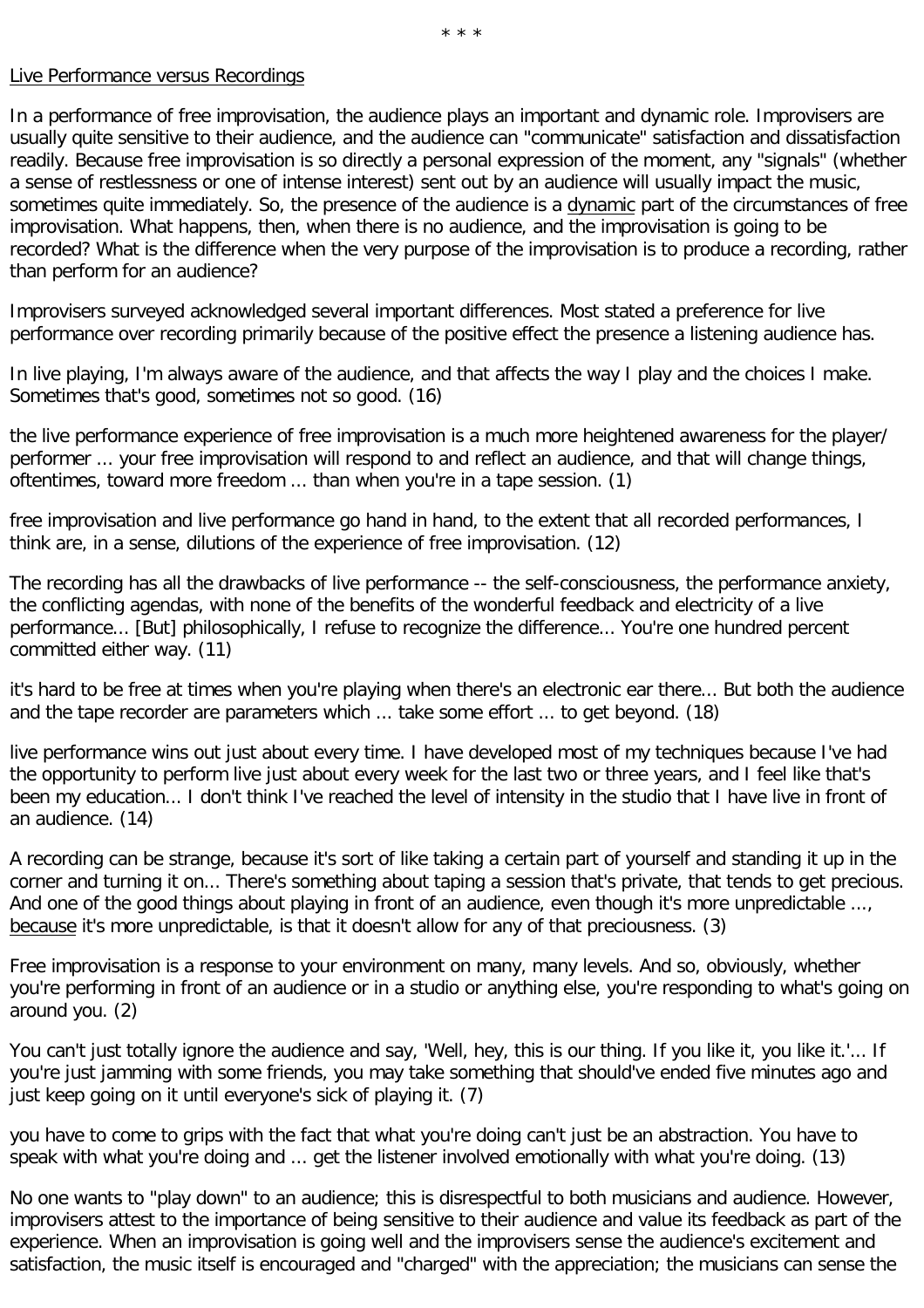audience's connection with the music.

this is a mysterious process that I still don't understand... somehow you get something from the audience... you pick up the excitement from an audience that's excited, or you pick up their boredom. (19)

Though many improvisers prefer live performance, some do prefer recording sessions.

I think live performance is definitely the ideal, but I prefer recording sessions, actually; most of the time because a lot of the negative factors involved in most performance situations aren't there. (15)

I feel more in control in a room rather than in front of a group of people, which is always a little unnerving for me. It's nice to have just a comfortable place to be, with all my stuff right around me, ready to go. (17)

Others expressed no particular preference, acknowledging that they are simply different circumstances.

In a studio, it's more relaxed, there's time to get comfortable with the space, and there's no audience vibe at all. So it's a freer environment in some senses. Without the pressure to keep an audience interested, I can explore different things. But without the audience to inspire me, sometimes I can't get to the same places, even if I try to. (16)

I would think that the best recordings of free improvisations would be in which the players decided that they would produce an improvisation a number of times in succession and then choose the interesting one, more interesting ones, for release on record. (12)

The recording session can be just as vital as the live session if you're juxtaposing, you're playing off of other players... [But] just standing up in front of people ... is an important editing tool, because you start compressing things in your mind to try to make them come across properly. (13)

Respondent (2) suggests a third situation that is between live performance and recording:

live radio performances, where you have an implied audience that you can't see or hear, but it's there... you know the audience is there, but you don't know what their response is... [and yet] you can't take it back. You can't stop and try something else..." (2)

\* \* \*

## Significance of Free Improvisation - Personal

There is a personal adventure, excitement and satisfaction in free improvising that likely contributes to its growing popularity among musicians. It is an opportunity to let the mind and body express music in an unprecedented way that incorporates, indeed is dependent upon, stream-of-consciousness thinking and intense interaction. The psychological and physiological effects on the improviser can be substantial.

I think that the value of free improvisation is in the doing it; that it feels good to do it; and that a few people are healthier when they express themselves [in this way]. (10)

it has allowed me to explore my creativity and musicianship to the fullest potential... in terms of my own playing, it felt like I found myself, I found my voice as an artist after years of searching and struggling to fit into other molds that were too confining... It keeps me sane -- and it's a whole lot cheaper than therapy. (16)

As with all music, I think performance of free improvisation is essentially most important to the performers themselves... (12)

I have to say, I think it's more important to the players than to the audience, in a way. I think it's most successful... as a freeing process. (19)

Free improvisation ... removes a lot of the barriers of a structured performance... [and] I really enjoy not having those boundaries to work within... it can give you chills if it's really good. (17)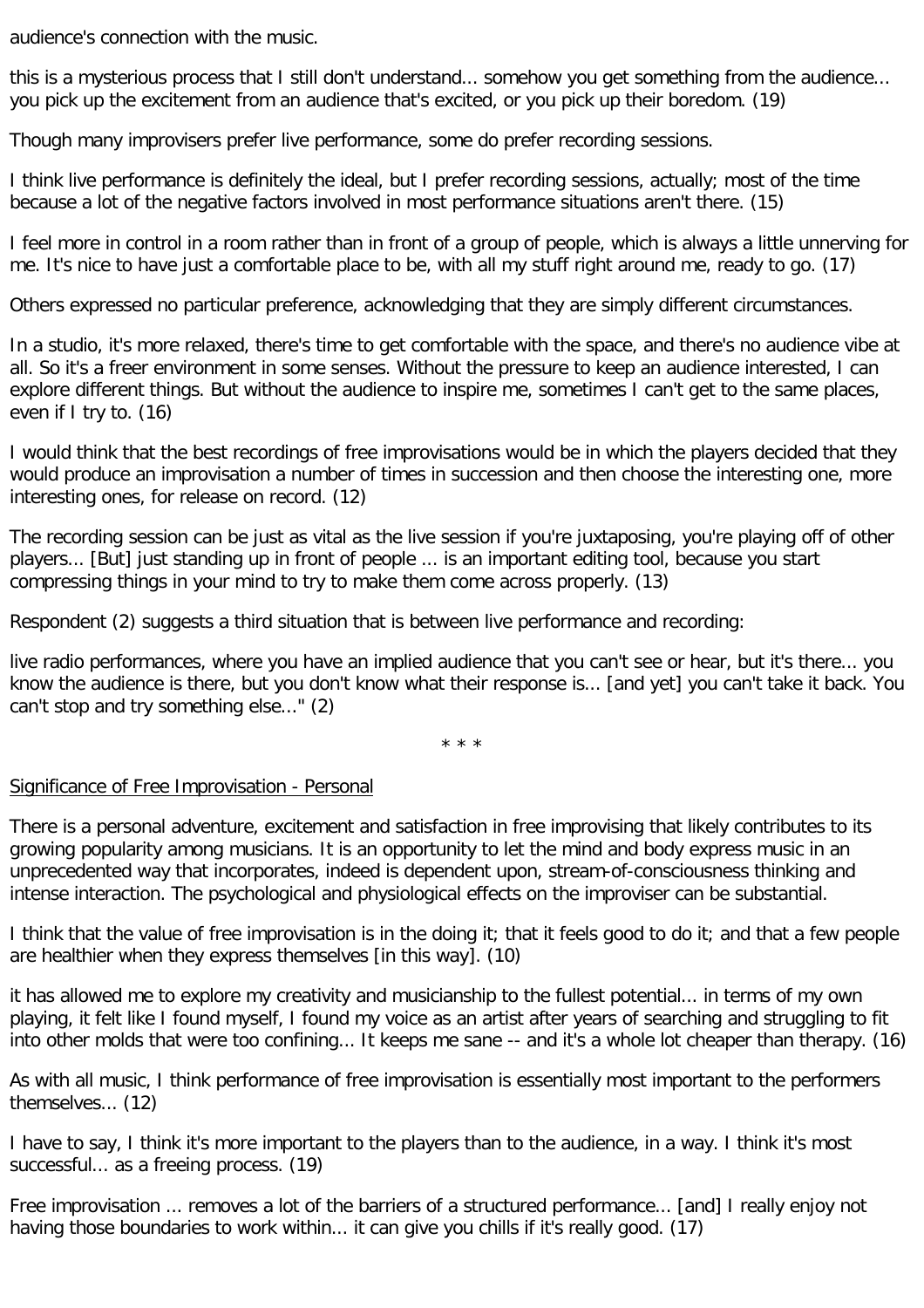It's a psychological growth process. It stimulates awareness on all levels... (15)

I've always been kind of an explorer... to simply go out and find what's there and roam about in the wide open landscapes of the mind. (3)

There are really no rewards in this music beyond a sense of personal exploration and discovery, and, on a broader scale, the promotion (and acting out) of an egalitarian, non-hierarchical, anti-commodity social vision. But then what more rewards could you want? (5)

I like to see the imagination just let loose, and the music not limited to being nice... Music that doesn't have crisis is less interesting to me than music that does. And one of the biggest crises -- one that does happen more in free improvisation than anywhere else -- is simply [when playing,] sooner or later you get to this point where you just don't know what to do. You just feel like an idiot, maybe. And you start doubting everything; you doubt that you can play; you maybe doubt that you should be up there; you just feel like leaving... Everyone should experience that. And experience what happens as you come out the other side of it. (8)

\* \* \*

## Musical Significance of Free Improvisation

One improviser expressed some disdain for the distinction between "free" improvisation and other kinds of improvisation.

I'd rather focus on the idea of improvisation, rather than the focus on a specific type, or to call "free improvisation" a specific type of improvisation. I think that's secondary... what tends to happen is that you start developing ideas about a style called "free improvisation," and I don't really relate to that. (6)

However, the reader will recall that most improvisers considered process the best description of free improvisation given a choice of style, process, genre or scene, and none considered it to be style, per se.

Another respondent points to the immediacy and simplicity of free improvisation:

I'm troubled by there being too many documents in our world... I really value the fleetingness of free improvisation... You do it and then it's gone; and the world isn't cluttered up. You didn't chop down any trees to do it. You didn't have to build roads to do it. You didn't have to add yet another cassette to your cassette collection, which is completely disorganized and you can't keep track of it anyway! (10)

One respondent remarks on the value of free improvisation to those who normally perform written compositions.

[Free improvisation is] very important for those of us who spend a lot of time playing predetermined music as a way of expanding and testing our feelings about what makes shape, what makes form, what textures are viable, how much real pitch content does there need to be. All of these things. (12)

Free improvisers are well aware of the economic limitations inherent in such non-commercial art and obviously do it for other reasons, both personal and cultural.

I like to think that art is moving forward. And I think that improvisation, of all the musical idioms that I see, is tending to keep moving, is trying to keep moving forward, because it's not a commercial type of music. And because there's really no chance of it ever really being popular, you're freer. (7)

There are inevitably those who think free improvisation is something less than serious, and that it is not, and cannot be, a significant part of music. Some comments by the respondents address this objection.

Even if it's like, 'My five year old could do that' -- that sort of response that both free improvisation and abstract art get -- I think is a positive response. It's that creativity is something that everyone has and can exercise. I think that's a really important thing that it does. (8)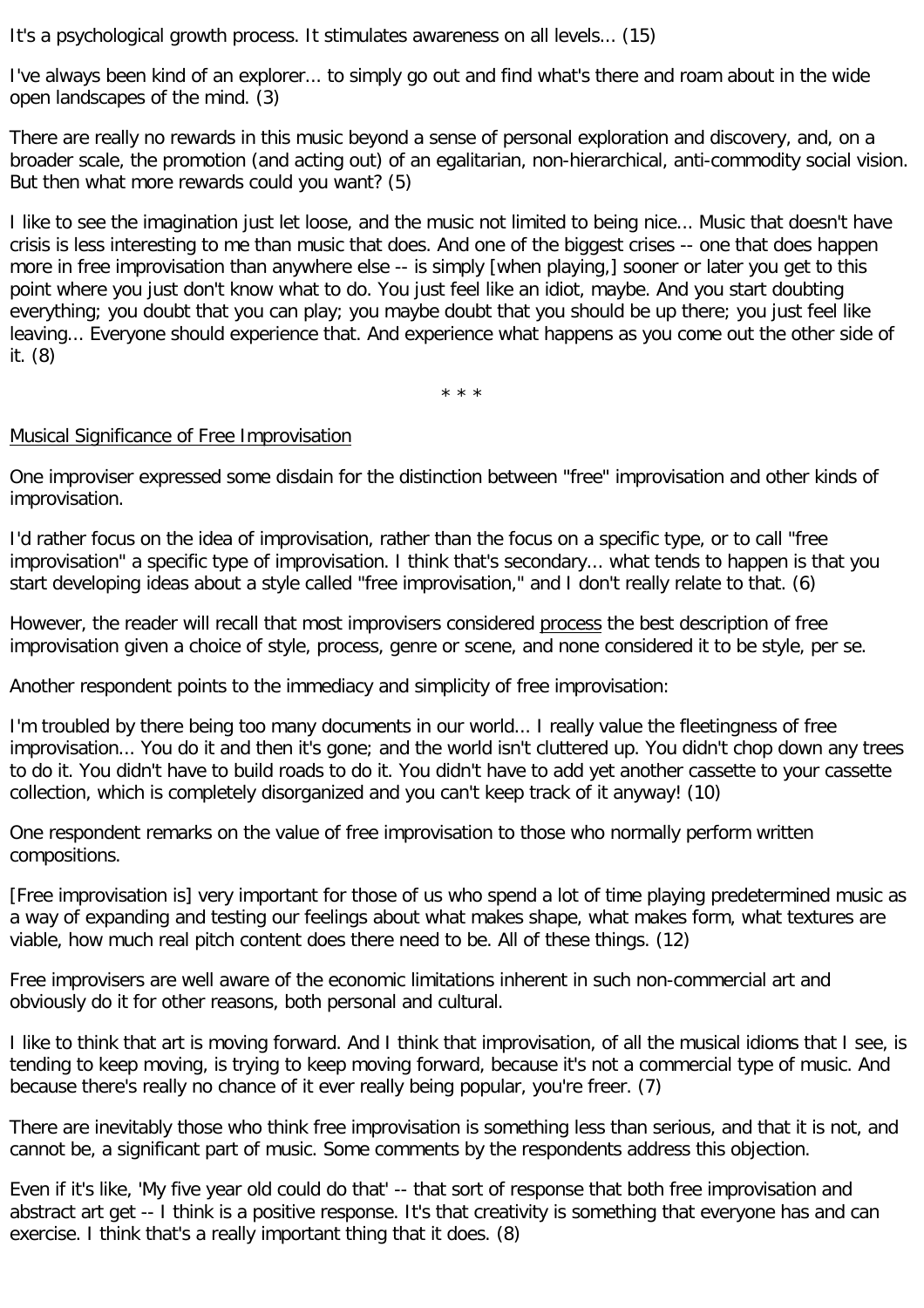free improvisation you might call a kindergarten, in the best sense of the word, of musical performance. (12)

In my work with children, they are so receptive and so excited about improvising! This is really the core of creativity... And free improvisation is the process. At times it may be presented as a product. But I think pure improvisation is never a product... It's a connection with spirit. (18)

I have absolutely no illusions that free improvisation somehow should be Art with a capital A, that people should listen to and study in school, and that will actually somehow make the world a better place in any sense other than that participating in it is fun. And, in a sense, that's good for the soul. (10)

\* \* \*

### Cultural/Historical Significance of Free Improvisation

Beyond the personal and musical, there is ultimately a cultural/historical significance about free improvisation. Yet, "somehow, to call it important is to kill some of the anarchic importance of it! Free improvisation is just basically life." (6).

I think it's a generous return of ideas back to ideas..., you're drawing from a general cultural/social/ imaginational pool when you're improvising -- you're almost like a lightening rod or a set of coordinates that come together in your imagination. (20)

Filmmaker Werner Herzog once said that we absolutely need new images in the culture... That's one of the main functions of the artist at this point is to go out and find us new images of humankind... (3)

I think free improvisation should be a required course in the public schools. No kidding! Free improvisation is a validation of the emotional and spiritual sides of ourselves, and I think it would balance the overemphasis ... on our cultural focus, on scientific, factual learning and memory. (15)

The acculturation of invention, be it in music or otherwise, paves new roads into expanded futures for the arts, sciences, society, and the individual. Here technology and aesthetics are at their best, working side-byside. (4)

Several improvisers felt that free improvisation (primarily group improvisation), as a democratic process of collective expression, reflects culture and social behavior.

[The ways free improvisation is important] are definitely cultural; pattern for creative thought, pattern for change, ways to deal with conflict, defined resolution, common goals, the democracy. As a musician, you show by example how to interact with other people, how to take ideas from them, how to share ideas, how to reach new heights by interaction. (11)

I can't begin to write about the extent to which such experiences (such lessons in trust in the internal sources of inspiration and creativity, in the value of non-coercive anarchist-oriented social relations, etc.) have carried over into my life outside of musical improvisation. (5)

what makes group improv most interesting and exciting to me are its implications as a social model. Consider: a group of people who all have different backgrounds, training, temperaments, beliefs, ethnicity, sexuality, religion, etc. etc. are thrown together and must get along well enough to make music. Not only that, they've thrown out the rule book... (16)

One of the things I've noticed [is] that not always, but generally, there's a tendency for most men to play louder and more aggressively... And in my experience with playing with women, it has seemed as if most women are already more receptive, better at listening... Stereotypically, women are taught to listen to other people's problems or to each other's emotional life, whereas men are outward and don't always express what's going on with them. And so it can come out in a kind of explosive fashion in some free improvisations... (18)

I'm more interested in how a not only healthy kind of interaction can happen in free improvisation, but what would be called 'unhealthy' -- someone who goes nuts and is just blasting away... rather than finding that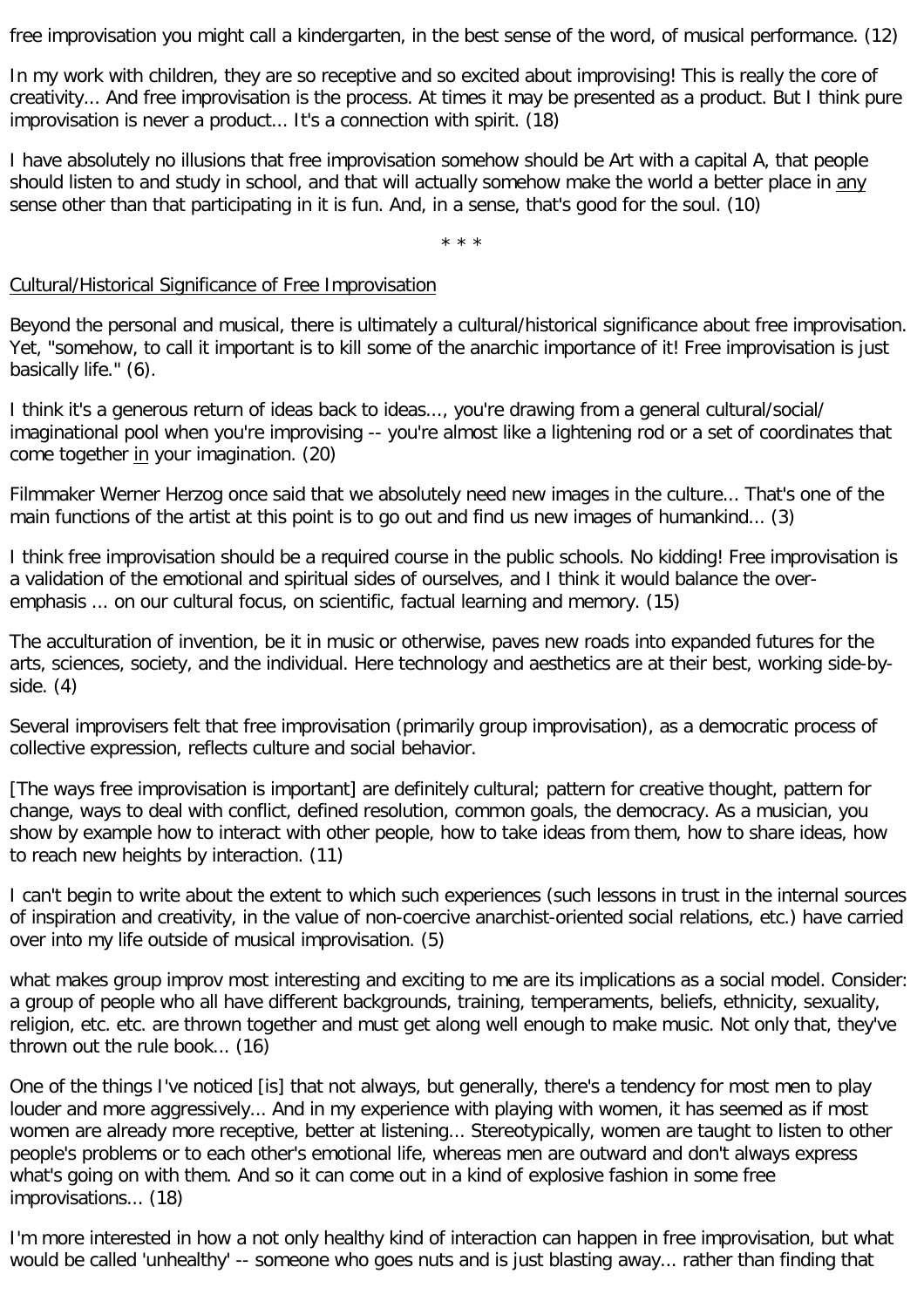troublesome, I find that very exciting, possibly, in that someone running amuck in a grocery store with a butcher knife or something is not something you want to experience. But the musical equivalent is possible, and it provides an outlet for behavior... that we would never get to do. (8) [!]

Some improvisers are introspective about what they do, while others see it in terms fundamental to human experience.

One of the things that's most important to me about free improvisation is ... the idea of forcing people to redefine things and abandon their preconceived notions about things, and reaching that purest state of the mind where you're scrambling, scrambling to explain something... And it's especially important if the person is responding to it because it's caused them to redefine or to question or to rethink their notions about how something is supposed to be... I think the evolution of the human brain, the evolution of everything that goes on in humanity, has to do with people redefining things. (2)

I want to absorb what's around, I want to process it, and then I want to respond by returning it to people's ears in a way that gives some meaning to so much of what's going on around, and a meaning to the relations between and among what's going on... I'm giving back to the culture what I draw from the culture, processed through my own inimitable voice and experience. (20)

\* \* \*

The comments above affirm both indigenous and diverse qualities of free improvisation that make it so difficult to define or even describe in a neat and tidy way. This is due, in part, to the relative youth of this practice (35 to 40 years old). But it is also due to the fact that free improvisation is a kind of musical expression that will never be imprisoned by definition. It is a universal/personal process available to those seeking their own voice to express most directly what they are as human beings. Again, it is clear that free improvisation is decidedly noncommercial, though its appeal is broadening. But the dedication of some musicians in spite of this fact is a strong indication that it offers much in the way of intangible benefits to those involved in it, and, hopefully, those listening to it.

## **List of Responding Improvisers**

Name / Age<sup>\*</sup> / Gender / Years in Free Improv<sup>\*</sup> **Occupation** Instruments used in free improvisation

--------------------------------------------------------- \* At time questionnaire was completed (1994) ....................................................................

1. Darrell DeVore 54 Male 32 Sound Artist, Musician-Teacher Piano, string bass, percussion, most objects of musical sound, everything that moves, the universe

2. Mike Hovancsek 27 Male 27 Director of a shelter-care facility for neglected/abused children; also counselor at the shelter Anything that makes sound.

3. Tom Djll 36 Male 15 Grad student, Mills College, C.C.M. Piano, trumpet, electronics, voice, percussion, etc.

4. Qubais Reed Ghazala 40 Male 38 Musician, visual artist, writer, incentor. Many original (circuit-bending or other) instruments - around 50; plus trap set, piano, er hu, recorder/flutes,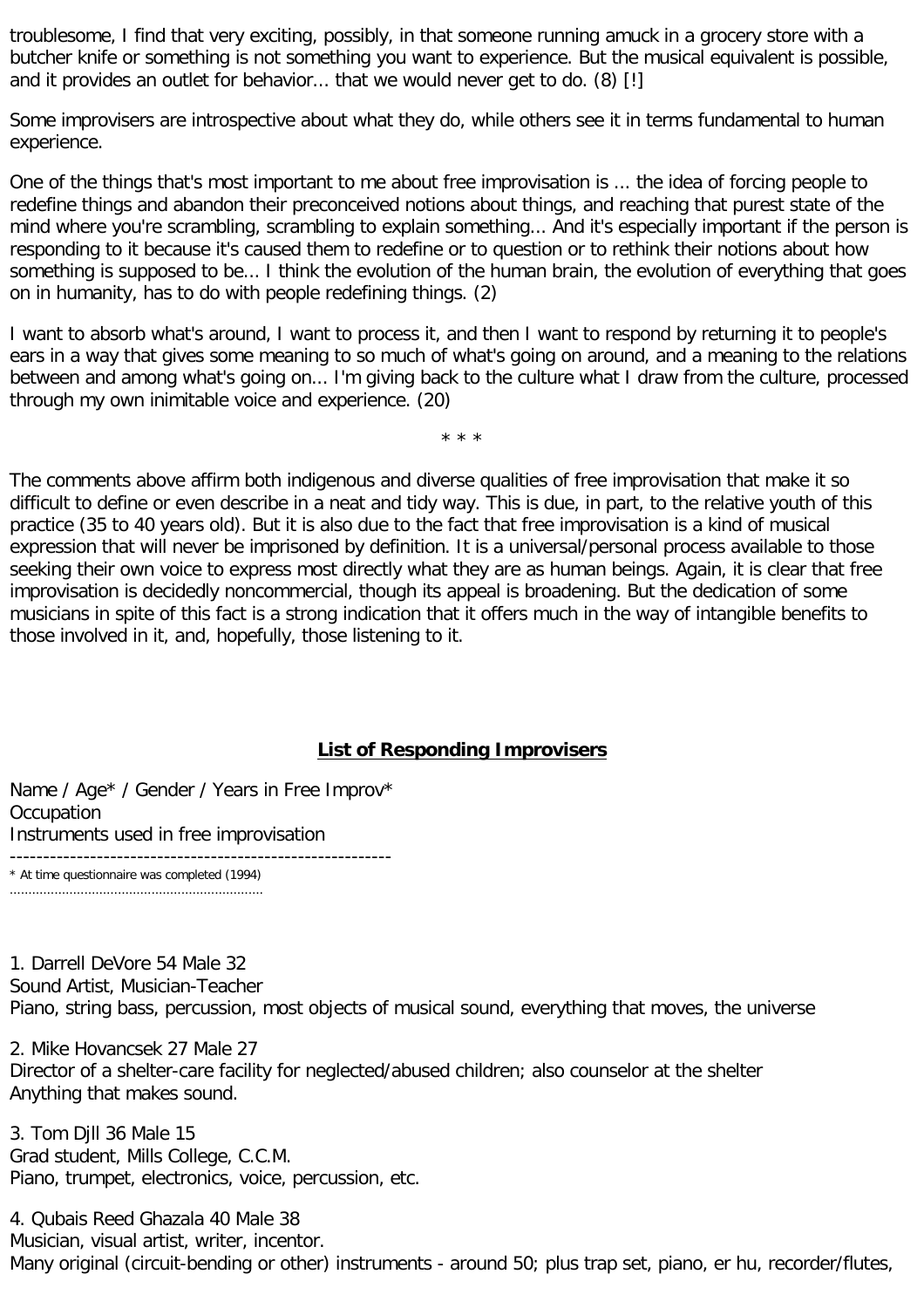electric bass, voice, and less frequently others of the 100's in the collection.

5. Hal Rammel 46 Male 15 Teach instrument construction to children/adults in a wide variety of settings (workshops, classrooms, etc.) Musical saw, assorted percussion, many instruments of my own design and construction.

6. Chris Brown 40 Male 20 Musician/Educator. Piano and electronics.

7. Oliver Di Cicco 42 Male 22 Recording engineer/record producer. Original instruments plus guitar and "some" bass.

8. Dan Plonsey 35 Male 15 Composer, saxophonist, computer programmer. Saxophone (alto, tenor, bari, sop.), bass (electric), clarinet (Eb, Bb, bass, alto), piano, voice.

9. Richard Waters 58 Male 27 Multi-media artist and instrument designer. All of my own instruments - wind, string and percussion; waterphones (patented); saw; keyboards.

10. Bart Hopkin 41 Male 4 Hippie. [Editor, Experimental Musical Instruments] Lots of invented instruments; also I play more conventional music on guitar.

11. David Slusser 42 Male 25 Sound designer (mixer/editor for post production sound). Saxophones, flutes, bass clarinet, keyboards, xylophone, hybrid electronics, synthesizers, samplers, tape with effects.

12. Jim Russell 58 Male 6 Musician. Single reeds.

13. Tony Passarell 37 Male 6 No occupation listed. Saxophones.

14. Dan Panasenko 25 Male 4 No occupation listed. Guitar and percussion.

15. Lisa Moskow 47 Female 26 Musician/performer, composer, recording; health practitioner Sarod, voice, tabla. Some violin, guitar and piano.

16. Dave Barrett 36 Male 18 Theatre administrator/musician. All saxophones and some keyboard.

17. Eric Hausmann 29 Male 10 Computer technician/graphic designer Guitar, drums and percussion, trumpet, keyboards, tapes and CD's, MacIntosh computer

18. Hillary Dill-Fielding 37 Female 16 Music teacher Flute, saxophone, guitar, vocals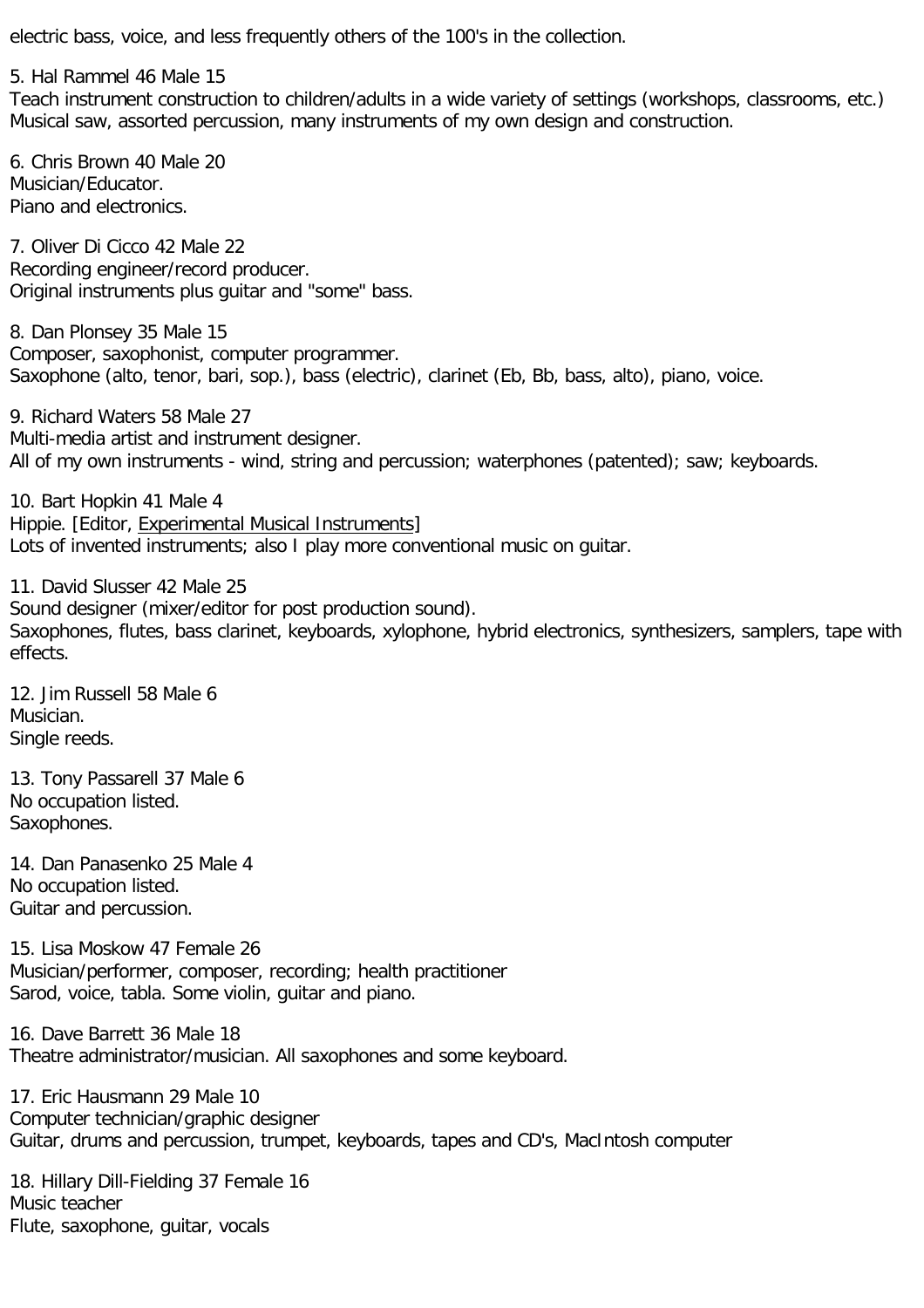19. Tim Perkis 43 Male 10 Artist Computer, synthesizer, flute and violin No. Name Age Gender Years in Free Occupation Improv

20. Allan Crossman 51 Male 30 Composer/teacher Piano/keyboards

# **APPENDIX D Index from book version.**

[Publisher's note: You can search any of the terms electronically - please see the edit menu. Due to the conversion of documents, page numbers could not be preserved. Please be aware that the work has been divided into two parts and that, consequently, in order to search within Part 1 you may have to change document.]

# A

A/B Abstract Graphic (Solo) (exercise) academia (see: education; schools; improvised music programs) acoustic design Acoustic Environment as component of CONTEXT acoustics; acoustic environment(s); acoustic properties; acoustic instruments Acoustics as component of SOUND Action (re "feedback loop"/ Perception) active listening (see critical listening) actor(s); acting and improvisation (see: theater improvisation in) adaptation; Adaptation additive rhythm Adjust (a basic action - see Table of Elements/ Relational Functions/ Actions) adjusting to Flow (Chart of Interpretation and Response) aesthetic dilemma compositional control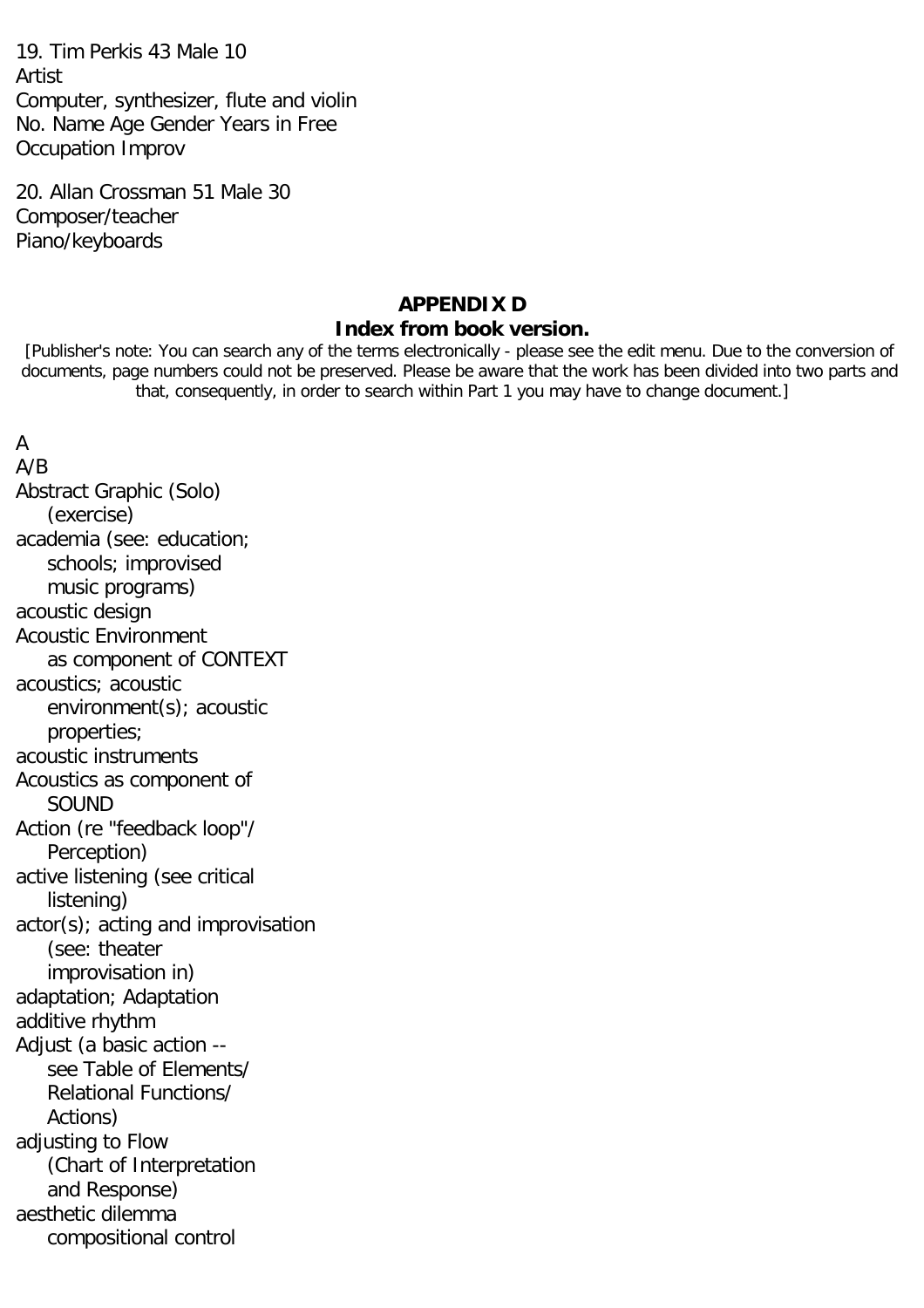affect (see also: law of affect) affective experiences Africa; African Americans Agazzari A. Aikido Alabama (see: Birmingham) Albersheim Gerhard aleatoric compositional processes (see also: chance) Ali Akbar College (Marin County California) ambient sound; ambience (see also: acoustic environment(s)) ambiguity in free improvisation (see also: Dissociative Flow; Dissociative Polyphony) America; American (see: U.S.; United States) AMM (group) Amoeba Music (record store) amplifier(s); amplification (system) Amsterdam analysis ancient music Anthiel George antiphony Apel Willi Apollohuis Het approach to studying free improvisation (see also: education) "Appropriate Response" Aron Harry Art as Experience (Dewey) art galleries (as venues) Asia Associative/Dissociative Fluctuations (exercise) atonal; atonality Atton C.F. audience: communication to performers (survey) informed and critical (see also: listening) augmentation (as Linear Function) Austin Larry Australia the author (see Nunn) avant garde music "Azoic Zone" (CD)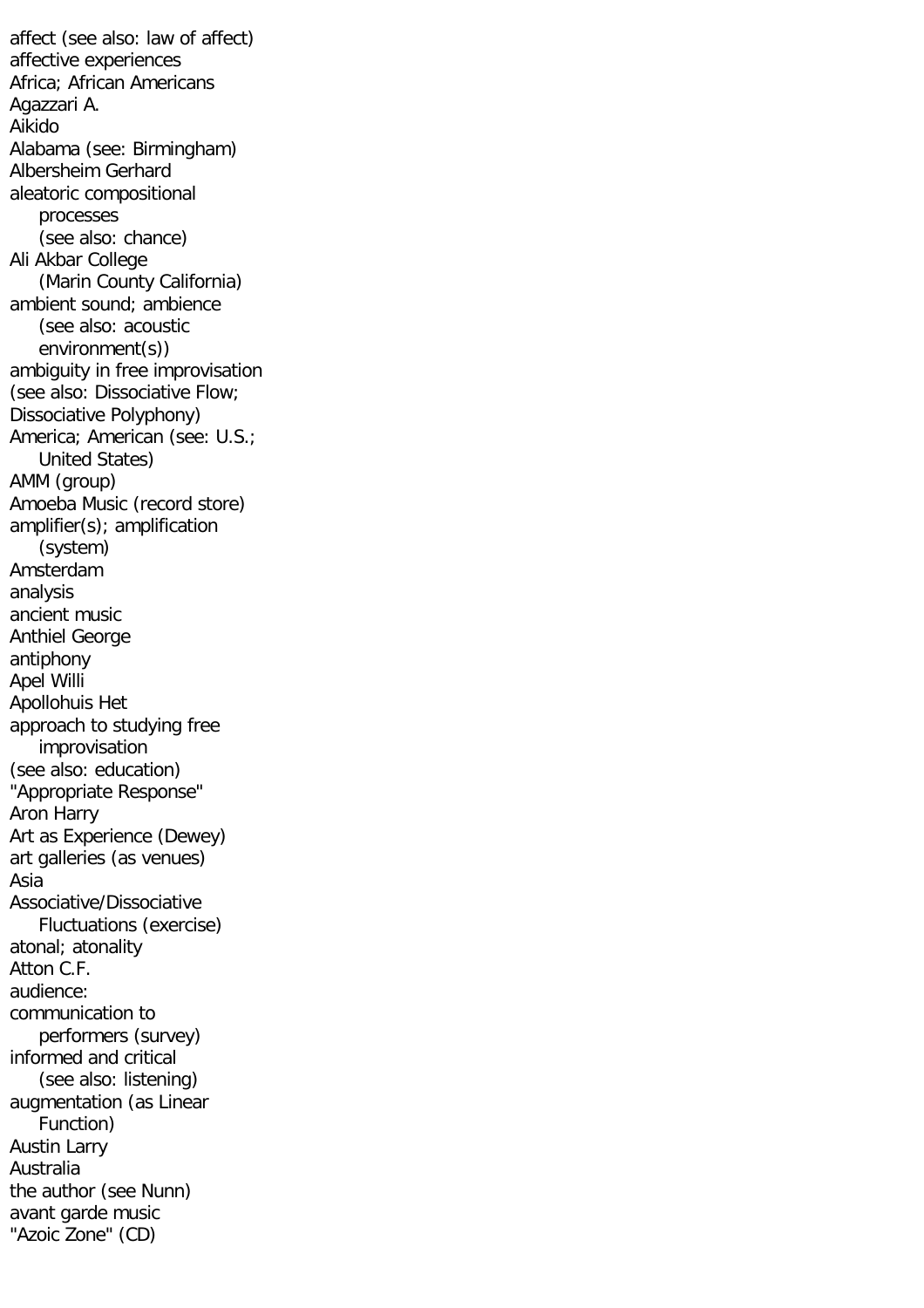B

Babbitt Milton Bach C.P.E. Bach J.S. Bachet brothers "background" factor INFLUENCE as background listening background musical background information (per survey) background (personal) as source for improvisation background processing Bailey Derek "bait and run" (transition strategy) balloon mounting system banjo Barnes David Barnette Bonnie Baroque improvisation Barrett Dave as survey participant comments information bars (as venues) baseball basic elements of Flow basic musical skills (see: technique proficiency) baskebtall bass electric bass (string bass/contrabass) bass diminution ("breaking the ground") "Bastard Finders - Got One!" (cassette) Batty Coby Bay Area (see San Francisco) Bay Area Improv Fest Beatles bebop Bechtel B. Beethoven (Ludvig van) beginner's mind Behnke Elizabeth Behrman David Belgium Bennink Han Bentwood Chalameaux ("slide" clarinet experimental instrument) berimbau Berio Luciano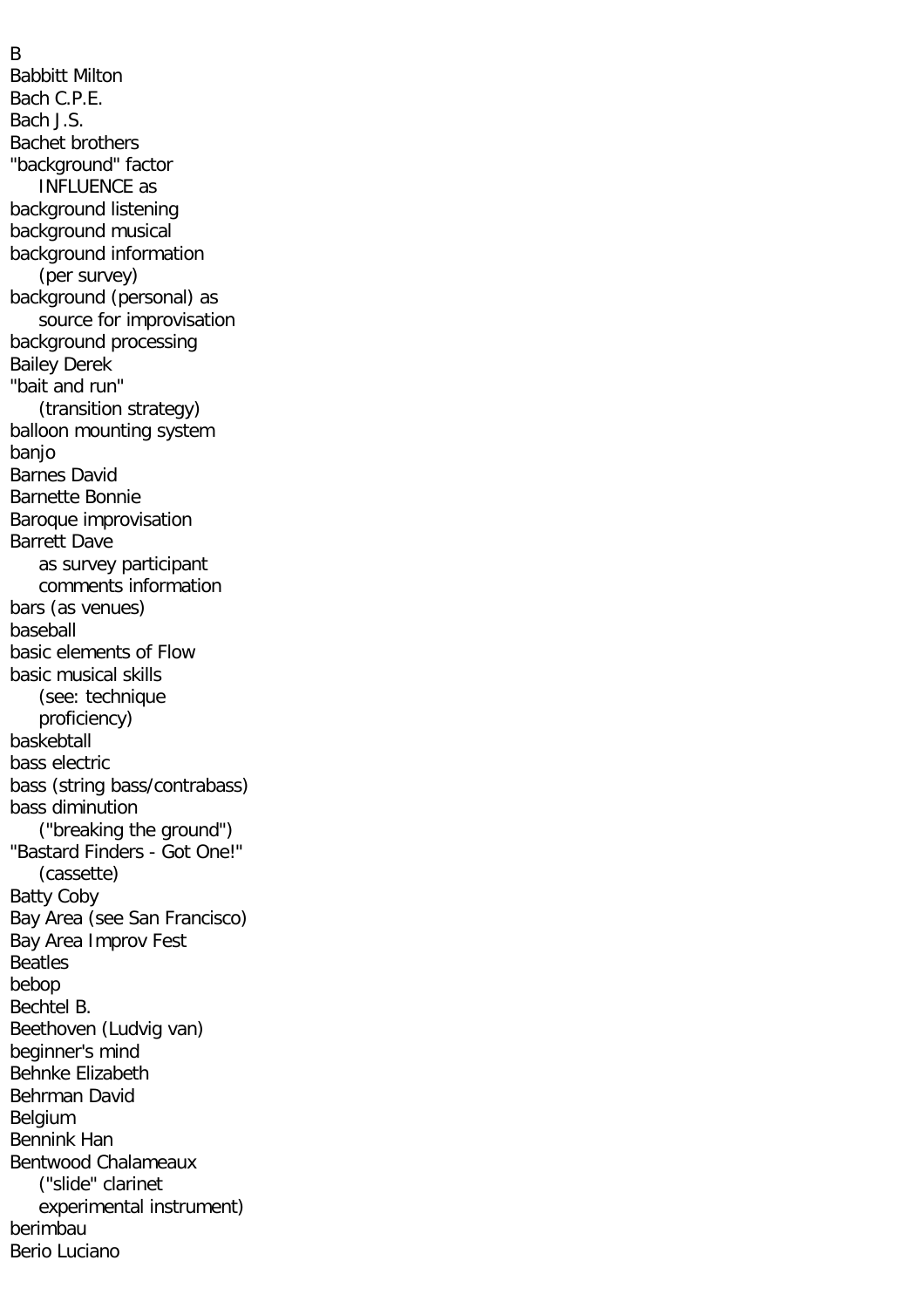Berkeley California The Berkeley School of Jazz Berlin Berlioz Hector big band Bim House (venue in Amsterdam) (see: Society of Improvising Musicians) Biological Context Biological INFLUENCES (of INTELLIGENT BODY) (Figure 2) Birmingham Alabama Birmingham Improv (festival) Bischoff John blues body (human): Boisen Myles (MB) (as reviewer) "Bolero" (M. Ravel) bop (bebop) Boulez Pierre Boyder Mike Bradford Polly Bradlyn Mark Brahms Johannes Brandt Henry Braxton Anthony "breaking the ground" (bass diminution) Breuker William Britain; British (see: England) British Journal of Music Education broadcasting Brooklyn Academy (as venue) Brown Chris as survey participant comments information Brown Earl "The Bruce Latimer Show" (cable TV program) Bruckner Anton Bryant Allan Bub (group) Budd Harold Buddhist (teaching) bullroarer-type instruments Burt Warren Butler Martin Butts-Bhanji Baomi

## $\mathcal{C}$ cable TV Cadence (Figure 5)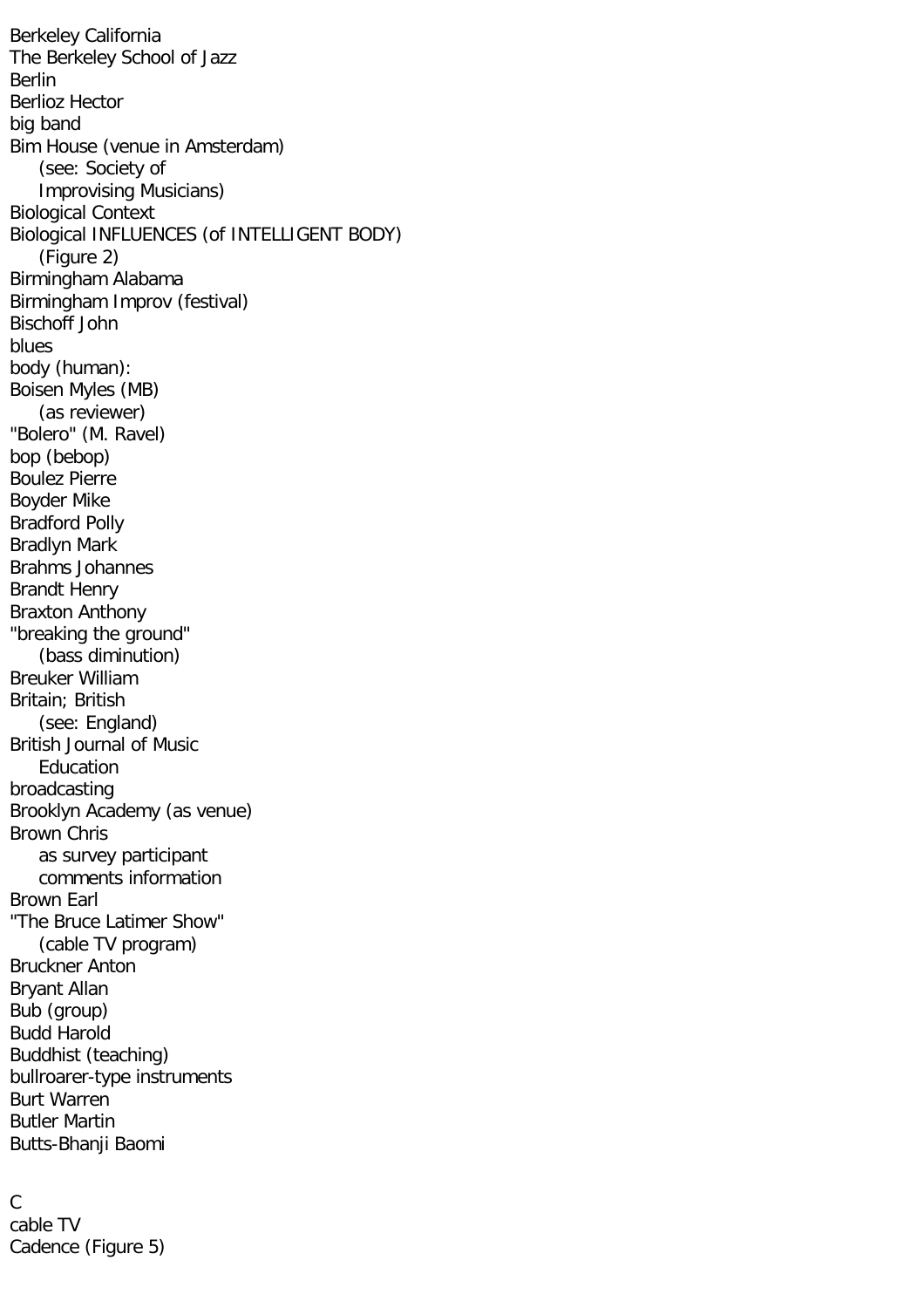cadence (closure; termination) cadential processes as cues cadenza Cage John "caging" free improvisation California (see also: Berkeley; Davis; Oakland; Marin County; Los Angeles; San Diego; San Francisco) Callers (see: Engel) Cambridge Canada; Canadian Cannon Dwight cantus compositus (notated composition) Cardew Cornelius Carroll Doug "A Case for Improvisation to be an Integral Part of Music Curriculum" (Porter) (article) cassette(s) (see: tape exchange; tape music; etc.) Catalyst (Relational Function/ Composite) catalytic processes as cues categorization Categorizational Impression causation CCMC "CCMC Vol. III" CDs (compact discs) (see: recordings) CDs player as instrument cello; cellist(s); electric cello Center for Contemporary Music (CCM) Center for Music Experiment and Related Research (CME) Central America Central Park (N.Y.C.) (as venue) Chadbourne Eugene chance; chance composition CHANGE (Figure 1) Change (a basic action - see Table of Elements/ Relational Functions/Actions) change "change hierarchy of" chaos; chaotic chaos theory "Chaos Theory and Group Improvisation" (Bradlyn) (article) Chart of Context (Fig. 2) Chart itself Chart of Influences and Processes (Fig. 1)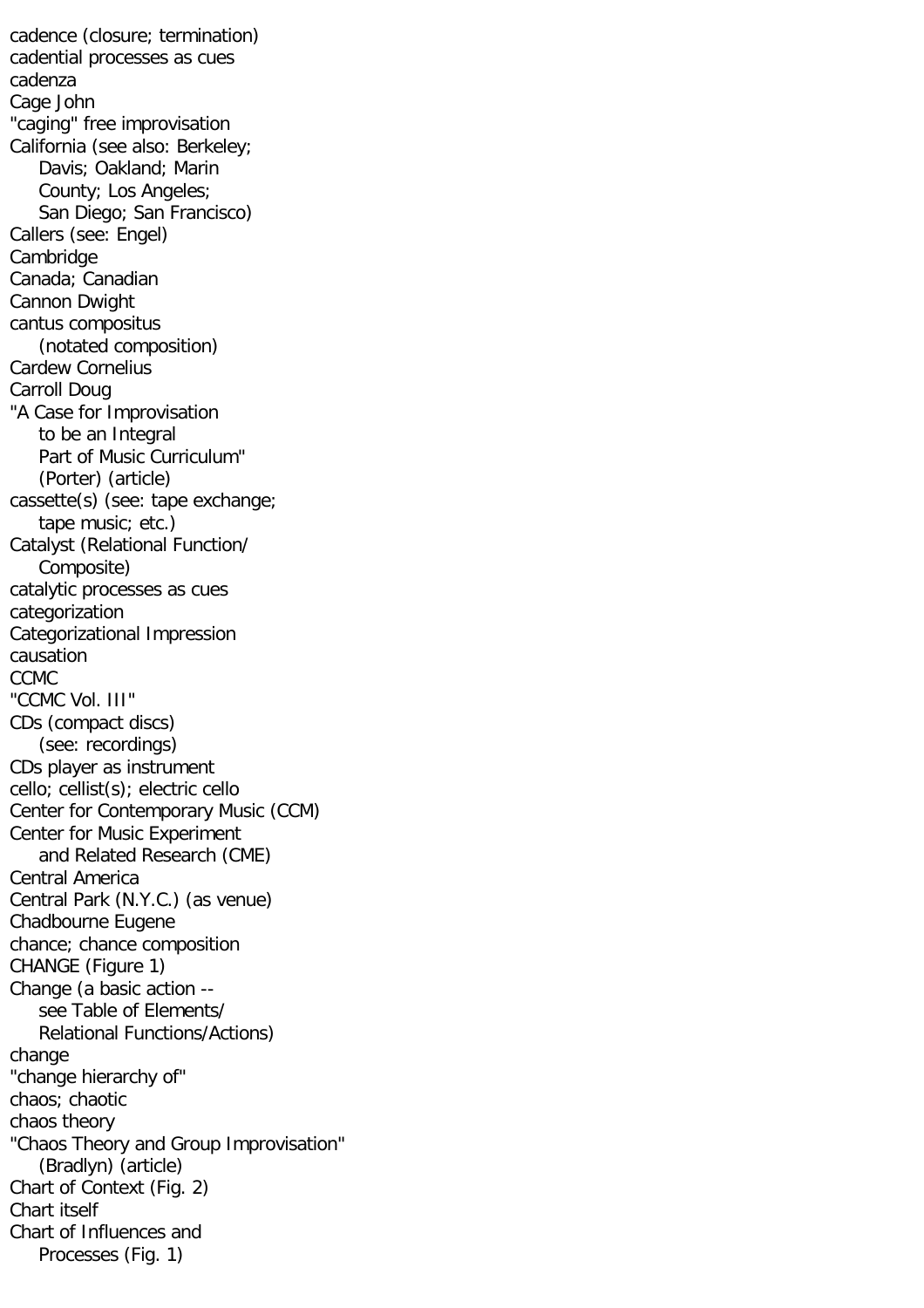Chart itself Chart of Interpretation and Response Chart itself Chart of Linear Functions and Identities (Fig. 5) Chart itself Chart of Meta-Style Relational Functions and Transitions (Fig. 4) Chart itself Chart of Perception (Fig. 3) Chart itself charts (see: Figures) Chattanooga (Tennessee) Chicago Chicago Art Ensemble Childs Barney Chinese music Chopin Frederick Chopra Depak chromatic; chromaticism church bells churches (as venues) circuit-bending instruments clarinet; clarinettist(s) clarinet bass clarinet slide (experimental instrument) classical ballet classical music; classical Western music classical new music Clementi Aldo Climactic Segue (Transition) clock towers closure type of transition clubs (as venues) "Cobra" (Zorn) cognition cognitive processing Cold War Coleman Ornette collaboration mail (see: tape exchange) collage (see also: parody) "collective compositions" collective creativity (see: creativity) comfort about improvising commercial; "commercial noise" commercial music (see: popular music) "common practice" lack of in free improvisation communication: among improvisers in a group between performer and audience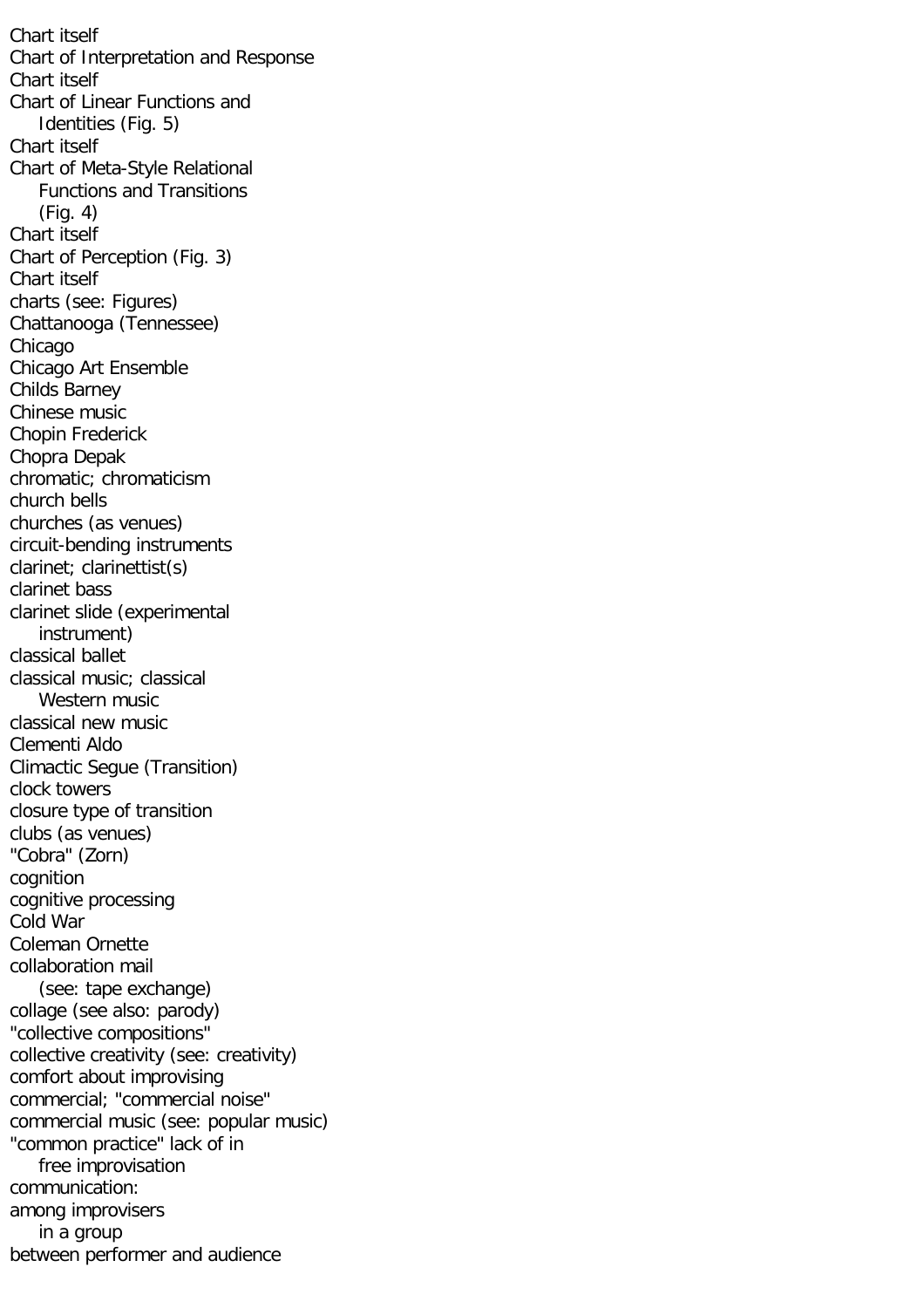in music generally non-communication (intentional) with self style as communication device sign (survey) (see also: Style Semblance; Style Sian) survey responses among women improvisers (see also: interaction; psychic component; Relational Functions) Communist; Communism Community Music of London compact discs (CDs) (see: recordings) Composers' Forum (venue) composer's relationship to player Composites; COMPOSITES (see: Relational Functions) composition by (group) consensus composition identity of composition for improvisation germinal nature of composition relation to free improvisation compositional intent; compositional decision(s) compositional impression (see critical impression) compositional "media" (for designing exercises/plans) Compositional Nature of Solo Improvising (survey) compositional PROCESSES compositional technique; strategies compositional thought computer "computer network band" (see: Hub The) Concepts (compositional "medium") conceptualization of music (vs. experience of it) concert halls Conducted (exercise) conductor; conducted improvisations "Confirmed Flow" Confounding Principles of Complexity consciousness of improviser about the performance "contact improvisation" contact microphone (see pickup) Content/CONTENT Contemporaneous Flow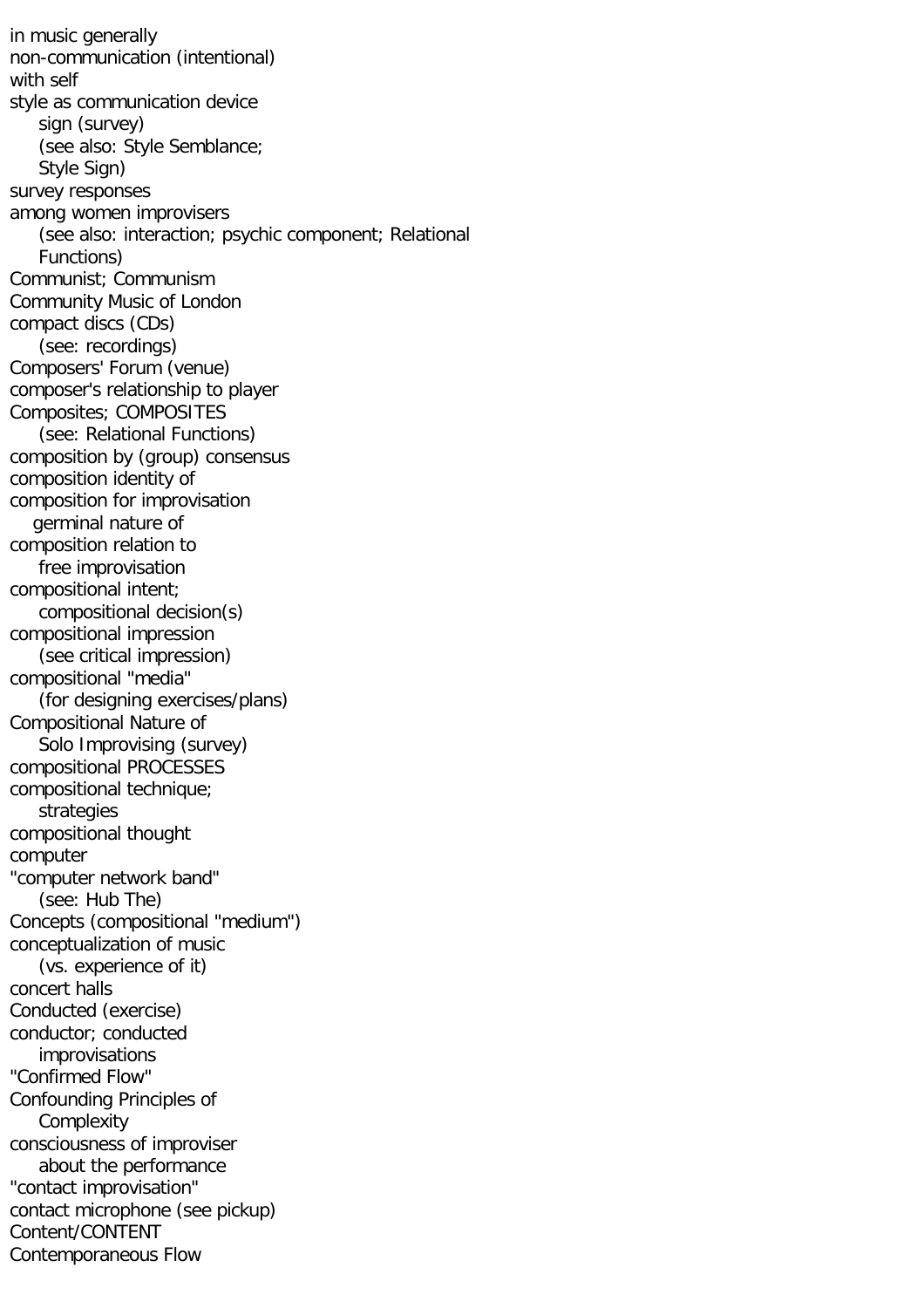Perception Context/CONTEXT context of plans/methods context of recordings (see also: recordings) Contexts (compositional "medium") Contexts of the Intellect contextualization/ CONTEXTUALIZATION (see: mistakes) Contextual INFLUENCE continuity (see also: "law of good continuation") Continuity Processes contrast (see also: change) Contrasters (see Engel) control compositional control decentralization of (see: decentralization of control) Control Giving Up in Group Improvisation (survey) control psychological (over performer) controllers digital/computer Cope David costumes Courlander Harold courses in improvisation/free improvisation (see: education; teaching improvisation) Crab (electroacoustic percussion board) Creation (of new IDENTITIES) (Figure 5) Creative Improvisation (Dean) creative impulse in practicing (see also: practice) creative listening (see also: critical listening) "creative music" creative role of performer creativity collective general individual student critical impression critical listening; active listening critical values; criticism; self-criticism/evaluation criticism (see: critical impression; critical values) critics (music reviewers) Crossman Allan (as survey participant comments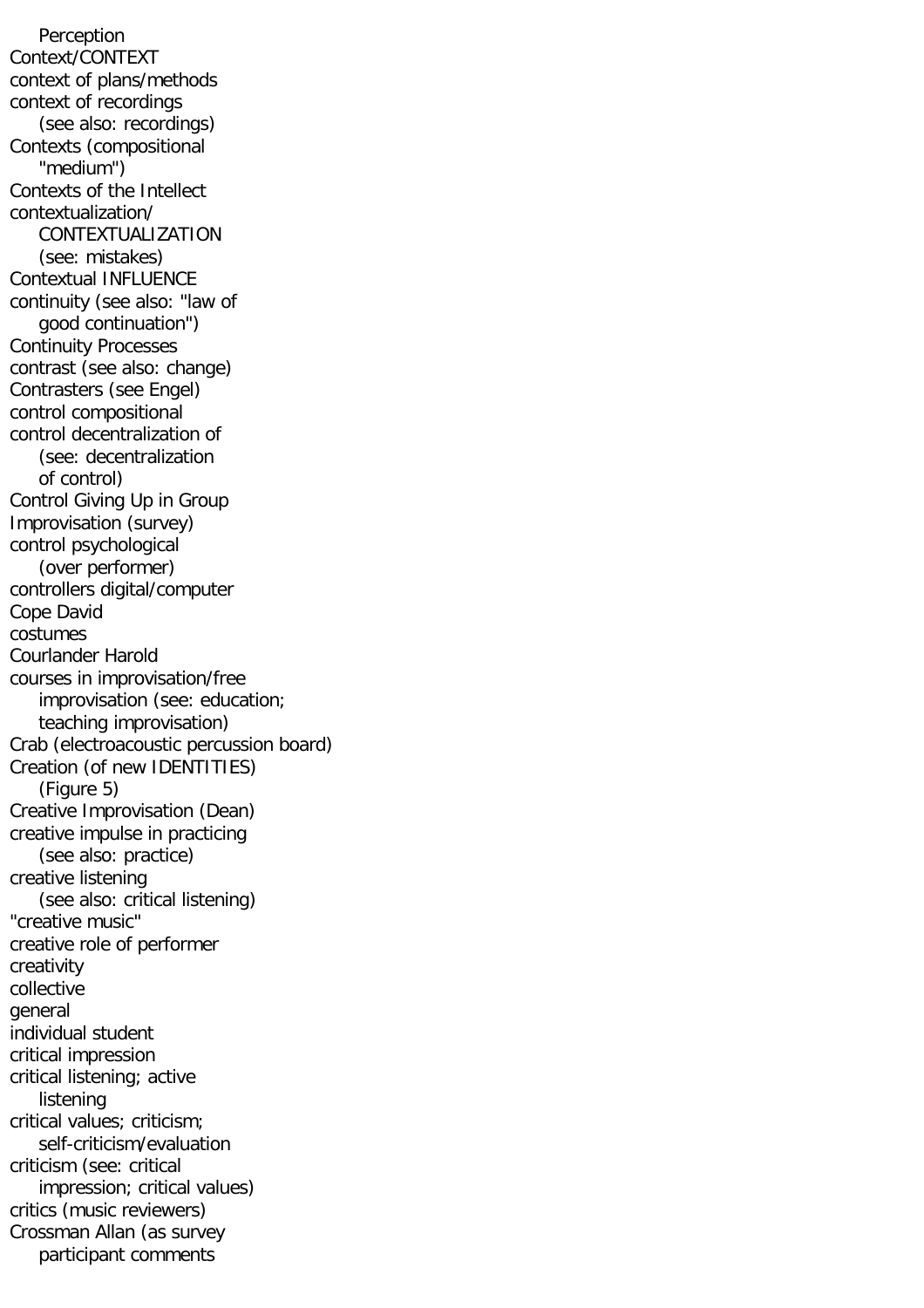information) Crustacean (experimental instrument) cue(s) Cultural Context (the Culture) (see also: practice of improvisation) cross-cultural influences defined Cultural/Historical Significance of Free Improvisation (survey) Cultural Identity culture Cumulative Flow Perception Cumulative INFLUENCE upon IMPRESSION (Figure 1) Curran Alvin curriculum; curricula of improvised music Custer Beth cymbal

# $\mathsf{D}$

Dadaist composers dance; dancer; modern dance Dastgah (Persian) Davies Hugh Davis California Davis University of California at Davis Miles "deaf dub" Dean Roger Debussy Claude decentralization of control free improvisation as decentralization of power decentralization of style through free improvisation deconstructed; deconstruction (see also: Dissociative Flow; Dissociative Polyphony) decisions; decision making; (see also: compositional intent compositional decision(s); formal decision to change; impulse decision making) "deep listening" (see also: Oliveros Pauline) definitions (see also: terminology specific to text): to "compose" "free" (re: improvisation) free improvisation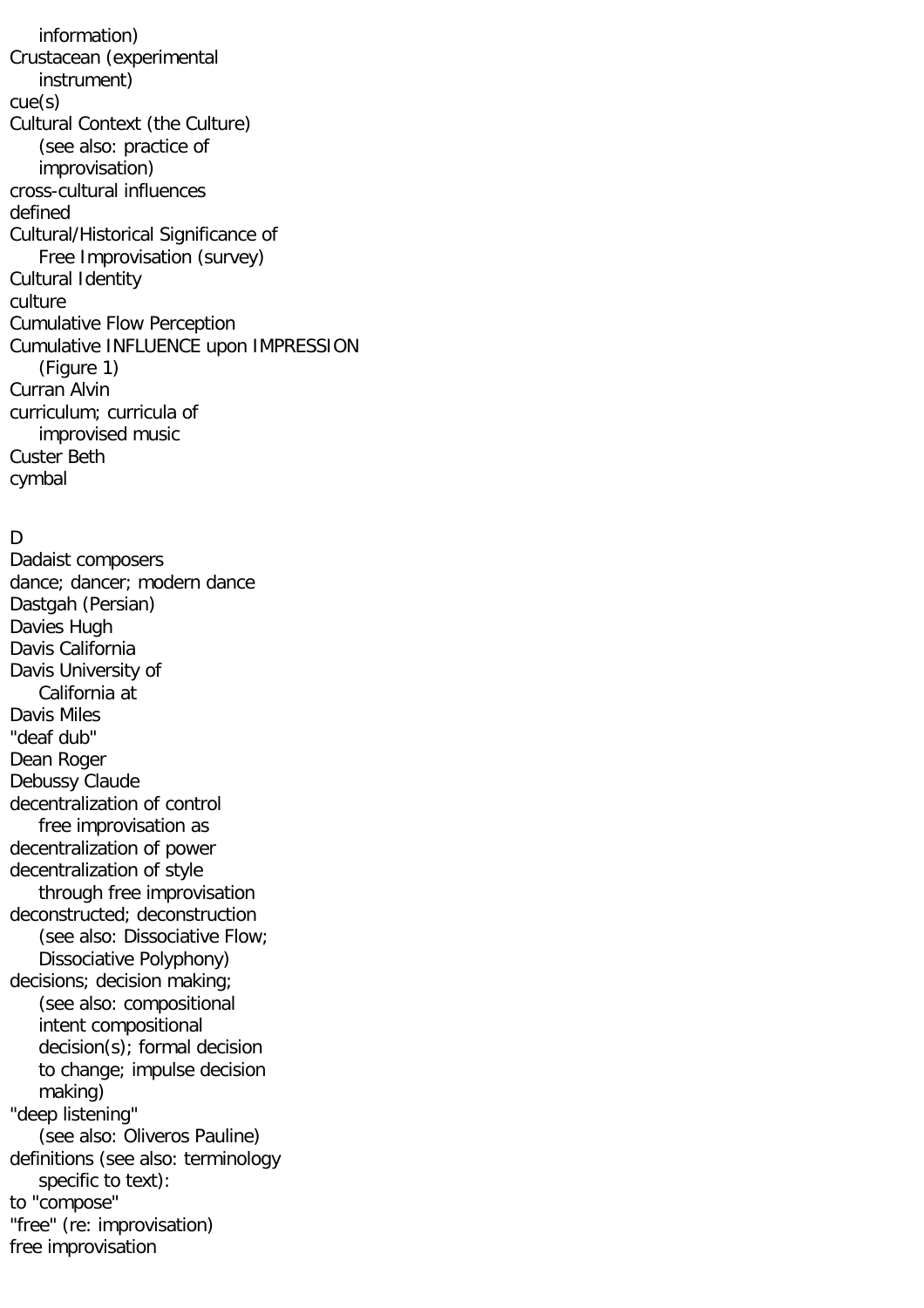free improvisation per survey of improvisers improvisation (extemporization) impulse "law of good continuation" Sound/SOUND Del Sonare sopra'l basso (A. Agazzari) democracy; democratic process in free improvissation Denio Amy Describing Free Improvisation (survey Appendix C) "designative" meaning Density Fluctuations (exercise) "descanting upon the ground" (counterpointing) Desire Impulse Detroit (Michigan) Developers (see: Engel) development (of practice) development (as a Linear Function); developmental PROCESSES DeVore Darrel as survey participant comments information Dewey John Dialogue (Relational Function/ Composite); dialogue general DiCicco Oliver as survey participant comments information diddley bow didgeridoo difference tones digital processing; digital delay(s) (see also: electronics; instruments electronic) diminution (as Linear Function) discipline disorientation dissociative character of free improvisation (see Dissociative Flow/ Dissociative Polyphony) Dissociative Flow/Dissociative Polyphony (DF/DP) division as improvised variations Division Viol (Christopher Simpson) Division Violist (Christopher Simpson) divisive rhythm Dixieland Djll Tom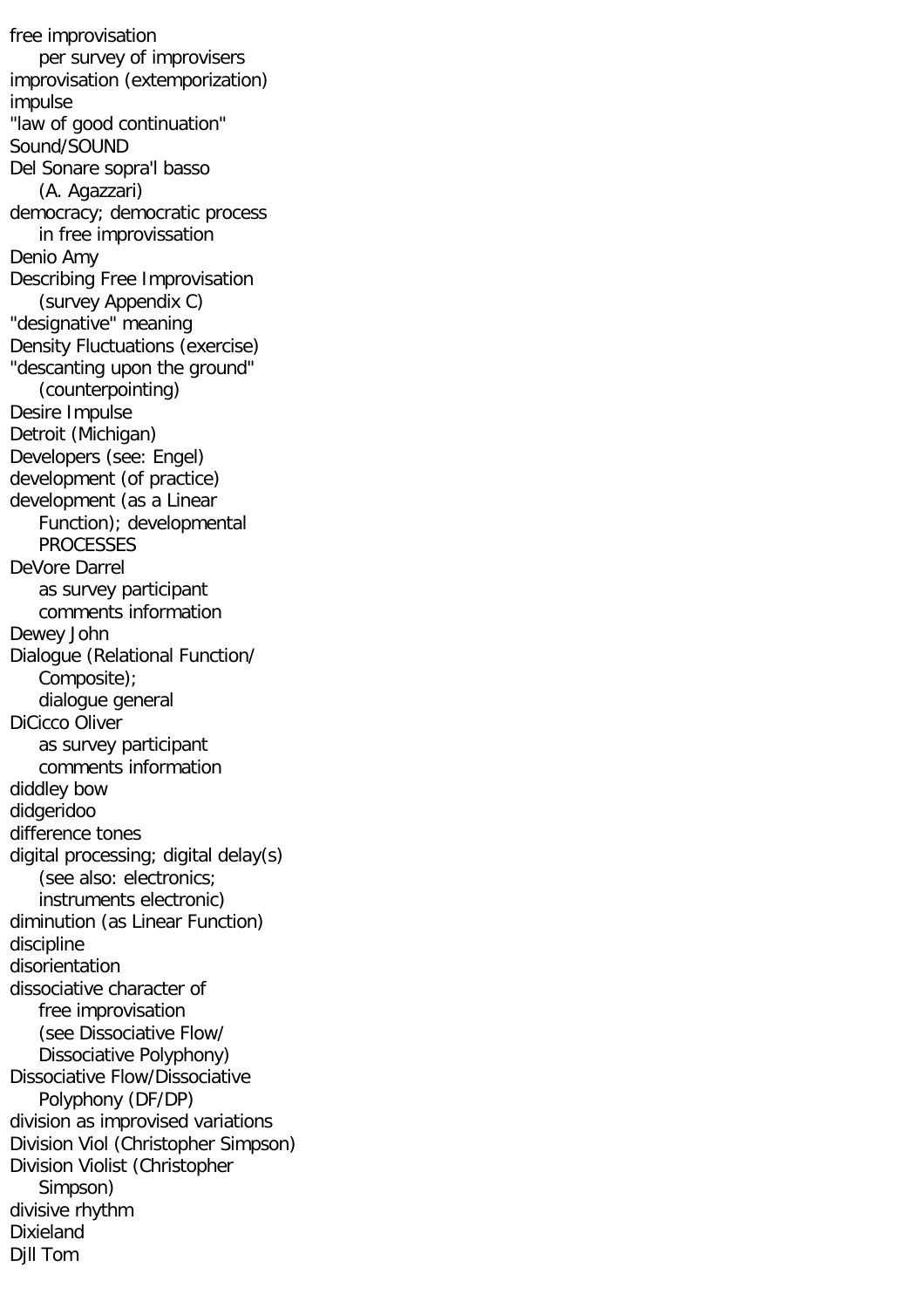as survey participant comments information Dolphy Eric drums; drummers; drumming (see also: percussion; percussionists) Dutton Paul

### E

Earwhacks (festival) the East Eaton John echolocation economic circumstances of free improvisers/ improvisation Education as component of CONTEXT education: improvisation absent and needed in improvisation in higher education improvisation as a tool in instructions (plan score) recordings as part of (see also: schools improvised music programs) Educator (journal) egos of composers ego of improviser ego of listener Ego Absence of (survey) Eindhoven The Netherlands Eine Kleine Nachtmusik (Mozart) El Dab Halim electric bass (see: bass electric) electric guitar (see: guitar electric) electric guitar/bass (single instrument) electroacoustic music electroacoustic percussion board(s) "Electroacoustic Percussion Boards: Sculptural Musical Instruments for Improvisation" (article) (Nunn) electroacoustic technology effects on listening Electronic Courseware Systems electronic devices; electronics; electronic processing (see also: computer;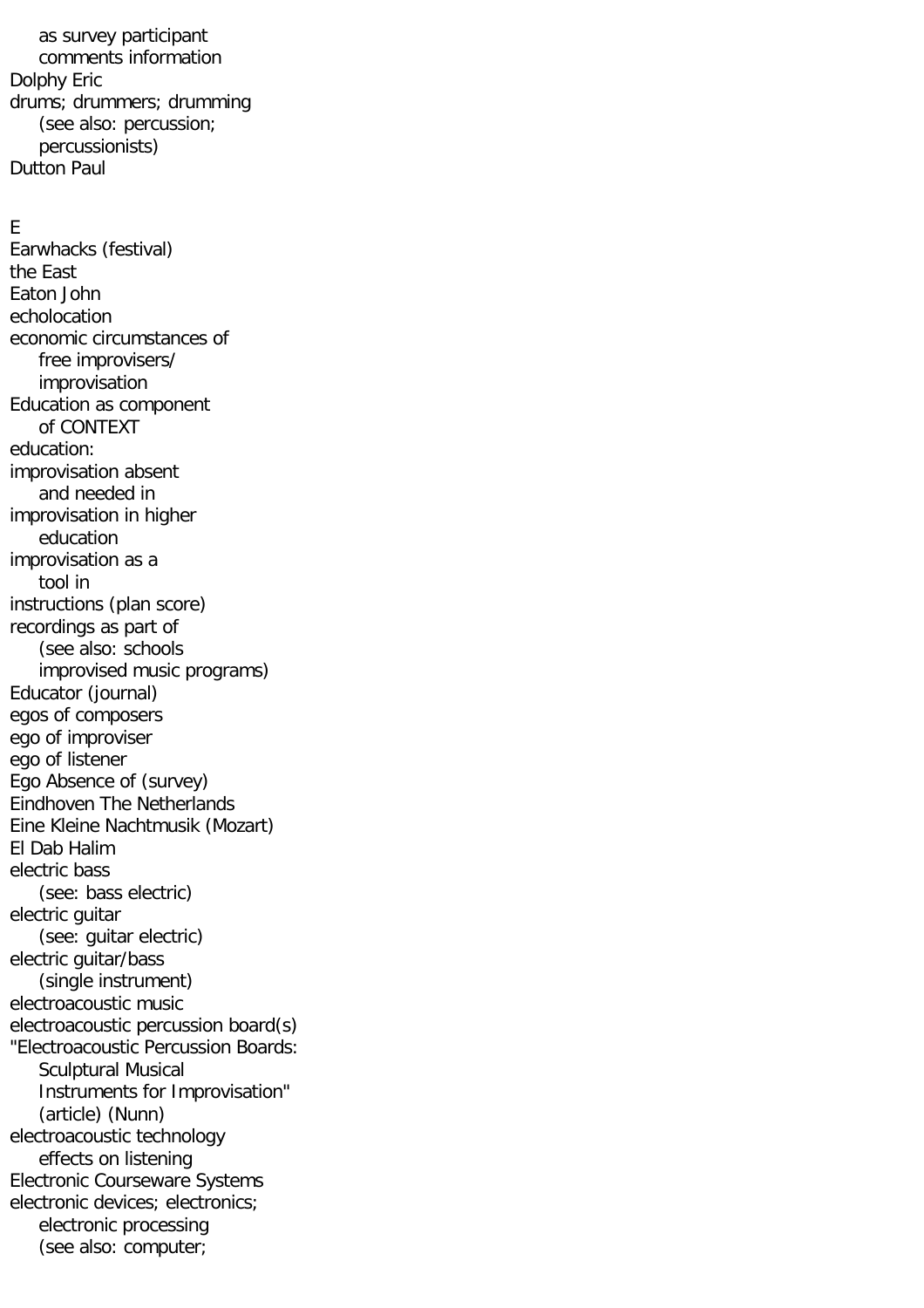technology); (survey) electronic instruments (see also: computer; technology) electronic music; electronic improvisation element(s) (see: basic elements of Flow) Elliott C.A. "embodied meaning" "embryonic composition" emotion(s) Emotion and Meaning in Music (Myer) Enchiridion (Nicholas Wollick) Engel Francis England Engstrand Glenn ensemble (see: group) envirokinetic graphic notation (see also: notation graphic) environment Environment Physical (Figure 2) Environment Cultural (Figure 2) ergonomics (and experimental instrument design) er hu Erickson Robert Essay (C.P.E. Bach) ethnic (attributes in free improvisation) ethnic instruments (see: instruments ethnic) ethnomusicology Europe; Western Europe; European "Evan Parker's Free Sax" (Johnson) (article) Evangelisti Franco Event (as basic element of Flow) Eventual IMPRESSION (Figure 1) evolution of music and free improvisation exercises designing exercises in improvisation: alternative to examples (Appendix B) group (Appendix B) individual (Appendix B) performance format vs. expectation(s)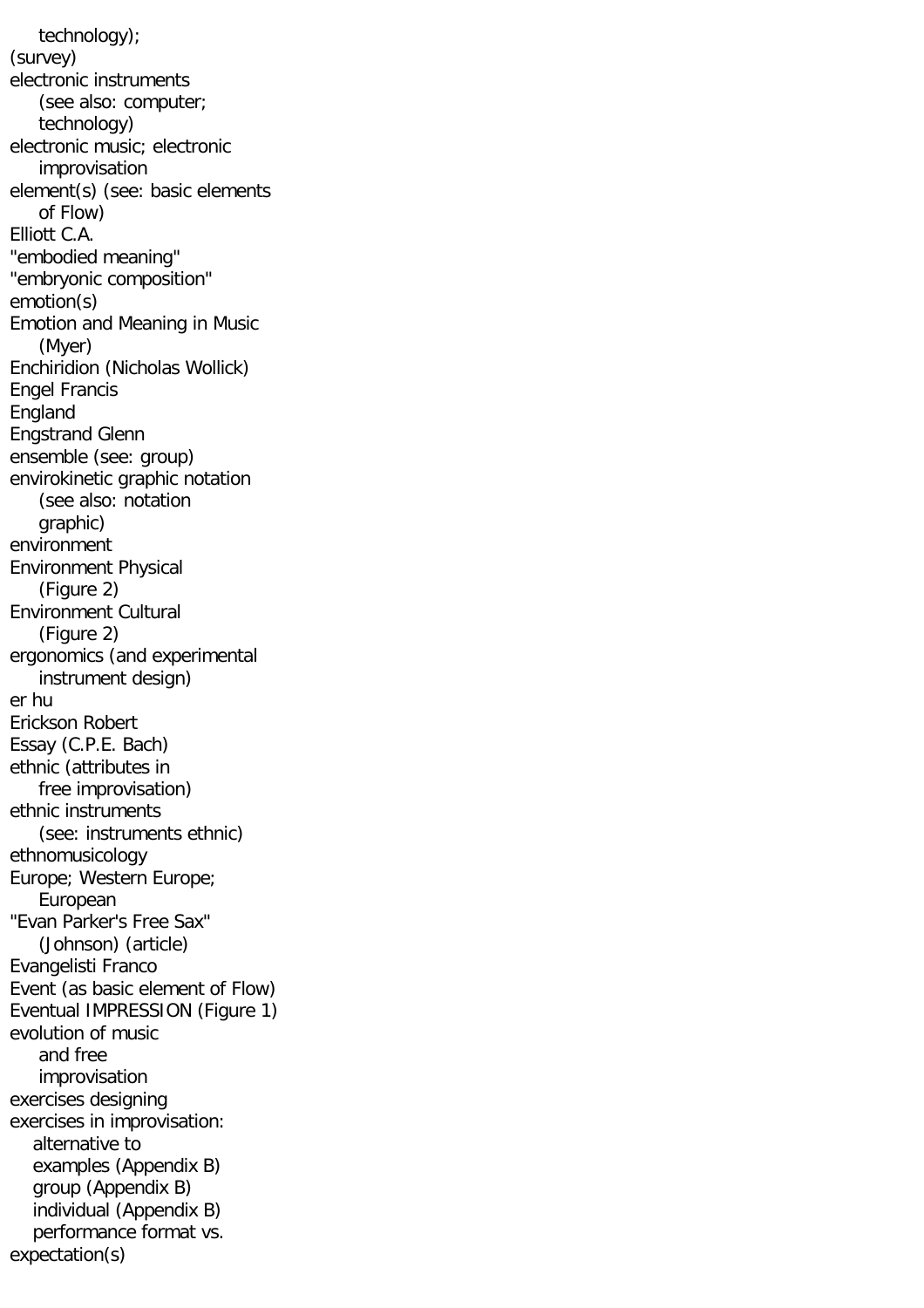(see also: Meyer Leonard) Experience as component of CONTEXT experimental music (see: new music experimental) Experimental Musical Instruments magazine Experimental/original instruments in free improvisation experimental notation extended techniques; special techniques (instrumental) Extended techniques (survey) "Extending the Human Voice" (Hovancsek) "external" style (see also: collage; parody) extramusical association(s); non-musical association(s) "extra-performance" (outside of performance)

## F

facility (versus virtuosity as an end in itself) "faking it" Falkenstein Clara Faltonson Andrew FAMILIARITY (Figure 3) familiarity: with acoustic environment with composition/piece deconstruction of with free improvised music general with group isolated lack of in free improvisation (see also: unfamiliarity) with the moment with musical tendencies of others patterning from recordings as security with styles with terminology Far East Feature Change (Transition) Feature Overlap (Transition) feedback audience (see: audience communication to performers)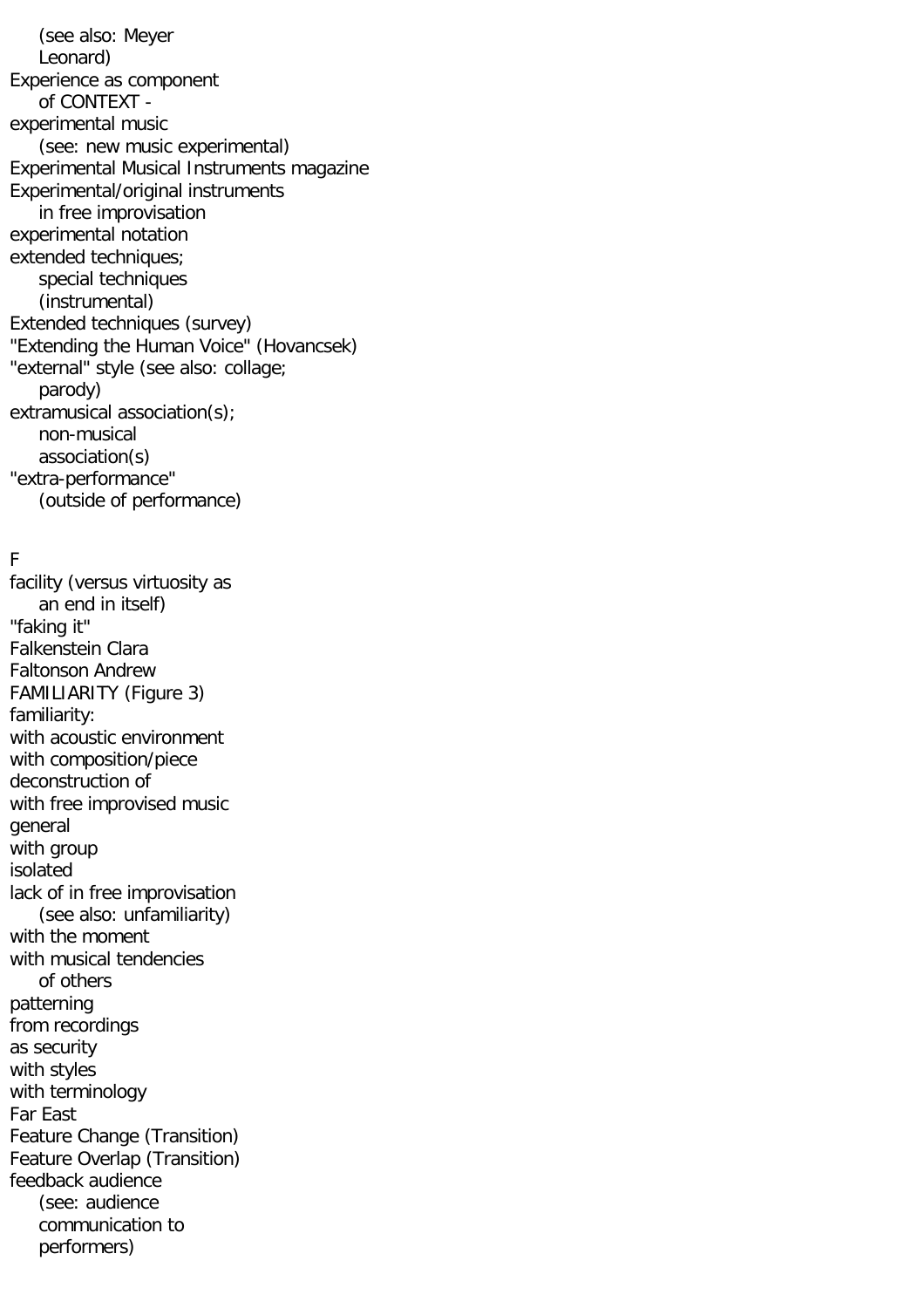"feedback loop" (of responsive self-generating action) (see also: self-generation of free improvisation) Feld Steven female improvisers (see: women in free improvisation) Ferrand Ernst festivals of improvised music Festival de Musique Actuelle "Festivals in the USA" (L. Smith) (article) fiddle (violin) field (see: Bradlyn; "Figure Ground and Field...") Fielding Hillary as survey participant comments information figure (see: Bradlyn; "Figure Ground and Field...") Figure (as basic element of Flow) FIGURE 1 - Chart of INFLUENCES and PROCESSES Figure 1 (chart) itself FIGURE 2 - Chart of CONTEXT Figure 2 (chart) itself FIGURE 3 - Chart of Perception Figure 3 (chart) itself FIGURE 4 - Chart of Meta-Style Relational Functions and **Transitions** Figure 4 (chart) itself FIGURE 5 - Chart of Linear Functions and Identities Figure 5 (chart) itself "Figure Ground and Field Gesture and Texture: a gestalt strategy for group improvisation" (Bradlyn) financial support; lack of financial support (see also: economic circumstances) "Find a Sound" (exercise) Fine Milo Fiore Linda The Firebird (Stravinsky) (ballet) Flow Flow Perception/FLOW **PERCEPTION**  (see also: PERCEPTION) fluidity (see also: continuity) flute; recorder FLUXUS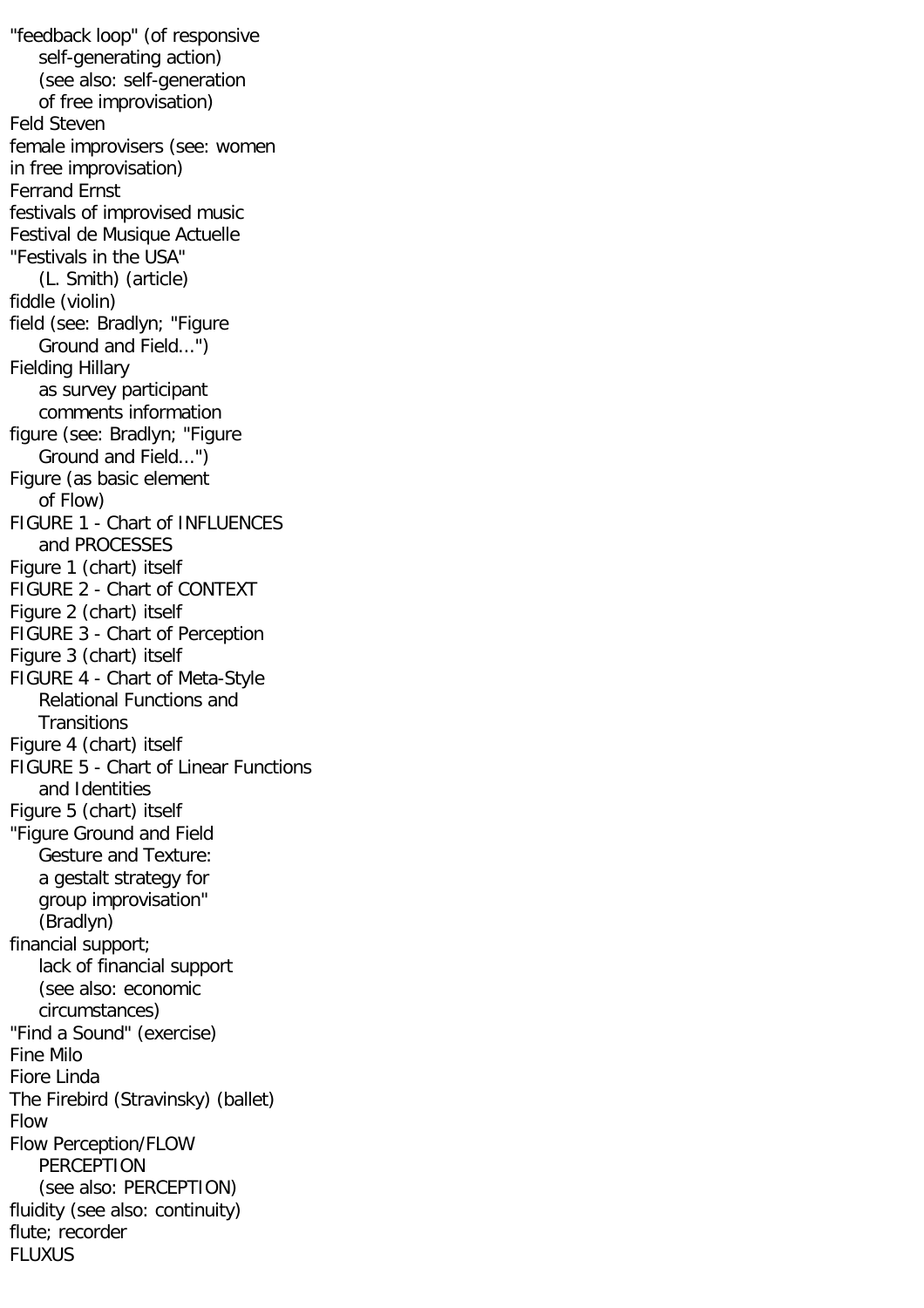fog horns "Follow the Leader" (group interaction strategy) "foreign material" (see also: Interpolation) form; formation: (see also: structure) perception of in free improvisation forms traditional improvisation list of (Appendix A) formal decision to change (see also: change) "formal gesture" formal structure; framework (see: structure; structural elements/character) formulaic improvisation formats performance (see also: notation) Forster Cris Foss Lukas (see also: Improvisational Chamber Ensemble) "foundation" instruments (A. Agazzari) found objects; found sounds Fragmentation (Transition) fragmentation (as a Linear Function) France Franck Cesar "free" as referring to improvisation "Free Improvisation" (exercises) free improvisation as a form of composition (see also: composition; form) free improvisation short vs. long free jazz (see also: jazz) Free Play (Stephen Nachmanovich) Freedman Harry Freeway (magazine) Fresno (California) Fund for U.S. Artists Fundamental Reciprocal Processes fundamental social values Fundamentum organisandi (Conrad Paumann) "fusion music"

G Gabrielli (Giovanni)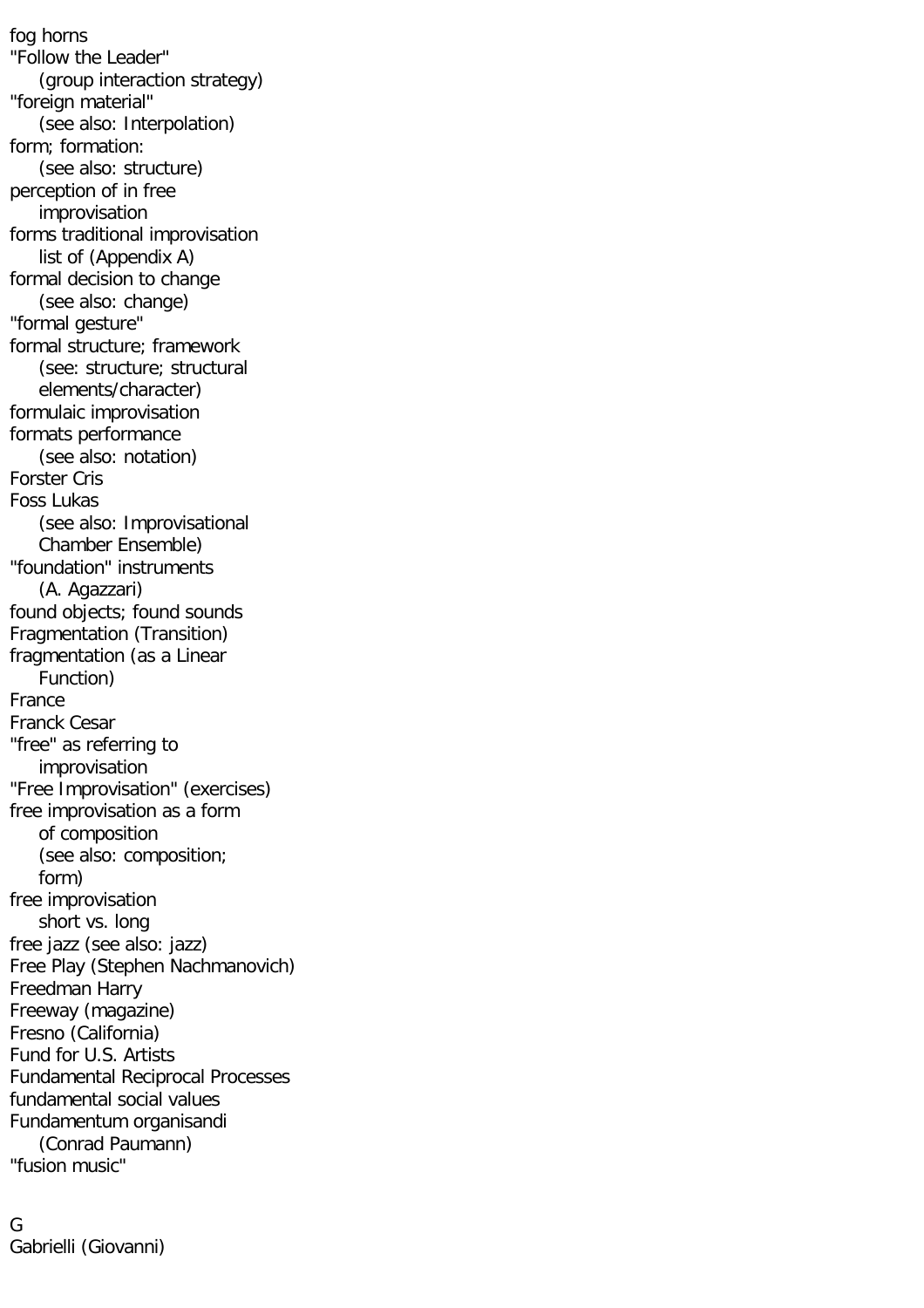Galas Diamanda gamalan games (see: improvisational games) Gare Lou Gebser Jean Genesis of a Music (Partch) genre free improvisation as German free-jazz (see also: free jazz) Germany germinal nature of "improvisational composition" gestalt gestalt psychology Gestural Continuity/Integrity gesture in free improvisation Ghazala Qubias Reed as survey participant comments information Ghent (Belgium) Glasier Jonathan Goldstein Malcolm gopychand grace state of Graphic (Group) (exercise) graphic scores; graphics (see: notation; graphic) Grateful Dead The Gravikords Whirlies & Pyrophones (Hopkin) Gresham-Lancaster Scott Grieg "groove" Grooves and Transitions (exercise) ground general (see also: Bradlyn; "Figure Ground and Field...") Ground (as basic element of Flow) Ground (Relational Function/ Composite) group communication (see: communication among improvisers in a group) Group Consciousness/ GROUP CONSCIOUSNESS (see also: rapport) group decision making (see: decisions; rapport) group exercises Group Interaction (survey) group mind; group sound (see also: rapport)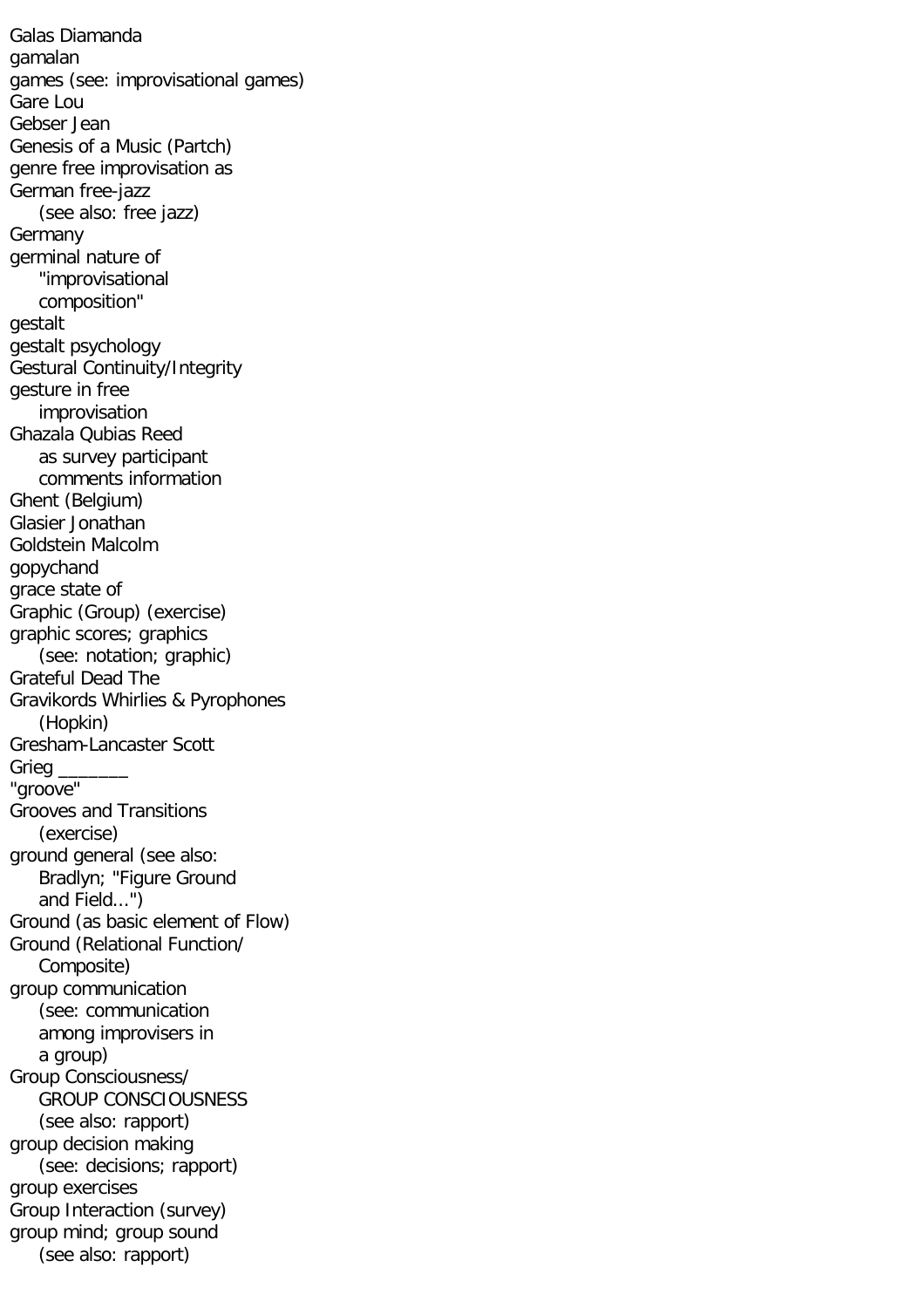group practice sessions Group Processes (Figure 3) groups as families; trust groups teaching improvisation to Grove's Dictionary of Musical **Instruments** "Grow a Sound" (exercise) Gruppo di Improvisazione da Nuova Consonanza (GINC) guitar Gurelnic Tom

#### H

Haarlem Holland "handicapping" handmade instruments (see: experimental/original instruments) hand signals (see: cue(s)) harmonizer Harrison Lou Hartigan Royal Harvard Dictionary of Music Hausman Eric (as survey participant comments information) Hawaiian (style) Hay Emily Hearon Jim Heglin Ron Herzog Werner Het Apollohuis "hierarchy of change" "hi-fi" environment Hobbs Christopher Holland (see The Netherlands) "Holland Blunts the Cutting Edge" (van Peer) (article) homemade instruments (see: instruments experimental) Homler Anna homophonic (see: texture) Hopkin Bart as survey participant comments information Horn Paul Horovitz Wayne Hovancsek Mike as survey participant comments, information human condition improvisation as reflection of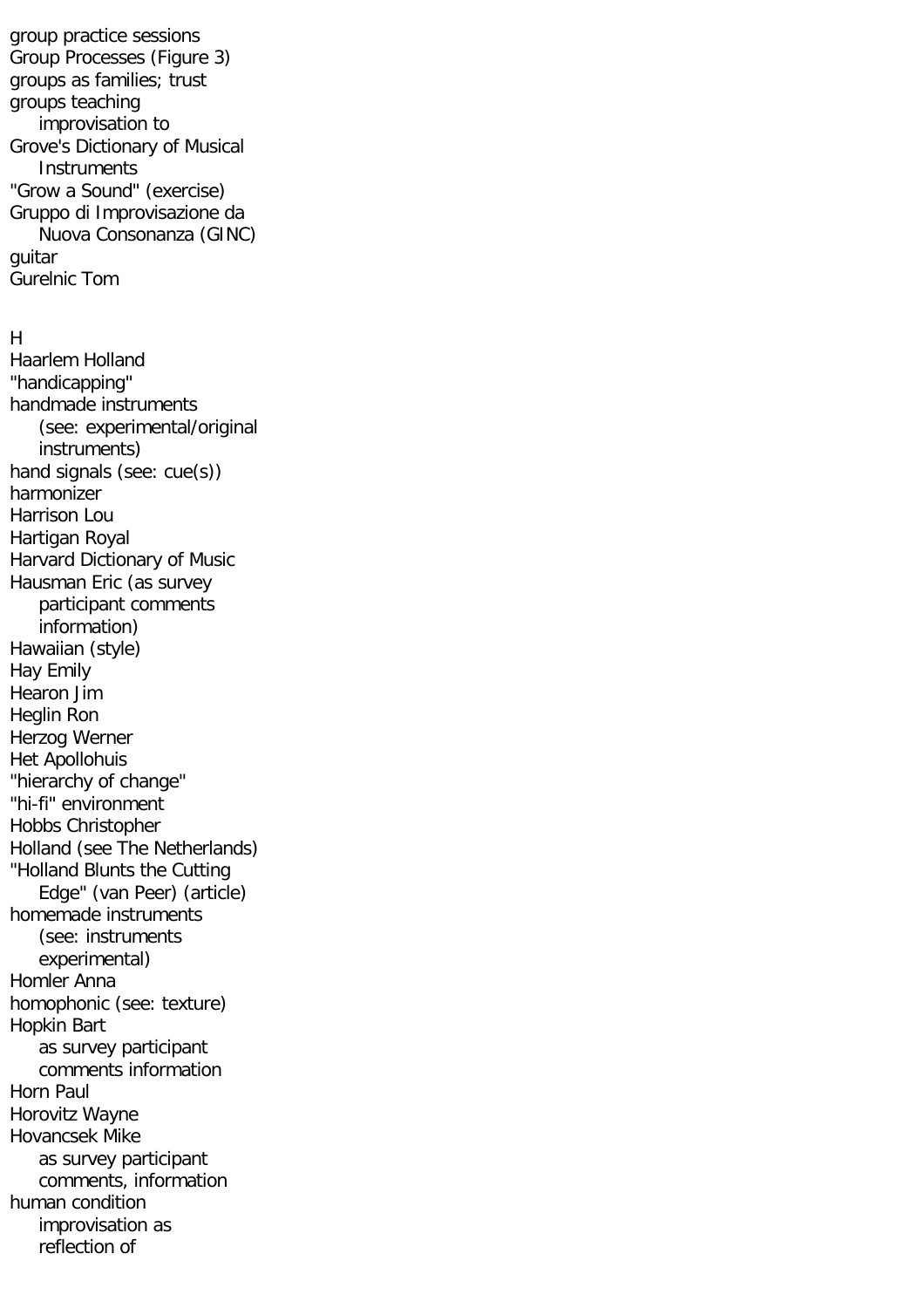(see: improvisation generally: human condition) human voice Huxley Audous Hub (computer music network device - T. Perkis) Hub The humor Hybridization (confounding principle of complexity); hybrid(s)

# I

I Ching ideas; ideation; Ideation (see also: Concepts) Identificational Processes Identity/Identities/ IDENTITIES "The Identity of a Work of Music" identity of a composition identity based on style ideology (see: political; social) Images (compositional "medium") imagination; Imagination as component of CONTEXT imitation (as an example of Dialogue) imperfection vs. perfection importance of free improvisation (see: significance of free improvisation) IMPRESSION Impressionism improvisation generally: compositional material as generating in education (see: education) evolution/growth historical Western practices as reflection of the human condition "Improvisation in Early Music" (Bechtel) (article) "Improvisation with Experimental Musical Instruments" (Nunn) (article) "Improvisation with Found Sounds" (Welwood) (article) "Improvisation: Music for an Occasion" (Prevost) (article) Improvisation: Its Nature and Practice in Music (Derek Bailey) "Improvisation: New Teaching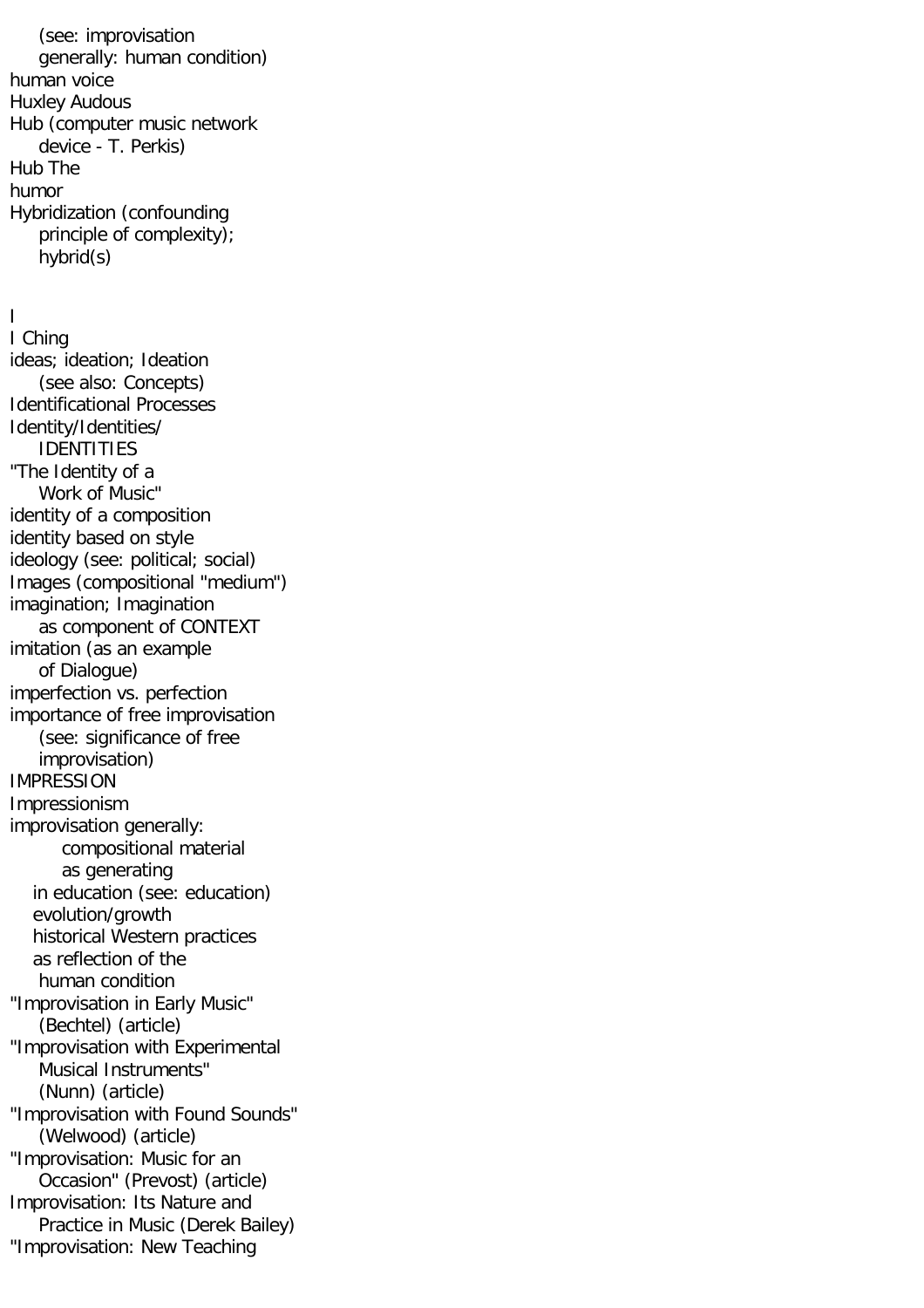Strategies" (Reeves) (article) Improvisational Chamber Ensemble Los Angeles (Lukas Foss) improvisational games Improvisational Milieu "improvisational thought" (versus "compositional thought") Improvised Music Association (IMA) (S.F. Bay Area) Improvised Music Studies (degree program) Improvised Music Studies News Journal The Improvisor magazine impulse: body functioning of components of decision-making impulsive (see also: impulse) definition emotional first sound as impulsive guided by influences (see also: Desire Impulse; IMPULSE; Intent Impulse) Impulse/IMPULSE inadvertent music free improvisation as "Inappropriate Response" indeterminacy; indeterminate PROCESSES India Indian music (see also: North Indian classical music; South Indian music) indigenous music (see: world music) Indigenous Style Individual Consciousness/ INDIVIDUAL **CONSCIOUSNESS** individual decision making (see: decisions) Indonesian gamalan (see: gamalan) "information" information theory Influence(s)/INFLUENCE(S) defined general information theory initial sound (see: sound initial; starting point) Initiatives and Reactions (Smith S.) (mixed media improvisation design)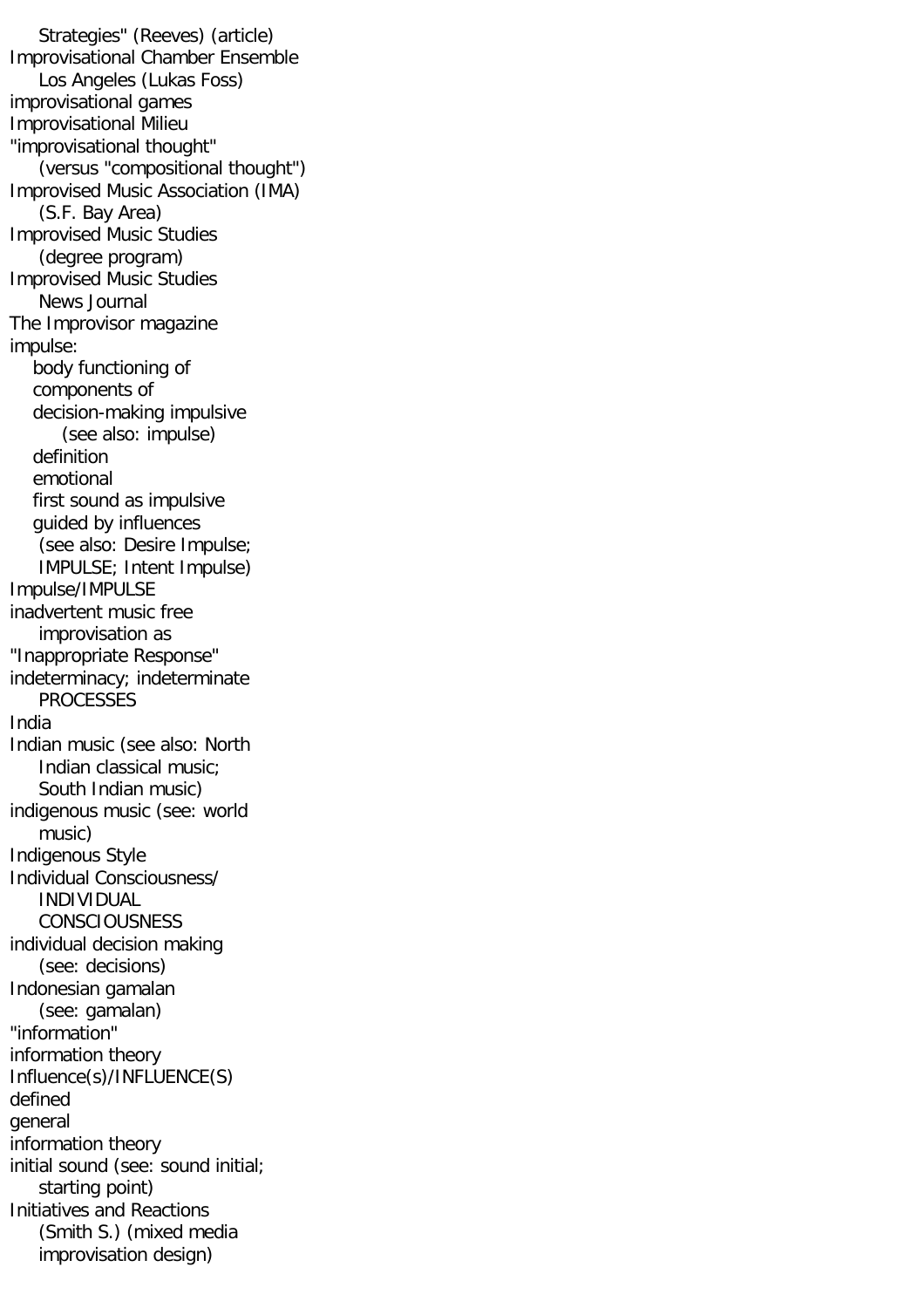Instant Composers Pool (Holland) instruction(s) (see: plan; education instructions) Instrumental Technique as component of CONTEXT Instrumental Technique/ Virtuosity (survey) Instrumental and Technological Resources (survey) instrumentation and technology per survey of improvisers Instrument(s) as component of CONTEXT instruments: ethnic; (survey) expanded techniques; modified experimental/original/modified sound potential of spirit of traditional training integration; integrity (structural) (see also: Gestural Continuity/ Integrity) Intellect/INTELLECT intellectual meaning (see meaning) Intelligent Body/INTELLIGENT BODY Intent Impulse intention as component of Relational Functions intentional use of style (see generally: style) Interact (a basic action - see Table of Elements/ Relational Functions/ Actions) Interaction (exercise) interaction: (see also: communication) among computers in conversation among improvisers between medium and pre-thought ideas between player and instrument with self (as solo using technology) between student and teacher between "voices" in solo improvisation Internal Cadence (Transition) International Cassette Network International Review of the Aesthetics and Sociology of Music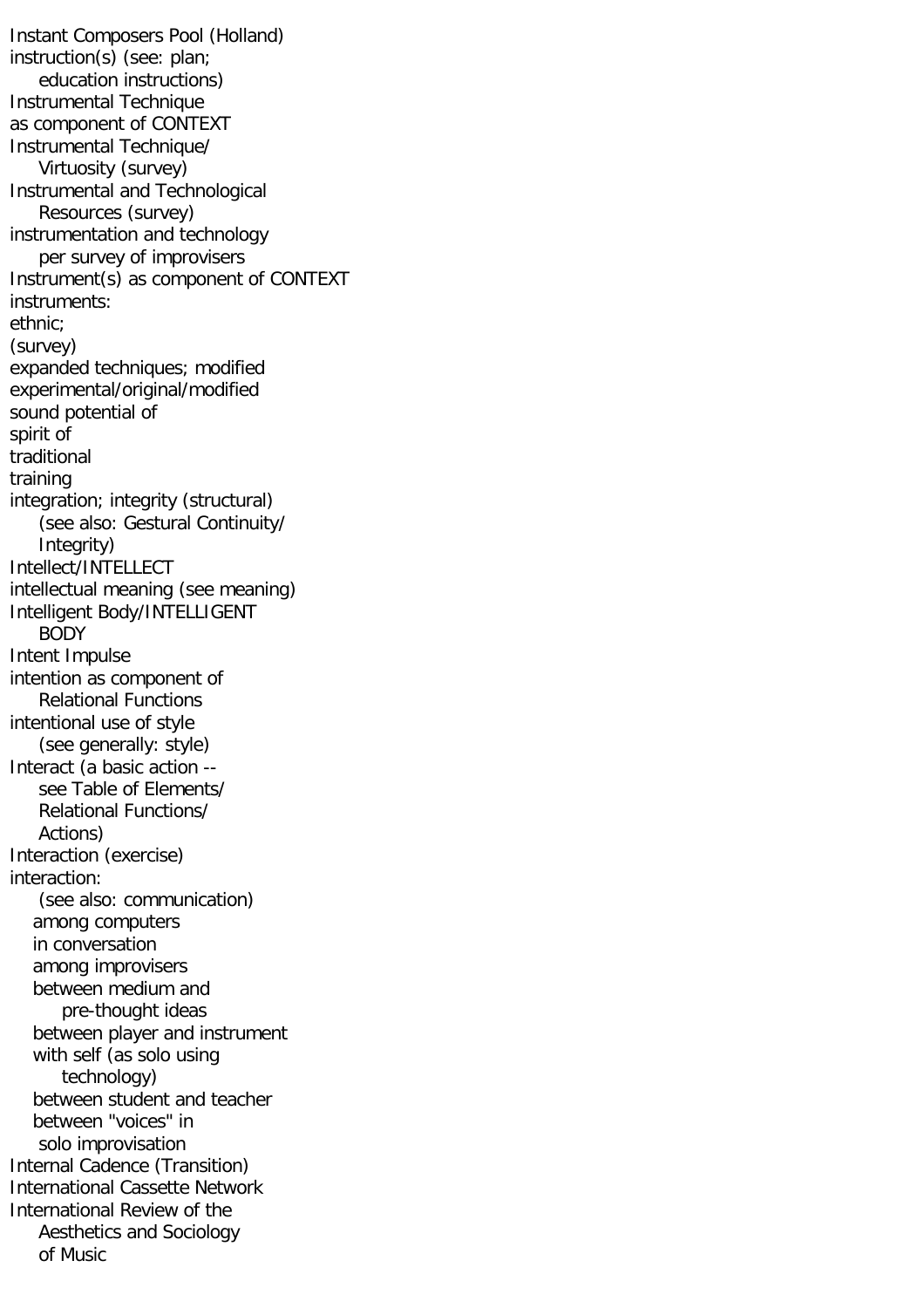Internet "The Internet and Free Improvisation" Interpersonal Relationships Among Improvisers (survey) (see also: interaction among improvisers) Interpolation (exercise) Interpolation (Relational Function/Composite) interpolation (as Linear Function) interpretation; realization (of music/notation/ instructions/plans) intrapersonal communication among "voices" in solo improvisation intuition inversion (as Linear Function) irony; ironic use of style (see also: style as parody/irony) Italy; Italian Ives Charles

# J

"Jai Alai" (Zorn) Japan Japanese music jazz generally jazz: acquired skills by listening/emulating definition distinction from/comparison to free improvisation in education free (see: free jazz) groove (see also: "grooves") modern origin parallel development with free improvisation regional styles relationship to free improvisation since technique in theme formal presentation of third-stream walking bass line Jazz Research Papers (journal) Jennings Russ Jew's harp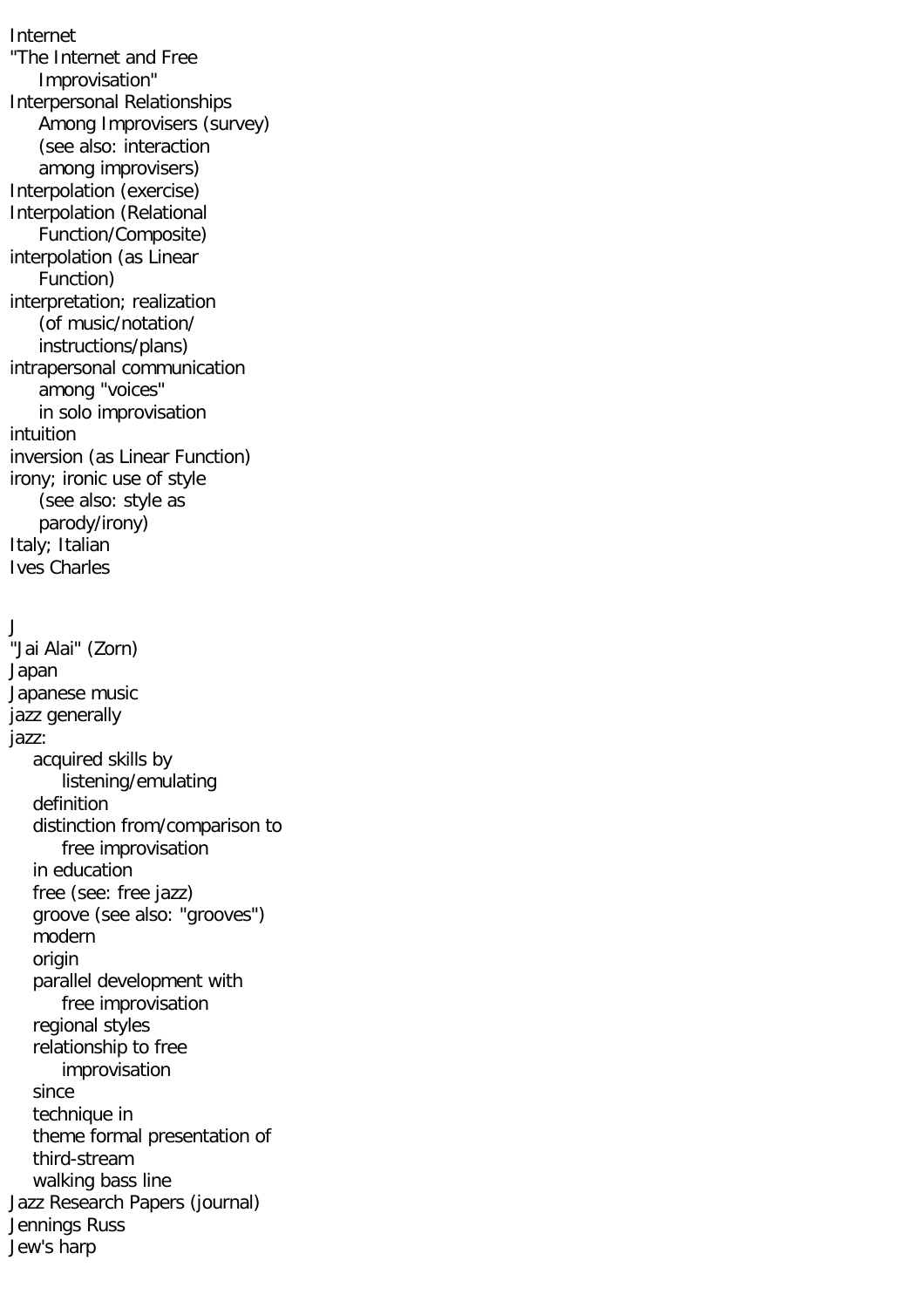Johnson Tom "John Zorn and Other Improvisers" (Johnson) (article) just intonation

### K

Kaiser Henry Karkoschka Erhard Keepers (see: Engel) Keil Charles Kent Ohio Kent Stephen Kermani Elise keyboard(s) (see: piano) Khatchadourian Haig Kinesis (confounding principle of complexity) The Kitchen (venue) KIVA (group) "The Klickitat Ride Possibilities Opposites" (improvisational composition) (Oliveros) Kneif Tibor Kohler Wolfgang koto KPFA (radio station)

# L

"landmarks" (see also: Behnke Elizabeth) Landini language (verbal) and free improvisation "language" of free improvisation LaPlante Skip law of affect law of good continuation" Lead (a basic action - see Table of Elements/ Relational Functions/ Actions) learning theory Leonardo magazine Lewis George Liber de arte contrapuncti (Johannes Tinctoris) "licks" Ligeti Gyorgi Limitations of the Body as component of CONTEXT Lindgren Ben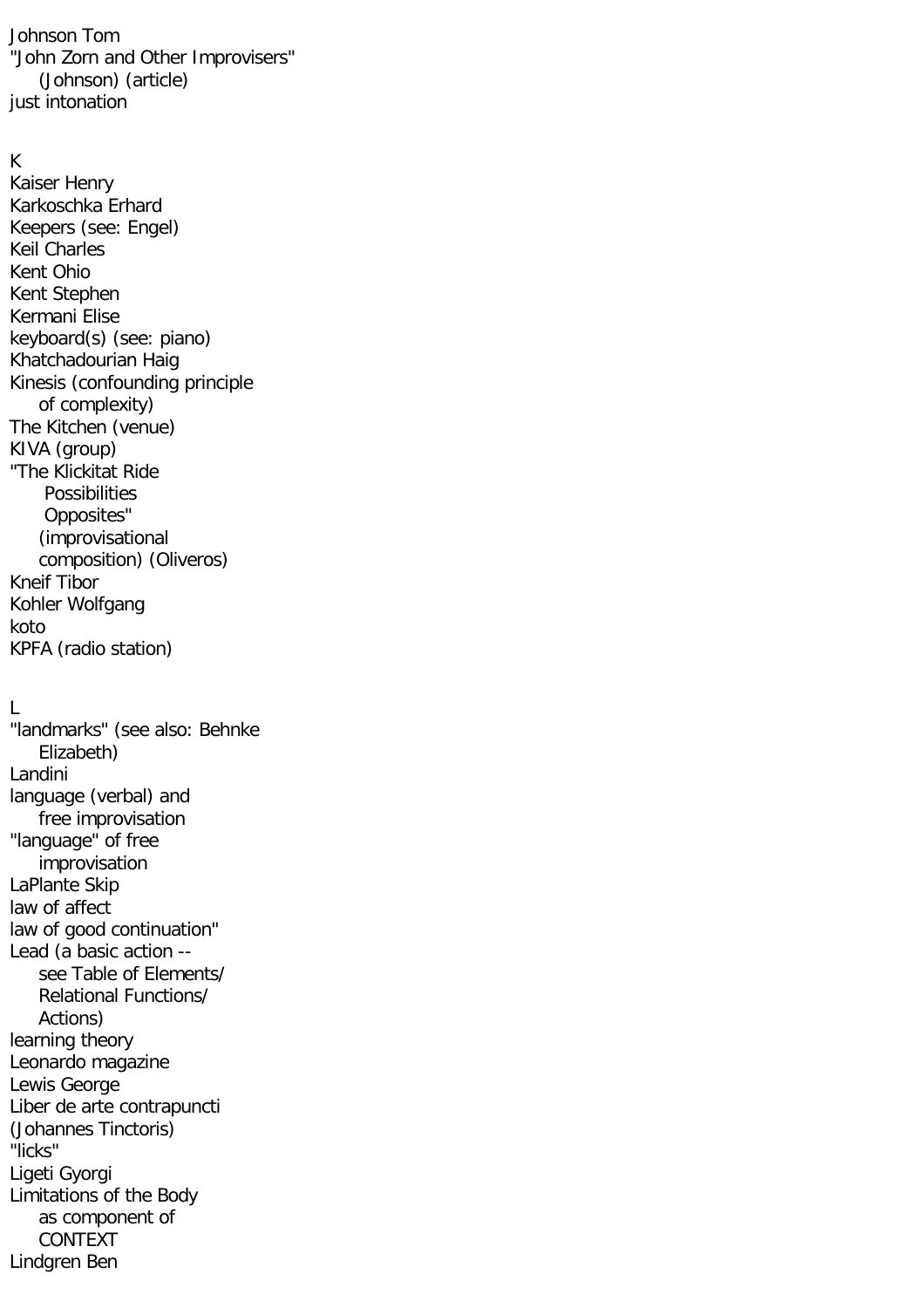linguistic (see: language) "linear causation"; linearity Linear Functions; LINEAR FUNCTIONS; linear functioning listener (see: audience; listening) listening: constructing meaning common perspective of audience and improviser critical (see: critical listening) expectations of listener (see: expectation(s)) and experimental/original instruments failure to listen importance of intuitive (see also: intuition) live performance versus recordings (see: live performance) as major skill of improvisers to music to other (various) music (as part of practice) versus reading music unique experience; unique challenge uniquely imposed what to listen for listening-in-readiness listening-in-search live performance Live Performance versus Recordings (survey) live recording "lo-fi" environment Logos (venue) Lomberg-Holms Fred long-term memory Lopez Fernando Los Angeles Lutoslawski Vitold

#### M

MacIntosh (computer) Madrid Mahler Gustav "mail collaborations" Maintain (a basic action; see Table of Elements/ Relational Functions/ Actions)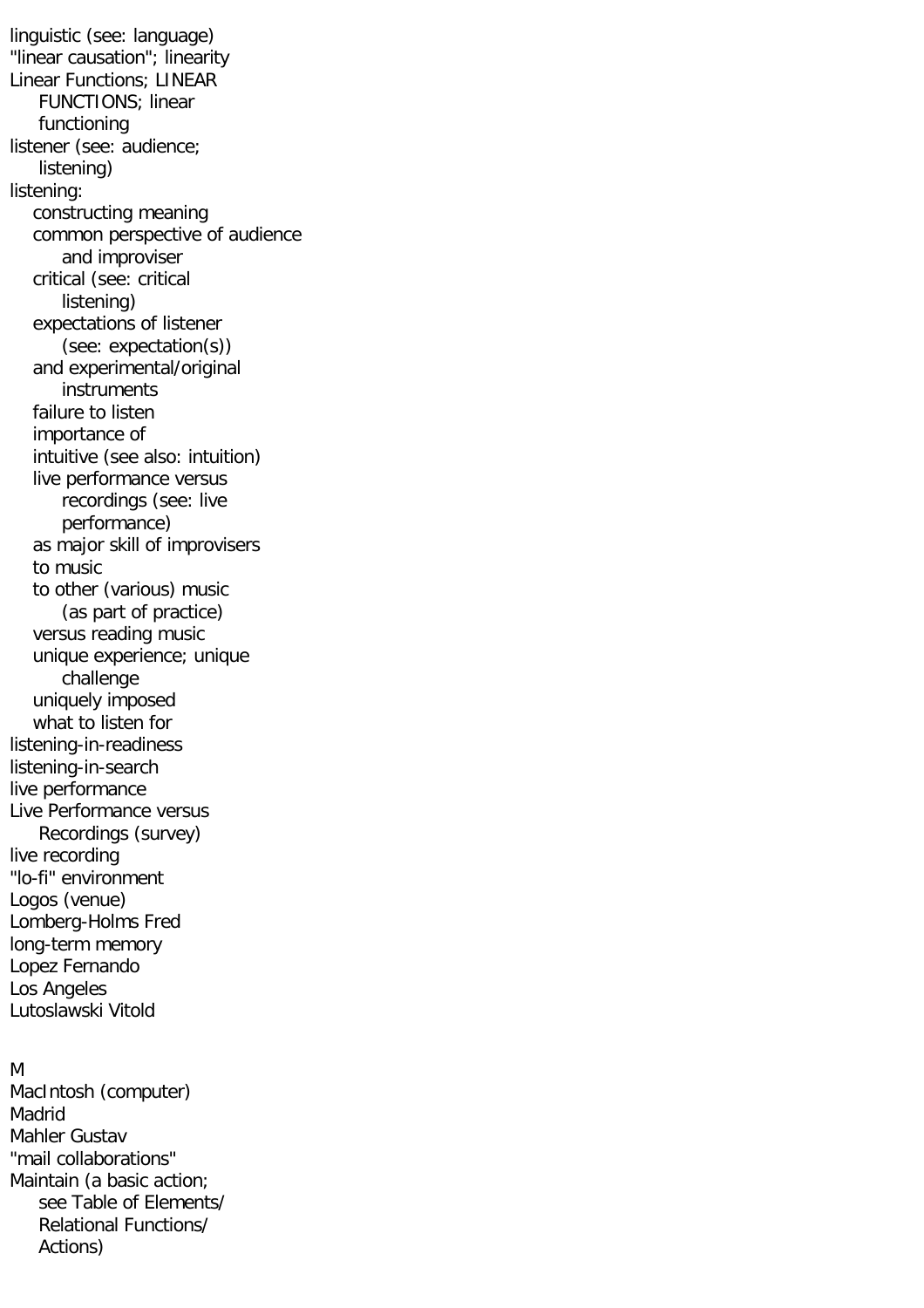Maintenance (of IDENTITIES) (Figure 5) Making Simple Musical Instruments (Hopkin) Manufacturing of Humidifiers (group) march (musical form) Marin County California Marshall Oren martial arts (see also: Aikido; Tai Chi) Marwedel Dick Maryland-Baltimore County The University of Masaoka Mia "masking" (loss of details in sound complex) mbira (African) (improvisation) McFarren Bobbie meaning (in music) (see also: designative meaning; Meyer Leonard; syntax/syntactical meaning) meaning localized (see also: contextualization) Mechanism of hearing as component of SOUND medium; media (artistic) melodies; melodic idea(s) (see: songs) memorization memory "memory composition" Mengelberg Misha mental states (see: mind) mente (meaning improvised) metaphorical allusions (to sound) Meta-Style/META-STYLE meter methods of teaching improvisation alternative to Mexico Meyer Leonard (see also: Emotion and Meaning in Music) microphone (see also: pickup) microtonality; unusual tunings Middle East MIDI (Musical Instrument Device Interface) MIDI Jazz Improvisation (computer software) "milestones" recordings as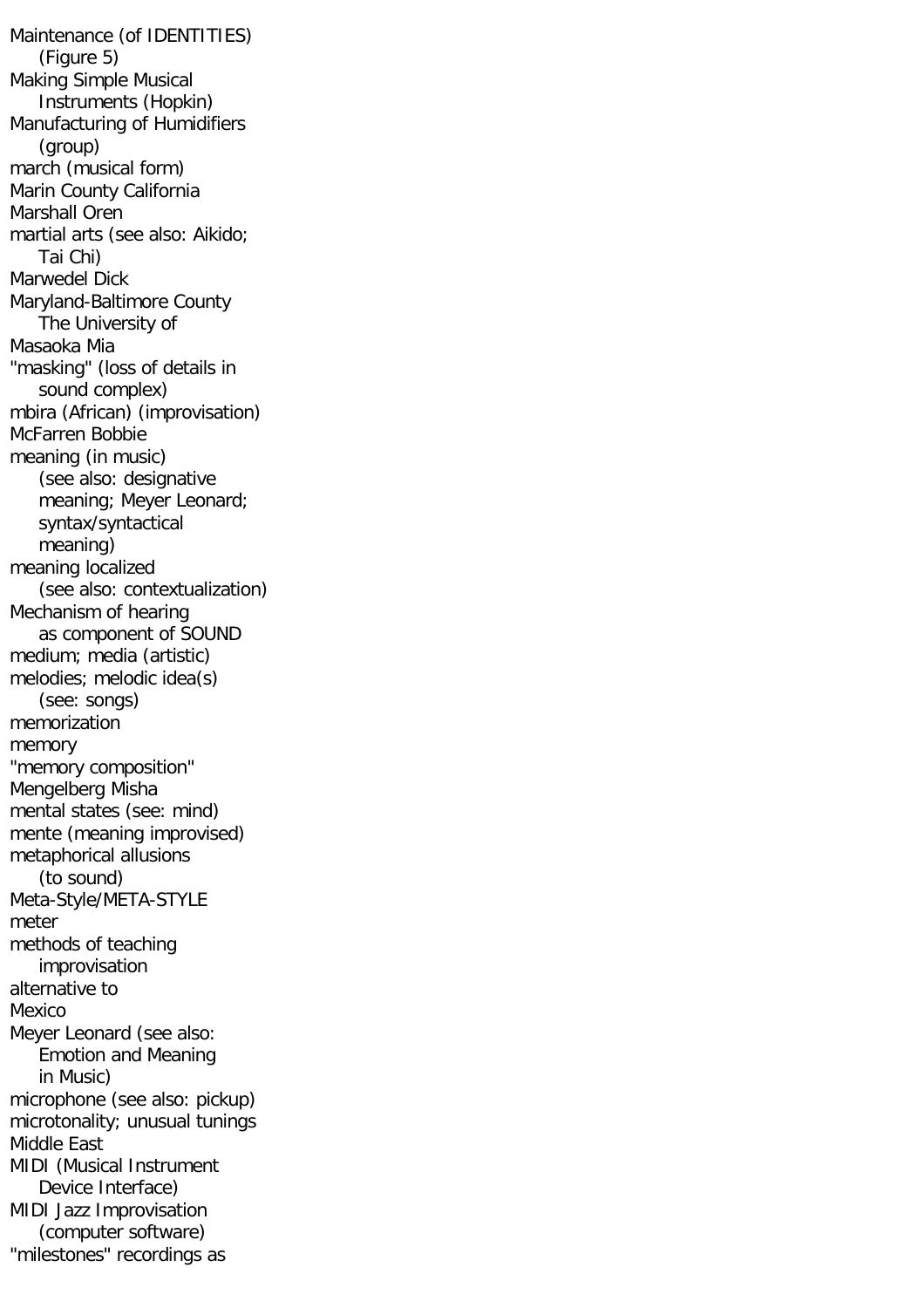(see also: recordings) Milhaud Darius Miller M.E. Mills College mind; mental states Minimalist/Conceptual form; minimalism miscommunication/misinterpretation in group free improvisation (see also: "mistake") "mistake" in free improvisation "Mob Ecstasy" (radio show) (see also: KPFA) "mobiles" modal (tonal system); modes model improvisation as for a business model educational methods as model improvisation as social model of response in free improvisation (see: Chart of Interpretation and Response) modes (see modal) Modirzadeh Hafez MOMA (Museum of Modern Art N.Y.) (as venue) the moment "momentary consciousness" Monteverdi Morgen Roger "Morning Concert" (radio program) Moskow Lisa (as survey participant comments information) "Motion and Feeling Through Music" (article) motive(s) Mozart Wolfgang Amadeus multimedia (survey) (see also: visual/ sonic relationship) multiphonics multiple tempi Murai Greg museums (as venues) music box giant Music Educators Journal "music-minus-one" music theory music therapy Musica Electronica Viva musical character Musical Grooves magazine Musical Instrument Design (Hopkin)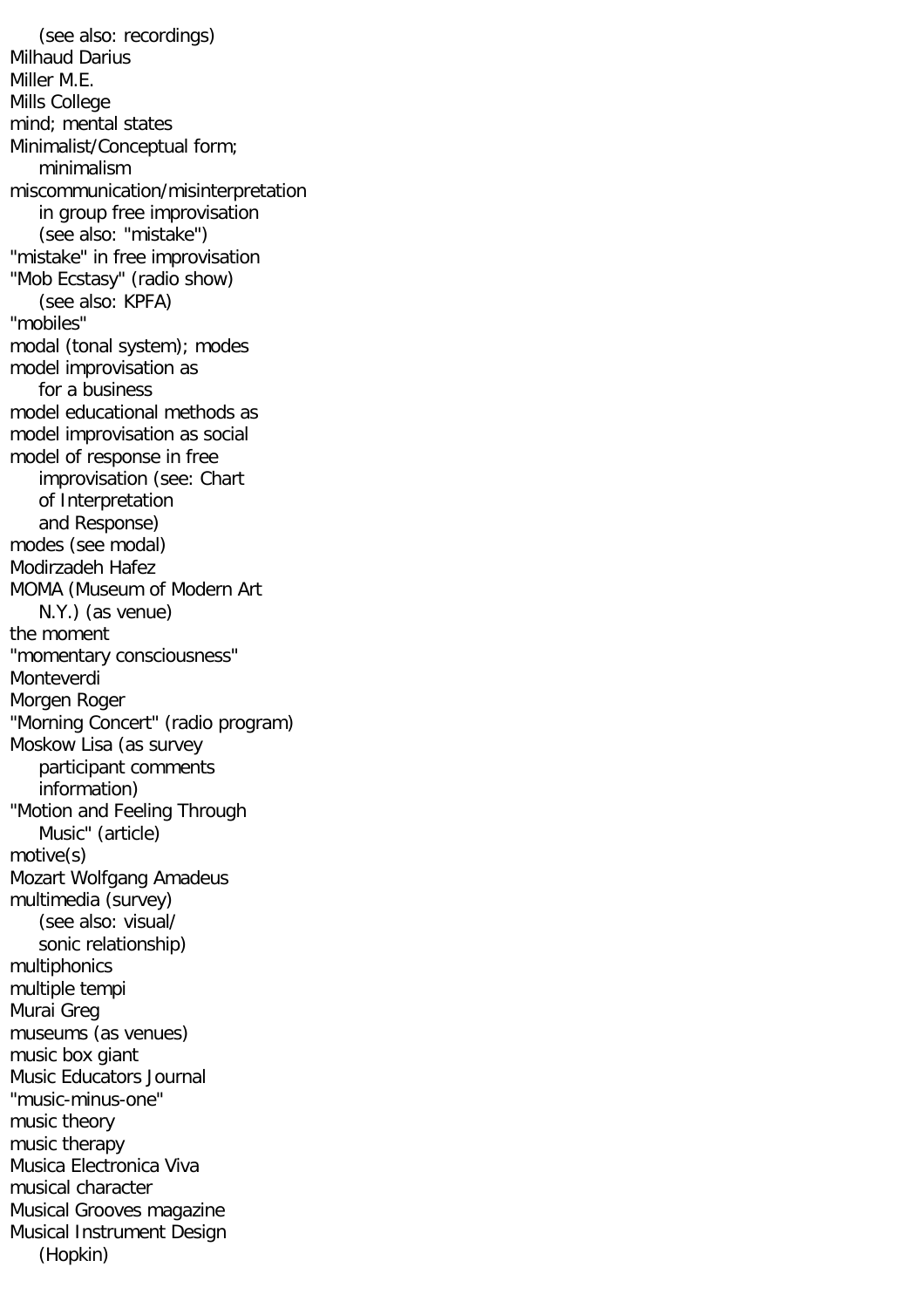Musical Mandate (Figure 1) musical saw "Musical Stimulus" musicianship; musical awareness; musicality musicology Musics (journal) Musicworks magazine "Musique" (computer software) "musique concrete" Muziekshool (Haarlem Holland) myth (the free improvisation is easy)

#### N

Nachmanovich Stephen National Endowment for the Arts (NEA) Native American Indians; Native American music Neo Classicalism Neo Primitivism The Netherlands (Holland) ~new music: classical education and evolution of free improvisation experimental New Music Across America (festival); New Music America New Music Ensemble (U.C. Davis) "New Order" New Orleans New Structures in Jazz and Improvised Music Since (Roger Dean) News Journal Improvised Music Studies New York City; New York scene New Zealand network computer (see: Hub The) networking Nicasio (California) nichol b. p. Nine Centuries of Improvisation in Western Music (Ernst Ferrand) 19th Century Noble Steve noise "No Mind" (Figure 1); nothing in mind (re initial sound) non-closure type of transition non-communication (in free improvisation) (see also: Dissociative Flow/ Dissociative Polyphony) "Non-Confirmed Flow"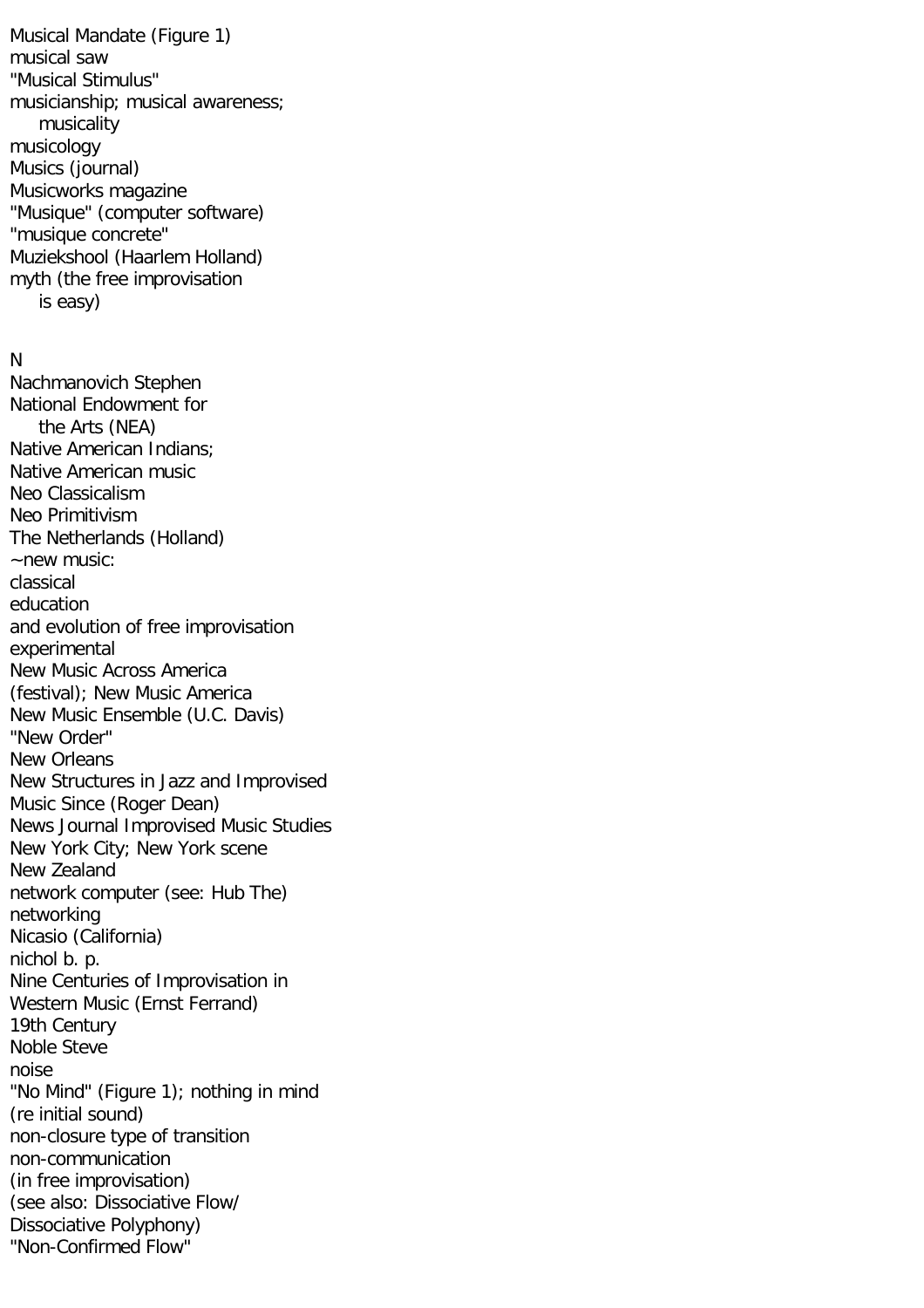non-musical associations (see: extramusical associations) non-referential (see: self-referential) non-Western practices; non-Western music North Indian (improvisation) Northwest Texas State University notation: absence of "authenticity" as bias (notation-centric) as controlling/defining (the music) (see also: control compositional) in education experimental graphic improvisation as notational challenge indeterminate notational systems development of obeying score restricted by similarities (of writing music to improvising) simplicity as a virtue sound and movement vs. "notes" time to reflect Notation in New Music (Karkoschka) Noyes C.K. Nunn (Tom) (author)

# O

"O" (Zen symbol of the moment) **Oakland** Oakland School District Off Ramp Oliveros Pauline - "On the Psychology of Music" (Albersheim) (article) 1 Minus Mac (computer software) One Voice (exercise) opera "opposites" (see: "The Klickitat Ride") oral tradition order seeking (see: Dissociative Flow/ Dissociative Polyphony; listening-in-search; Sound Mass) organ "organic causation" Origin (Figure 1) "Original Musical Instruments for Real Time Composition" (article) (Nunn) "original voice" (see: own voice) Originality in free improvisation (survey)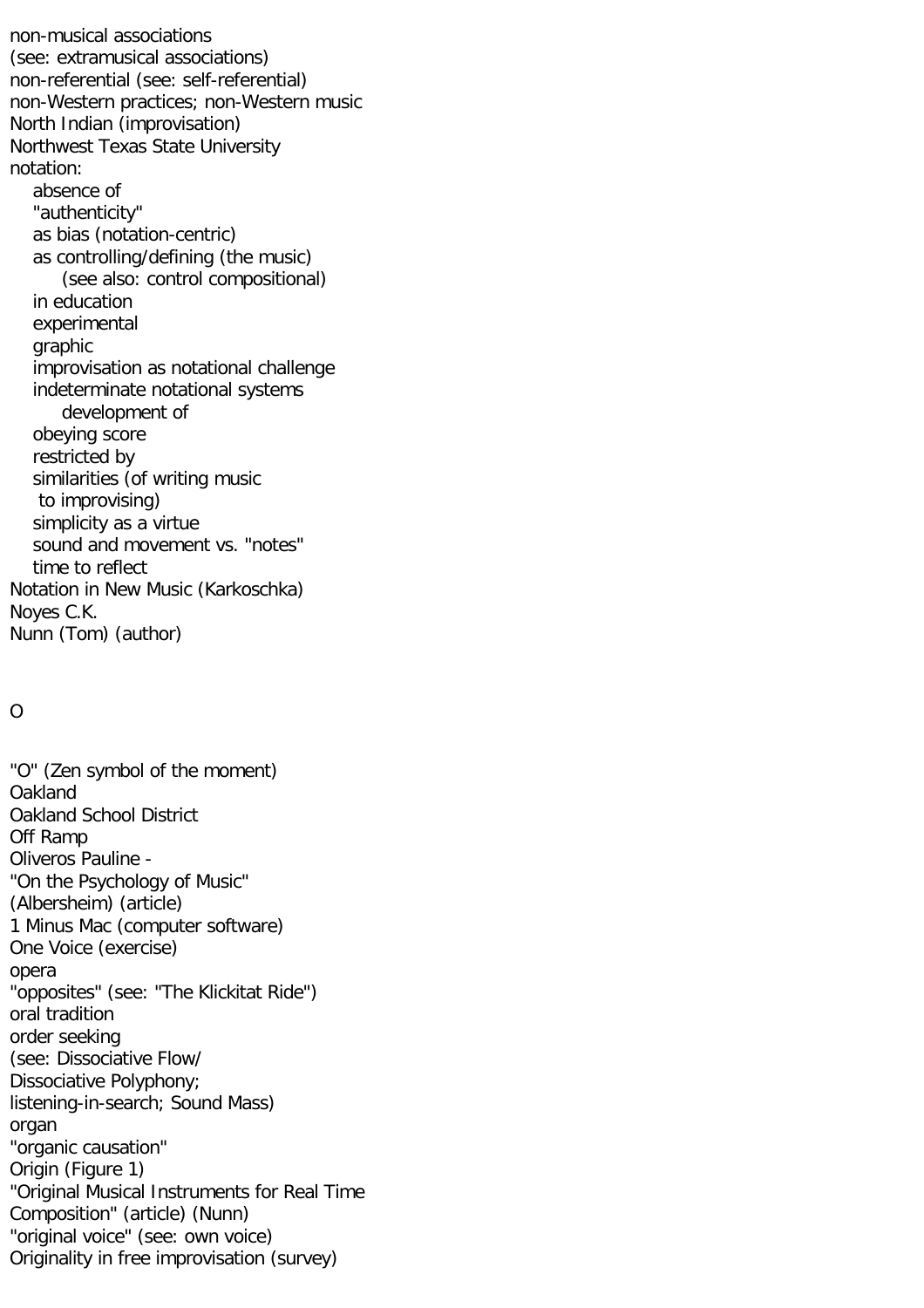"ornamentation" instrumnts (A. Agazzari) Ortiz Diego Ostertag Bob Oswald John other arts and free improvisation "other forces at work" "outside of time" sense of being overlapping of perception and response The Owl and the Pussycat (Stravinsky) (song) own voice; original voice

#### P

Pacific Rim Paganini painting; painters Panasenko Dan (as survey participant comments information) Paris Parker Charlie Parker Evan parody relative to style Partch Harry Passarell Tony (as survey participant comments information) pastiche (see also: collage) Pastoral Symphony (No. ) (Beethoven) "paths of communication" (see also: Chart of Interpretation and Response) pattern detection Paumann Conrad Pavlov's dog Peakers (see Engel) pedagogy musical (see: education) Perception/PERCEPTION; perceptual circumstances Perceptual INFLUENCES percussion; percussionist(s) (see also: drums; drummers) performance art "performance behavior" performance formats (see also: Behnke) performance practice performer function Pergamon Press Perkis Tim as survey participant comments information Persian (Dastgah) (improvisation) Personal Consciousness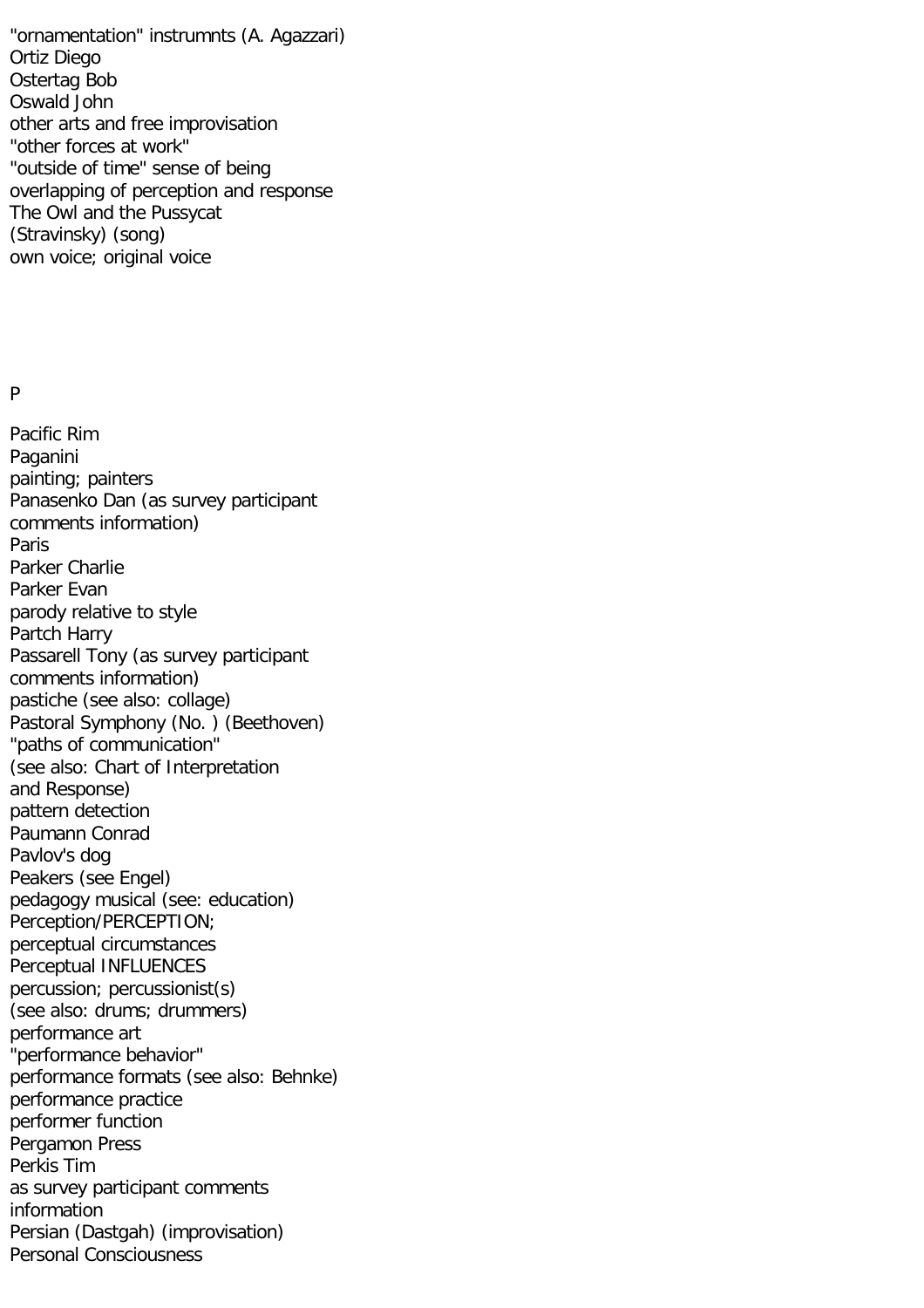Personal Context Personal/Group Style Perspectives of New Music Petaluma (California) phenomenology of music; phenomenology of listening Phillipp Ulrich Philosophers The (group) philosophy; philosophical issue phrase; phrasing Phrase (as basic element of Flow) Physical Context; physical environment defined Physical Medium "Physiological Intelligence" piano; pianist(s); keyboard(s) Piano Concerto (Cage) Pierrot Lunaire (Schoenberg) pickup (contact microphone) Pink Floyd "Planning for Improvisational Music" (method; self-published) (Engel) plan(s) (partially pre-composed improvisations) (see also: notation) in education exercises (Appendix B) designing paradox of as practicing as structure in teaching improvisation Plonsey Dan as survey participant comments information "Plunderphonics" Pluto (group) poetry (see also: sound poets) Pointless Music (label) political beliefs/ideology (see also: Communism; Scratch music; society impact on free improvisation) Pollock Jackson Popular Classics (of Scratch Orchestra) popular music; pop popularity of free improvisation Porter Randy Potential Sonic Material Pousseur Henri Poyourow David practice of free improvisation historical practices (Appendix A) practicing improvisation preamp (preamplifier) precomposition (see also generally: composition; improvisation)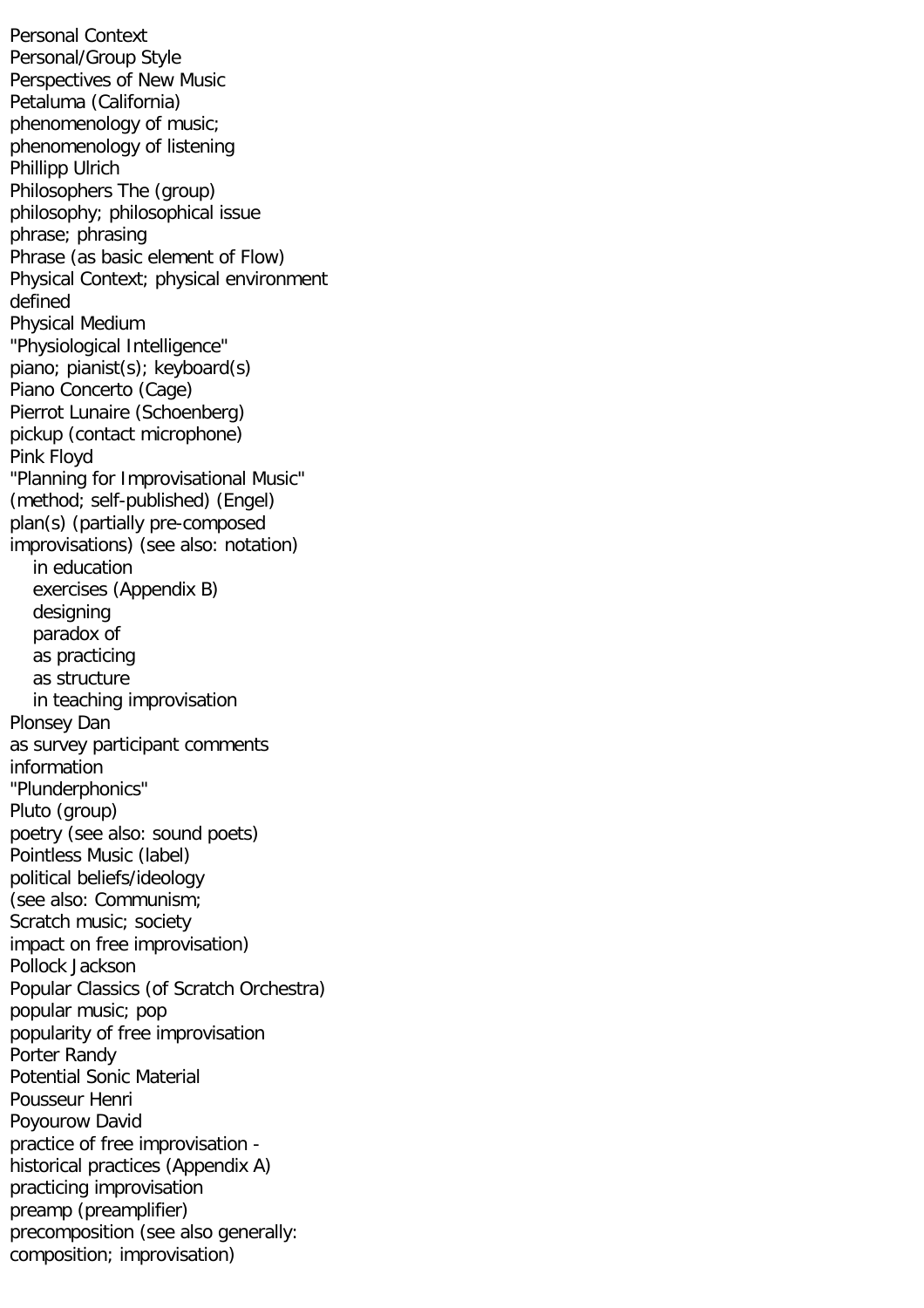predictability (see: familiarity; unpredictability) Prevost Eddie Prinz Dave private (one-on-one) teaching of improvisation probability; probabilities (see also: "stochastic" music) Processes/PROCESSES processors digital (see: digital processing; digital delays) "product" artistic programming computer Projection/PROJECTION Pseudo-Cadential Segue (Transition) psychic component of free improvisation psychological/psychosocial aspect of free improvisation Psychological Medium psychology; psychologist(s) proto-composition Pulse (exercise) purpose of studying improvisation

## $\Omega$

quasi-random (element) Quebec questionnaire survey (see: survey of improvisers)

## R

Rachmaninov Serge radio (see also: KPFA) radio live performance on raga Indian (see: Indian music) ragtime Rammel Hal as survey participant comments information random/randomness random number tables Random House Dictionary of the English Language The rapport Rastascan Records (label) ratios Ravel (Maurice) real time device real time composition Reasoning Sczjd Renaud Phillippe Reciprocal Influence(s) reciprocal Processes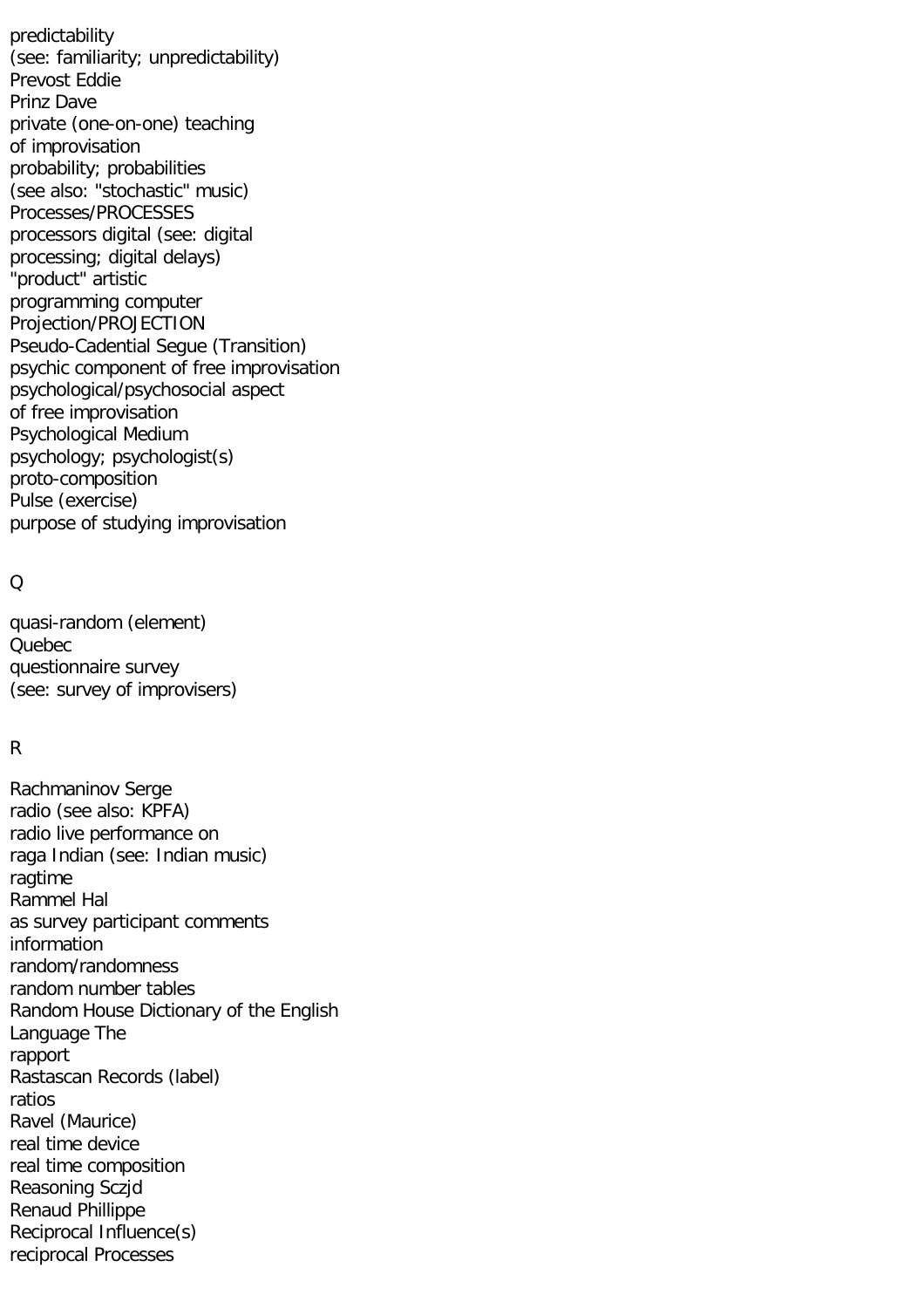reciprocal relationships (among CONTEXTS) re-contextualize (see also: Contextualization) recordings: (see also: tape exchange) for analysis (see also: recordings criticism; self-evaluation through) CD; compact disc computer editing of context historical/sociological criticism of (see: recordings self evaluation; criticism) education live performance versus (see: live performance) quality of; review of self-evaluation through self-production distribution strategies transcription of limited value value/uses of Reese Gustav Reeves S. rehearsal(s) relating to Flow (Chart of Interpretation and Response) Relational Functions/RELATIONAL FUNCTIONS (see: Composites) Relational Processes Renaissance repetition (as a Linear Function) Requiem (Brahms) res facts ("the finished thing") response; responsive (see also: interaction) Return and Recall (Smith S.) (mixed media improvisation design) Returners (see Engel) reviewers (see: critics; reviews) reviews (of performances/recordings) Reynolds Roger rhythm: asymmetrical non-metrical "Richard Teitelbaum George Lewis William Hawley" (Johnson) (article) Riley Terry ROTODOTI (group) Rowe Keith right brain (see: intuition) ritornelli (accompaniment to operatic recitative) Robair Gino rock; rock-n-roll role (see also: Relational Functions; interaction) Romantic Period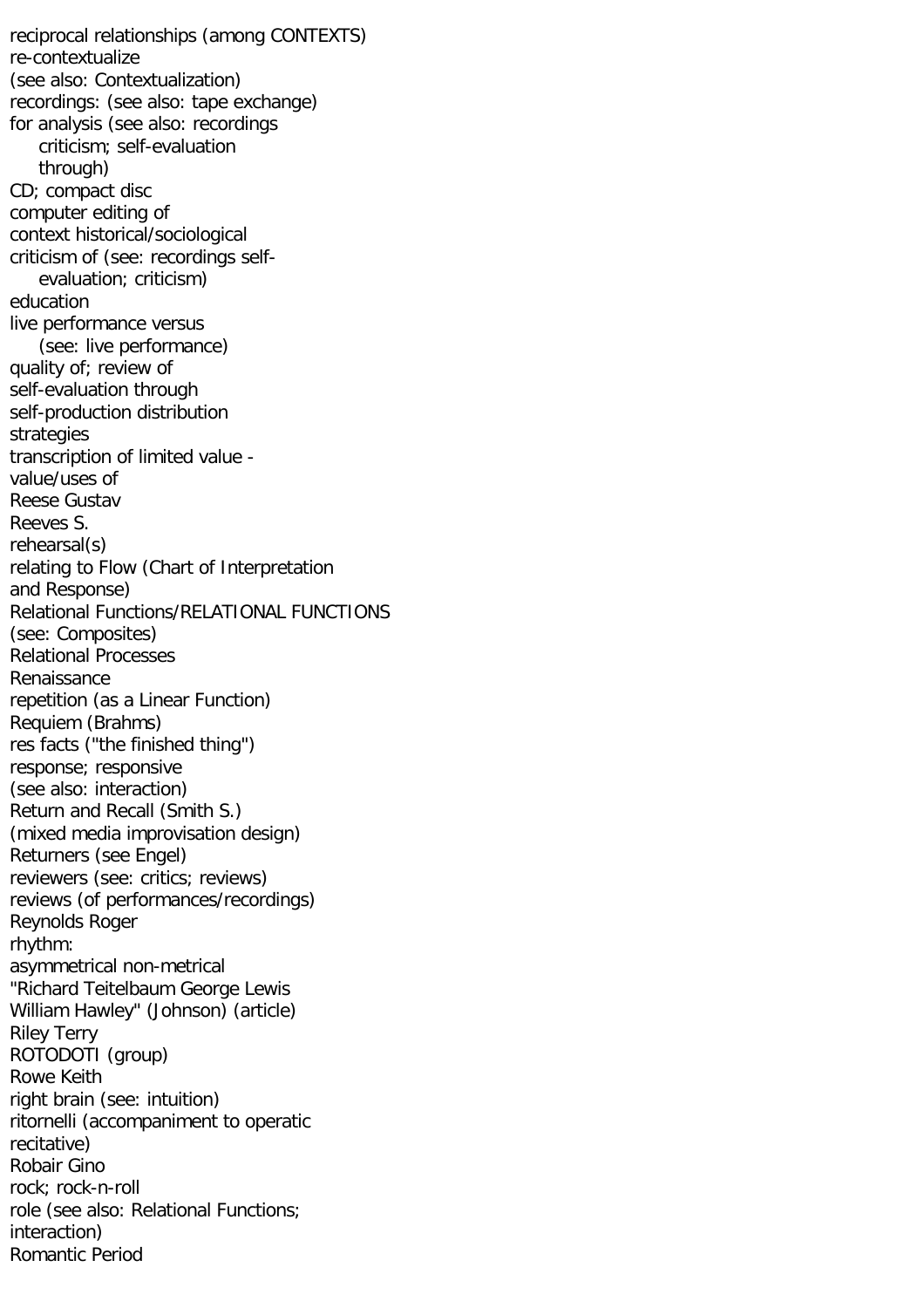Rome Rose Gloria Rose Jon rubber bands rules; lack of (see also: plan(s)) Rudolph Tom Rush Loren Russell Jim (as survey participant comments information) Rzewski Frederick

# S

Sabanovich Dan Sacramento samba samplers; samples; sampling Sandbox Trio San Diego (California) (see also: University of California San Diego) San Francisco; San Francisco Bay Area San Francisco Tape Music Center San Jose State University (California) sarcasm sarod Sausalito (California) saxophone(s) scene free improvisation as Schafer R. Murray Schliewann Wolfgang Schoenberg Arnold School bells schools improvised music programs "schools" (of thought/style) in music and visual arts Schumann score (see: notation) "Scratchbooks" Scratch Ideological Group Scratch Music (book) Scratch music Scratch Orchestra scripto (meaning written) sculpture; sculptural instruments (see also: instruments experimental/original) Search and Reflect (Stevens) Seattle Seattle Festival of Improvised Music Second Piano Concerto (Rachmaninov) sectional nature of free improvisation (see also: Segmental Form) Segmental Form self-consciousness self-criticism;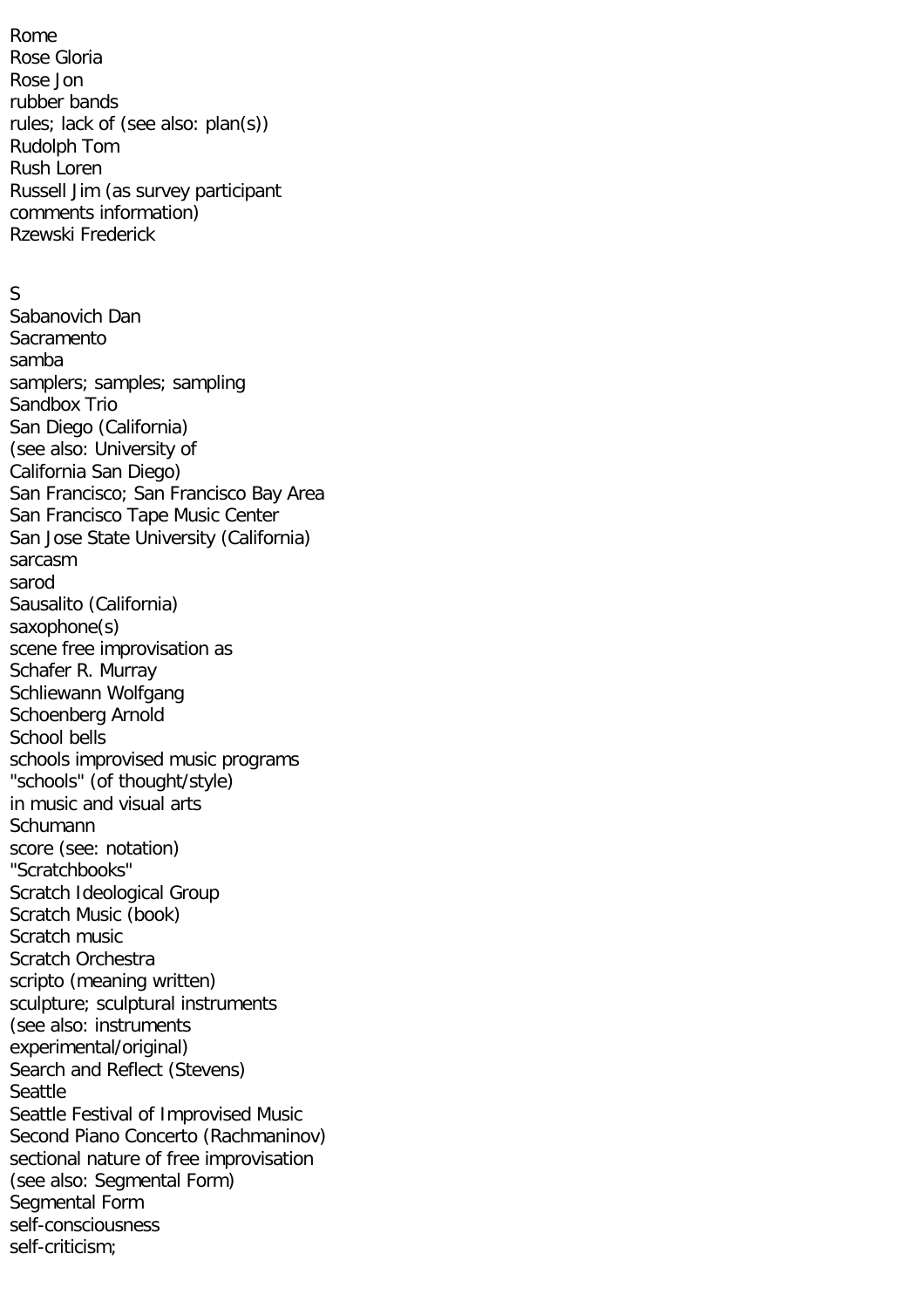self-evaluation (see: criticism) self-generation of free improvisation self-realization of the artwork self-referential meaning of music Sender Ramon sequencing (see programming) serialism "service industry" of performers for composers/conductors Seven Spiritual Laws of Success (videotape) shakers Shakin Ray Levis Shaking Ray Levis Music Festival Sheaff Laurence short-term memory "Shrine" (Teitelbaum) sight-reading skills sight-specific composers Signalers (see: Engel) signals (see: cue(s)) signal-to-noise ratio significance of free improvisation; survey Significance of Free Improvisation Cultural/Historical (survey) Significance of Free Improvisation Musical (survey) Significance of Free Improvisation - Personal (survey) Silber John silence simplicity: as a component of comfort in the teaching of improvisation as a virtue in notation/composition for improvisation (see also: notation) Simpson Christopher **Simultaneity** (confounding principle of complexity) "singing over the book" sinfonia (operatic interludes) skills (see also: compositional technique; Instrumental Technique; practice; technique) Slusser David (as survey participant comments information) Smart Chuck Smith Bill Smith LaDonna Smith Stuart sobre cosas compuestas (playing over composed piece) "social" component of group improvisation; social circumstances; social issues (see generally: cultural;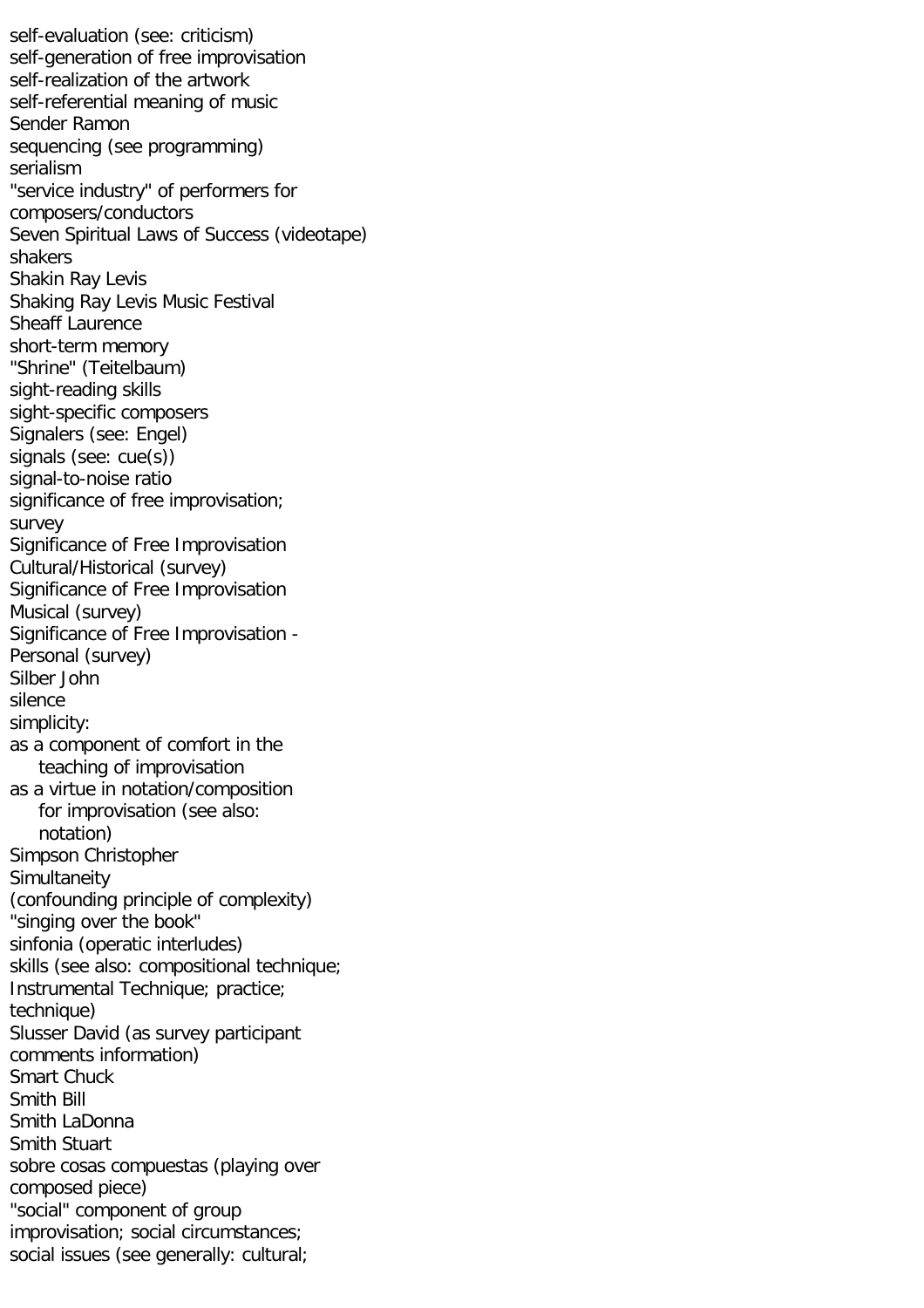social/socialist; political; see also Scratch music) socialist aspect of free improvisation (see: Communist; Communism) society impact of free improvisation (see also: culture) society impact on free improvisation --- Society of Improvising Musicians (BIM) sociopolitical circumstances (of free improvisation) Sokol Casey Sokolov Lisa solo; soloist (free improvisation) Solo (Relational Function/Composite) Solo/Support Composite Solo Improvising Compositional Nature of (survey) solo versus group (survey) Solos within group improvisation (survey) Solomon Larry songs; tunes; melodies "sonic meditations" (see also: Oliveros Pauline) Sonics (group) "Some Answers to Some Questions about Improvised Music" (Atton; Renaud) (article) "Some Non-Communicative Aspects in Music" (article) (Kneif) sortisatio Sound/SOUND alone as stylistic component any sound as music of experimental/original instruments; defined fascination with; basis as ideation distinct from initial; starting point sound installations (see also: instruments experimental/original) sound poets soundplay (see also: Behnke Elizabeth) "sound wizzard" Soundscape Newsletter "soundscapes" Sound Mass (exercise) Sound Mass (Relational Function/Composite) SOURCE Music of the Avant Garde South America South Indian (improvisation) "space jams" (The Grateful Dead) Splatter Trio spontaneity; spontaneous generation Spontaneous Music Ensemble spontaneous transitions ST (computer software)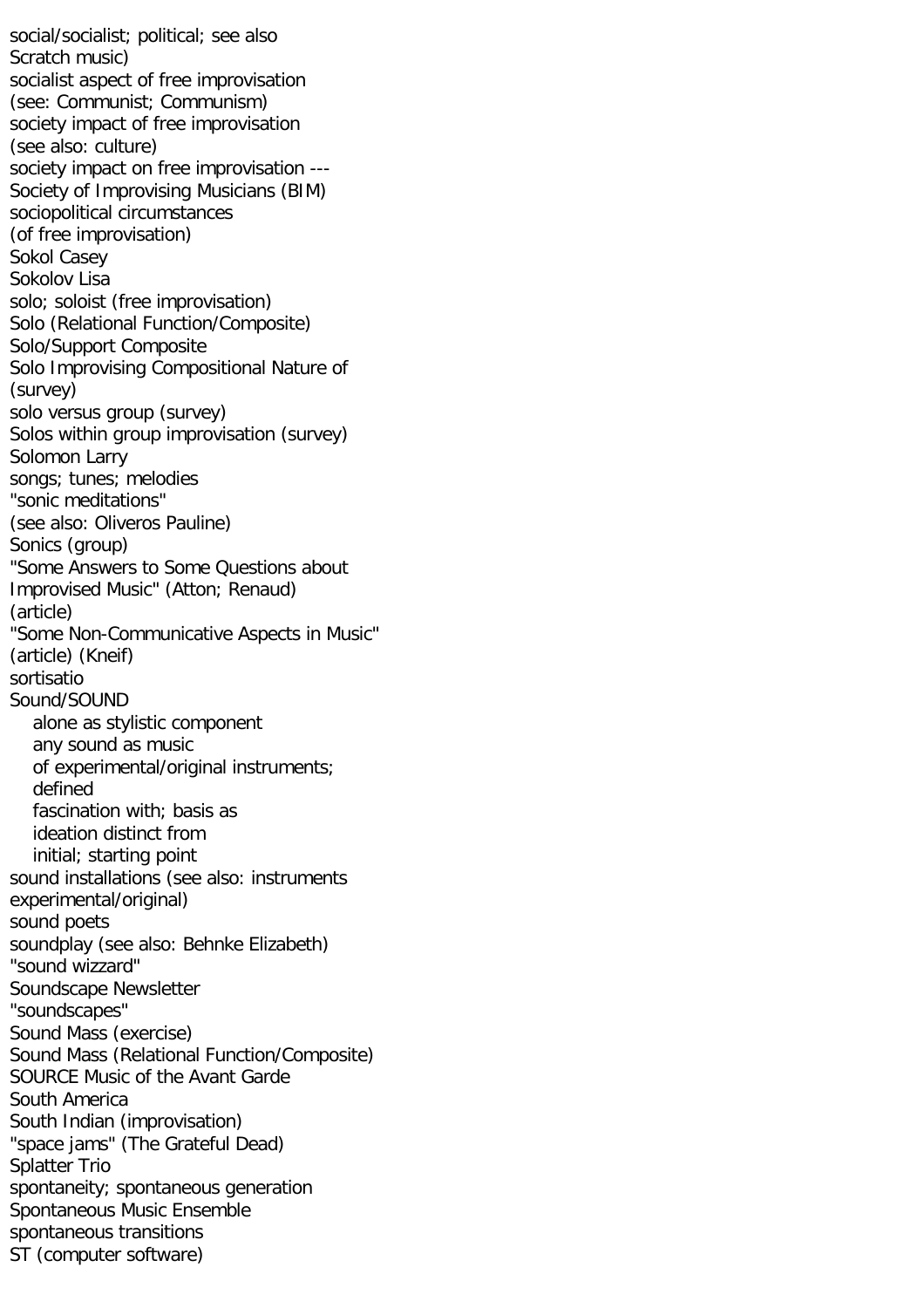stamping tubes Stanford (University) Star Spangled Banner stasis; static element STASIS (Figure "one") Stearns Marshall Stevens John Stitt Sonny "stochastic" music/processes Stockhausen Karlheinz Stone Phil Stravinski Igor stream-of-consciousness structure; structural elements/character structured improvisation (see generally: composition; improvisation) Stubley Peter style: Absence/Transcendence of (survey) assimilation stylistic (vs. imitation) breadth of styles incorporporated as a byproduct of free improvisation as Communication Device (survey) comparisons familiarity with as used in free improvisation of free improvisation (survey) (see also: Indigenous Style) identity (stylistic identity); uniqueness multiplicity of in free improvisation as Parody/Irony (survey) per survey of improvisers Pre-existent Styles in Free Improvisation (survey) as "quality of of inner certainty of character" (see also: Behnke; Gebser) as Starting Point (survey) Sound Precedence over (survey) as superficial versus PROCESS as essence/identity of free improvisation of vocalization style semblance/Style Semblance style signs/Style Signs styrofoam subatomic physics subconscious subdivision (of the beat) (see divisive rhythm) Subotnik Morton Sudden/Unexpected Segue (Transition) superballs (as rubbing implement) Support (Relational Function/Composite) Supporters (see: Engel)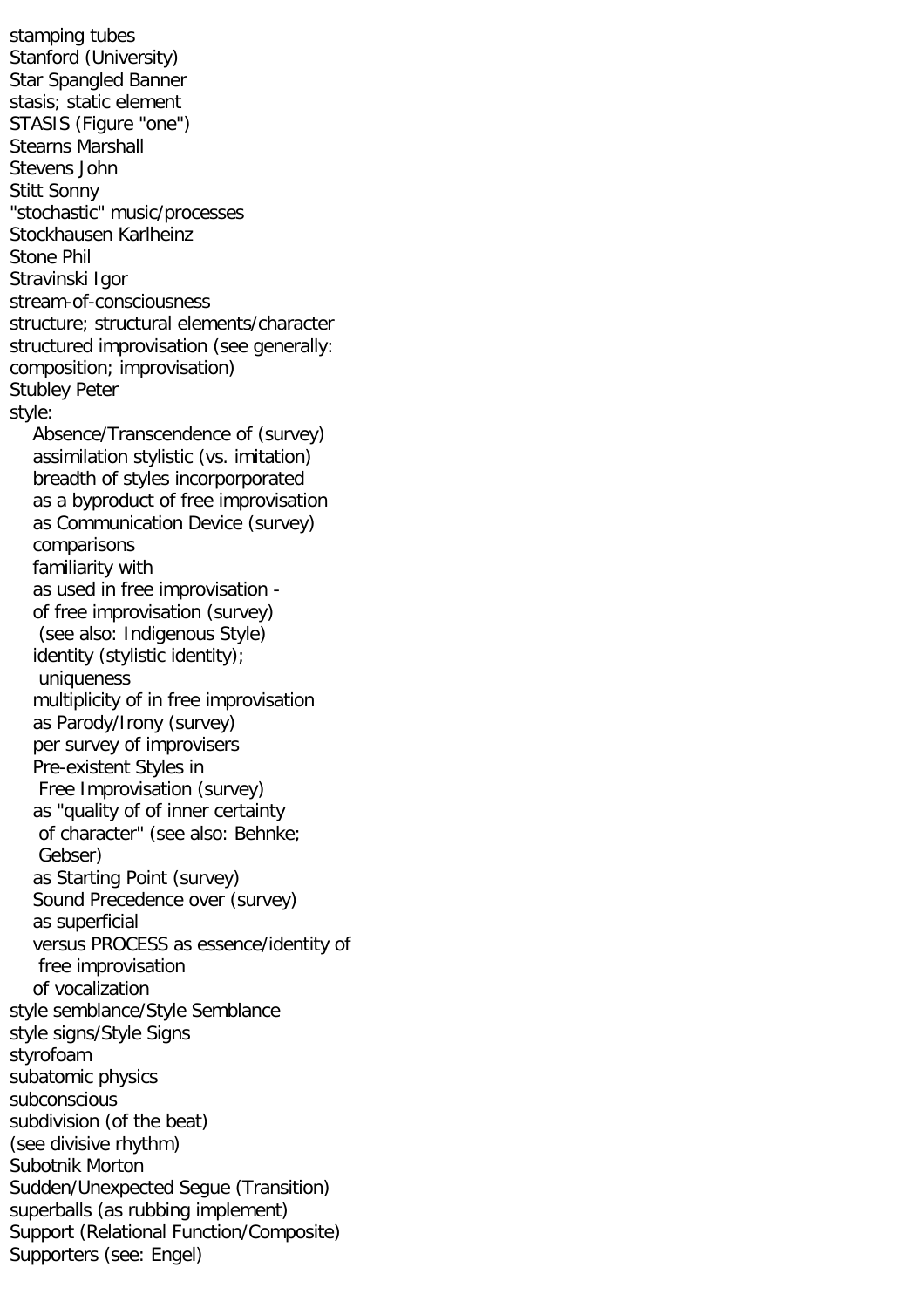supra librum cantare suspensions survey of improvisers (Appendix C) Suzuki Shunryu synchronisity; synchronisities synchronisity of "deaf dub" syntax; syntactical meaning (in music) synthesizer(s) (see also: sampler) "systems maps" (see: Braxton; notation graphic)

### T

tabla Table of Elements/Relational Functions/ Actions Table itself Tai Chi Taj Mahal "talent" tape exchange; tape trading (see also: "mail collaborations") tape music; use of tape in performance tapes (as used in practice sessions) (see also: recordings) teaching improvisation (see also: education) importance of "Teaching Theory Via Improvisation" (Elliott) (article) technical ability (see technique(s)) technique(s): compositional (see: compositional technique) "contemplating" "conventional" instrumental evolving with experimental/original instruments found objects extended special instrumental (see: extended techniques) lack of (intentional) metaphorical allusions to practicing technique proficiency (see also: virtuosity) reviewed (by critics) (see also: Instrumental Technique) technology Teitelbaum Richard "temporal counterpoint" "Ten Sound Poets on the Poetics of Sound" (nichol) (article) tendencies terminology: little consensus terminology specific to text - defined: Biological Context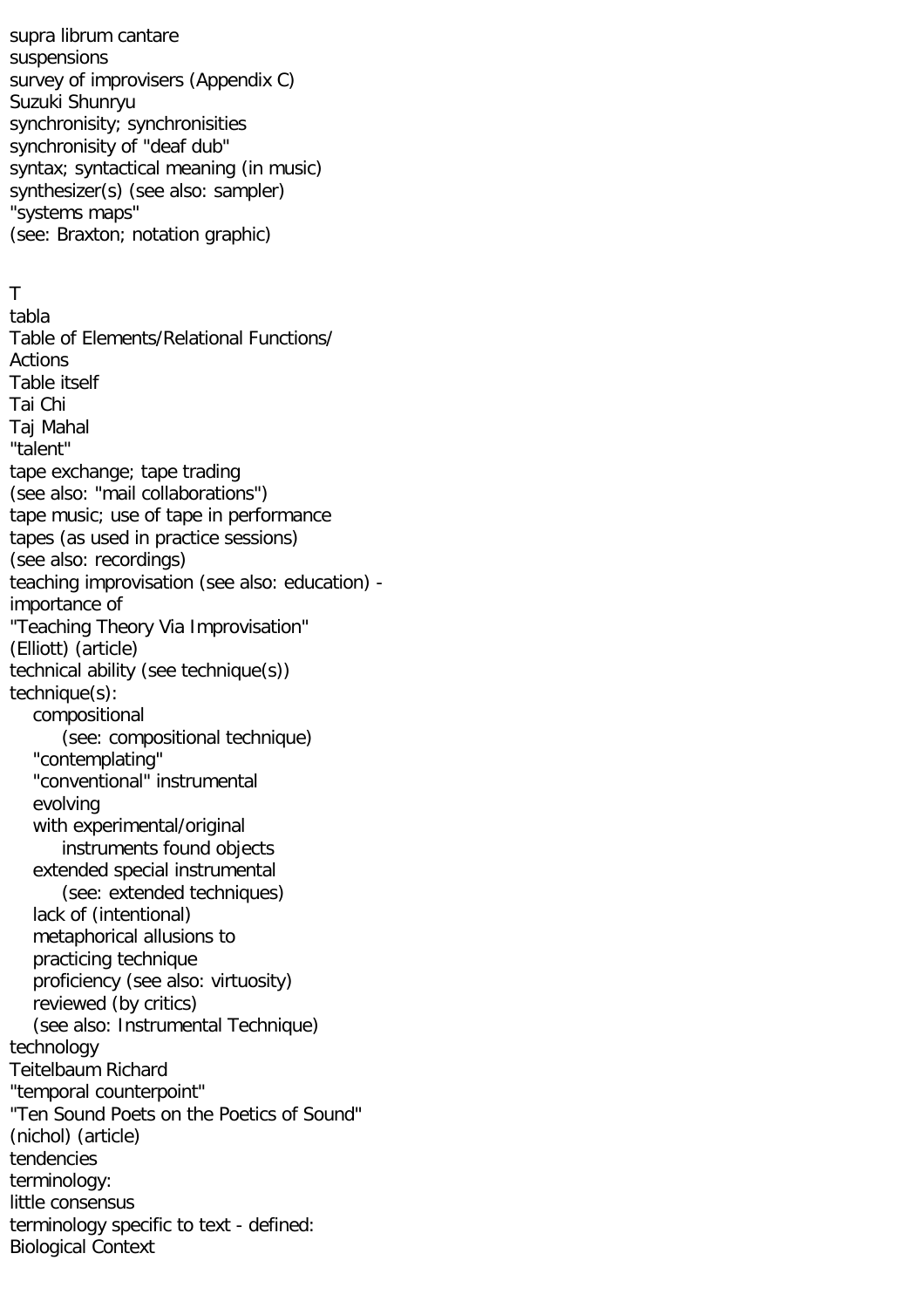Catalyst (Relational Function/ Composite) Categorizational Impression CONTENT Contemporaneous Flow Perception CONTEXT CONTEXTUALIZATION Continuity Processes Critical Impression Cultural Context Cumulative Flow Perception Desire Impulse Dialogue (Relational Function/Composite) Dissociative Flow (DF) Dissociative Polyphony (DP) FLOW PERCEPTION Fragmentation (Transition) Free Improvisation (FREE) IMPROVISATIONAL MILIEU Gestural Continuity/Integrity Ground (Relational Function/Composite) Identificational Processes **Identities** IMPULSE Indigenous Style INFLUENCE Intellect Intelligent Body Intent Impulse Internal Cadence (Transition) Interpolation (Relational Function/ Composite) LINEAR FUNCTION Personal Context Personal/Group Style Physical Context Potential Sonic Material PROJECTION Reciprocal Influence Relational Functions Relational Processes

# S

Segmental Form SOUND Solo (Relational Function/Composite) Sound Mass (Relational Function/ Composite) Style Semblance Style Signs Support (Relational Function/Composite) Transitional/Cadential Processes **Transitions** text (compositional "medium")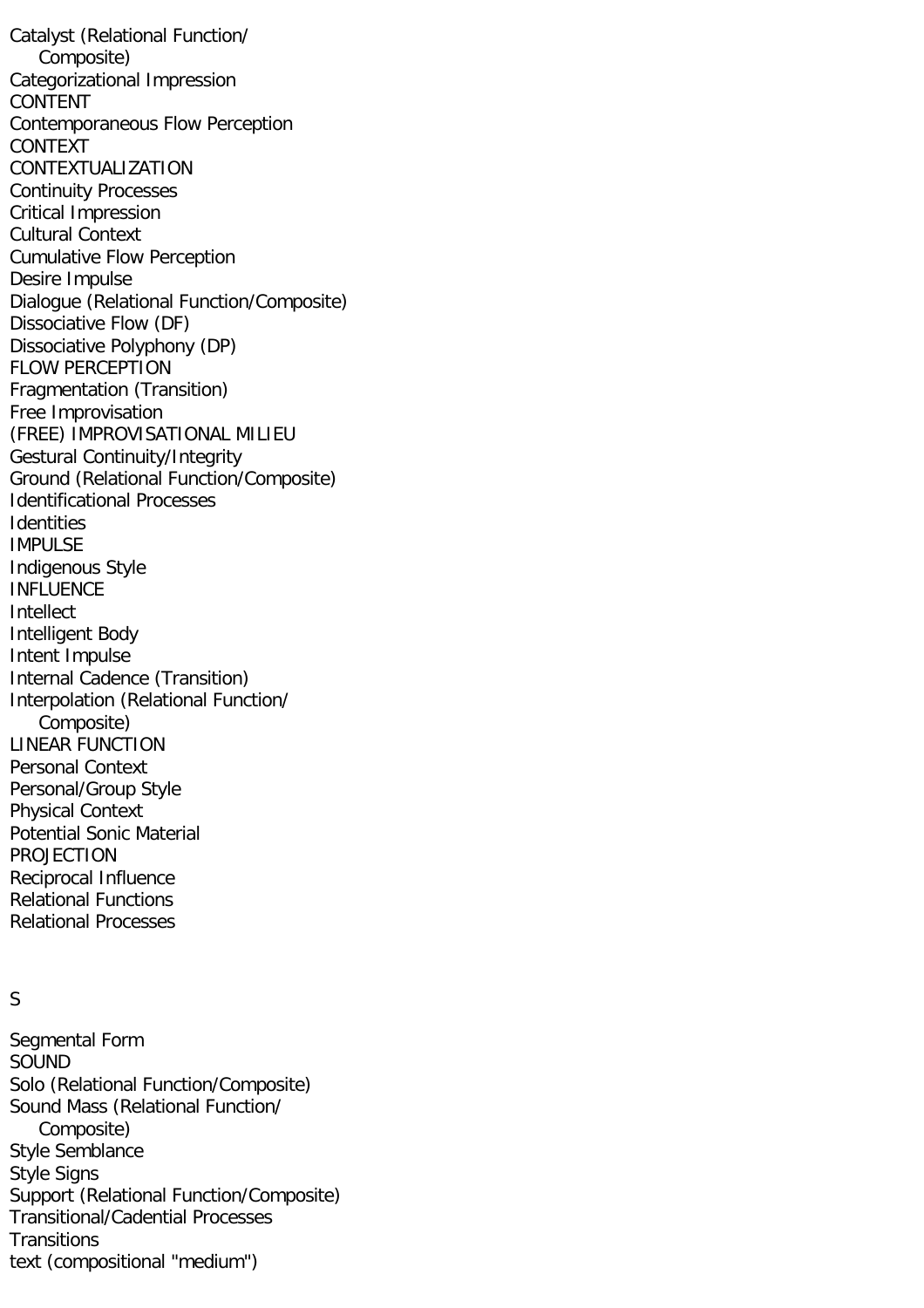(see also: language and free improvisation; poetry; sound poets) texture (see also: timbre) theater improvisation in; theatrical aspects of improvisation theme(s) theme and variation theory music (see: music theory) theory/theoretical: absence of foundation appropriate values concerns of traditional music in teaching improvisation treatises "A Theory of the Compositional Work of Music" theoretical foundation lack of Theremin Timar Andrew timbre (see also: texture) Tinctoris Johannes tonal system(s); tonality toy instruments; modified electronic educational toys traditional approaches to music education tradition(s) of improvised music traditional instruments (see: instruments traditional) traditional music; traditional compositional strategies Training as component of CONTEXT training general musical transcriptions of recordings limited value - Transitional/Cadential Processes **Transitions** defined seven types translating meaning of image into sound "trans-media performance systems" transposition Tratado de glosas sobre clausulas (Diego Ortiz) Trayle Mark T-Rodimba (experimental instrument) trombone; trombonist Truax Barry trumpet tuba tunes (see: songs) "twelve-tone music" 20th Century "Two Voices" (exercise)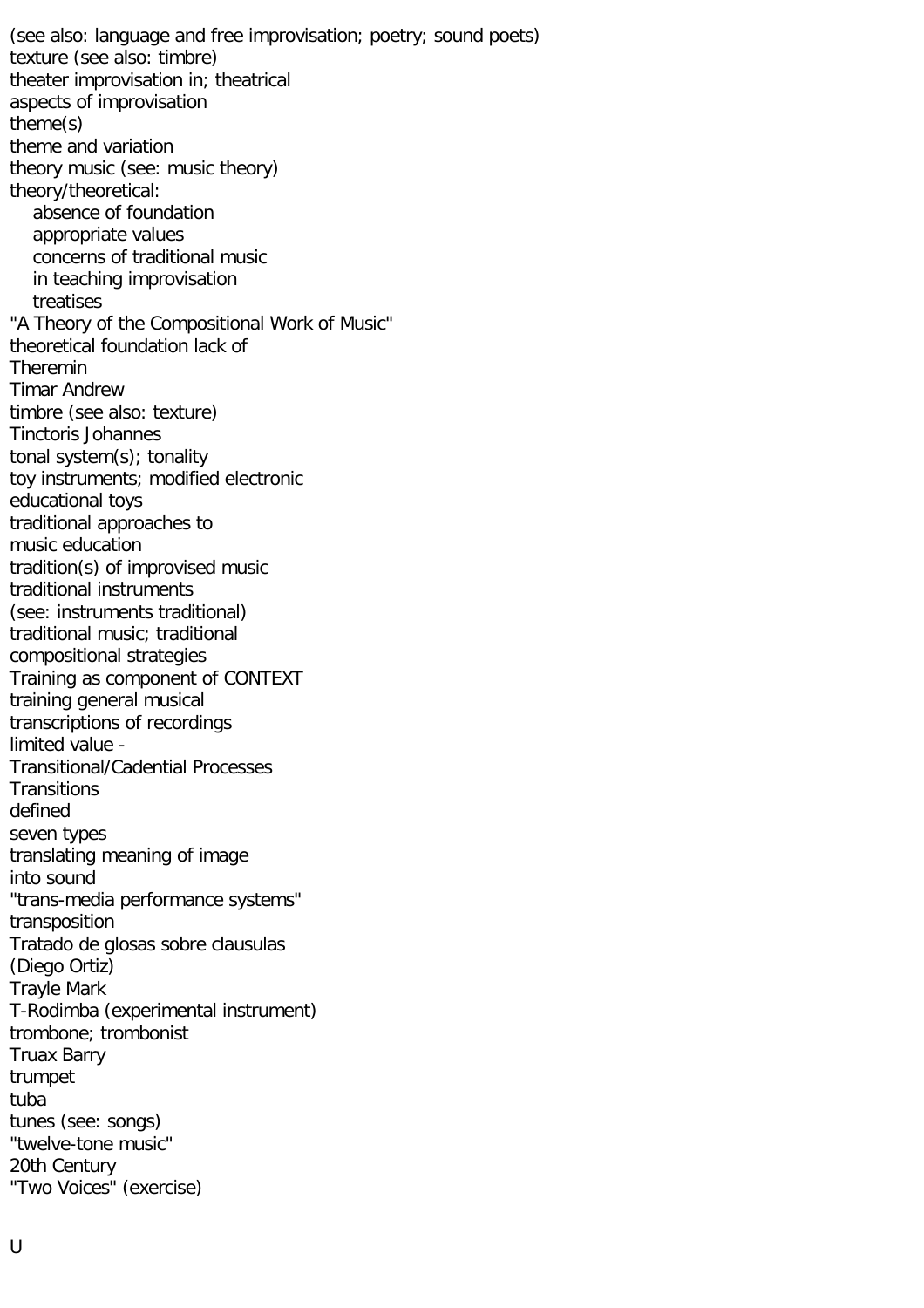U.M.B.C. New Music Ensemble (U. of Maryland-Baltimore County) unconsciousness of improviser about performance (see also: subconscious) unconventional instruments (see: instruments experimental) UNFAMILIARITY (Figure 3) unfamiliar music unfamiliar instruments (see also: experimental/original instruments) University of California Davis (U.C. Davis) University of California San Diego (UCSD) Universal Music unpredictability; uncertainty Unpredictability (as confounding principle of complexity) "Untitled Afterthoughts" unusual tunings (see: microtonality) Ursprung und Gegenwart (Gebser) (see also: Behnke) U.S.; United States

# V

Vacuumtreehead (VTH) (group) Vancouver Vandor Ivan van Peer Rene variation (as a Linear Function) (see also: theme and variation) venues types of (for free improvisation) Victoriaville (Quebec) Village Voice The viol violin; violinist(s); electric violin virtuosity compositional virtuosity instrumental Virtuosity Instrumental Technique/ (survey) visual arts visual cues (see: cue(s)) visual perception visual/sonic relationship (see also: multimedia) visual stimuli (see also: notation graphic) voice in free improvisation Voice of New Music: New York City - The (Johnson) "voice"; "voices" voice box (electronic device) Vollman Kira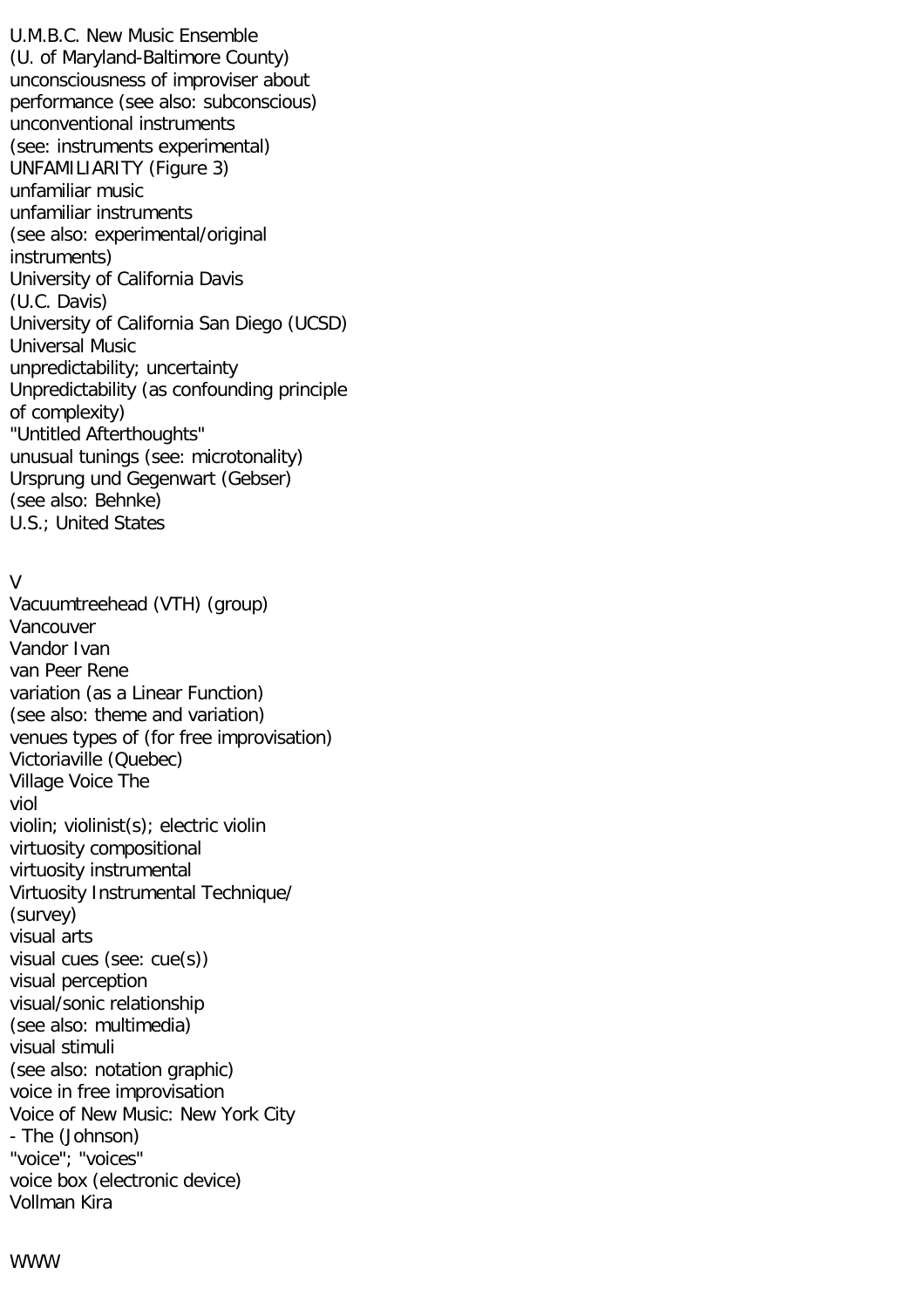walking bass line (see: jazz walking bass line) "warming up" watercolor (as real time visual art) Waterphone Waters Richard as survey participant comments information Webern Anton Webster William E. Weinstein Marc Welwood A. the West Western music: (see: classical music; classical Western music) wholeness WIE: Wiesbadener Improvisations Ensemble Williams Davey Wolf Christian Wollick Nicolas women in free improvisation the "work" (see: composition identity of; see also: aesthetic dilemma) workshops in improvisation world music (see also: ethnic instruments) World Soundscape Project "Wrecking Ball" (CD) Wright Jack written music (see notation)

X Xenakis Yannis xylophone

Y "(Y)earbook" (CD) Young LaMonte

Z Zen Zen Mind Beginner's Mind (Suzuki) Zorn John

### **BIBLIOGRAPHY**

### Publications Referenced in Text

Albersheim, Gerhard, "On the Psychology of Music, International Review of the Aesthetics and Sociology of Music, Vol. IV, No. 2, 1973, pp. 213-226.

Atton, C. F., "Some Answers to Some Questions About Improvised Music," The Improvisor, Vol. VIII,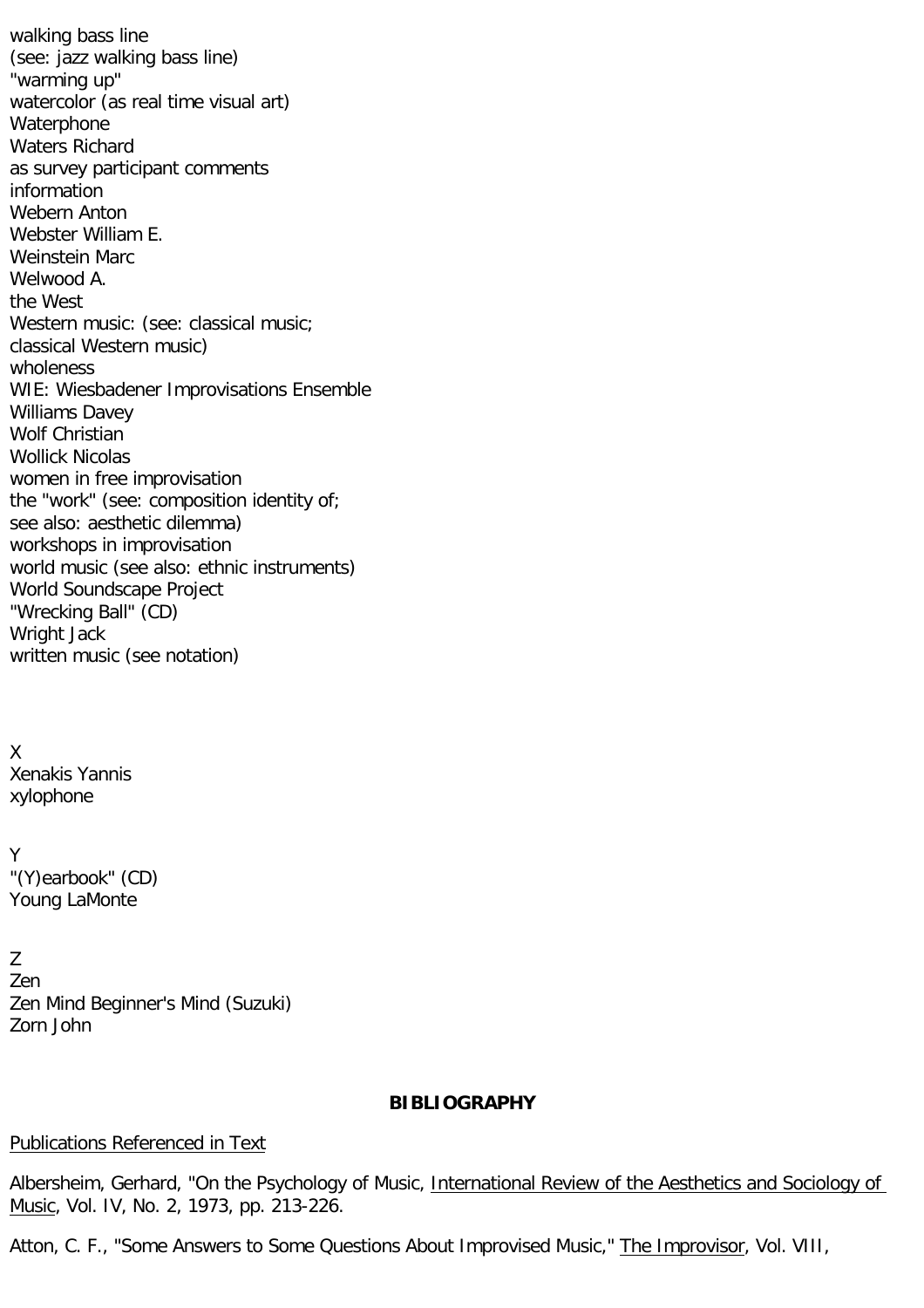Birmingham, Alabama, 1988-89, pp. 32-40.

Austin, Larry, "Larry Austin" [interview by Barney Childs and Christopher Hobbs, in Forum: Improvisation], Perspectives of New Music, Vol. 21, 1982-83, pp. 26-33.

Bailey, Derek, Improvisation: Its Nature and Practice in Music, (2nd revised ed.) New York: Da Capo Press, 1980/1993.

Bailey, Derek, "Derek Bailey," [interview by Barney Childs and Christopher Hobbs, in Forum: Improvisation], Perspectives of New Music, Vol. 21, 1982-83, pp. 46-52.

Bartlett, Martin, "Electro-Acoustic Methods," Musicworks Vol. 28, 1984, p. 9

Bechtel, B., "Improvisation in Early Music," Music Educators Journal, Vol. 66, pp. 109-112, 1980.

Behnke, Elizabeth, "The Craft of Improvisation: Sounding the Integral World," California Center for Jean Gebser Studies, 1986.

Behrman, David, "What Indeterminate Notation Determines," Perspectives of New Music, Vol. 3, No. 2, 1965, pp. 58-73.

Bradlyn, Mark, "Chaos Theory and Group Improvisation," The Improvisor, 8, Birmingham, Alabama, 1988-89, pp. 15-18.

Bradlyn, Mark, "Figure, Ground and Field: Gesture and Texture," The Improvisor, 9, Birmingham, Alabama, 1991, pp. 23-26.

Budd, Harold, "Harold Budd," [interview by Barney Childs and Christopher Hobbs, in Forum: Improvisation], Perspectives of New Music, Vol. 21, 1982-83, pp. 53-61.

Cardew, Cornelius (Ed.), Scratch Music, Cambridge, Mass.: MIT Press, 1974.

Cope, David, New Directions in Music, Dubuque, Iowa: Wm. C. Brown Co., 1971.

Courlander, Harold, Negro Folk Music, USA, New York: Columbia University Press, 1963.

Davies, Hugh, "The Musical Potential of Found Objects in New Instruments Invented by Young People," Musicworks, Vol. 57, 1994.

Dean, Roger, New Structures in Jazz and Improvised Music Since 1960, Milton Keynes, Philadelphia; Philadelphia: Open University Press, 1992.

Dean, Roger, Creative Improvisation, Philadelphia: Open University Press, 1989.

Dutton, Paul, "Beyond Doo-Wop," Musicworks, Vol. 54, 1982, pp. 8-19.

Electronic Courseware Systems, "Instructional Software Catalog," 1994.

Elliott, C. A., "Teaching Theory Via Improvisation," Educator, Vol. 8, pp. 20-22, 1975.

Engel, Francis, "Planning for Improvisational Music," (unpublished), Bolinas, CA, 1993.

Experimental Musical Instruments, Bart Hopkin, ed., Nicasio, CA.

Ferand, Ernst, Improvisation in Nine Centuries of Western Music, Historical Anthology of Music, Vol. 12, (Willi Apel, Ed.), Cologne: A. Volk Verlag, 1961.

Freedman, Harry, "CCMC Vol. III," Musicworks Vol. 1, 1978, p. 3.

Freeway [reviews], Vol. 3, No. 1, 1994.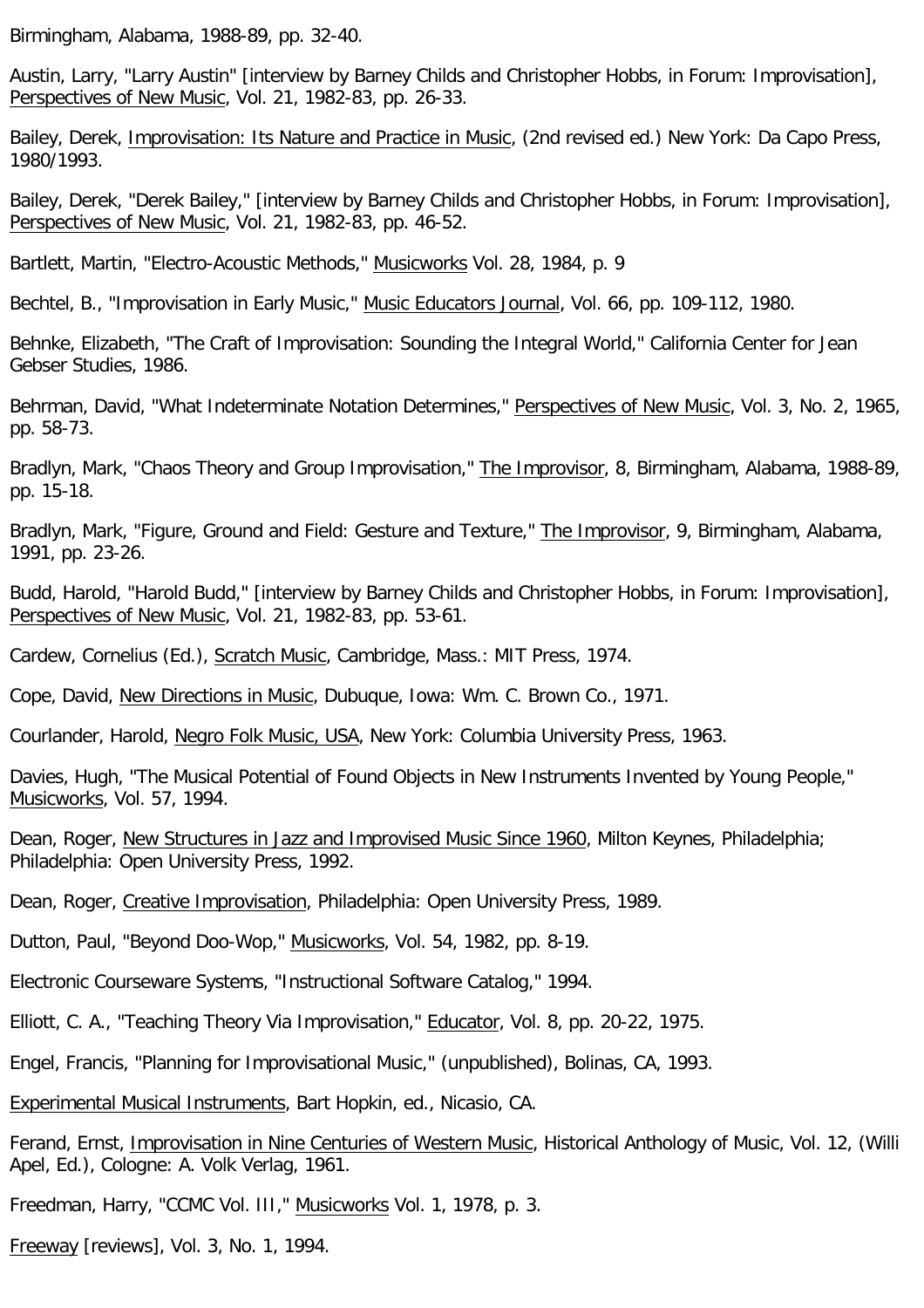Goldstein, Malcolm, "The Gesture of Improvisation (1982)" Musicworks, Vol. 46, 1990, pp. 28-33.

Grove's Dictionary of Musical Instruments, New York: MacMillan, 1984.

Harvard Dictionary of Music, Cambridge, Mass.: Harvard University Press, 1966.

Hopkin, Bart, Making Simple Musical Instruments, Asheville, NC: Lark Books, 1995.

Hopkin, Bart, Musical Instrument Design, See Sharp Press, 1996.

Hopkin, Bart, Gravikords, Whirlies & Pyrophones, Roslyn, New York: Ellipsis Arts..., (1996).

Hovancsek, Michael, "Extending the Human Voice," The Improvisor, Vol. 10, 1993, pp. 12-13, 69.

The Improvisor, Reviews, Vol. 10, 1993, pp. 40-52.

Johnson, Tom, The Voice of New Music: New York City 1972-1982, Eindhoven, The Netherlands: Het Apollohuis, 1989.

Karkoschka, Erhard, Notation in New Music, New York: Praeger Publishers, 1972.

Keil,Charles and Steven Feld, Music Grooves, "Motion and Feeling Through Music" (University of Chicago Press), 1994

Khatchadourian, Haig, "The Identity of a Work of Music," Music & Man, Vol. 1, No. 1, 1973, pp. 33-57.

Kneif, Tibor, "Some Non-Communicative Aspects in Music," International Review of the Aesthetics and Sociology of Music, Vol. V, No. 1, 1974, pp. 51-58.

Meyer, Leonard S., Emotion and Meaning in Music, Chicago: The University of Chicago Press, 1956.

Music Educators Journal, Vol. 66, 1980 (various articles).

Nachmanovitch, Stephen, Free Play: The Power of Improvisation in Life and the Arts, Los Angeles: Jeremy P. Tarcher/Perigee, 1990.

nichol, bp, "Improvising Sound: Ten Sound Poets on the Poetics of Sound," Musicworks, Vol. 38, 1987a, pp. 9- 17.

Nunn, Tom, "Original Musical Instruments for Real Time Composition," Musicworks 37, 1987b, pp. 9-10.

Nunn, Tom, "Electroacoustic Percussion Boards: Sculptured Musical Instruments for Improvisation," Leonardo, 21:3, Pergamon Press, Cambridge, 1988, pp. 261-265.

Nunn, Tom, "Improvisation with Experimental Musical Instruments," Experimental Musical Instruments, 8:1, Nicasio, Calif., 1992.

Nunn, Tom, "A Theoretical Framework for Free Improvisation," The Improvisor, Vol. XI, 1996, pp. 72-78.

Oliveros, Pauline, "The Klickitat Ried: 108 Possibilities 54 Opposites," Perspectives of New Music, Vol. 21, 1982-83, pp. 107-111.

Oswald, John, "Plunderphonics, or Audio Piracy as a Compositional Prerogative," Musicworks, Vol. 34, pp. 5-8, 1986.

Partch, Harry, Genesis of a Music, (2nd Ed.) New York: Da Capo Press, 1974.

Porter, Randy, "A case for Improvisation to be an Integral Part of Music Curriculum," The Improvisor, Vol. XI, pp. 70-71, 1996.

Prevost, Eddie, and Rowe, Keith, "AMM: Eddie Prevost, Keith Rowe" [interview by Barney Childs and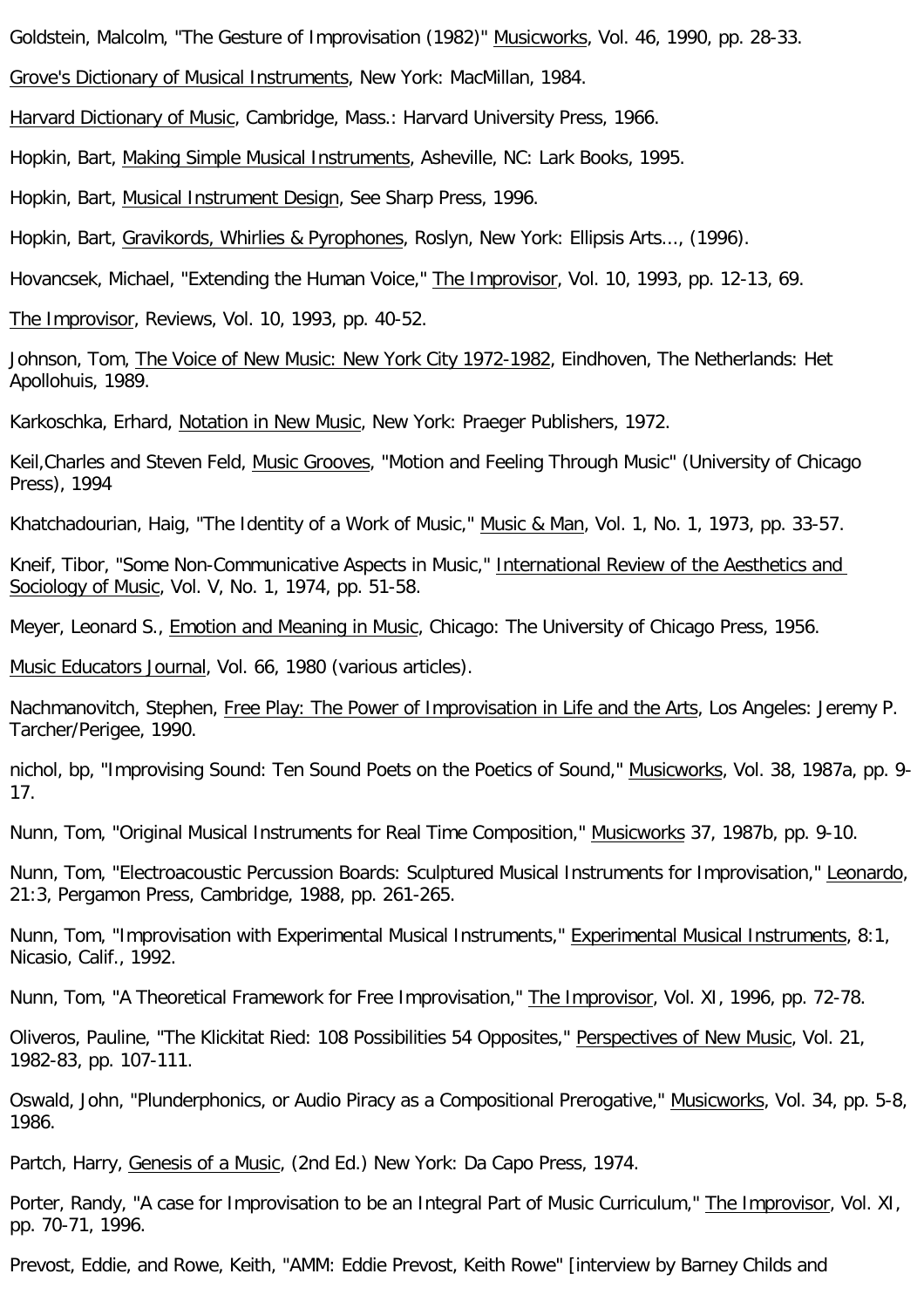Christopher Hobbs, in Forum: Improvisation], Perspectives of New Music, Vol. 21, 1982-83, pp. 34-45.

Prevost, Eddie, "Improvisation: Music for an Occasion," British Journal of Music Education, Vol. 2 (1985).

Random House Dictionary of the English Language (2nd ed.), 1983.

Reese, Gustave, Music in the Renaissance, New York: Norton, 1959.

Reeves, S., "Improvisation: New Teaching Strategies," Jazz Research Papers, Charles T. Brown, ed., Vol. 10, pp. 96-98, 1990.

Reynolds, Roger, "Indeterminacy: Some Considerations," Colloquy and Review, Perspectives of New Music, Vol. 4, No. 1, 1969, pp. 136-140.

Rose, Gloria, "Agazzari and the Improvising Orchestra, Journal of the American Musicological Society, Vol. 18, 1965, pp. 382-393.

Silber, John, "KIVA" Perspectives of New Music, Vol. 21, 1982-83.

Smith, LaDonna, "Festivals in the USA," The Improvisor, Vol. 10, 1993.

Smith, Stuart (and Linda Fiore), "Return and Recall: (Improvisation - The First Step) at U.M.B.C.," Perspectives of New Music, Vol. 21, 1982-83, pp. 286-302.

Sokol, Casey, "Pushing the Limits," Musicworks, Vol. 17, 1981, pp. 16-19.

Solomon, Larry, "Improvisation (1)," Perspectives of New Music, Vol. 21, 1982-83, pp. 71-78.

Soundscape Newsletter, The, World Soundscape Project, Department of Communication, Simon Fraser University, Burnaby, B.C., Canada, V5A 1S6.

SOURCE, Music of the Avant Garde, Larry Austin, ed., University of California, Davis.

Suzuki, Shunryu, Zen Mind, Beginner's Mind, New York: Weatherhill, 1977.

Timar, Andrew, "Misha Mengelberg," Musicworks, Vol. 14, 1981.

Truax, Barry, "The Listener," Musicworks, Vol. 35, 1986, pp. 13-16.

Webster, William E., "A Theory of the Compositional Work of Music," Journal of Aesthetics & Art Criticism, Vol. 33, 1975, pp. 59-66.

Wright, Jack, [untitled, unpublished writing], 1994.

#### RELATED WRITINGS:

Improvisation in Western Classical Music:

Bukofzer, Manfred, "The Gymel, The Earliest Form of English Polyphony," Music and Letters, Vol. 16, No. 2, 1935, pp. 77-84.

Ferand, Ernest T., "'Sodaine and Unexpected' Music in the Renaissance," The Musical Quarterly, Vo.l. 37, 1951, pp. 10-27.

Maynard, Judson D., "Heir Beginnis Countering," Journal of the American Musicological Society, Vol. 20, No. 2, 1967.

Miller, Hugh M., "Sixteenth-Century English Faburden Compositions for Keyboard," The Musical Quarterly, Vol. 31, 1940, pp. 50-64.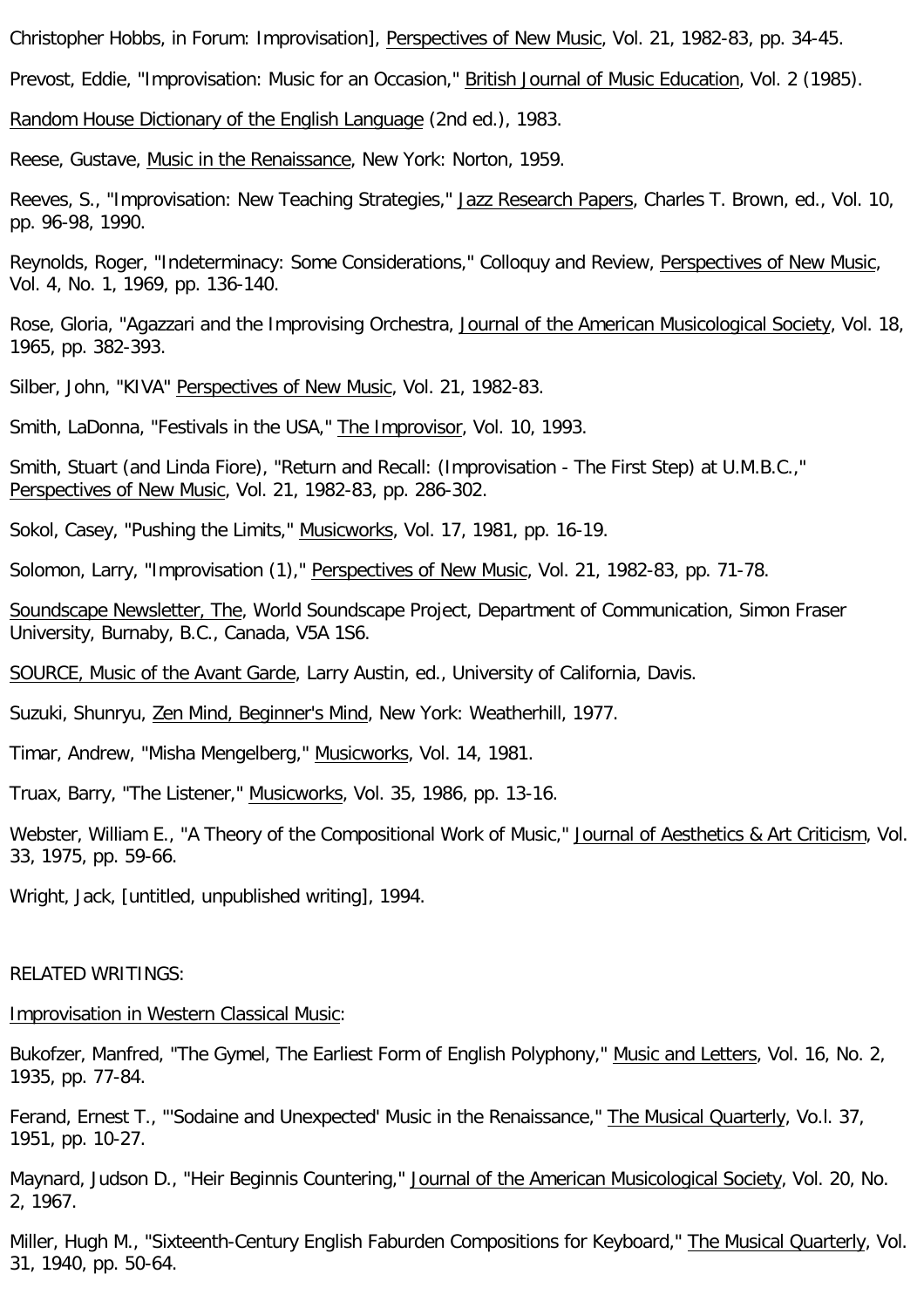Nelson, Robert Uriel, The Technique of Variation; a study of the instrumental variation from Antonio de Cabezon to Max Reger, Berkeley: University of California Press, 1948.

Pignon, Paul, "Far From Equilibrium," Unfiled, ReR/Recommended Sourcebook 0401 (limited edition), Chris Cutler, ed., England, 1994.

Pressing, Jeff, "Improvisation: Methods and Models," In Generative Processes in Music, (John A. Sloboda, Ed.), Oxford: Clarendon Press, 1988, pp. 129-178.

Reese, Gustave, Music in the Middle Ages, New York: W. W. Norton, 1948

Sanders, Ernest H., "Catilena and Discant in 14th-Century England," Musica Disciplina, Vol. [1965, pp. 7-52.

Treitler, Leo. "Medieval Improvisation," World Music, Vol. 33, 1991, pp. 66-91.

#### Improvisation in Other Cultures:

Danielou, Alain, "The Psychology of Improvisation in the Music of North India," The World of Music, Vol. 17, No. 4, 1975, pp. 16-22.

Nettl, Bruno, with Bela Foltin, Jr., Daramad of Chahagah, a study in the performance practice of Persian music. Detroit Monographs in Musicology, no. 2, Detroit, 1972.

Nettl, Bruno, "Thoughts on Improvisation: A Comparative Approach," The Musical Quarterly, Vol. 9, No. 1, 1974, pp. 1-19.

Tsuge, Gen'ichi, "Rhythmic Aspects of the Avaz in Persian Music," Ethnomusicology, Vol. 14, No. 2, 1970, pp. 205-227.

Wade, Bonnie, "Chiz in Khyal: The Traditional Composition in the Improvised Performance," Ethnomusicology, Vol. 17, No. 3, 1973, pp. 443-459.

#### Further Reading:

Atton, C. F., "Some Answers to Some Questions About Improvised Music," The Improvisor, Vol. VIII, Birmingham, Alabama, 1988-89, pp. 32-40.

Behnke, Elizabeth, "Toward a Description of Integral Atonality," California Center for Jean Gebser Studies, 1981.

Bouliane, Yves, "Talk About Improvising," [interview with Crawford/Oswald/Harwood], Musicworks, Vol. 10, 1980, pp. 14-15.

Cardew, Cornelius, "Towards an Ethic of Improvisation," in Treatise Handbook, London: Peters Edition.

Cherry, Colin, On Human Communication, Cambridge, Mass.: MIT Press, 1980.

DeMaria, Michael Brant, "Improvisation, Attitude, and the Self," The Improvisor, 9, Birmingham, Alabama, 1991, pp. 27-29.

Dittmann, Rigobert, "Pidgeonholing Sucks, Too," The Improvisor, 8, Birmingham, Alabama, 1988-89, pp. 24-25.

Francis, Lindo, and Trussell-Cullen, Alan, Hooked on Making Musical Instruments, Aukland, New Zealand: